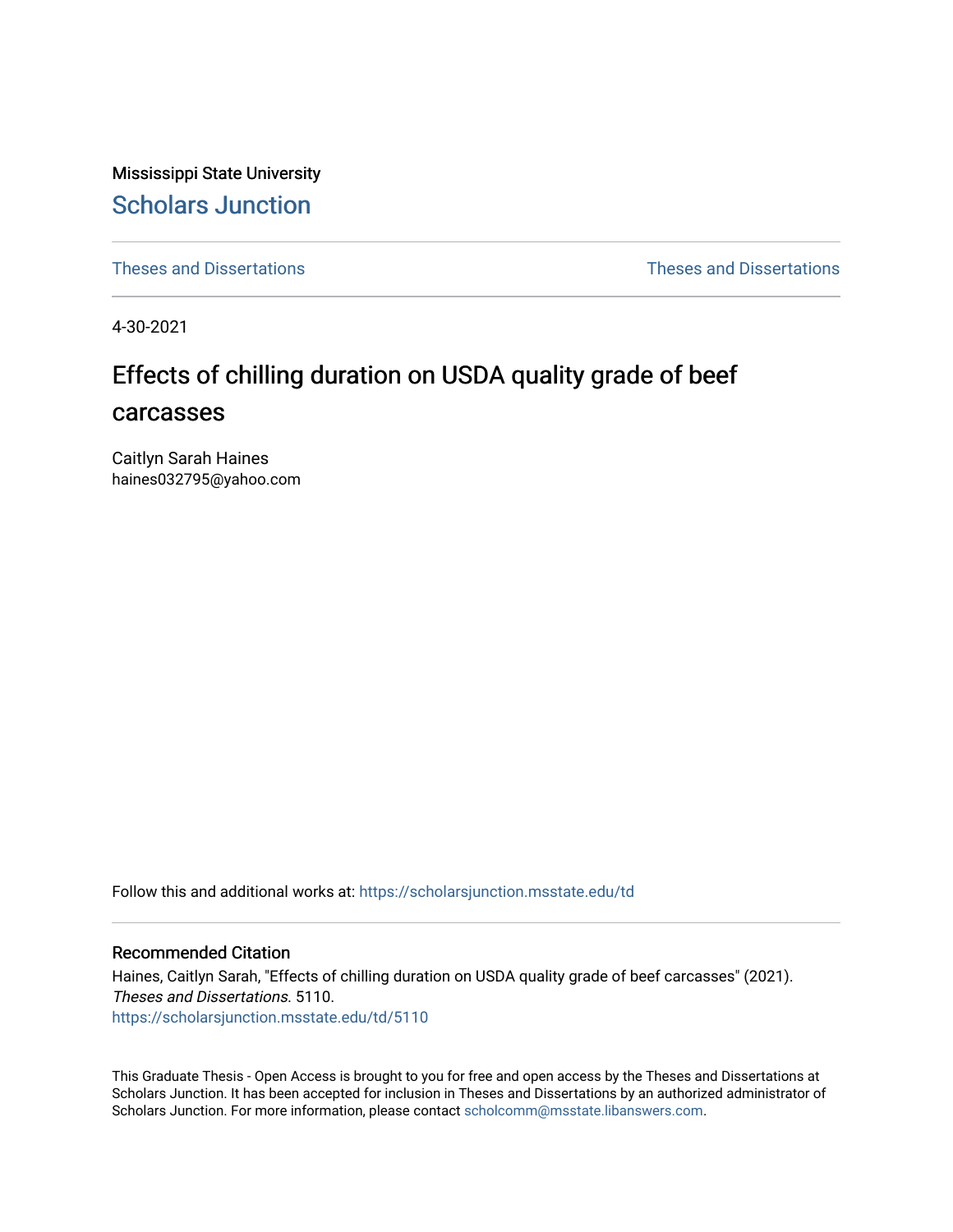Effects of chilling duration on USDA quality grade of beef carcasses

By

Caitlyn Sarah Haines

Approved by:

Thu T.N. Dinh (Major Professor) Daniel Rivera Kalyn Coatney Jamie E. Larson (Graduate Coordinator) Scott Willard (Dean, College of Agriculture and Life Sciences)

> A Thesis Submitted to the Faculty of Mississippi State University in Partial Fulfillment of the Requirements for the Degree of Master of Science in Agriculture. in the Department of Animal and Dairy Sciences

> > Mississippi State, Mississippi

April 2021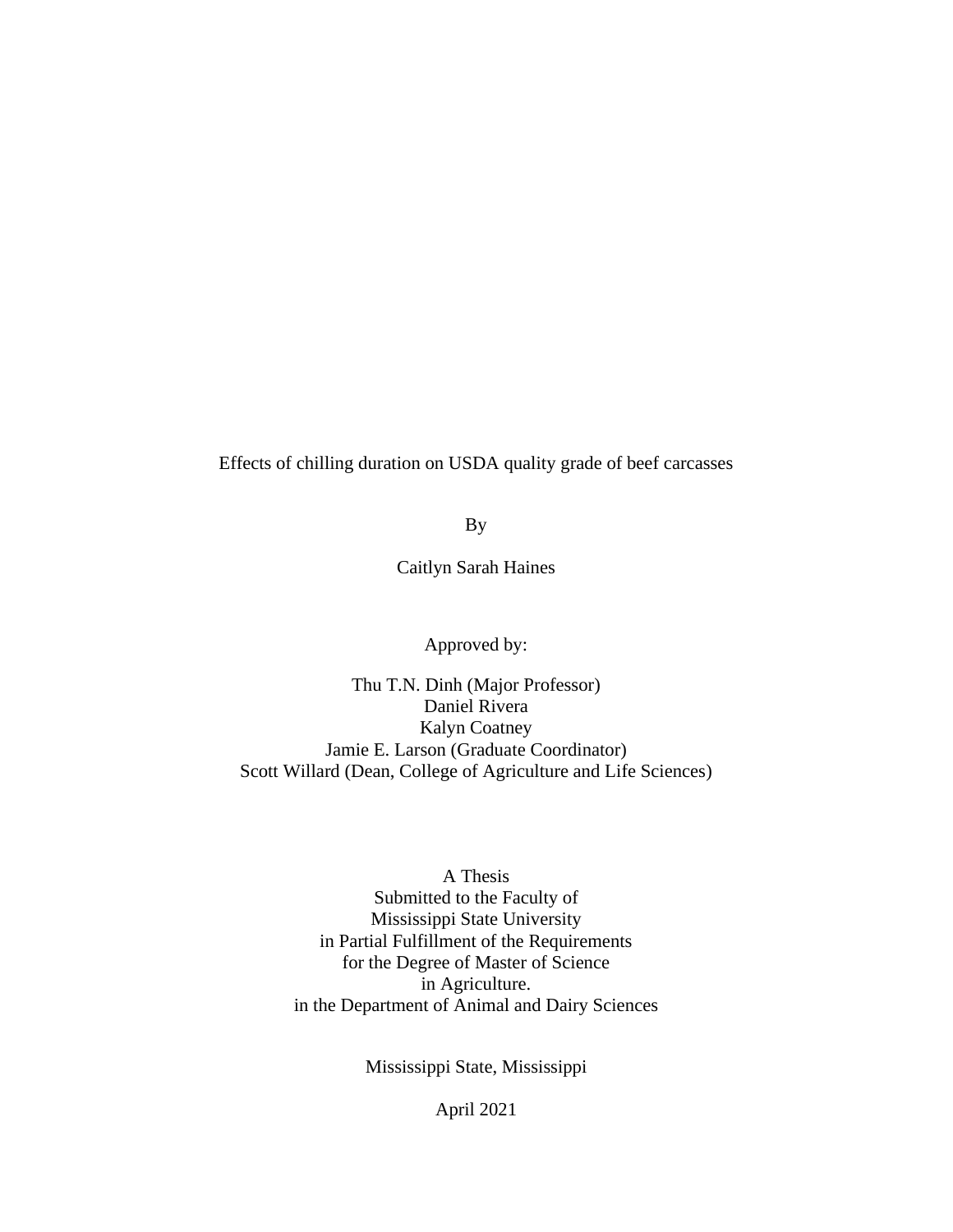Copyright by

Caitlyn Sarah Haines

2021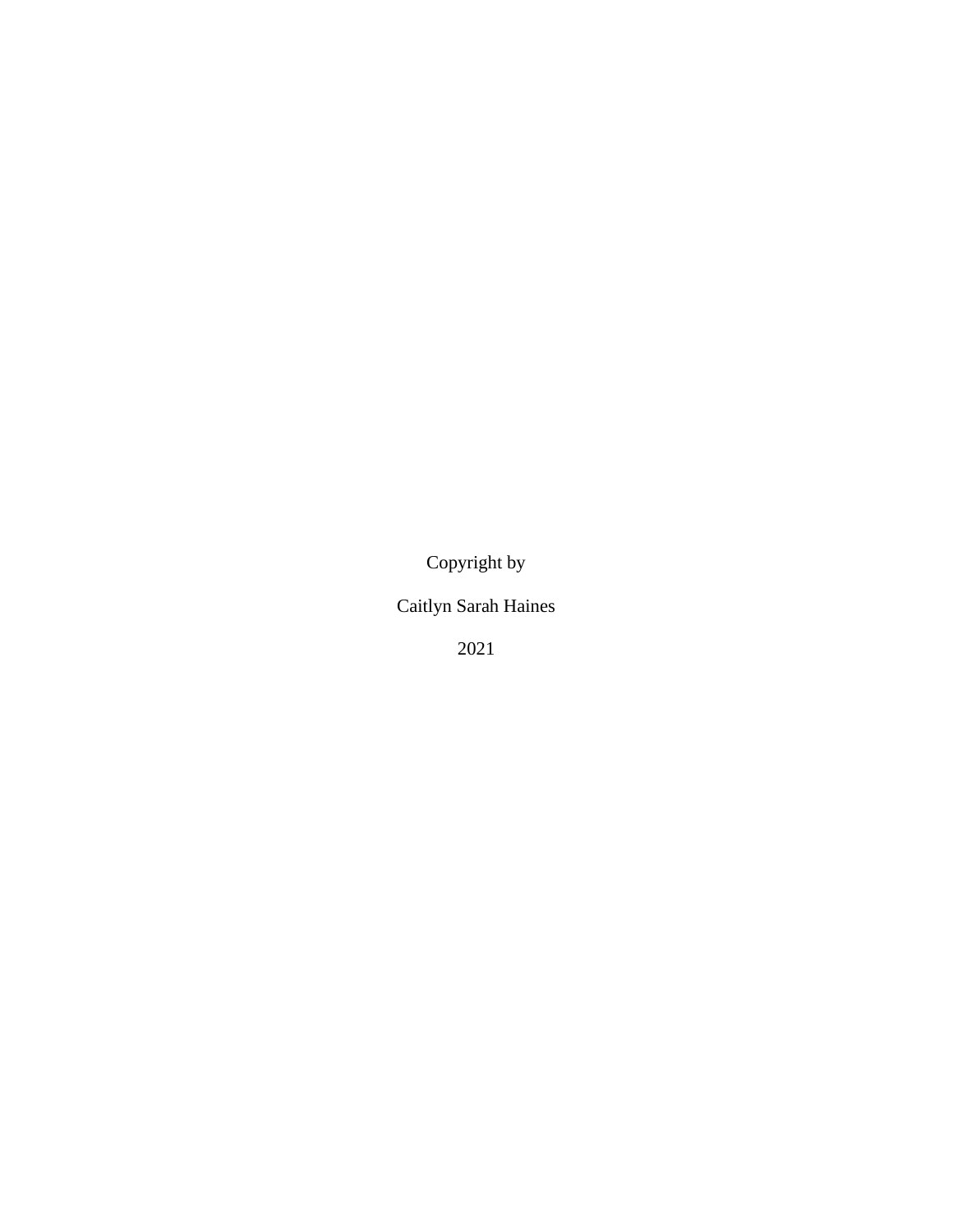Name: Caitlyn Sarah Haines Date of Degree: April 30, 2021 Institution: Mississippi State University Major Field: Agriculture. Select Appropriate Title: Thu T.N. Dinh Title of Study: Effects of chilling duration on USDA quality grade of beef carcasses Pages in Study 84 Candidate for Degree of Master of Science

Two hundred and nine beef carcasses  $(361 \pm 53 \text{ kg})$  from crossbred, grain-finished cattle harvested in a commercial packing plant and evaluated for marbling score, core temperature (n=1), pH, shrinkage, color, and aerobic plate count (n=50) for 24, 48, 72, and 96 h under spray chilling. There were minimal changes in shrinkage among time points (-0.4 to 1.2%;  $P \le 0.002$ ), pH (5.56 to 5.69; *P* ≤ 0.001), and APC (0.1 to 0.7 log; *P* ˂ 0.001). Marbling score values were converted to numeric values of 200 (Practically Devoid<sup>00</sup>) to 1100 (Abundant<sup>00</sup>). Carcasses with SM or greater marbling score at 24 h had a 34 to 60 points deduction after 96 h of spray chilling  $(P \le 0.042)$ , the SL carcasses had an increase marbling score, from 442 to 469 points. Moreover, SL carcasses had a greater percentage of PUFA  $(P < 0.001)$ .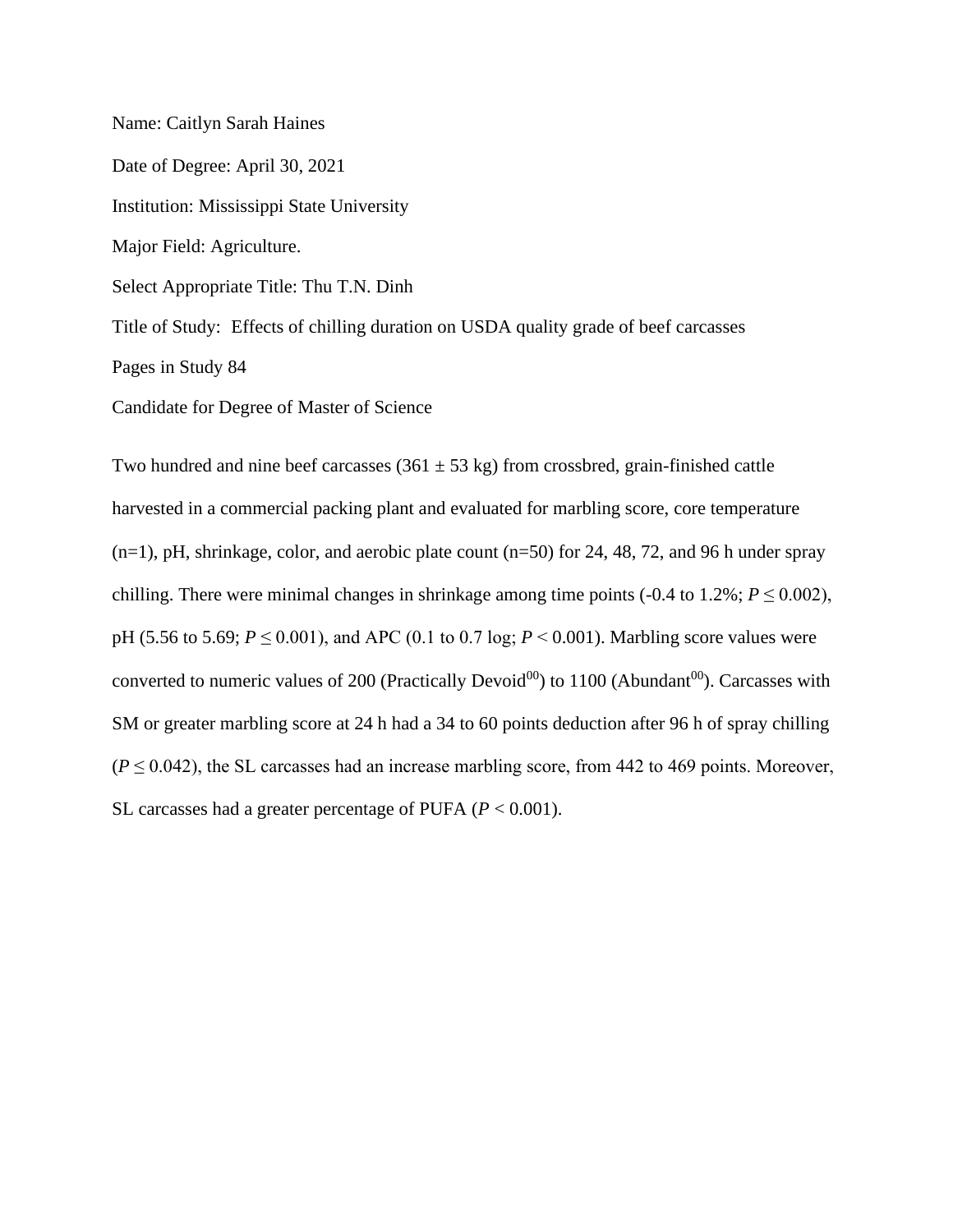## DEDICATION

<span id="page-4-0"></span>This thesis is dedicated to my wonderful and encouraging family, friends and colleagues who have supported me throughout my life, career, and education. My parents Mr. L. Haines and Mrs. A Haines receive my heartfelt appreciation for always pushing me to achieve my goals and sticking by me when times were tough.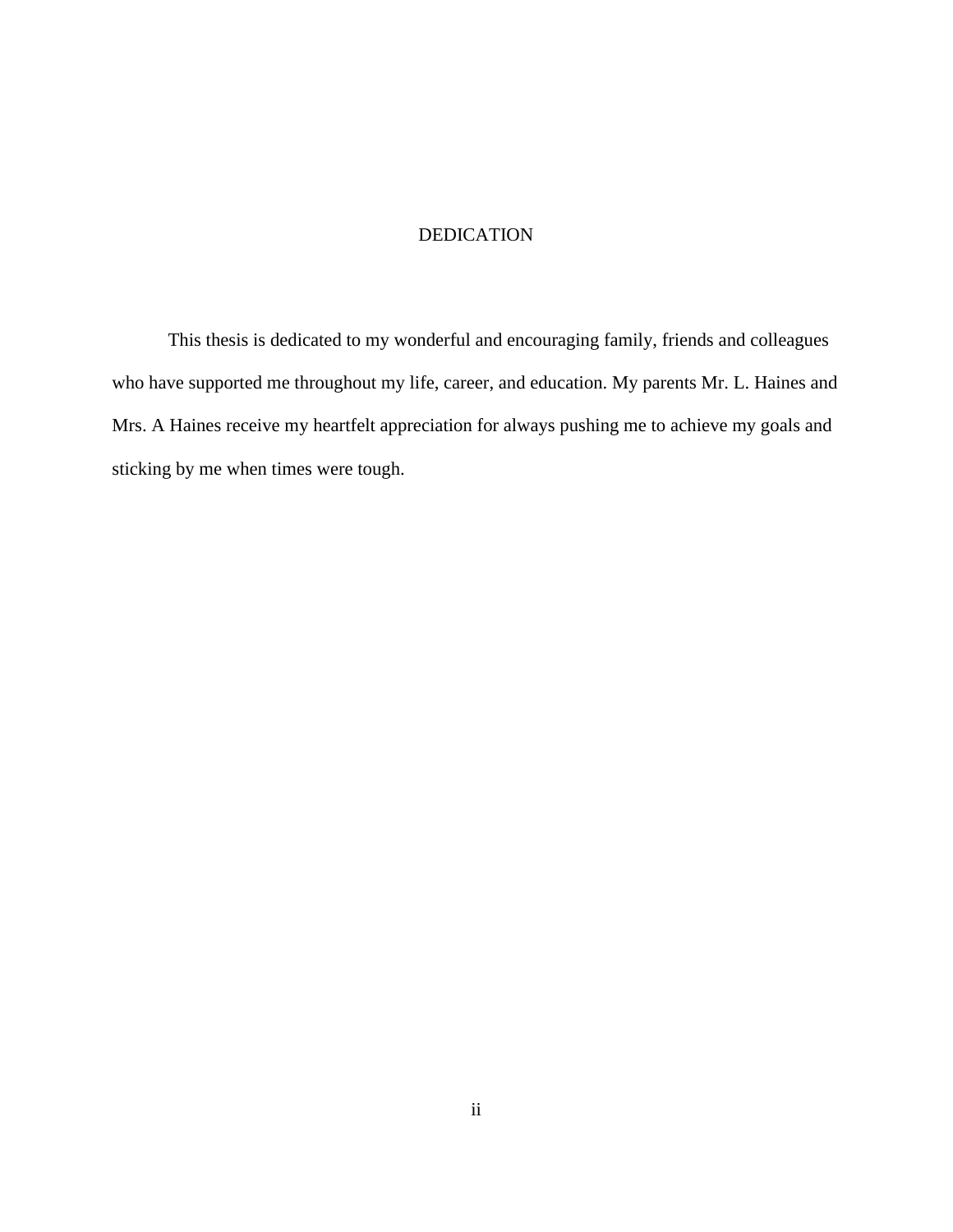## ACKNOWLEDGEMENTS

<span id="page-5-0"></span>I would like to express my genuine thankfulness to my graduate committee members, Dr. Thu Dinh, Dr. Daniel Rivera, and Dr. Kalyn Coatney for their guidance and support throughout my master's program. I cannot express my gratitude and appreciation to my major advisor Dr. Thu Dinh for giving me the opportunity to pursue my M.S. degree while continuing to work in the industry, and for his counseling and help for not only the success of my master's program, but my career path as well.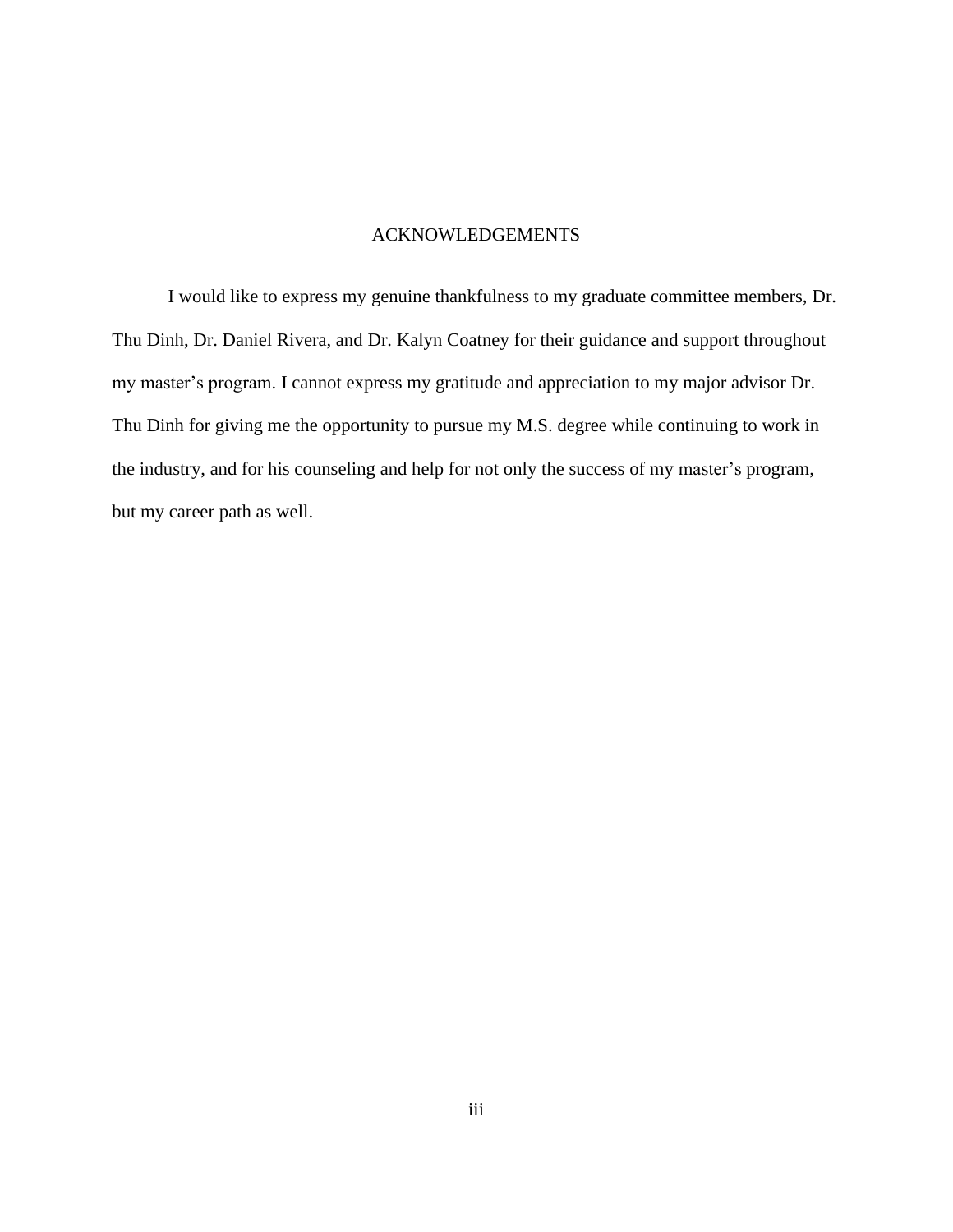# TABLE OF CONTENTS

| <b>CHAPTER</b> |                                                                             |  |
|----------------|-----------------------------------------------------------------------------|--|
| $\mathbf{I}$ . |                                                                             |  |
|                |                                                                             |  |
|                |                                                                             |  |
|                |                                                                             |  |
|                | Significant Events Shaping the Current Grading System in the United States5 |  |
|                |                                                                             |  |
|                | USDA Quality Grades and Their Association with Sensory Attributes and       |  |
|                |                                                                             |  |
|                |                                                                             |  |
|                |                                                                             |  |
|                |                                                                             |  |
|                |                                                                             |  |
|                |                                                                             |  |
|                |                                                                             |  |
|                |                                                                             |  |
|                |                                                                             |  |
|                |                                                                             |  |
|                |                                                                             |  |
|                |                                                                             |  |
|                |                                                                             |  |
|                |                                                                             |  |
| II.            | EFFECTS OF CHILLING DURATION ON USDA QUALITY GRADE OF                       |  |
|                |                                                                             |  |
|                |                                                                             |  |
|                |                                                                             |  |
|                |                                                                             |  |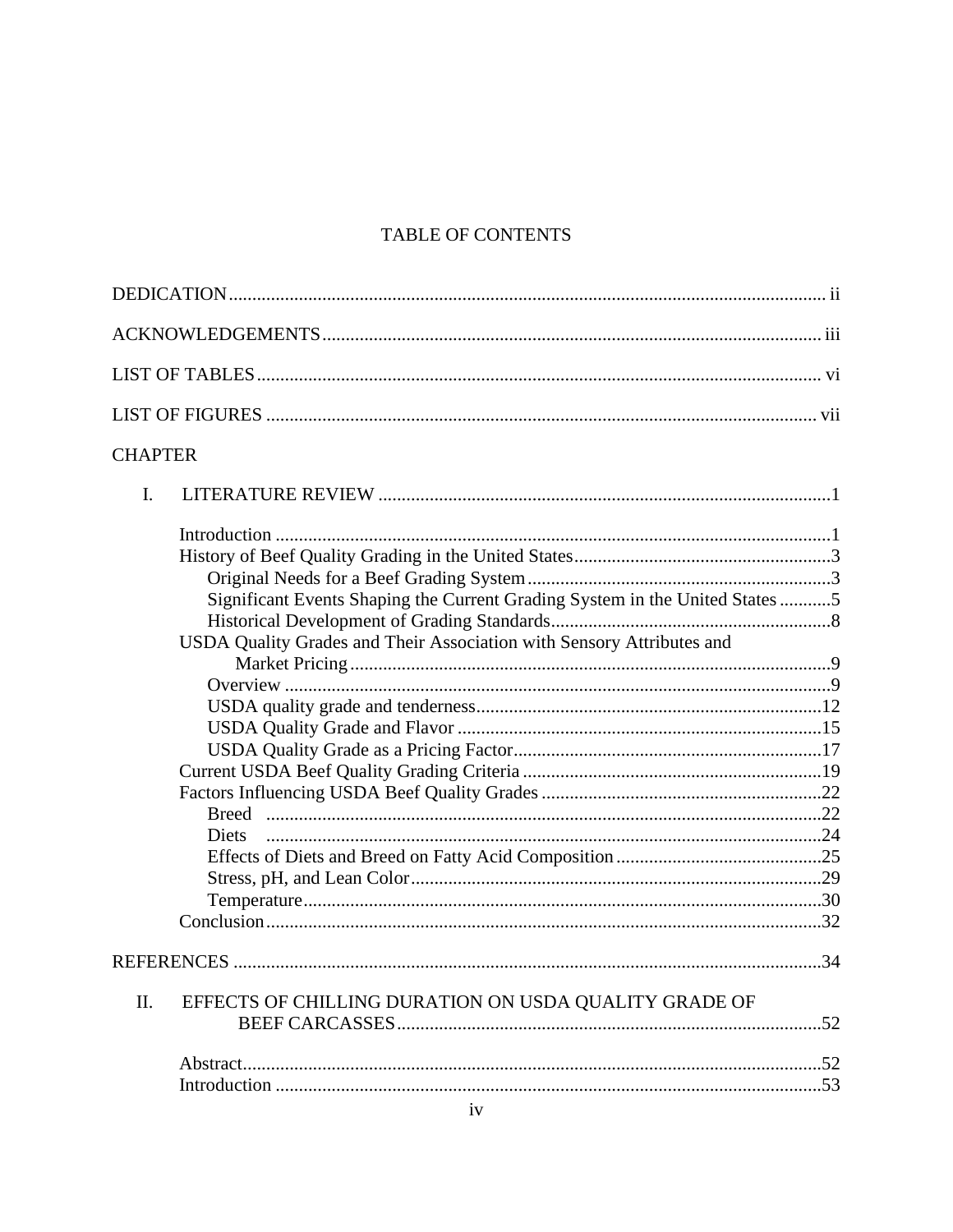| Distribution of 24-h Marbling Score and Quality Grade and Fatty Acid |  |
|----------------------------------------------------------------------|--|
|                                                                      |  |
|                                                                      |  |
|                                                                      |  |
|                                                                      |  |
|                                                                      |  |
|                                                                      |  |
|                                                                      |  |

# **APPENDIX**

|--|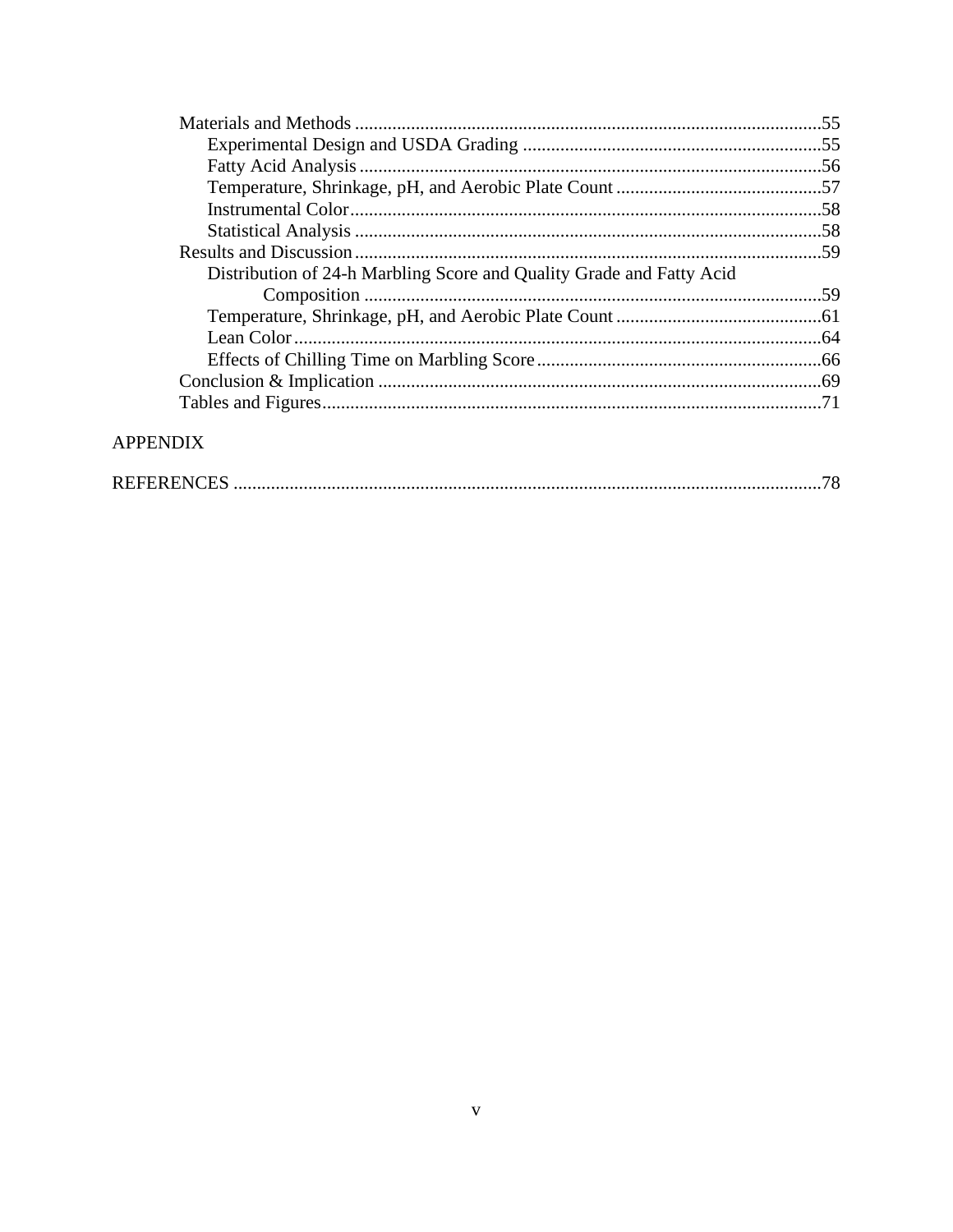# LIST OF TABLES

<span id="page-8-0"></span>

| Table 1 | Fatty acid composition (% of total fatty acids) of the <i>longissimus</i> muscle from<br>beef carcasses having marbling score of Slightly Abundant (SA, $n =$ |  |
|---------|---------------------------------------------------------------------------------------------------------------------------------------------------------------|--|
|         | 21), Moderate (MD, $n = 36$ ), Modest (MT, $n = 37$ ), Small (SM, $n =$                                                                                       |  |
|         |                                                                                                                                                               |  |
| Table 2 | Carcass shrinkage, pH, and lean color (lightness - $L^*$ , redness - $a^*$ , yellowness                                                                       |  |
|         | - b <sup>*</sup> , chroma, and hue angle) of beef carcasses with initial marbling                                                                             |  |
|         | score of Slightly Abundant (SA, $n = 21$ ), Moderate (MD, $n = 36$ ),                                                                                         |  |
|         | Modest (MT, $n = 37$ ), Small (SM, $n = 71$ ), and Slight (SL, $n = 44$ ) at                                                                                  |  |
|         | 24, 48, 72, and 96 h of spray chilling at 0 to $3^{\circ}$ C with a wind speed of                                                                             |  |
|         |                                                                                                                                                               |  |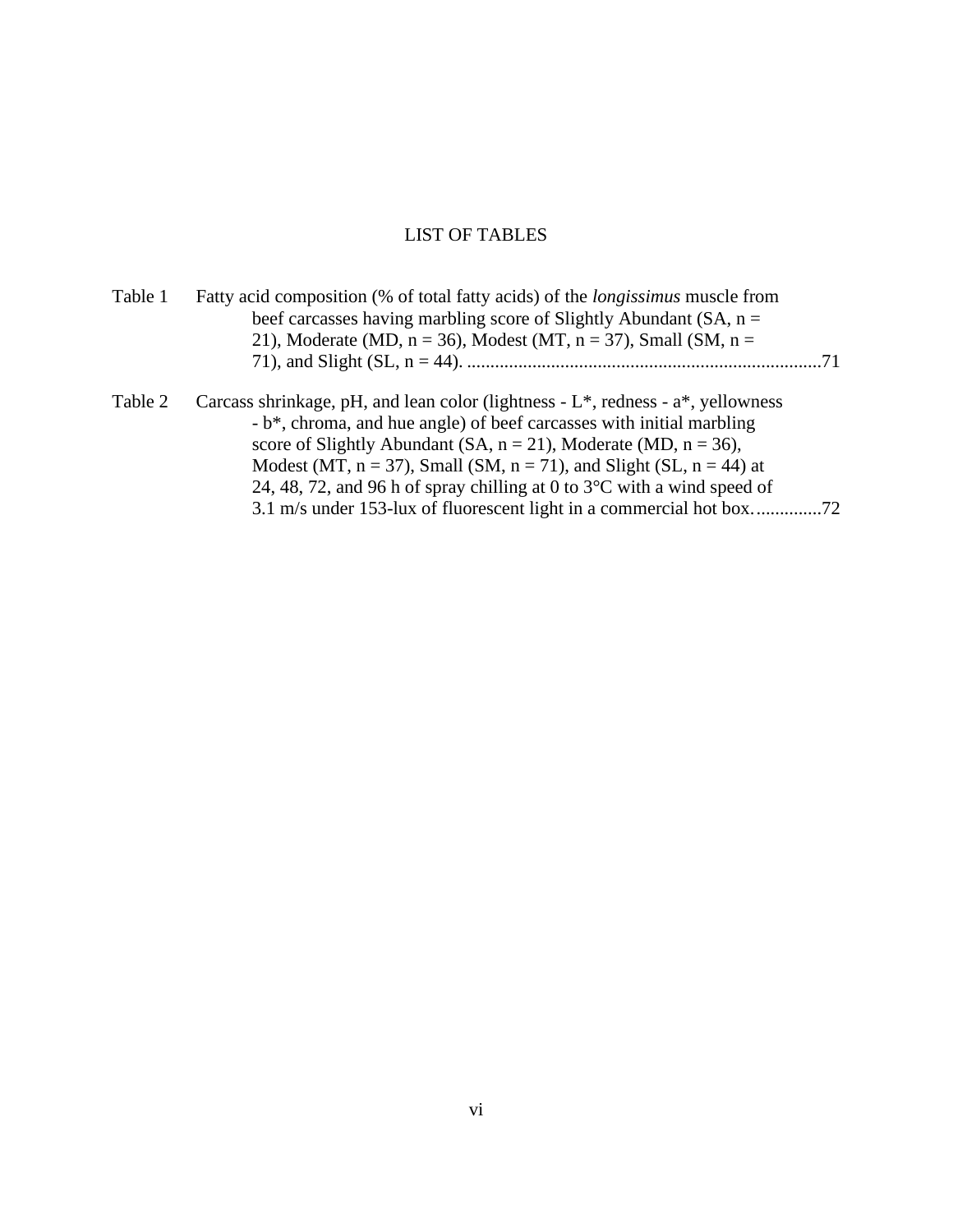# LIST OF FIGURES

<span id="page-9-0"></span>

| Figure 1 | USDA marbling score composition 209 beef carcasses, including Slightly<br>Abundant (SA, $n = 21$ ), Moderate (MD, $n = 36$ ), Modest (MT, $n = 37$ ),<br>Small (SM, $n = 71$ ), and Slight (SL, $n = 44$ ), used to determine the                                                                                                                                                  |
|----------|------------------------------------------------------------------------------------------------------------------------------------------------------------------------------------------------------------------------------------------------------------------------------------------------------------------------------------------------------------------------------------|
| Figure 2 | Core temperature of beef carcasses during chilling for 96 h at 0 to $3^{\circ}$ C with a<br>wind speed of 3.1 m/s under 153-lux of fluorescent light in a                                                                                                                                                                                                                          |
| Figure 3 | Aerobic plate count of 50 carcasses from data collection's 2 through 6 taken<br>from a 12.5-cm $\times$ 12.5-cm area on the round and chuck of the carcass<br>at 0 to $3^{\circ}$ C with a wind speed of 3.1 m/s under 153-lux of fluorescent<br>light in a commercial hot box at 24, 48, 72, and 96 h of spray chilling. 75                                                       |
| Figure 4 | Redness (a*) of beef <i>longissimus</i> muscles of differentiated initial marbling<br>scores, spray-chilled in a commercial hotbox under a wind speed of<br>3.1 m/s and 153-lux of fluorescent light, averaged across 24, 48, 72,<br>and 96 h (5a) and across USDA quality grades of Slightly Abundant<br>$(SA, n = 21)$ , Moderate (MD, $n = 36$ ), Modest (MT, $n = 37$ ), Small |
| Figure 5 | USDA marbling scores of beef carcasses graded Slightly Abundant (SA, $n =$<br>21), Moderate (MD, $n = 36$ ), Modest (MT, $n = 37$ ), Small (SM, $n =$                                                                                                                                                                                                                              |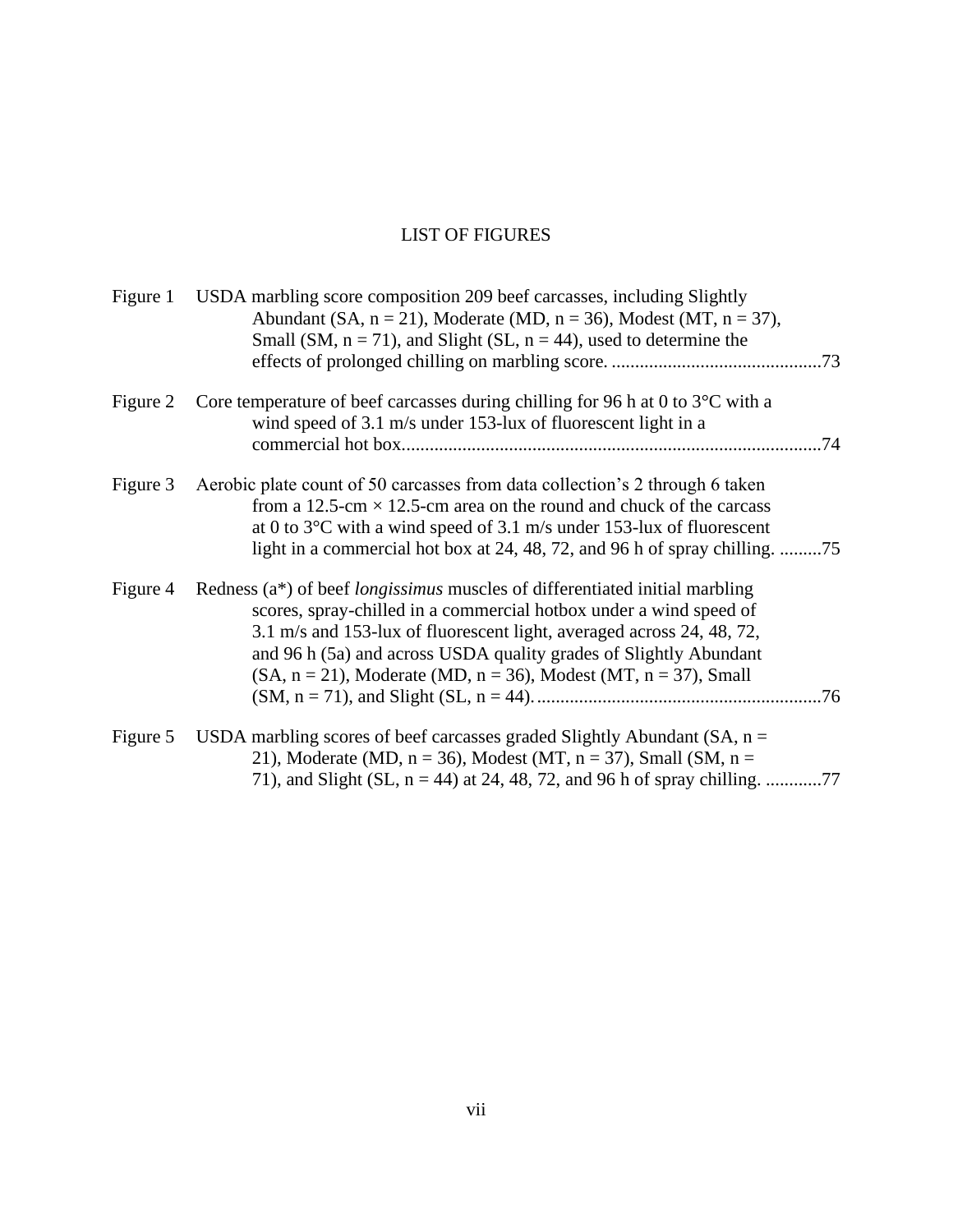#### CHAPTER I

## LITERATURE REVIEW

## **Introduction**

<span id="page-10-2"></span><span id="page-10-1"></span><span id="page-10-0"></span>Consumer interest in beef carcass quality has existed from medieval times when providing food was essential for a family or community to today's inspection and grading systems focusing on food safety and quality. The development of the United States Department of Agriculture, the Food Safety and Inspection Service, and the Agriculture Marketing Service were keys in the regulation of meat safety and quality for both domestic and foreign trade, improvement of carcass characteristics, and market regulation. These entities paved the way for the current quality grading system with Prime, Choice, Select, and Standard grades and marbling score categories of Abundant, Moderately Abundant, Slightly Abundant, Moderate, Modest, Small, Slight, Traces, and Practically Devoid (Hale, Goodson, and Savell, 2013). Between 2005 and 2015, the percentage of quality grades doubled for Prime and Choice while Select and Standard carcass percentages declined (Boykin et al., 2016), which was needed to boost consumer acceptance of beef products. Consumers seek products of high quality that are priced accordingly (Claborn et al., 2011). If guaranteed to be more tender, flavorful, or juicy, beef consumers will spend more for a better eating experience (National Beef Quality Audit, 2015). Therefore, greater quality grades bring more financial incentives for beef packers. The USDA quality grade in beef carcasses can be improved through antemortem factors such as breeding and diet. However, postmortem processing has been used to improved marbling visibility to provide the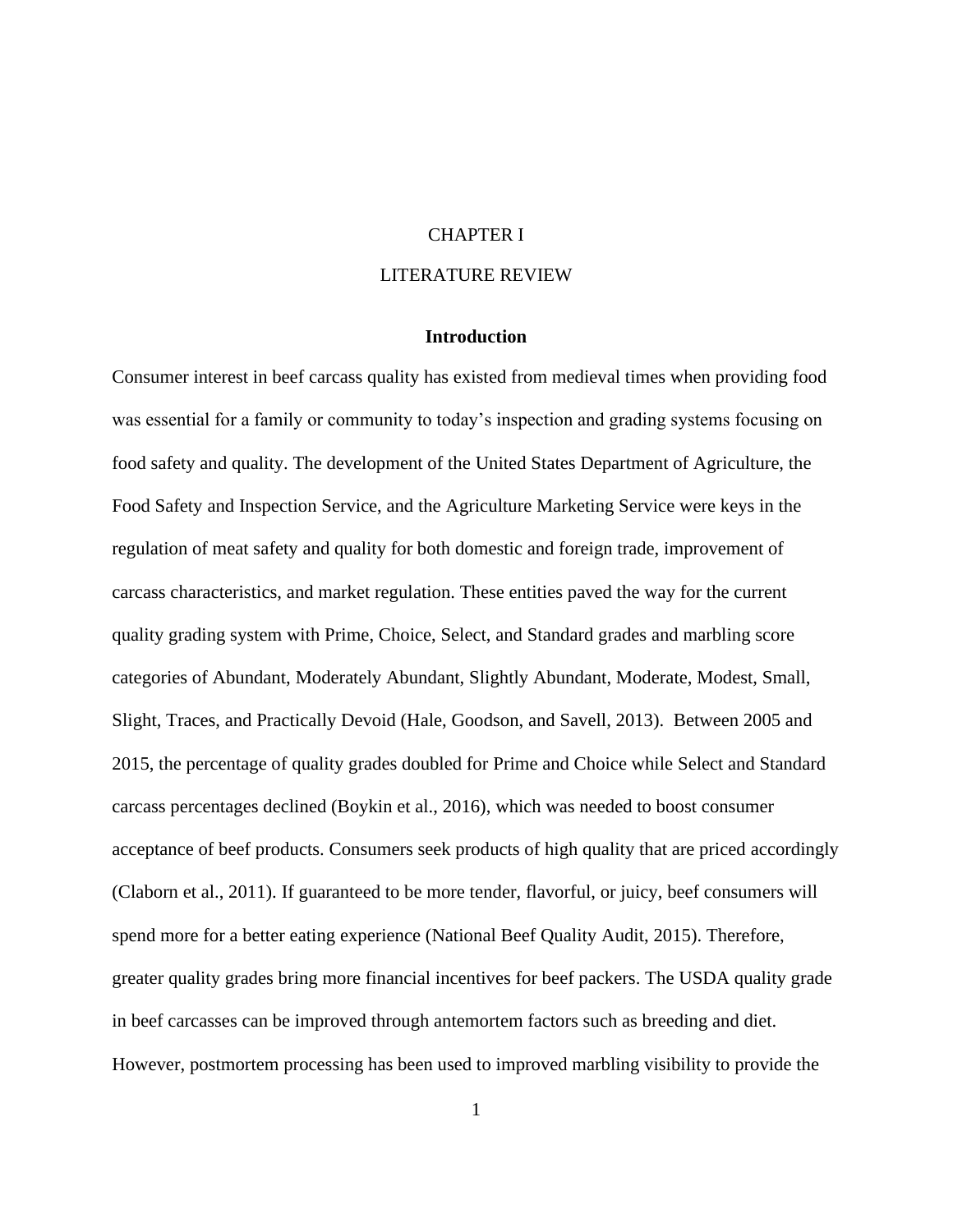USDA graders with a better assessment of the degree of marbling. In the last 15 years, beef quality and yield grades have been improved along with quality attributes such as tenderness, flavor, and juiciness (Boykin et al., 2016; Hunt et al., 2014). Various breeding and finishing regimes as well as postmortem electrical stimulation have accentuated favorable carcass and quality traits (Savell, Smith, & Carpenter, 1978; Owens & Gardner, 2000; Jeong et al., 2011; Dias et al., 2019). Although professionals in the beef industry have observed that carcasses processed on Friday of the week may be graded better because of additional chilling time, such a phenomenon has not been researched as much as other factors. It is unclear how much prolonged chilling increases marbling visibility, thereby marbling score. Therefore, there is a need to determine whether the chilling duration of greater than 24 h improves carcass marbling score and how prolonged chilling affect carcass quality. Consumer interest in beef carcass quality has existed from medieval times when providing food was essential for a family or community to today's inspection and grading systems focusing on food safety and quality. The development of the United States Department of Agriculture, the Food Safety and Inspection Service, and the Agriculture Marketing Service were keys in the regulation of meat safety and quality for both domestic and foreign trade, improvement of carcass characteristics, and market regulation. These entities paved the way for the current quality grading system with Prime, Choice, Select, and Standard grades and marbling score categories of Abundant, Moderately Abundant, Slightly Abundant, Moderate, Modest, Small, Slight, Traces, and Practically Devoid (Hale, Goodson, and Savell, 2013). Between 2005 and 2015, the percentage of quality grades doubled for Prime and Choice while Select and Standard carcass percentages declined (Boykin et al., 2016), which was needed to boost consumer acceptance of beef products. Consumers seek products of high quality that are priced accordingly (Claborn et al., 2011). If guaranteed to be more tender, flavorful, or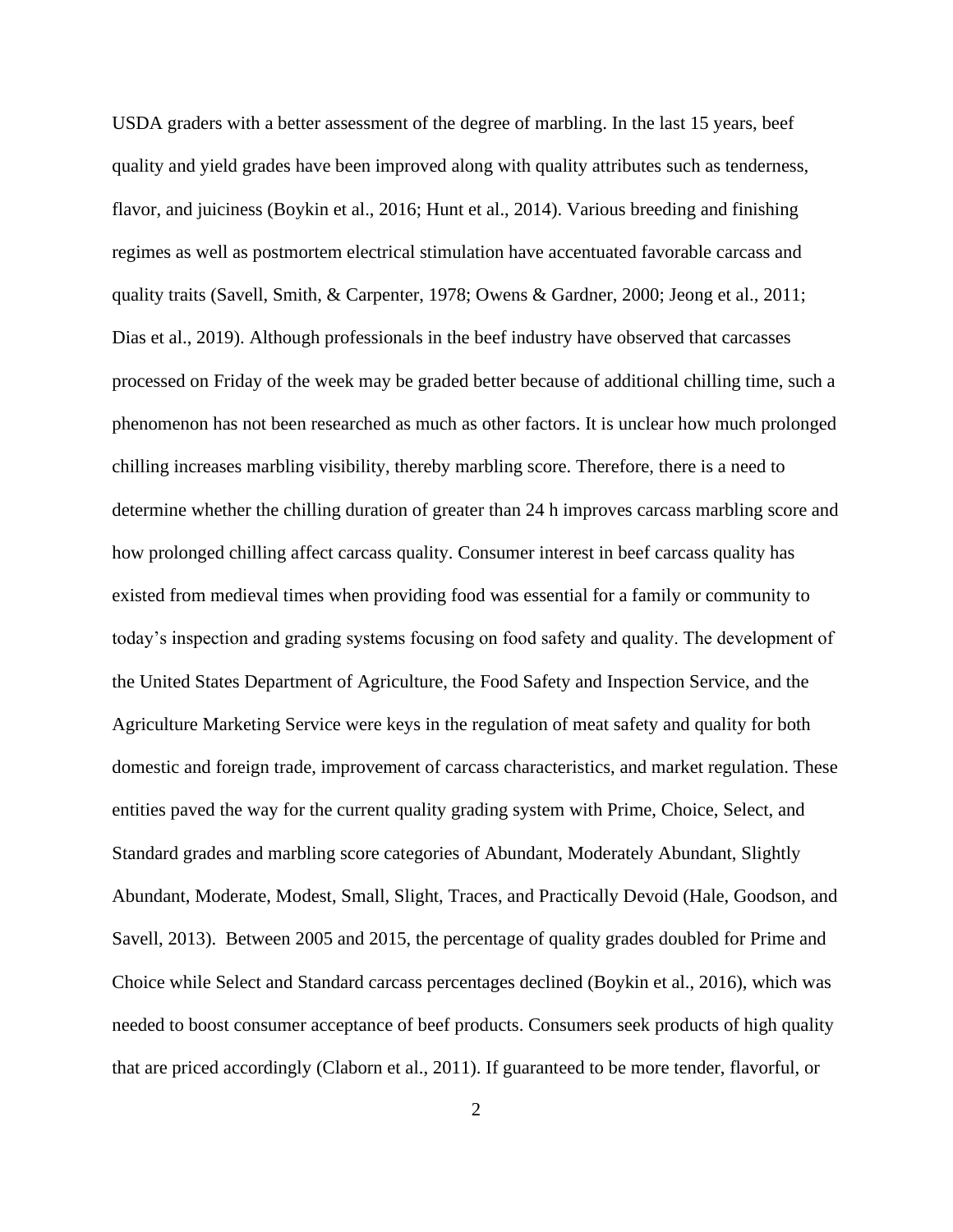juicy, beef consumers will spend more for a better eating experience (National Beef Quality Audit, 2015). Therefore, greater quality grades bring more financial incentives for beef packers. The USDA quality grade in beef carcasses can be improved through antemortem factors such as breeding and diet. However, postmortem processing has been used to improved marbling visibility to provide the USDA graders with a better assessment of the degree of marbling. In the last 15 years, beef quality and yield grades have been improved along with quality attributes such as tenderness, flavor, and juiciness (Boykin et al., 2016; Hunt et al., 2014). Various breeding and finishing regimes as well as postmortem electrical stimulation have accentuated favorable carcass and quality traits (Savell, Smith, & Carpenter, 1978; Owens & Gardner, 2000; Jeong et al., 2011; Dias et al., 2019). Although professionals in the beef industry have observed that carcasses processed on Friday of the week may be graded better because of additional chilling time, such a phenomenon has not been researched as much as other factors. It is unclear how much prolonged chilling increases marbling visibility, thereby marbling score. Therefore, there is a need to determine whether the chilling duration of greater than 24 h improves carcass marbling score and how prolonged chilling affect carcass qua

## **History of Beef Quality Grading in the United States**

#### <span id="page-12-1"></span><span id="page-12-0"></span>**Original Needs for a Beef Grading System**

The beef grading system was developed to identify the two most important attributes: the quality of the product and the yield of lean meat from the carcass (Smith et al., 1987; Smith et al., 1984; Smith et al., 1982; Davis et al., 1979; Murphey, Hallet, Tyler, & Pierce, 1960). Beef cattle were introduced into North America by the Spanish explorers into parts of Florida, the lower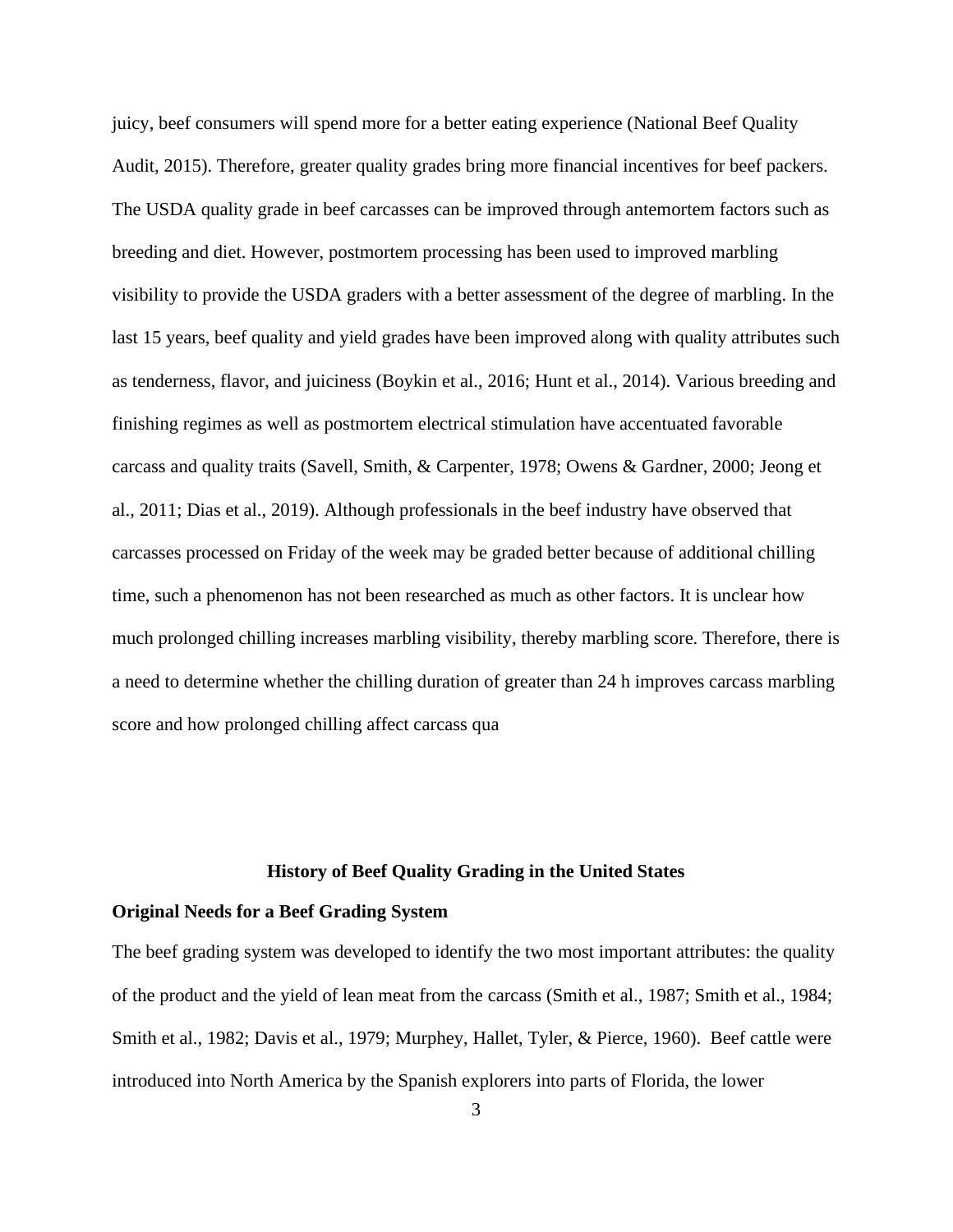Mississippi Valley, and the Southwest in the  $16<sup>th</sup>$  century (Kiehl & Rhodes, 1960). In addition, European colonists brought cattle from their countries to the settlements on the Atlantic Coast in the early  $17<sup>th</sup>$  century. The main function of cattle during this time was farm work. The importance of cattle for meat production and carcass quality did not emerge until after the Revolutionary War (Kiehl & Rhodes, 1960). Most trading during this time was conducted at a local level and was heavily immersed in politics. Most organized markets during this period were unimportant and unregulated (Farnum, 1938). The need to raise and grow cattle to feed more of the population instead of single families prompted the rise of commercial cattle raising and opened up the corn growing area to the West, the rapid growth of the eastern coastline, the introduction of forage production like clover and gypsum after 1785, the start of county fairs and cattle shows in the early 1800s, and the expansion of an agricultural press in 1810 (Leavitt, 1933; US Census Bureau, 1864). This agricultural and industrial expansion inspired consumer efforts to establish regulations for beef quality that had been futile during the  $18<sup>th</sup>$  century when the prevalence of unfair prices and unwholesome meat flooded the market. During this time, consumers needed a language that was consistent across all beef types; however, grading standards were rudimentary compared to the current system (Sheets, 1934). The early standardization of beef grading lends itself to the expansion of markets, economies, and societies. In the 1920s, consumers were influential in the establishment of a grading system. However, because the successful promotion of beef depends upon consumer acceptance, promoters were interested in establishing grades with a greater impact on consumer demand (Kiehl & Rhodes, 1960). Kiehl & Rhodes (1960) described that an adaptation toward consumer approval could be seen in the decrease in carcass weights and age since the early  $20<sup>th</sup>$  century. At the International Livestock show in 1900, the average steer weight was 1,600 pounds which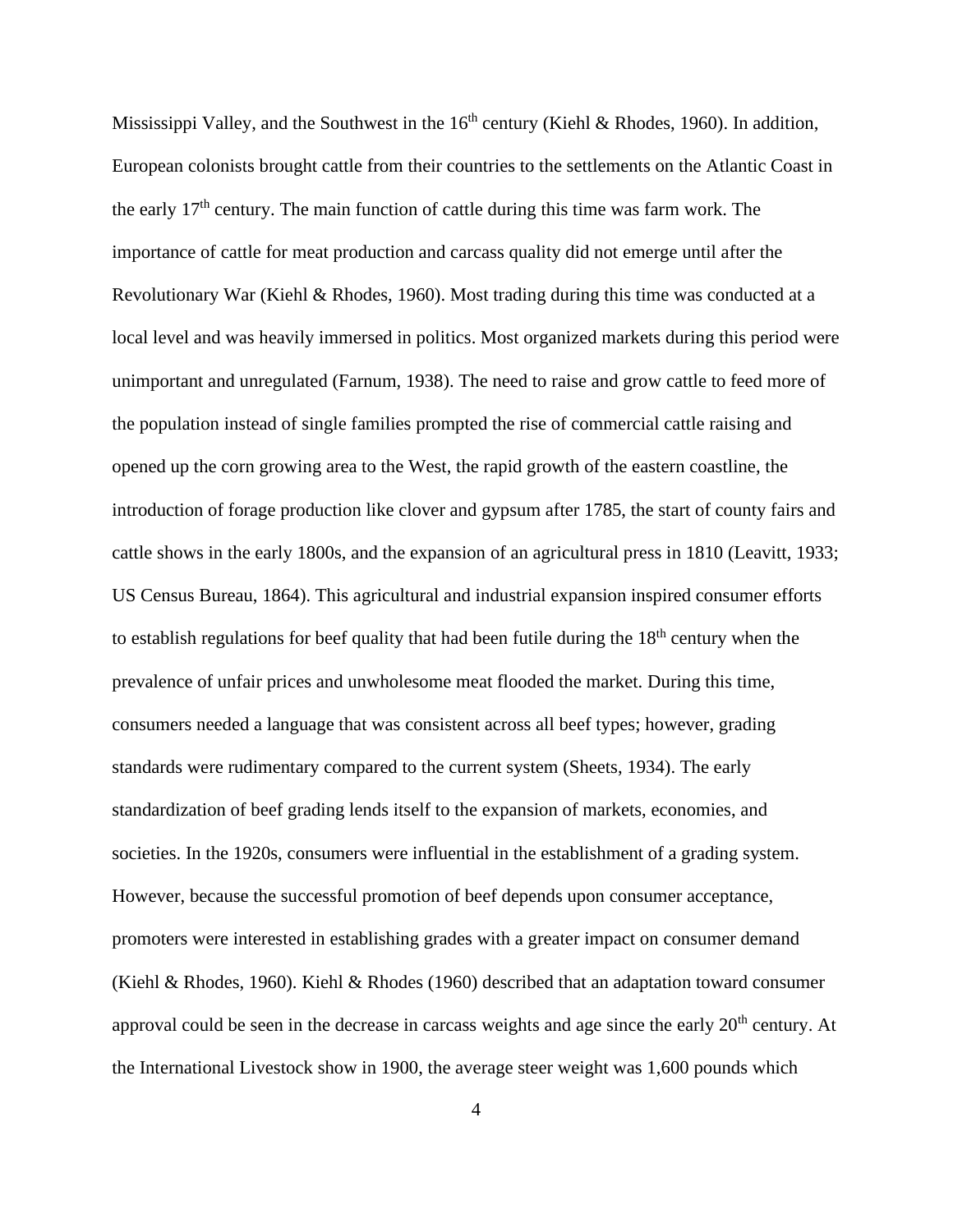continuously decreased over the next 5 years into the  $20<sup>th</sup>$  century. This trend for decreasing the weight of beef carcasses was prompted by consumers' demand for smaller portioned cuts due to household sizes, eating preferences, and affordability (Drouillard, 2014). Hiner and Hankins (1950) and Field, Nelms, and Schoonoer (1966) observed that as the age of the animal increased tenderness, flavor, and juiciness decreased. These early studies are consistent with research from Shorthose & Harris, (1990), Shackelford, Koohmaraie, & Wheeler, 1995, Lucero-Borja et al., 2014, and Moholisa, Hugo, Strydom, & van Heerden, 2017. The in-depth study of beef quality was established over the decades to provide consumers with a wholesome and consistent product.

#### <span id="page-14-0"></span>**Significant Events Shaping the Current Grading System in the United States**

Classifying and grading cattle have been established since the early  $17<sup>th</sup>$  century. In 1657, inspectors were appointed in New York to certify and inspect all meat for exportation. Moving forward to the 1800s, the expansion of railroads improved livestock transportation and the invention of refrigeration helped the meatpacking industry expand to year-round business (USDA, 2012). Export restrictions of US livestock became more stringent in foreign countries. A series of articles were written in the European countries in the late  $19<sup>th</sup>$  century against the importation of American chilled beef and live animals (Clemen, 1924). Europe suspected that American products were being packed under unsanitary conditions and diseased and deceased animals were exported and sold into their markets. These actions were also stimulated by fears of competition from cheaper American livestock and meats, which had begun to be produced in large volume after 1875 (Clemen, 1924). Producers and packers in the U.S. implored the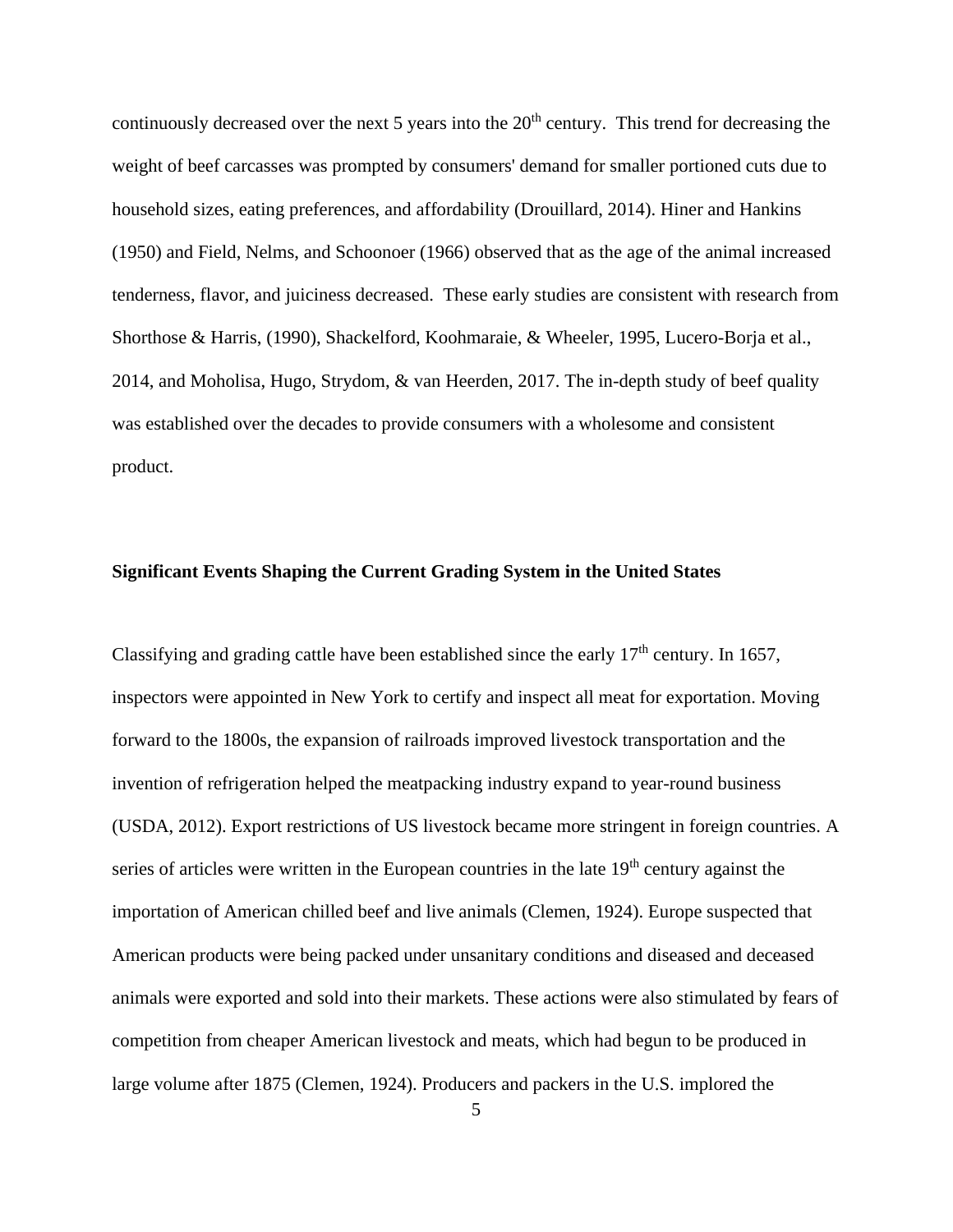government to employ an inspection program that would allow them to compete in foreign markets. In the late 1800s, President Benjamin Harrison endorsed the first law which later became the Federal Meat Inspection Act of 1906 (USDA, 2018). The law required that the United States Department of Agriculture USDA, through the Bureau of Animal Industry, inspect pork products for exportation and was later amended to include live cattle and beef. Another justification for the implementation of meat inspection was the publication of Upton Sinclair's *The Jungle*. The book aimed at the working conditions in Chicago packing houses. However, even in the early  $20<sup>th</sup>$  century, Aston (1948) reported that almost 50% of the meat consumed in America was uninspected. Improvements to meat inspection continued with the creation of agricultural research units, the passage of the Humane Slaughter Act of 1958 and the Humane Methods of Slaughter Act of 1978, and the creation of the Food Safety and Inspection System (FSIS; USDA, 2018). During the establishment of both safety and quality standards, the need for accurate market reporting arose because of the lack of uniformity in the grading system and the circulation of private market sheets.

Between 1901 and 1910, the University of Illinois initiated work to study market and grade classifications of livestock through the Union Stockyards and slaughtering plants in the Chicago area (Kiehl and Rhodes, 1960). Herbert Mumford in 1902 from the University of Illinois authored a series of bulletins titled "Market Classes and Grades of Cattle with Suggestions for Interpreting Market Quotations" (Cross, Harris, & Savell, 1996). These articles describe the need for established classes and grades for beef cattle that consumers and producers would understand and relate grades to the market and feedlot requirements. These also prompted Congress to allocate funding so that the USDA could study agricultural marketing and establish the Office of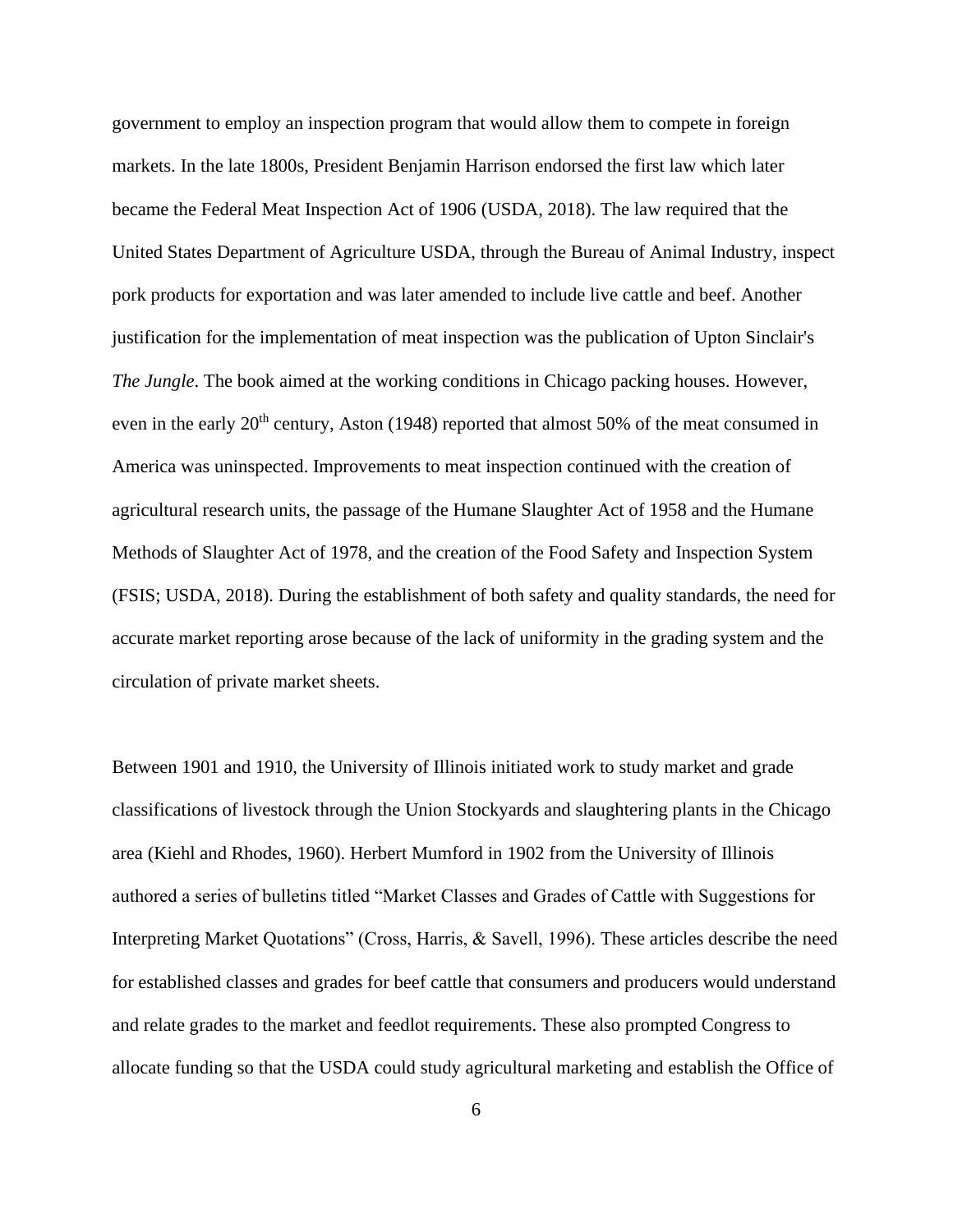Markets and Rural Organization. As a result of this study, Congress passed a law in 1916 establishing the National Livestock Market News Service. Cross, Harris, & Savell (1996) report that grading classes and nomenclature began to develop in 1916 with mimeographed versions being published in 1923 and 1924 and congress passing the United States Agricultural Products Inspection and Grading Act which authorized the federal grading of livestock and meat in 1927. During this time, it was also reported that Swift and Company began experimenting with a grading system in 1922, which was permanently implemented in 1923 (Cross, Harris, & Savell, 1996). Their grade classifications were a number sequence rather than descriptive nomenclature used today. The USDA (2018) reported that throughout the late 1920's that the Official United States Standards for Classes and Grades of Slaughter Cattle (1928) and Official United States Standards for Veal and Calf (1928) were implemented. Swine and ovine standards appeared later. The carcass grades adopted in 1926 were implemented as a free, voluntary service for a trial period despite the packers' contention that it was an unworkable program. During this trial period, the Institute of American Meat Packers (IAMP) published a "Standard Beef Grading System and Packers Guide for Grading as Developed by the Committee on Marketing (Beef) and Approved by the Executive Committee". The National Inquiry in 1935 stated that the Institute of American Meat Packers recommended a set of beef grading standards around 1930 but revised it 5 years later in 1935. The modest success of the initial trial period in 1926 efforts by the IAMP instigated the development of the beef grading system into its current form (Harris, Cross,  $\&$ Savell, 1996). In 1939, the Agricultural Appropriations Act transferred the grading service from the Bureau of Agricultural Economics to the Agricultural Marketing Service (AMS) of the USDA (USDA, 2018). Their main focuses were on packers and how to standardize beef carcasses and improve the quality within a growing domestic market. Over time beef quality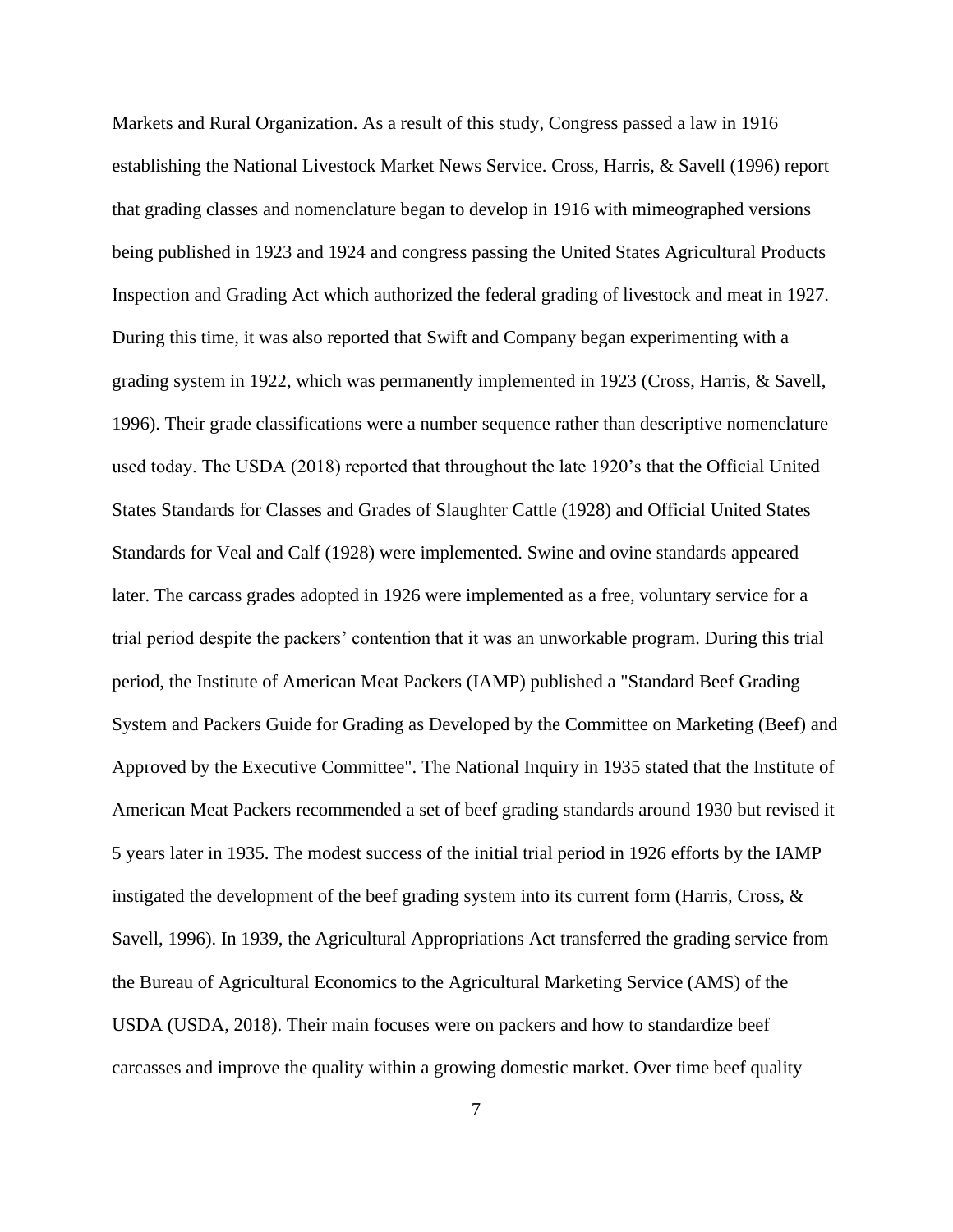regulations and standards have developed from rather simple colonial standards to those of the present, having national significance and application.

#### <span id="page-17-0"></span>**Historical Development of Grading Standards**

The development of grading standards is a phenomenon associated with the growth of organized markets, commerce, and urbanization of society (Keihl & Rhodes. 1960). The authors stated that quantity (yield) standards were emphasized in the beginning, but these standards also helped provide a minimum set of quality standards. Organized markets were nonexistent before the 18<sup>th</sup> century even with numerous laws trying to regulate the markets (Winter, 1939). In early 1900 only a small fraction of beef was being graded; however, within a decade that number had increased by 8-fold, indicating a steady growth of the service and by 1970, 65% of commercial beef was being graded in packing facilities. The grading of all dressed beef was divided into four classes: steers, heifers, bulls, and cows. Each class was further divided into segments such as conformation, quality, and finish. The grades were designed as a numerical system 1 through 9, with lower numbers indicating higher grades. Dowell and Bjorka (1941) reported that even with the success of this system, some major packers objected to establishing the first tentative U.S. standards of Prime, Choice, Good, Commercial, Utility, Cutter, and Canner for beef carcasses. The packers believed that beef could not be successfully sorted into as many as seven grades. Additional changes to the grading system were made between 1949 and 1965 to include lowering quality requirements by one grade so that Choice was moved into Prime, Good was moved into Choice and the top half of Commercial moved into Good and the other half was renamed Standard (Harris, Cross, & Savell, 1996). In 1962, one of the most significant changes in beef grading was the addition of cutability grades (Murphey, Hallet, Tyler, & Pierce, 1960) to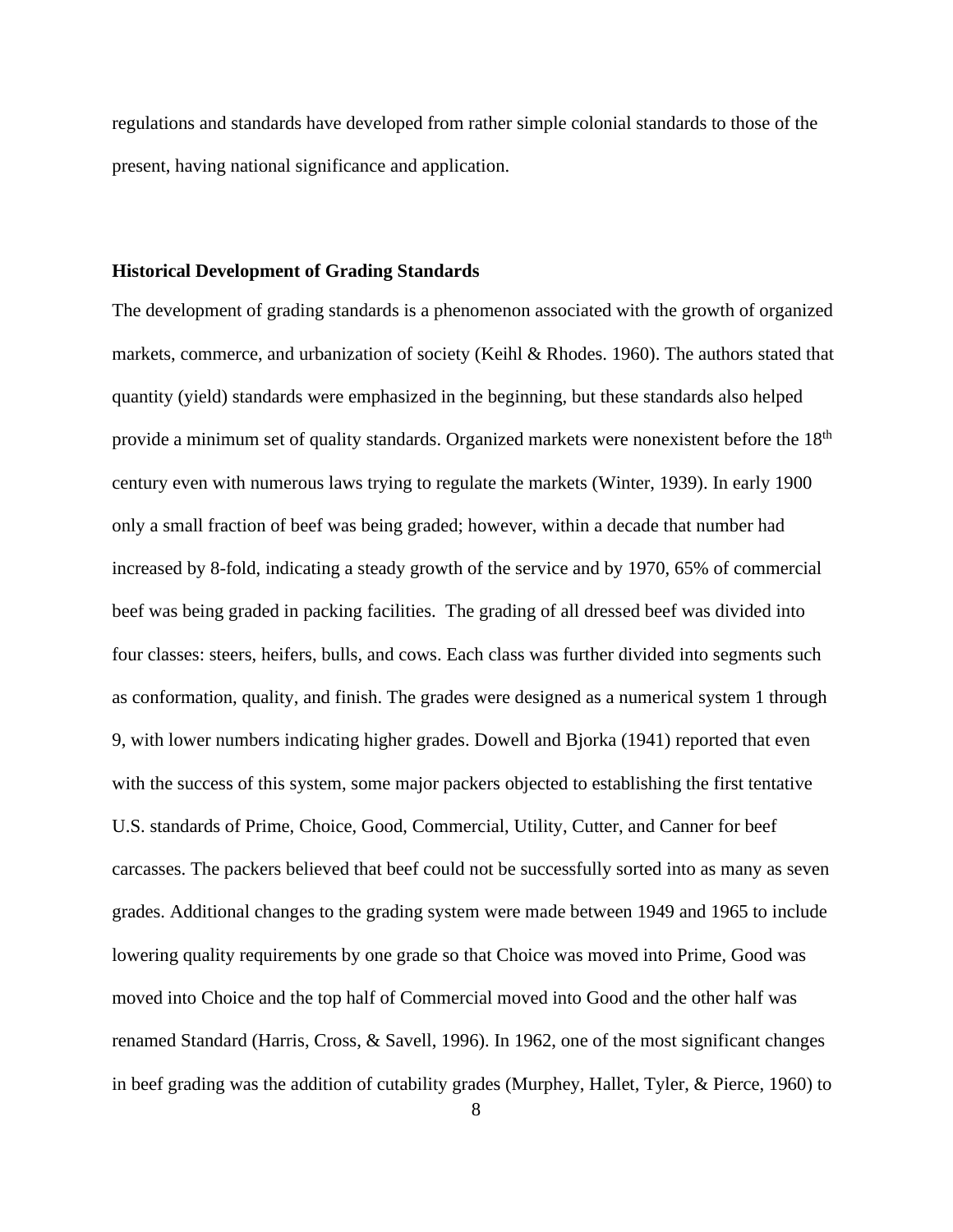create a dual grading system with cutability or yield grading and quality grading. At the origination, it was conducted on a trial basis and permanently adopted in 1965. The beef quality grades were also amended to place less importance on maturity in Prime, Choice, Good and Standard grades and to specify that all carcasses be ribbed before grading. Texas A&M University reported multiple changes in the standards for beef carcass grades in the late 19<sup>th</sup> century (Smith et al., 1987; Smith et al., 1984; Smith et al., 1982; Davis et al., 1979). Several changes did not go into effect until 1976, including maturity used to determine bullock, steer, heifer, and cow quality grades in maturity group A, an increase in marbling requirements for the Good grade, maximum maturity for steer, heifer, and cow beef in the Good, Standard, and Prime grades, and the elimination of carcass conformation. Dual grading is now applied for all graded beef. In 1987, the Good grade was changed to Select. The National Consumer Retail Beef Study found that this change was a better fit for consumer attitudes and perceptions (Savell et al., 1987, 1989). In April of 1989, yield grades and quality grades were separated so that all graded carcasses did not have to be graded for both yield and quality (Savell et al., 1989). In 1996, Bmaturity carcasses with Slight or Small marbling must be graded as Standard. Grading standards have remained unchanged since the late 1990s.

# <span id="page-18-1"></span><span id="page-18-0"></span>**USDA Quality Grades and Their Association with Sensory Attributes and Market Pricing Overview**

Beef carcass quality has progressively improved since the mid-2000s (NBQA, 2016). In the 2005 National Beef Quality Audit (NBQA), inadequate marbling was recognized as the greatest quality challenge by purveyors, retailers, and restaurateurs (Smith et al., 2006). Also, a shift away from trading of live cattle and movement toward the use of carcass-based transactions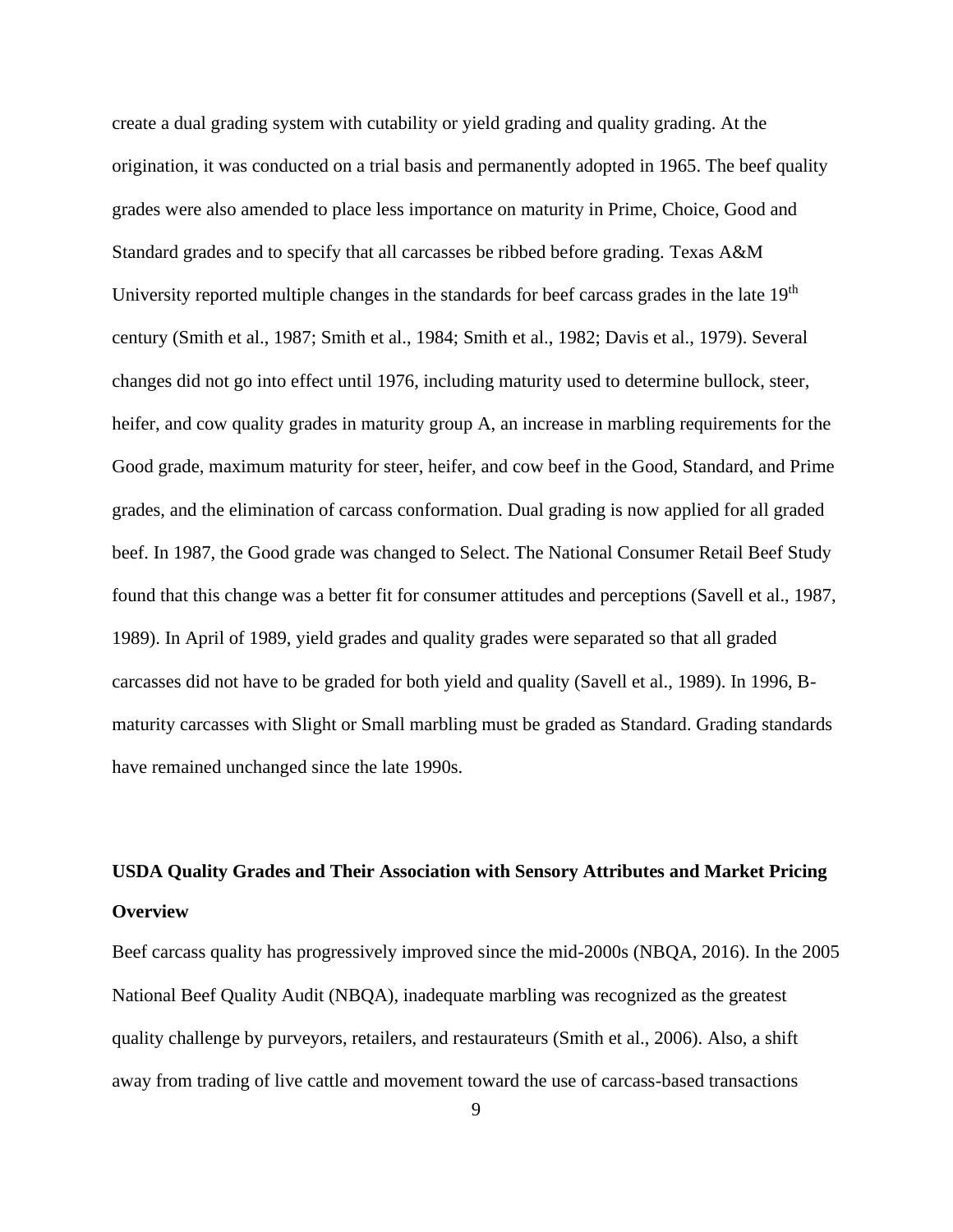involving carcass quality premiums and discounts has strengthened quality-based market and the need for the production of cattle with higher grades (Tatum, 2015). Results of the cooler audit of the 2005 NBQA documented fed beef carcasses quality grade percentages of Select, Low Choice, High Choice, and Prime were approximately 40.1%, 33.7%, 18.2%, and 2.6%, respectively (Garcia et al., 2008). In 2015, the USDA showed improved quality grades for Select, Low Choice, High Choice, and Prime have averaged 20.6%, 42.3%, 27.0%, and 4.9%, respectively (Tatum, 2014). This improvement in grade distribution reflects the progress the industry has made in a decade. The 2016 NBQA discovered an increase in the rate of recurrence of Prime and Choice and a decrease in the frequency of Select. A reason for this was an increase in dairy-type carcasses of about 32%, with 8% grading USDA Prime. In NBQA 2016 vs. NBQA 2011, there was a 6% increase in dairy-type quality grading versus a 5.4% decrease in feedlot cattle quality grading. This increase in quality grade yielded the lowest lost opportunity margin since 1991. Steiner (2014) estimated that, between 2005 and 2013, added value through quality premiums to the beef industry was totaled nearly \$4.5 billion. Graded beef pricing structure organizes carcasses and beef cuts of 30-month and younger steers and heifers into five marketing categories based on the amount of marbling and correlated differences in expected eating experience (Tatum, 2011). Beef carcasses with greater USDA quality grades produce a better eating experience for beef consumers (O'Quinn et al, 2012). The major function of USDA beef quality grades is to segment carcasses into groups that will produce cooked beef cuts with similar palatability attributes. A greater amount of intramuscular fat or marbling has been reported to increase consumer acceptance (Wheeler, Shackelford, & Koohmaraie, 1999). However, Jeremiah et al. (1970) reviewed early literature and found that USDA beef quality grades of Prime Choice, Good, and Standard were relatively inaccurate indicators of tenderness, flavor, and juiciness of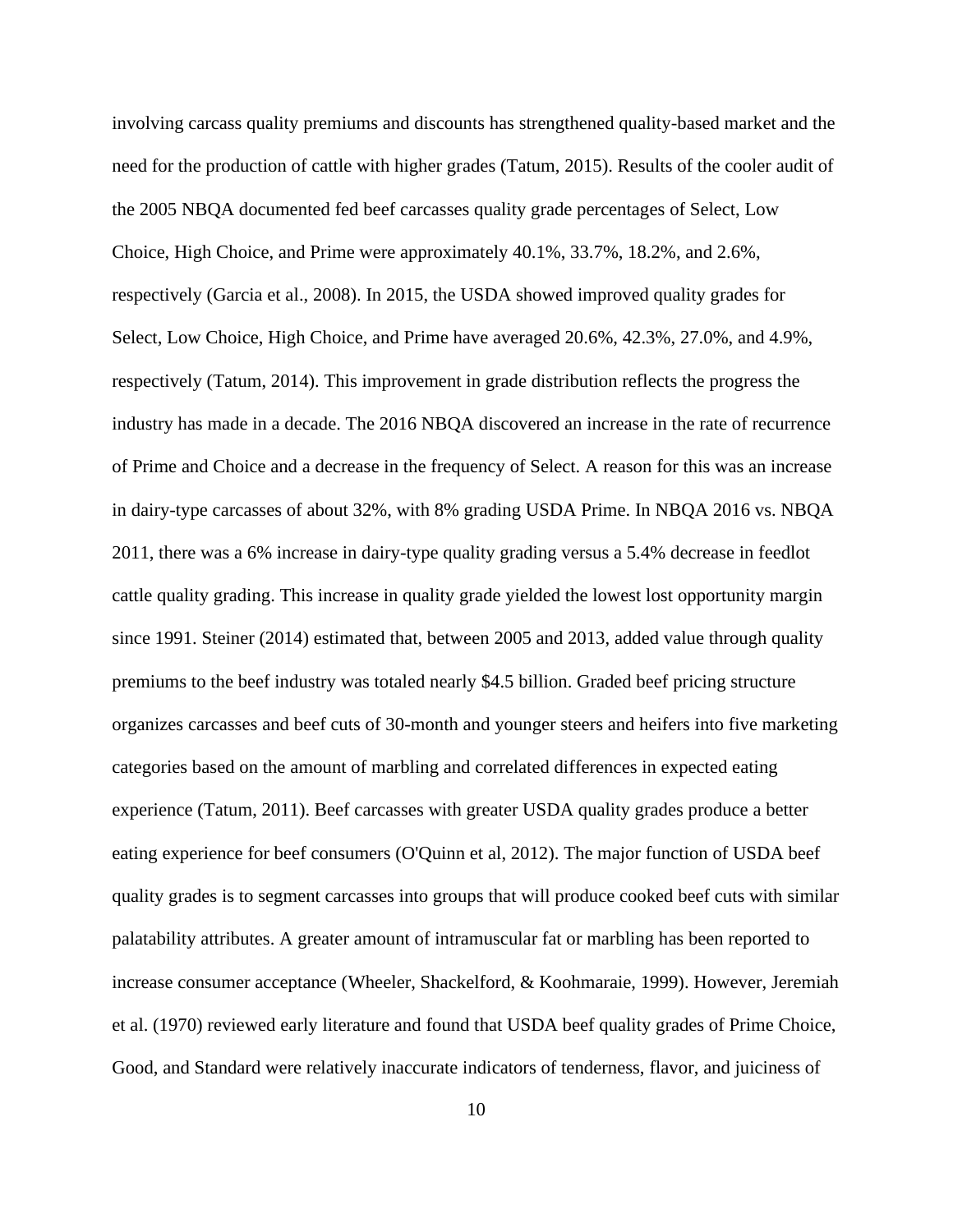cooked beef. Smith and Carpenter (1974) agreed with Jeremiah et al. by stating that quality grade had a low relationship to flavor and low to moderate relationships to juiciness and tenderness of cooked beef. Garcia-de-Siles et al. (1977) and Mata-Hernandez et al. (1981) compared steaks from Moderate (MD), Modest (MT), Small (SM), Slight (SL), and Traces (TR) marbling scores and found no differences in palatability after cooking. In recent years, Corbin et al. (2015) revealed that as the marbling level increased, so did the consumer acceptance of most sensory attributes and the descriptive panel scores of beef tenderness and flavor intensity. These authors selected beef strip loins from each USDA quality grade and different breeds of American Wagyu, Australian Wagyu, grass-fed, and Holstein in a predetermined, balanced order that are available to U.S. consumers. The authors observed that consumers favored higher fat content steaks due to greater tenderness, juiciness, and flavor. Trained panelists in the study showed a positive response to fat-like flavor for samples with greater marbling. Overall liking was also positively correlated with flavor and fat percentages. These findings agreed with what was reported by Lorenzen et al. (2003). These authors observed trained descriptive panelists and home consumers assessment overall tenderness, juiciness, flavor, and overall cooked tenderness, juiciness, and flavor. Steaks represented USDA Choice and Select quality grades and four cooking temperatures (60, 65, 70, and 75°C). Hunt et al. (2014) measured consumer acceptance of overall palatability and overall liking of USDA Upper 2/3 Choice and Select of *longissimus lumborum*, *gluteus medius*, *serratus ventralis*, and *semimembranosus*. Consumer observations show that both quality grade and muscle type influenced juiciness, flavor, and tenderness. The authors found that consumers liked beef with higher grades because of better tenderness  $(r = 0.75)$ , juiciness  $(r = 0.68)$ , and better flavor  $(r = 0.86)$ . Although there was early contradictory data because the USDA grading system was being developed and altered to better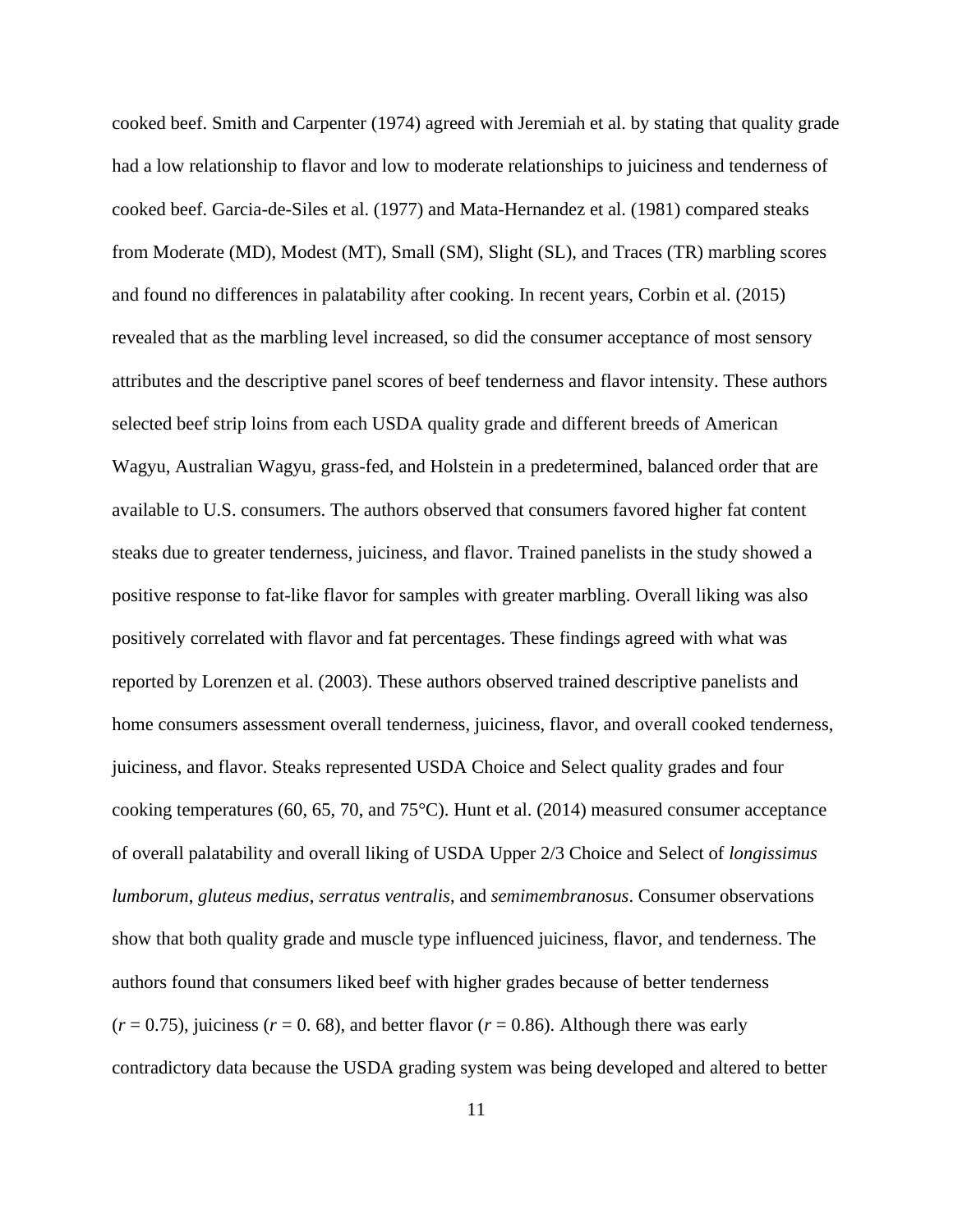match consumer acceptance, in the past 30 years, numerous studies have found that greater quality grades and marbling scores increase overall palatability and consumer acceptance. The quality and value of beef have increased over time due to all the efforts of the industry to provide a premium product to consumers.

#### <span id="page-21-0"></span>**USDA quality grade and tenderness**

Even though quality grades were initially established to predict tenderness, quality grades are an unreliable tool for tenderness prediction (USDA, 1997), especially in today's beef market because various postmortem processing technologies, like electrical stimulation and aging, have been developed to improve beef tenderness. Tenderness is the most important factor influencing consumer satisfaction, especially at the early development of the U.S. beef markets (Dikeman, 1987; Savell et al., 1987, 1989; Smith et al., 1987; Miller et al., 1995). In the 1987 National Consumer Retail Beef Study tenderness was not strongly demonstrated as an influence in affect palatability and consumer acceptance like it is today (Gonzalez and Phelps, 2018). Tenderness can vary even if antemortem factors such as age, sex, nutrition, stress, and postmortem factors such as chilling, aging, and pH are controlled (Field et al, 1970; Fergusen et al., 2001; Lawrie and Ledward, 2006). Huffman (1979) observed the difference in tenderness between a tenderometer, a non-destructive probe with ten 1/2-inch diameter needles used to press manually two inches into the ribeye surface after chilling (Hanson 1972), and Warner Bratzler shear force (WBSF) among USDA Prime, Choice, Good and Standard carcasses with significant differences being noted among Prime, Choice and Good grades and similar according to the taste panels and the WBSF; whereas Standard carcasses were less tender. The USDA Standard carcasses were less tender and their tenderness was most variable according to the taste panels and the WBSF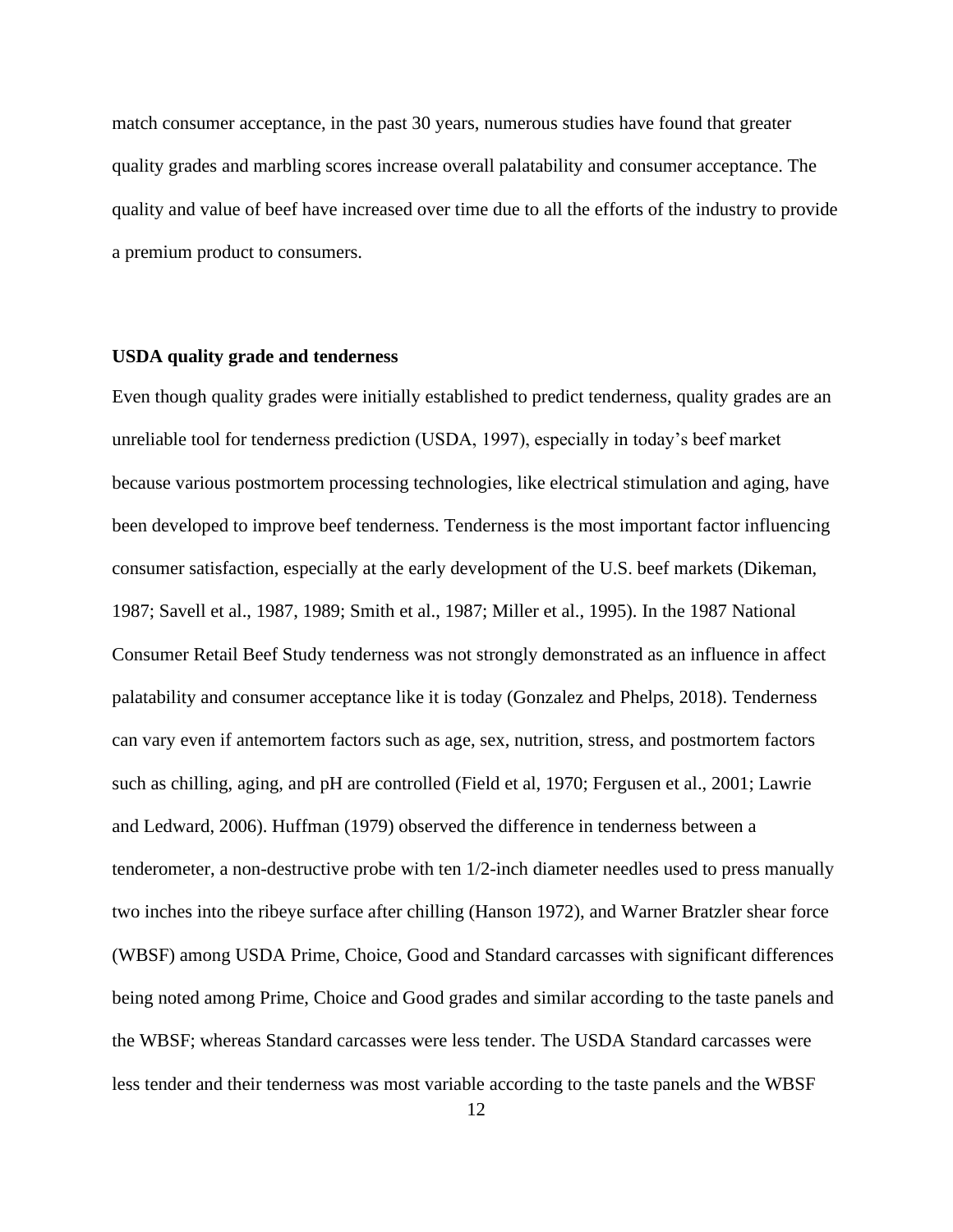data. However, the WBSF was not correlated with the USDA grades and marbling scores  $(r = -1)$ 0.14, *P* < 0.05). Smith et al. (1984) observed marbling scores from practically devoid to abundant that as scores increased, 66% of loin steaks and 12.5% of round steaks were more palatable and had lower WBSF values. Carcasses with Moderately Abundant marbling produced loin, top round, bottom round, and eye of round steaks with better sensory panel ratings and less WBSF values than carcasses with lower marbling scores. A national beef tenderness survey by Morgan et al. (1991) observed WBSF values were small (3.05 to 4.15 kg) among beef chucks of various quality grades compared to round cuts (3.53 to 4.35 kg) and similar compared to rib and loin cuts (2.61 to 3.56). USDA Select and no-roll (below Select) grades had 10% more cuts measured at 4.0 kg or greater of WBSF than the USDA Choice. These authors found that USDA quality grade failed to regulate the variation in panel ratings or WBSF to guarantee tenderness consistency to the consumers. Although chemical, physical, and histological traits of the *longissimus* muscle influence physical attributes of beef carcasses and can be used to separate the USDA quality grade (Culler, Smith, & Cross, 1978; Dikeman et al., 1976; Joo, Kim, Hwang, & Ryu, 2013), consumers' ability to detect varying tenderness levels is vital for establishing the quality standards that place values on beef tenderness (Miller et al. 2001). Martinez et al. (2017) reported WBSF (reported in Newton  $(N)$ ) and consumer sensory panel  $(1 -$  dislikes extremely; 10 = likes extremely) values for Prime, Top Choice, Low Choice, and Select steaks (top blade, ribeye, top loin, and top sirloin) from food service or retail establishments. These authors found that Prime steaks had lower WBSF (24.6 N) compared to other categories (28.5 to 30.3 N). Consumers identified tenderness level and overall tenderness differences ( $P < 0.05$ ) between USDA quality grades with Prime being the most tender (7.2) compared to other categories (6.2 to 6.8). O'Quinn et al. (2018) findings agree with the above study. These authors evaluated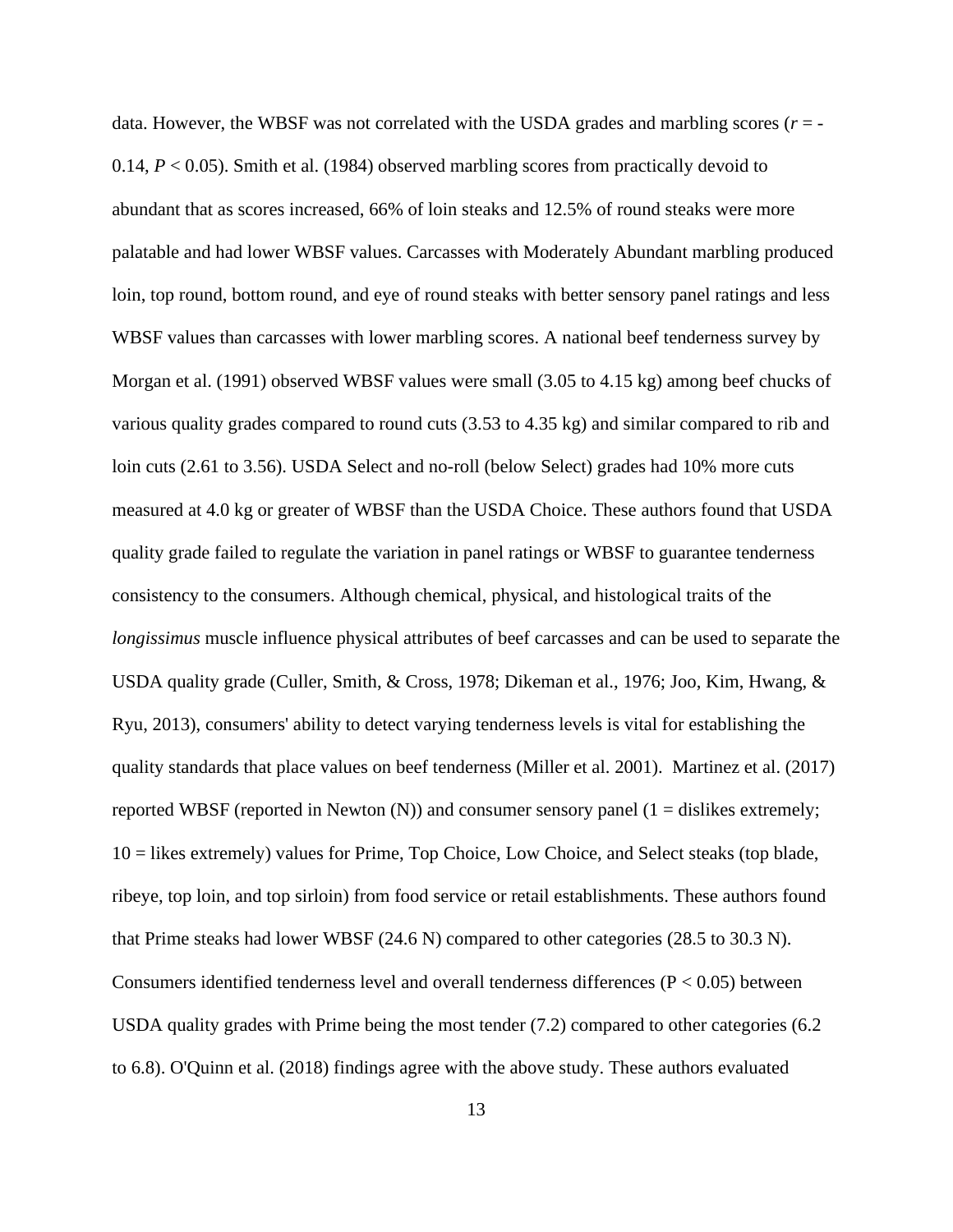Prime, High Choice, Low Choice, Select, and Standards striploin steaks for consumer acceptance of overall tenderness, and found that Prime (95%; *P* < 0.05) steaks had a higher percentage of consumer acceptability compared to Choice, Select, and Standard (86%, 77%, and 74%, respectively). Miller et al. (2001) evaluated USDA Select strip loin steaks of known WBSF values, ranging from tough ( $> 5.7$  kg) to tender ( $< 3.0$  kg) for consumer acceptance based on monetary value. The authors divided beef consumption rates into light beef consumption (0 to 8 meals biweekly; 52%), 6% moderate beef consumption (9 to 12 meals/biweekly); and 41% heavy beef consumption (greater than 12 meals/biweekly) and found that consumers were able to differentiate strip steaks with various WBSF categories as well as their differences in tenderness. Greater consumer acceptability being associated with lower WBSF values and the consumers were willing to pay a higher price for more tender steaks. Platter et al. (2005) observed that in an auction model, if consumers knew steaks was USDA High Choice or Prime and WBSF values were less than 3.9 kg, marbling score alone accounted for less than 3% of the bids; however, when combined with known quality grade and WBSF, bids were increased by tenfold. However, variability exists in tenderness among carcasses of any given USDA quality grade; therefore, that is why the beef industry continues to use postmortem processing technologies such as electrical stimulation and aging to minimize tenderness variation (O'Quinn, Legako, Brooks, and Miller, 2018).

Colle et al. (2015) evaluated the influence of aging (2, 14, 21, 42, and 63 days) on WBSF and consumer sensory analysis (scale of 1 = not tender; 10 = extremely tender) of *gluteus medius* (GM) and *longissimus lumborum* (LL) steaks. WBSF values decreased with longer aging for the LL (3.42 to 2.26 kg), while no difference was observed for the GM (3.47 to 2.93 kg).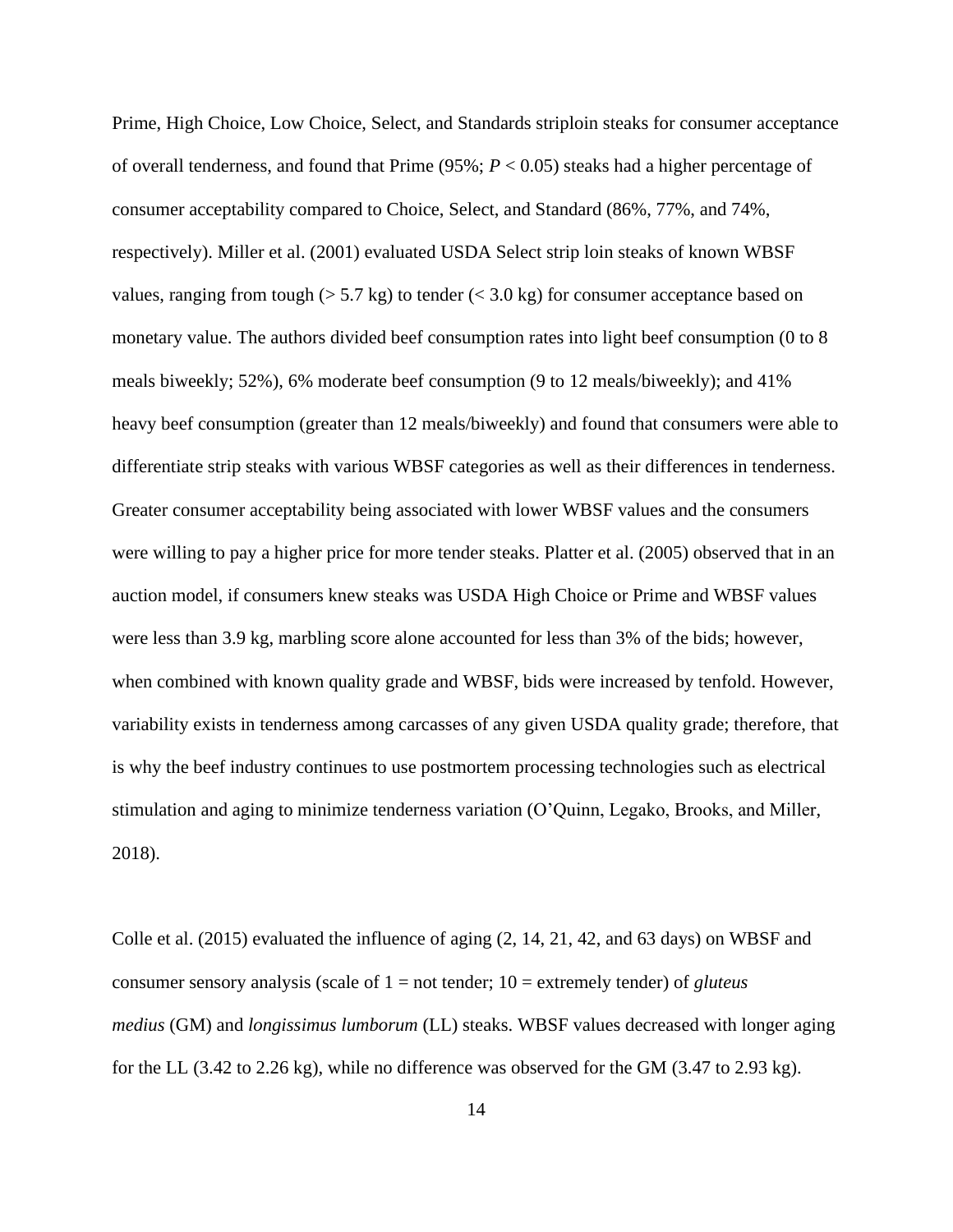Consumer panel results agree that as muscles age tenderness increased, but in both LL and GM (4.92 to 5.88 and 4.53 to 6.20, respectively).

#### <span id="page-24-0"></span>**USDA Quality Grade and Flavor**

Traditionally, beef tenderness, juiciness, and flavor have been considered the three major attributes of beef palatability (Gagaoua et al., 2018; Legeko et al., 2015; Watson et al., 2008). The combined effect of these attributes defines beef eating quality (Lucherk, et al., 2016; O'Quinn et al., 2012; Miller et al., 2001, Thompson, 2004). However, among these attributes, flavor is the most complex factor because it is the perceived aromas and tastes of hundreds of compounds formed in various chemical reactions during cooking (Mottram, 1998, Mottram, 1991). Intramuscular fat becomes the driver of beef palatability when tenderness is acceptable and off-flavors are not present (Corbin et al., 2015). The USDA quality grade is well associated with beef flavor in both consumer and descriptive panels (Corbin et al., 2015, Hunt et al., 2014, Lorenzen et al., 2003, Savell et al., 1986, Smith et al., 1984). Smith et al. (1984) reported top loin steaks with a marbling score of Moderate and higher had greater consumer flavor acceptance (55%) than Modest, Small, or Slight scores (32%, 38%, 23%, respectively). Hunt et al. (2014) observed that Top Choice steaks had more flavor was greater than Select ( $P > 0.05$ ) regardless of muscle and consumer acceptance was highly correlated with flavor liking  $(r = 0.85)$ . Corbin et al. (2015) found that as the fat level increased overall acceptability of flavor increased. Additionally, this was highly correlated with flavor liking  $(r = 0.96)$  and fat percentage  $(r = 0.79)$ . The level of fat was a primary factor of beef flavor acceptability. Claborn et al. (2011) surveyed consumers who purchased certified Angus beef, Choice, and Select striploin steaks for tenderness, flavor, and juiciness. These authors reported that approximately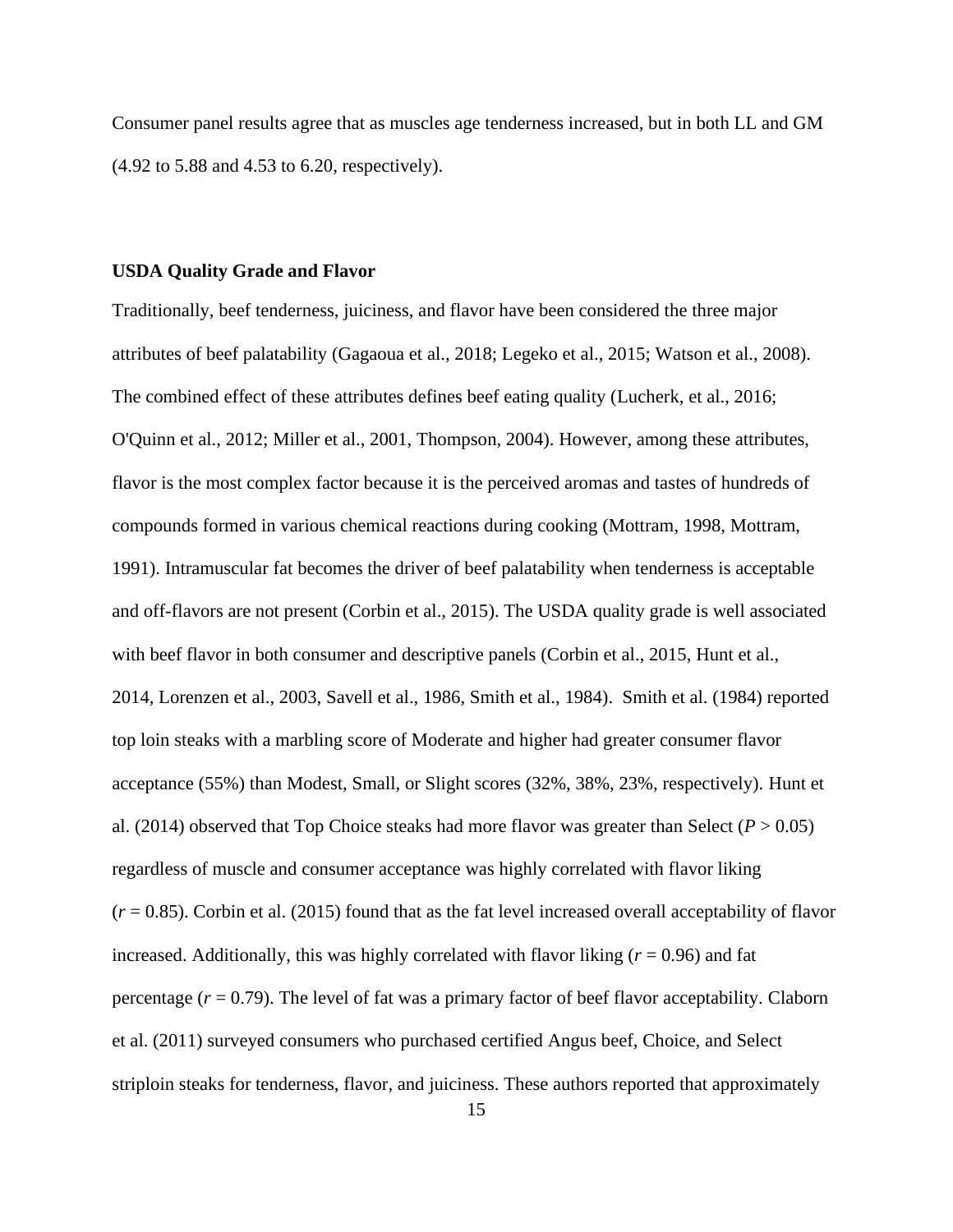87% of consumers rated the flavor of certified Angus beef flavor as extremely or very desirable; whereas only 65 and 69% of consumers rated USDA Choice and Select beef as having acceptable flavor. The variation in consumer flavor analysis was greater for USDA Select beef. Lorenzen et al. (2003) reported a 0.2 correlation coefficient between consumer and descriptive panels. Consumers usually simplify and misevaluate a sensory attribute because of the positive perception of other attributes, being termed the halo effect (Roeber et al., 2000). This means consumers are more likely to rate flavor acceptable if tenderness is already acceptable. Therefore, asking consumers to provide scale-based responses on a sensory attribute is usually discouraged because consumer panels are not appropriate for such evaluation due to bias towards brands and other information influences (Amerine et al., 2013). Since flavor is a combination of taste and smell, both play a role in flavor detection the prevalence of volatile compounds like sulfur-containing compounds, furanthiols, disulfides, aldehydes, ketones, and other heterocyclic compounds, will factor into consumer perception (Mottram, 1991; Huffman et. al, 1996). Organic compounds in beef such as amino acids, reducing sugars, and fatty acids undergo chemical changes catalyzed by heat during cooking to produce non-volatile and volatile flavor compounds (Back, 2007; Cerny, 2007). An important reaction in volatile compound formation is the Maillard reaction which has three stages. First, condensation between an amino group and a reducing sugar leads to an *N*-glycosylamine or Heyns product if the reducing sugar is a ketose. Then sugar fragmentation releases the amino group and dehydration, fragmentation, cyclization, and polymerization reactions occur (Boekal, 2006). Strecker degradation is important because of flavor formation. In this reaction, amino acids are degraded by dicarbonyls formed in the Maillard reaction, leading to deamination and decarboxylation of the amino acid (Boekal, 2006). Legako et. al. (2015) reported consumer palatability scores and volatile compounds on four beef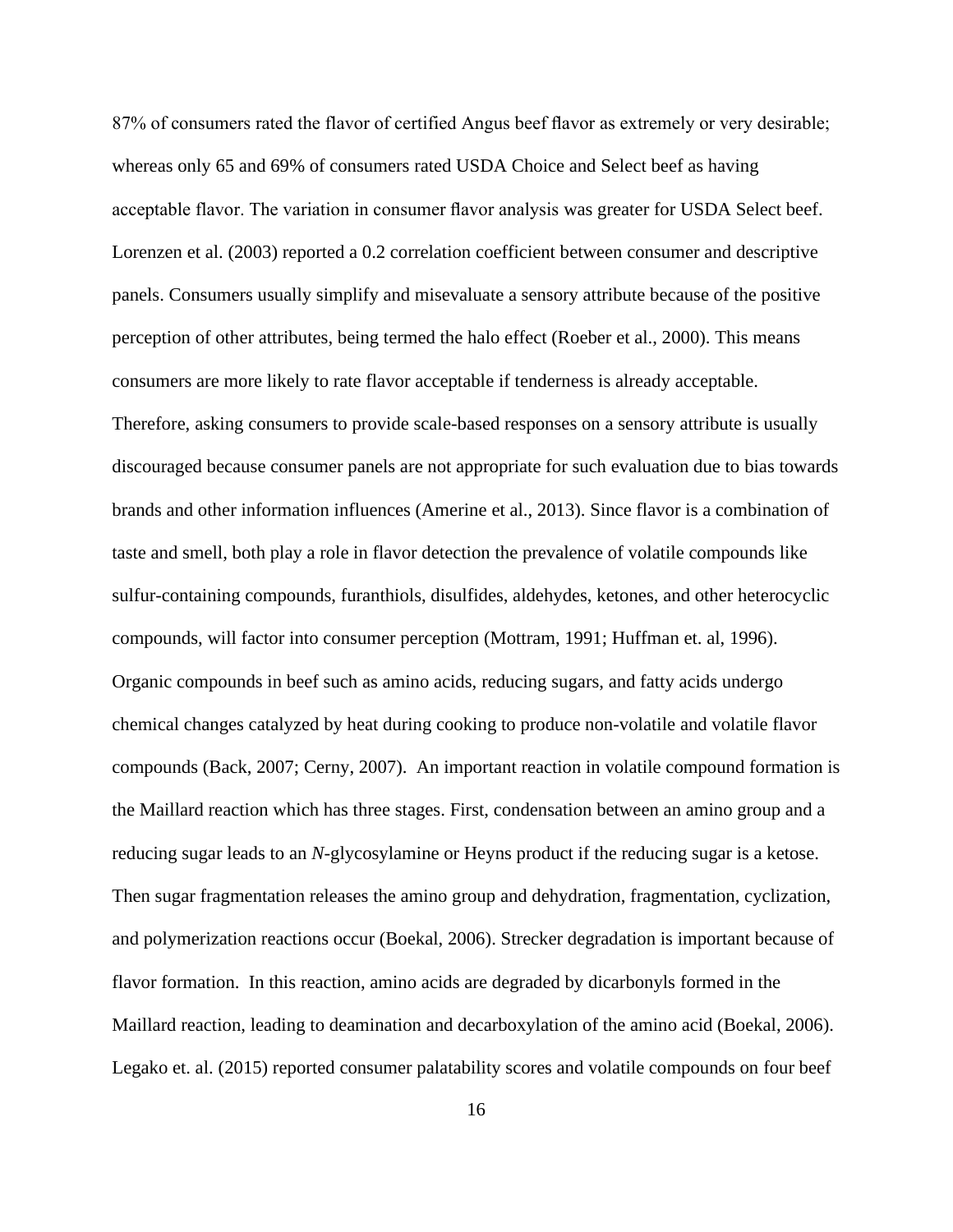muscles (*Longissimus lumborum*, *Psoas major, Semimembranosus*, and *Gluteus medius*) and five USDA quality grades (Prime, Upper 2/3 Choice, Low Choice, Select, and Standard). No interactions were observed for differences between quality grades ( $P > 0.05$ ); however, consumer flavor perception and volatile scores differed between muscles ( $P \le 0.001$ ;  $P \le 0.04$ , respectively). Semimembranosus *and* Gluteus medius had increased lipid oxidation, Psoas major had increased sulfur-containing volatiles, and aldehydes were inversely related to fat percentage. Legako et al. (2016) confirmed that volatile compounds are primarily affected by muscle and not quality grade*.* Strecker degradation of amino acids is one pathway of the Maillard reaction which yields characteristic volatile compounds of beef (Cerny, 2007). Strecker aldehyde quantities, including valine, leucine, and isoleucine rely on muscle type ( $P \leq 0.020$ ). Volatile compounds had negative flavor correlations ( $P \leq 0.05$ ) with consumer palatability scores for *n*-aldehydes  $(r \leq -0.318)$  because these are lipid degradation products that specific flavoring depending on fatty acid composition (Kerth & Miller, 2015). However, evaluating a sensory attribute is challenging because of the intricate interrelationships among tenderness, juiciness, and flavor. Overall, perceived flavor by consumers is positively correlated with the amount of intramuscular fat, i.e., marbling score.

## <span id="page-26-0"></span>**USDA Quality Grade as a Pricing Factor**

Consumers associate many factors with quality when purchasing beef in retail settings and their choices will vary over time and by region. However, pricing has been an important factor in beef purchasing decisions (Caswell & Yaktine, 2013). Beef's flavor, juiciness, and tenderness cannot be determined before purchase; therefore, beef quality grades presented on packages are used for consumers to assess potential beef sensory characteristics and to convey marketing signals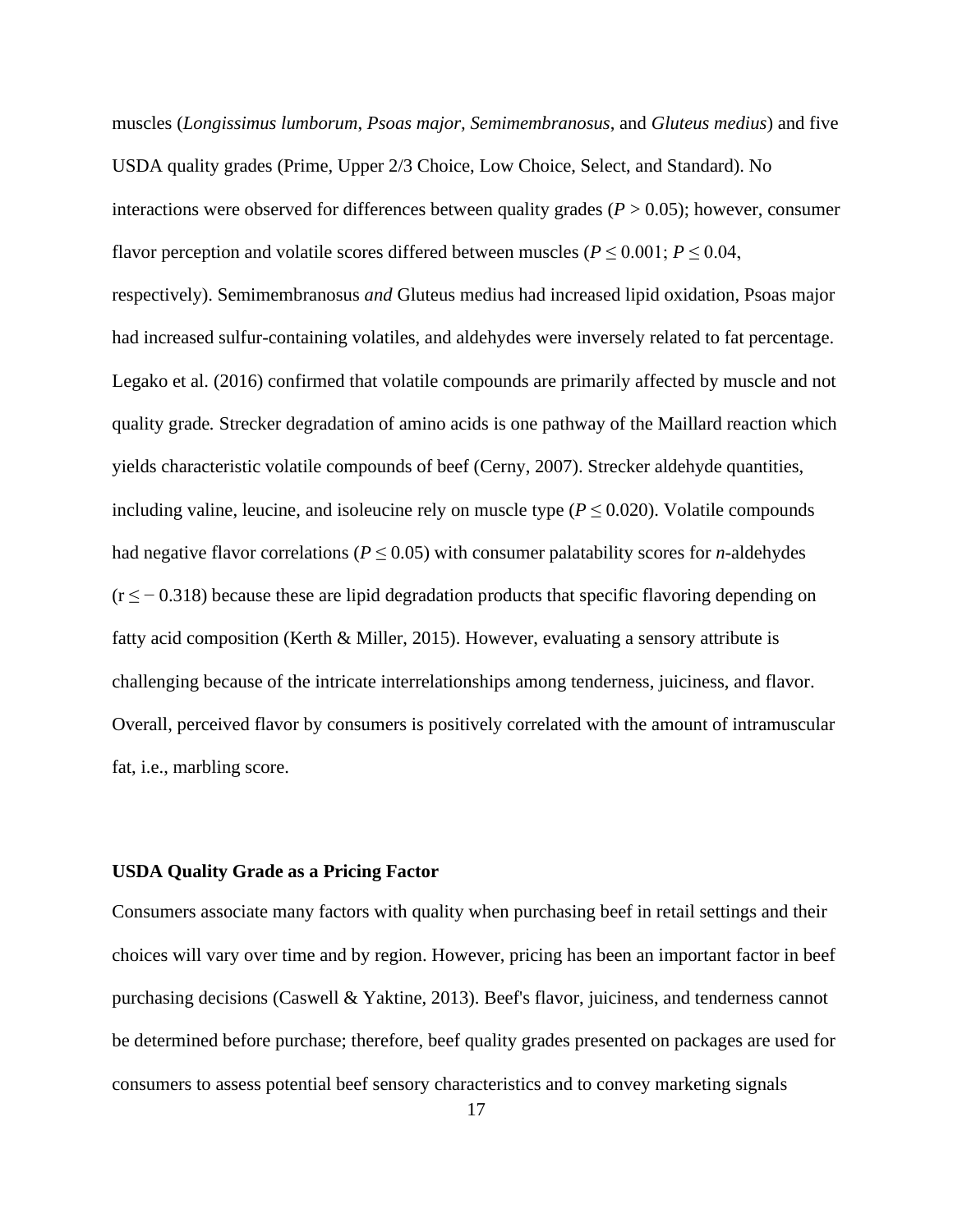reflecting product performance and value (Holland & Loveday, 2013). The highest value is placed on marbling; however, research shows that consumers will choose a steak with lower marbling such as USDA Select instead of USDA Choice or higher because of a cheaper price (Killinger et al., 2014). The quality of the middle meats of the carcass is usually the driver of the market (Fausti & Qasmi, 1999). Variations in pricing are established between quality grade categories for boxed-beef and are reported by USDA - Agricultural Marketing Service (AMS) as "boxed-beef" cutout values, which are calculated using negotiated prices and estimated average yields of individual subprimals and credit items (USDA, 2015). In the USDA boxed-beef cutout calculation, the rib and loin primals account for only 1/3 carcass weight: however, cuts from the rib and the loin account for most of the inter-grade variation in cutout value. Within the past 15 years, the growth of USDA certified beef brands has influenced how USDA Choice beef is marketed in today's beef trade (McCully, 2010; Speer, 2013). For example, from 2009 through 2014, growth in consumer demand for Certified Angus Beef® (CAB) increased by 112%; whereas demand for commodity Choice beef declined by 2% (Zimmerman & Schroeder, 2013; Suther, 2015). Within the same period, Choice boxed-beef sales increased by 15% (Speer, 2013). In the past few years, as beef becomes more expensive, consumers also demonstrate a willingness to "trade up", meaning they will pay higher prices to obtain desired products and eating experiences (Tatum, 2015). However, consumers will also choose a lower grade or tougher steak when the price is a deciding factor (Claborn et al., 2011). These authors found that 61% of the consumers who purchased USDA Select grade steaks emphasized: "value in relation to price" or "total price" of the steaks in their purchase decision. Claborn et al. (2011) reported that 20% of consumers purchased Choice steaks for the value of the product, greater amount of marbling, and presented USDA quality grade. This indicates that tenderness, flavor, and juiciness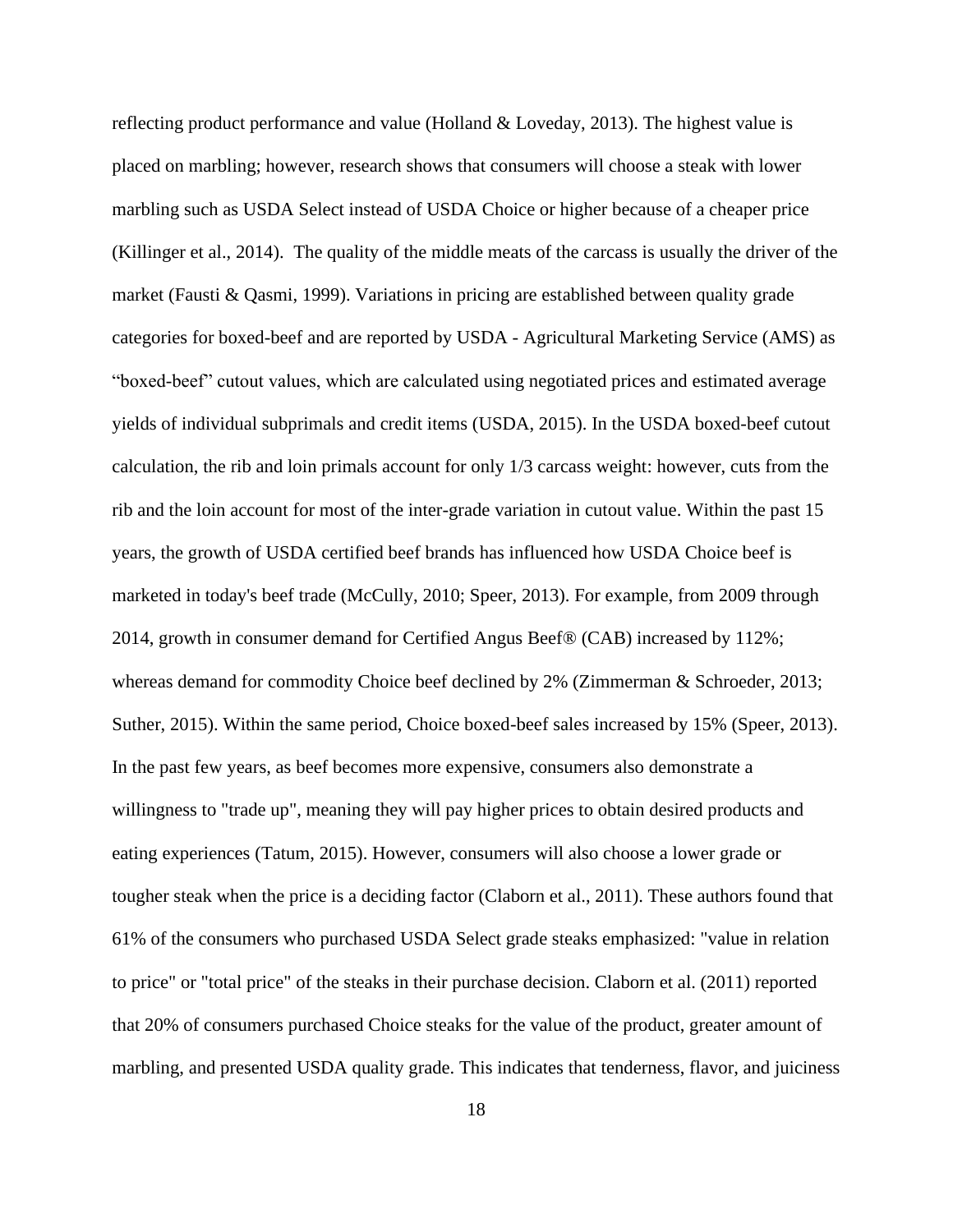of beef are being communicated along the beef chain primarily via price signals associated with USDA quality grades (USDA, 2015). According to the March 2015 Consumer Beef Index survey, 73% of consumers believe that steaks offered at retail "are priced just about right" or "are expensive but worth it" (The Beef Checkoff, 2015). In 2015, O'Quinn et al. (2012) revealed that customers' perception of beef quality rose 10 to 12% simply by knowledge of certain brands. These signals communicate supply-demand interactions for various grades of beef in the boxedbeef market through the supply chain and encourage the production of cattle, carcasses, and cuts that conform to industry targets (Smith et al., 2006) because today's quality-driven consumers are willing to pay more for beef if the eating experience justifies the price (NBQA, 2015).

#### **Current USDA Beef Quality Grading Criteria**

<span id="page-28-0"></span>There are several classes of cattle that the industry will grade either internally or externally. However, the two classes of cattle associated with USDA quality grading are steers and heifers. Steers are castrated male cattle that do not show any bull characteristics. Heifers are female cattle that have not been bred. These two classes of cattle are eligible for USDA quality grade of Prime, Choice, Select, Standard, Commercial, Utility, Cutter, and Canner (Table 1). Prime is the highest quality grade, whereas Standard is the lowest. Cattle are also divided into maturity groups by the degree of ossification at the thoracic vertebrae. Animals with a maturity score of A will be assigned a quality grade, however, B-maturity carcasses will only be assigned a quality grade if the marbling score is sufficient (Traces or higher), and carcasses with C, D, and E maturity scores not eligible for USDA quality grading (USDA, 2015). The USDA Prime grade has marbling scores of Abundant, Moderately Abundant, or Slightly Abundant. The USDA Choice has less marbling scores, being Small, Modest, or Moderate. The USDA Select beef is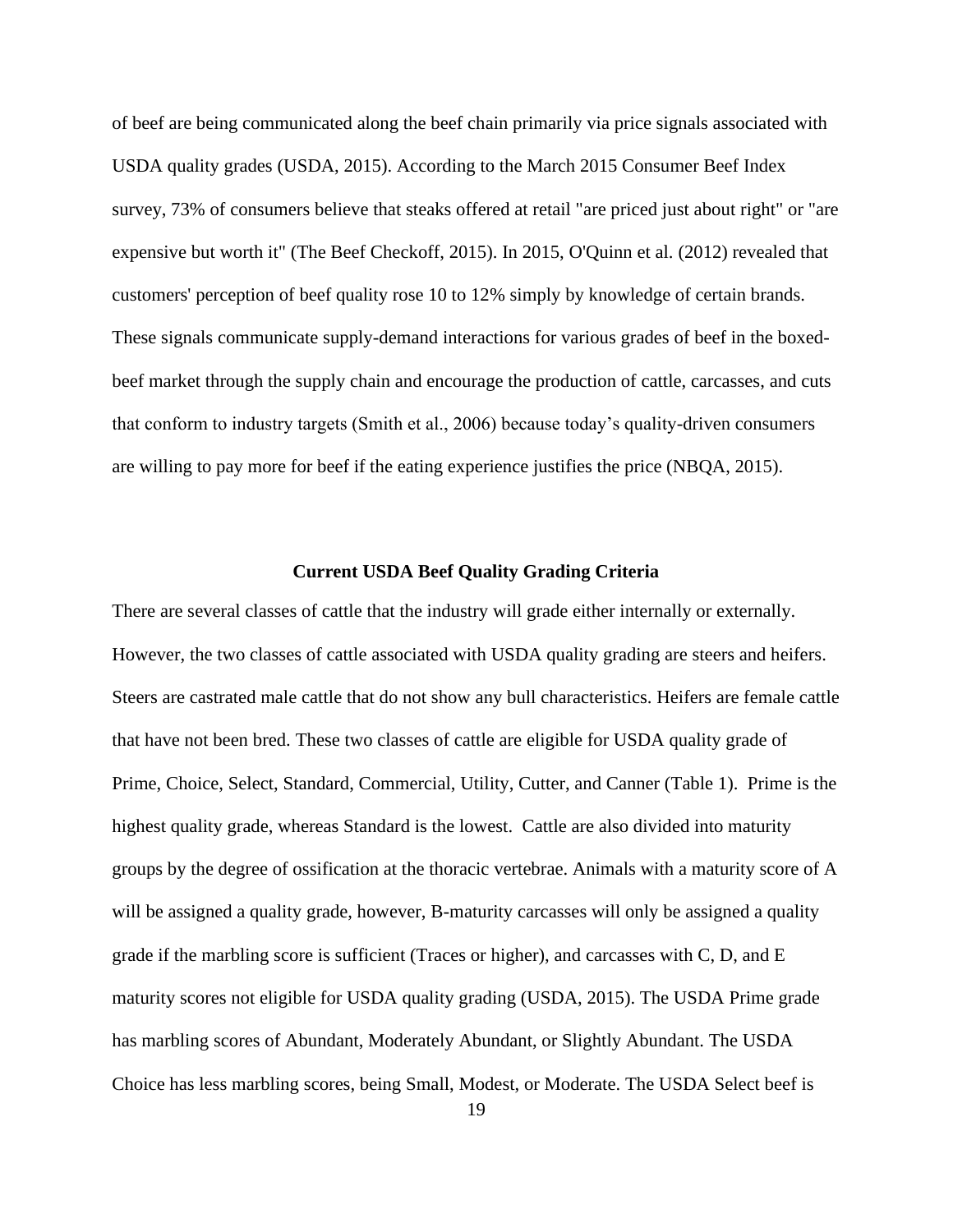leaner with a marbling score of Slight. It is somewhat tender but has less marbling and may lack the degree of juiciness and flavor of the beef graded USDA Choice and Prime. Both maturity and marbling scores are dictated on a 0–100-point scale with 0 being the least or youngest and 100 being the most or oldest of that score. Standard and commercial grades of beef are frequently sold as ungraded or as store brand meat. Marbling score would be Traces and Practically Devoid. Utility, cutter, and canner grades of beef are seldom if ever, sold at retail but are used instead to make ground beef and processed products (Meadows, 2019).

Maturity is a measurement of physiological age taken primarily at the cartilaginous buttons of the thoracic vertebrae. However, in the event that the backbone is damaged in that area, the sacral of lumbar vertebrae can be used as an assessment of age. In 1926, USDA maturity standards for cattle were considered to be 4 years of age or younger (USDA, 1926). By 1975 these standards revealed that carcasses passed a "magical line"  $(B+/C-)$  maturity) palatability traits declined, and these carcasses would become ineligible for grading (Smith, Berry, Savell, & Cross, 1986). Through a succession of grade standard changes, the eligible age for beef to be graded by USDA is 42 months of age (USDA, 1975). Outside that range, beef is not eligible for Prime, Choice, Select or Standard grades. In recent times, the USDA/AMS employed new criteria that allow for the use of age documentation, dentition, or physiological maturity to categorize carcasses into maturity categories for quality grading (Sheets, 2017). Before this change occurred, the USDA/AMS only permitted the use of physical maturity as an indicator of overall carcass maturity when determining quality grade (USDA, 2016). When visually evaluating a carcass, the USDA graders base their assessment on vertebral ossification, rib shape and size, and lean color and texture (USDA, 2016). The USDA federal regulation §54.104 states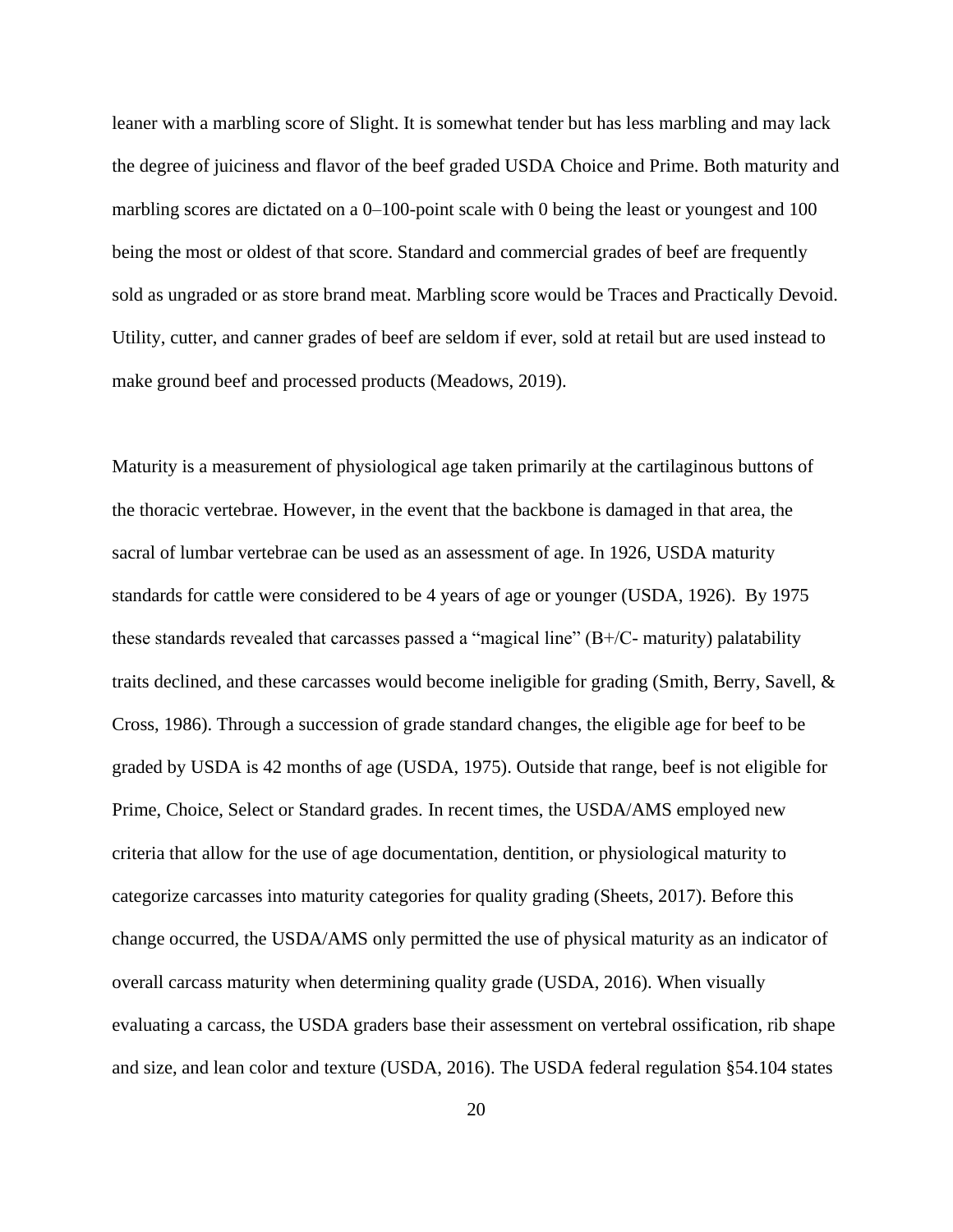that carcasses will be designated into the following groups based on physiological maturity:  $A^{0-}$  $100$  (9 to 30 month), B<sup>0-100</sup> (30 to 42 month), C<sup>0-100</sup> (42 to 72 month), D<sup>0-100</sup> (72 to 96 month), and  $E^{0-100}$  (> 96 months) (USDA, 2017). Most of today's conventionally raised steers and heifers fall into the A maturity category (Boykin et al., 2017). These cattle will have cherry red finely texture lean and no ossification of the sacral, thoracic, or lumbar vertebrae. Cattle of B maturity will have similarly textured lean but the beginning of partial ossification of all vertebrae. Cattle that are C, D, and E maturity will gradually have darker, more coarsely textured lean and have completely fused and ossified vertebrae. During the assessment of the carcass for quality grade, more emphasis is placed on skeletal maturity than lean maturity. The grading standards also require that overall maturity must not differ from the skeletal maturity by more than one full grade (USDA, 2016). However, estrogen may accelerate skeletal ossification, which increases the physical maturity of heifers over steers of the same age (Shackelford et al., 1995; Field et al., 1997; Grumbach and Auchus, 1999). Studies have shown that increased exogenous estrogen which is similar to increased endogenous estrogen increases skeletal maturity (Roeber et al., 2000; Reiling and Johnson, 2003). According to data from the 2005 NBQA, 3-14% of heifers and steer skeletal maturity was B or greater (Garcia et al., 2008). O'Connor et al. (2007) found that cattle between 22 and 24 months of age have a 9% probability of producing B maturity carcasses and a 3% probability of producing a C maturity carcass. Smith et al. (1982) confirmed that there are significant differences in palatability between young and mature beef carcasses, especially between A and E maturity. The palatability variation among A maturity carcasses  $(A^{00})$  $^{(-100)}$  still exists but are much less severe.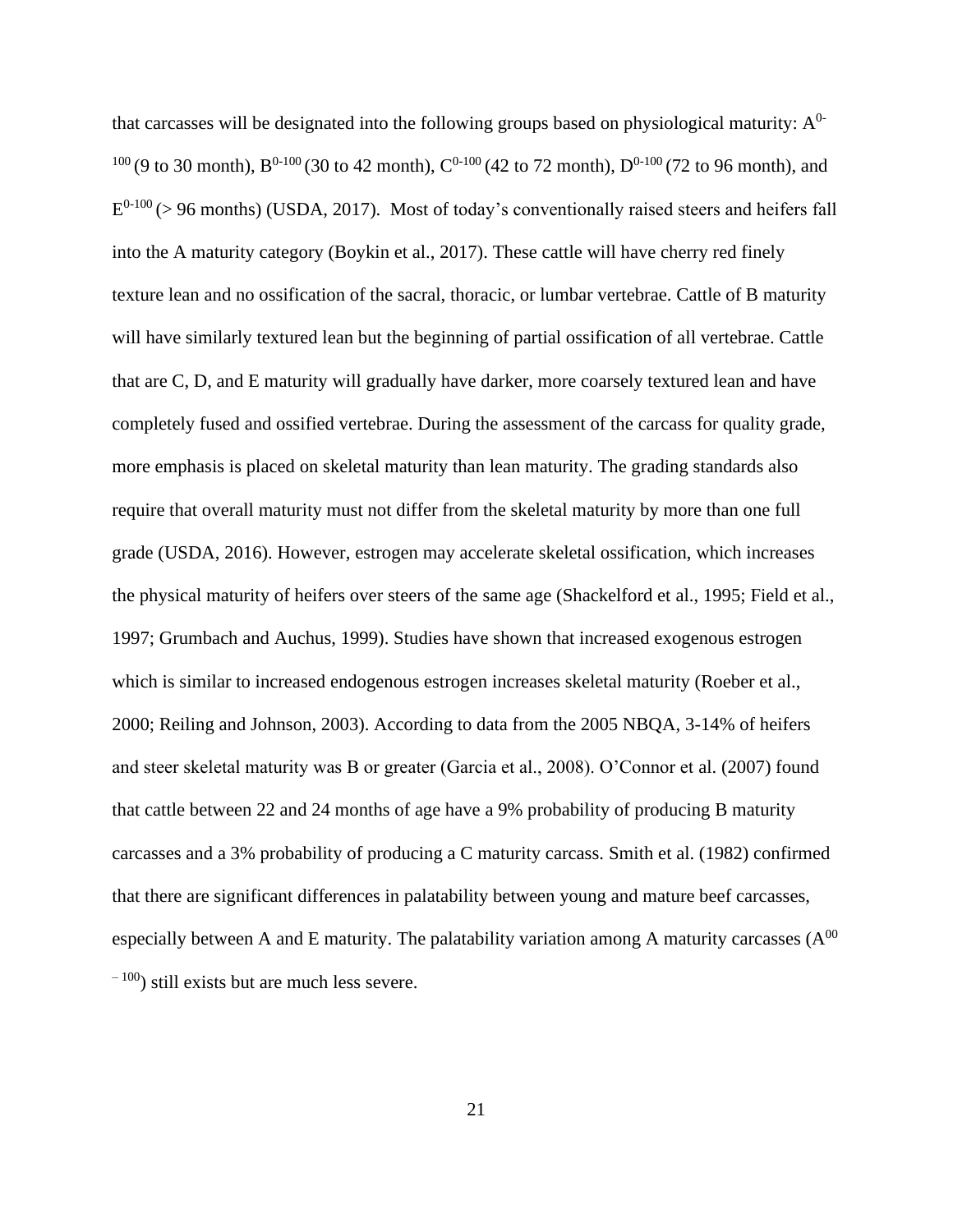Marbling is a term used to describe the white flecks or streaks of intramuscular fat between muscle bundles (Hocquette et al., 2010). Significant differences between animals, breeds, and muscle types exist not only in the degree of marbling but also in the morphological characteristics of marbling measured by computerized image analysis (Albrecht et al., 2006; Konarska et al., 2017). Marbling is assessed between the 12<sup>th</sup> and 13<sup>th</sup> rib of the *longissimus* muscle by the USDA graders to determine lean quality (USDA, 1997). The amount and distribution of marbling in the ribeye will determine whether a carcass is stamped with a corresponding quality grade (Savell, 2013). Marbling supports the visual evaluation of fat content; however high amounts of marbling could create a negative perception from the consumer because intramuscular fat cannot be trimmed like subcutaneous and intermuscular fat can be by the consumer (Killinger et al., 2004). Vierck et al. (2018) evaluated one hundred and seventeen beef strip loins for the effects of marbling texture on muscle characteristics. Steaks from Top Choice, Low Choice, and Select were select to equally represent differing marbling texture groups: fine, medium, and coarse. Marbling texture only affected fat cell size. There were no marbling texture  $\times$  marbling score interactions. However, marbling score did affect adipocyte size, as high Choice and low Choice possessed larger adipocytes than Select steaks.

## **Factors Influencing USDA Beef Quality Grades**

#### <span id="page-31-1"></span><span id="page-31-0"></span>**Breed**

Currently, cattle producers and meatpackers in the US have little information regarding the role of breed influence on production or carcass traits (Drouillard, 2018). In an early study by Riley et al. (1986), breeds of bulls were evaluated to determine the association between breed and carcass traits, using British and British crosses, Brahman and Brahman crosses, Jersey and Jersey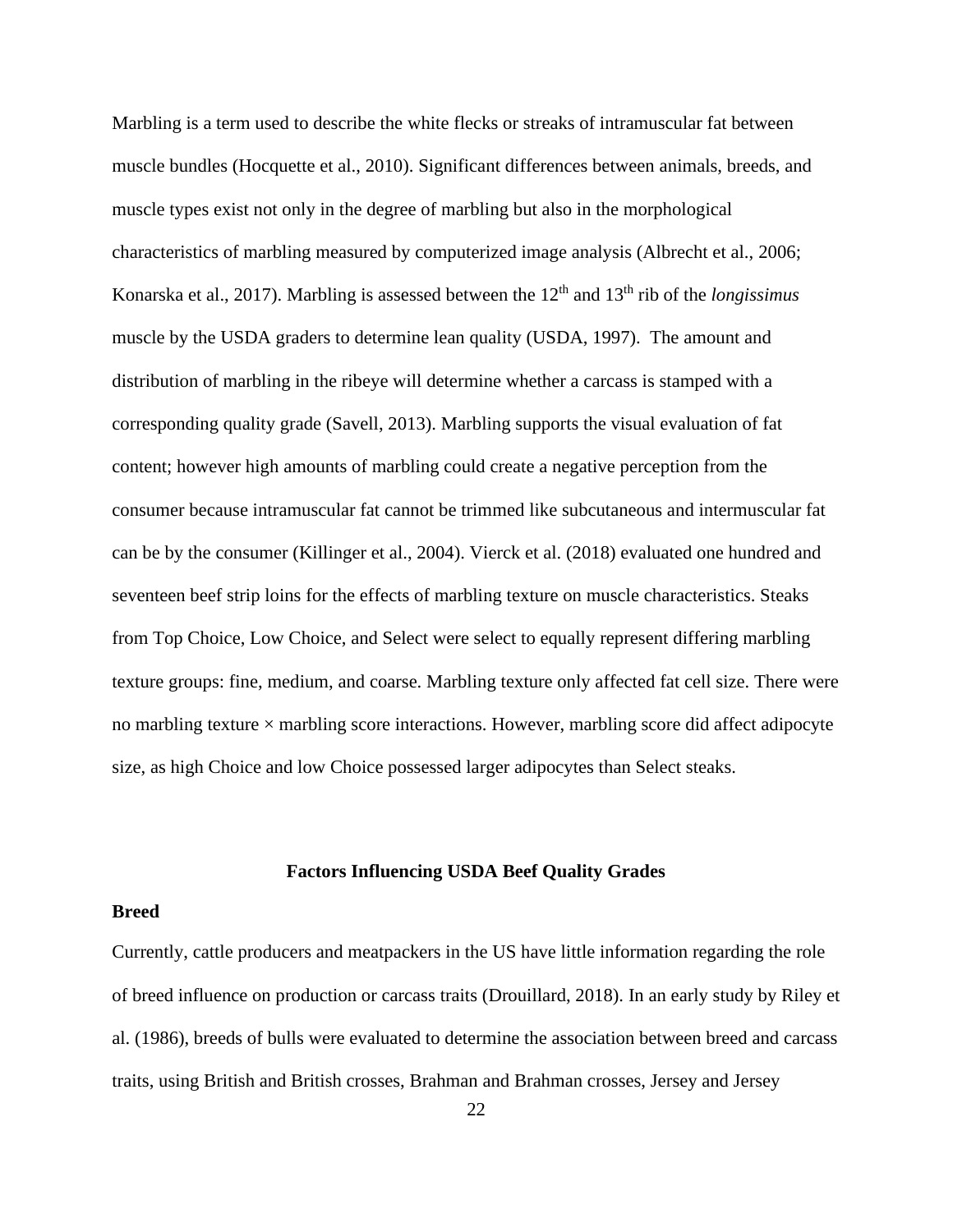crosses, and Holstein and Holstein crosses. Jersey cattle had the lowest quality grades compared to the other breeds, whereas British-type cattle had more subcutaneous fat. Similarly, Ramsey et al. (1963) found that steers of the British type produced carcasses with greater external fat, marbling, and quality grades than steers of dairy-type and Brahman-type cattle. The data also revealed that bulls of the British type were fatter, had higher marbling scores, and higher USDA quality grades than young bulls of Jersey breeding. Studies of *Bos taurus* and *Bos indicus* steers and heifers comparing subcutaneous and intramuscular fat suggest that genetic and metabolic differences exist between the two species (Miller et al., 1991; St. John et al., 1991). Mateescu et al. (2015) evaluated Angus cattle for genetic correlations of sensory traits and marbling scores. These authors found heritability estimates for marbling score were 0.67 and genetic correlations of marbling scores with palatability traits were 0.57 to 1.00 for the Angus breed. Campbell et al. (2016) observed the effect of breed on fat deposition of Angus and Brahman crossbred cattle and found that cattle with more Angus influence had higher intramuscular fat volume compared to Brahman influenced cattle (*P* < 0.001). Boykin et al., 2017 reported that native cattle had lower USDA quality grades (705 points) and marbling scores (469 points) compared to dairy-type cattle (717 and 486 points, respectively); however native cattle had greater USDA quality grade and marbling score compared to *Bos* indicus cattle (667 and 382 points, respectively). Consumer acceptability of steaks by breed is detailed by McKenna et al. (2004). These authors used top loin steaks to evaluate consumer preference of USDA Low Choice, High Select, or Low Select and English, Continental European Cross, or Brahman Cross cattle breed. Neither breed type nor marbling score affected overall palatability (0.01 to 0.03 points separating each breed or quality grade;  $P \geq 0.05$ ) cooking style indicated differences. Steaks from European cross cattle were more tender as marbling score increased (2.95kg) than English or Brahman cross cattle (3.25 and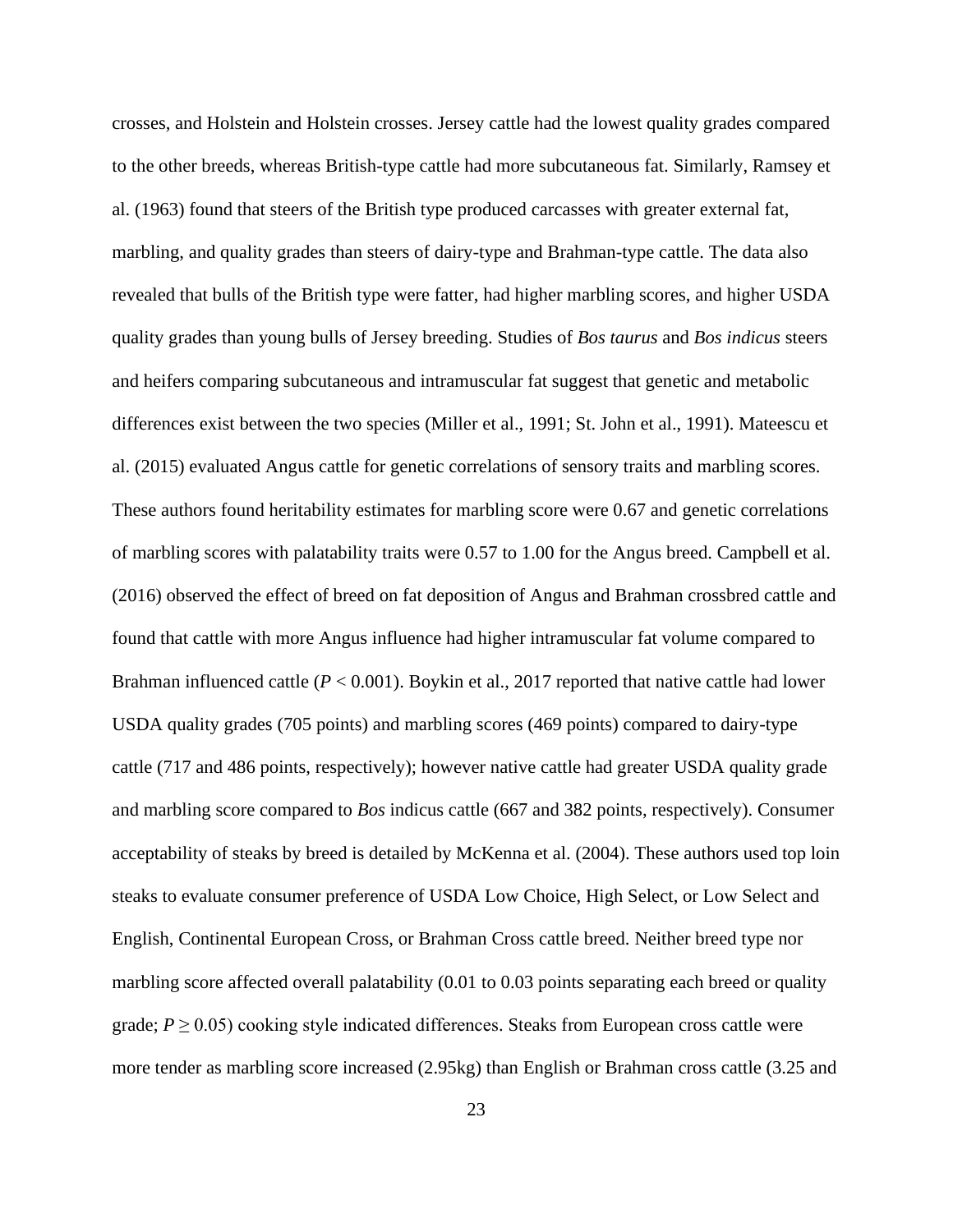3.30kg, respectively). In Brazil, Nellore or zebu cattle dominate as the major beef cattle breed because of their shorter growth period and pasture-based fattening resulting in beef with small intramuscular fat (3.08 to 3.86%) content (Silva et al., 2009) compared to purebred Angus and Angus crossed cattle that have intramuscular fat percentages from 4.6 to 13% (Graham et al., 2006; Gilles et al., 2004). Gotoh et al. (2018) stated that Wagyu has the ability to deposit a great amount of intramuscular fat (11 to 30%).

#### <span id="page-33-0"></span>**Diets**

Cattle selection has been selected for feed/gain ratio (Cross & Dinius, 1978). In addition, cattle producing highly marbled beef are preferred because of consumers' demand for high-quality beef (Smith, Gotoh, & Greenwood, 2018). The body of literature clearly shows that diets change fat deposition and fatty acid composition of beef marbling. Owens & Gardner (2000) reported that cattle fed steam-flaked grain had larger longissimus muscle areas and greater backfat thickness but lower marbling and quality grades. Marbling score and quality grade was increased with carcass weight, slaughter age, and days on feed. However, a marked decrease was noted when initial weights increased. Changes greater than 2% added fat were related to lower quality grades and higher quality grades were more prevalent with added protein and heavier initial weights. Miller, Cross, Crouse, and Tatum (1987) found that steers backgrounded on high energy rations produced heavier hot carcass weights by 34 pounds and thicker adjusted back fat by .26 in along with greater marbling scores and quality grades ( $P < 0.01$ ). Enhanced marbling deposition and improved palatability begin with intensive pre-slaughter feeding regimes (Ferrinho et al., 2020) Research by Pogge & Hansen, 2013; Pethick et al., 2004; Gregory et al., 1994; Blackwell et al. (1962) agree with the above statement. These processes target cattle that will deposit less external fat during the growing and finishing phases (Drouillard, 2018). Zinn, Durham, &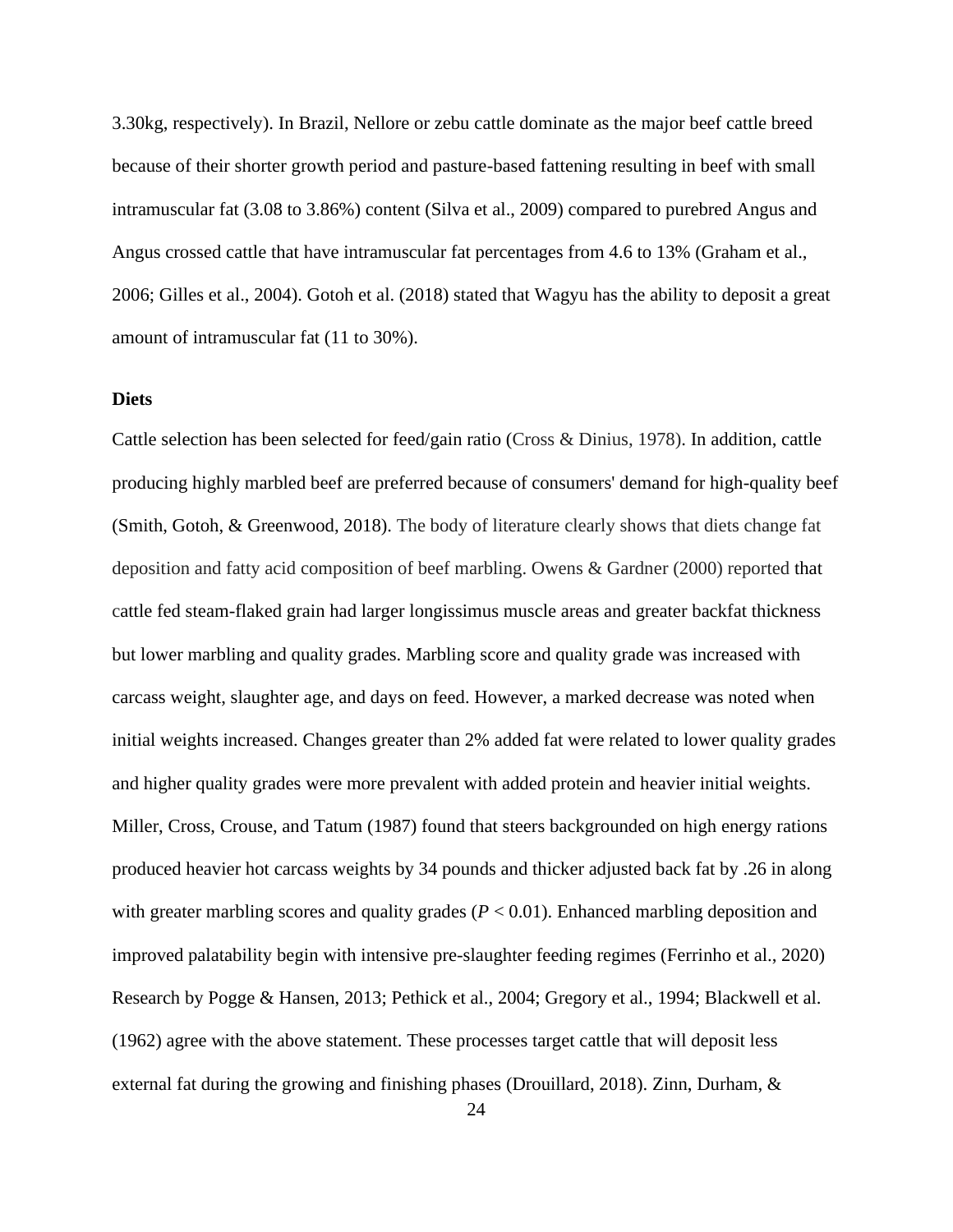Hedrick, (1970) also suggested that marbling score and quality grade in steers and heifers on feed increased from 30 to 90, 120 to 180, and 210 to 270 days. Steers required a minimum of 120 d on feed to reach Select and 150 to 210 d to reach Low Choice. Heifers required 150 d on feed to reach Select and failed to reach Choice even after 270 d. Marbling score and carcass grade increased significantly up to 240 days on feed in steers.

#### <span id="page-34-0"></span>**Effects of Diets and Breed on Fatty Acid Composition**

Lipid content in beef generally varies from 4 to 15%, depending on genotype, muscling, feed ration, and breed (Mapiye et al., 2013 and Smith et al., 2006). Fatty acid composition is important for beef quality grading because it decides the visibility of marbling for the USDA graders' visual assessment of the amount and distribution of intramuscular fat (Tume, 2004). The intramuscular in beef consists of mostly triglycerides, the melting point of which depends on the length and the number of double bonds of the carbon chain (Wood, 1984; Tume, 2004). Leaner carcasses have a greater proportion of PUFA because phospholipids of lean tissues are more predominant (Legako et al., 2015); whereas in fattier carcasses, more Saturated fatty acids (SFA) and monounsaturated fatty acids (MUFA) are being deposited in adipose tissues (Dinh et al., 2010). SFA solidifies at 20 to 22°C, whereas unsaturated fatty acids become solid below 20°C (Moorthy, 2018). Yang et al. (1999) found that subcutaneous fat in carcasses transitions to a solid-state between 8 and 15°C. The rate of fatty acid solidification depends on the length of the carbon chain and the introduction of double bonds (Wood, 1984). In leaner carcasses, phospholipids in lean tissues play a more important role in fatty acid composition. High MUFA concentrations can lead to a lower melting point contributing to softer beef fat (Smith et al., 2006). Saturated fatty acids melt at a higher temperature; whereas polyunsaturated fatty acids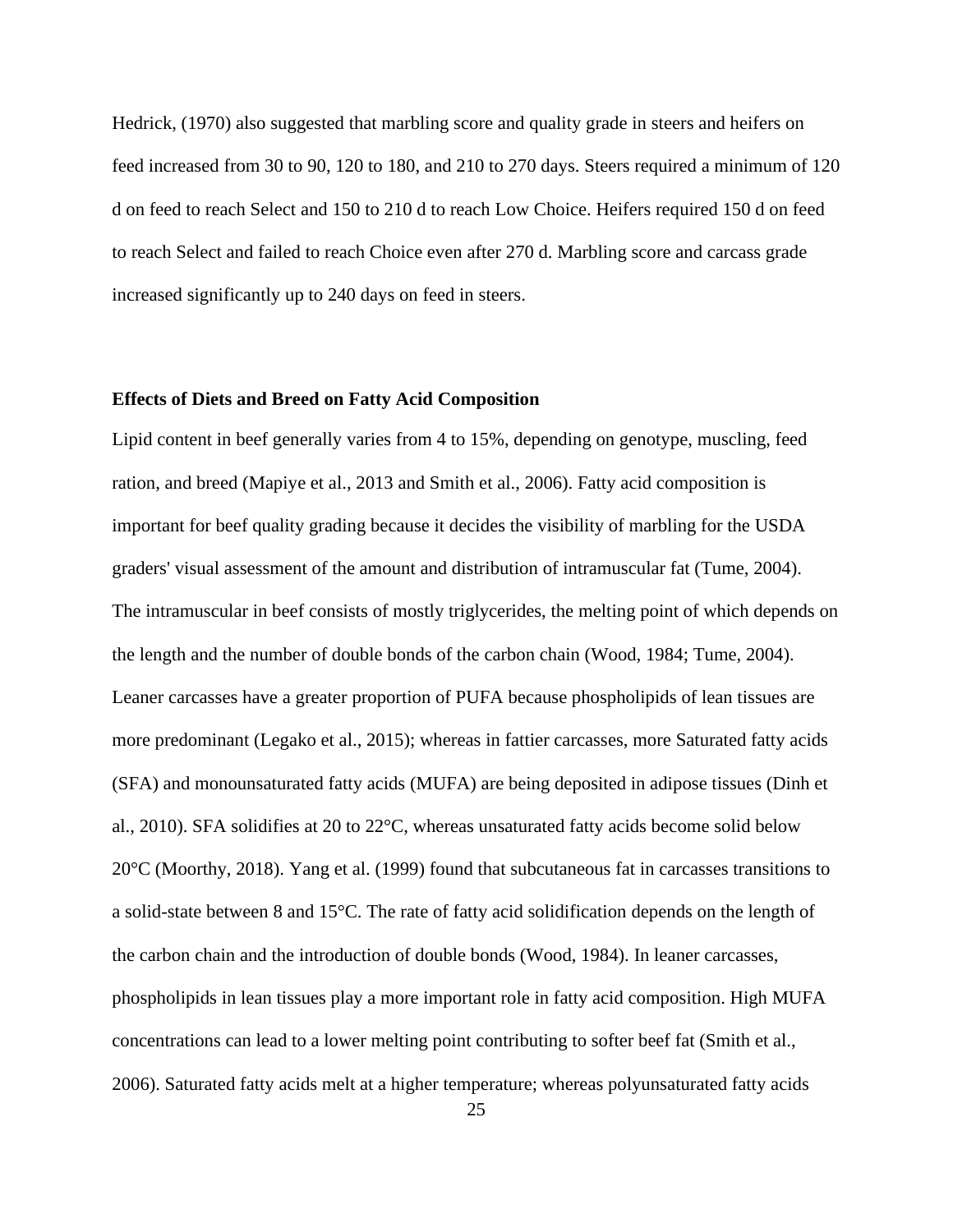(PUFA) melt at a lower temperature (Wood, 1984). Smith et al. (1998) reported that palmitic acid and stearic acid contribute to the overall fatty acid composition of beef and beef fat and increase the hardness. The concentration of stearic acid has a crucial effect on melting points of beef fat (Turk and Smith, 2009) because stearic acid has a melting point at approximately 70°C, whereas MUFAs have melting points below room temperature, at approximately 20°C (Smith, 2016). Beef fatty acid composition is characterized by a saturation index of 0.8 to 1.0 (Dinh et al., 2010), meaning saturated fatty acids predominated by palmitic and stearic acids (45and 46%, respectively) are slightly less than the total of MUFA, predominated by palmitoleic and oleic acids (49), and PUFA, predominated by linoleic and linolenic acids (4 and 6%, respectively). Breed and diet have been recognized to have the most influence on fatty acid composition of beef marbling. Dinh et al. (2010) reported approximately 45 to 47% SFA, 48% MUFA, 3 to 8% PUFA for Angus, Brahman, and Romosinuano cattle, with leaner carcasses having greater PUFA percentage. The accumulation of SFA and MUFA is due to the biohydrogenation in the rumen (Vahmani et al., 2015) and the  $\Delta^9$  desaturase activity and elongation in adipose and muscle tissues (Smith et al., 2006). The prevalence of PUFA is due to fatty acid synthesis (Voet et al., 2006). Lage et al. (2012) also suggested that *Bos* indicus genetics may decrease fat softness, whereas *Bos* taurus genetics may improve fat softness through greater content of unsaturated fatty acids. Bressan et al. (2016) found B*os* indicus cattle had similar SFA and PUFA concentration compared to *Bos* taurus x *Bos* indicus crossbreds (48 % and 9 to 10%, respectively). However, when finished on grain, *Bos* indicus cattle had greater SFA percentages (51%) compared to crossbred cattle (48%); whereas crossbred cattle had greater PUFA percentages (10%) compared to purebred cattle (7%).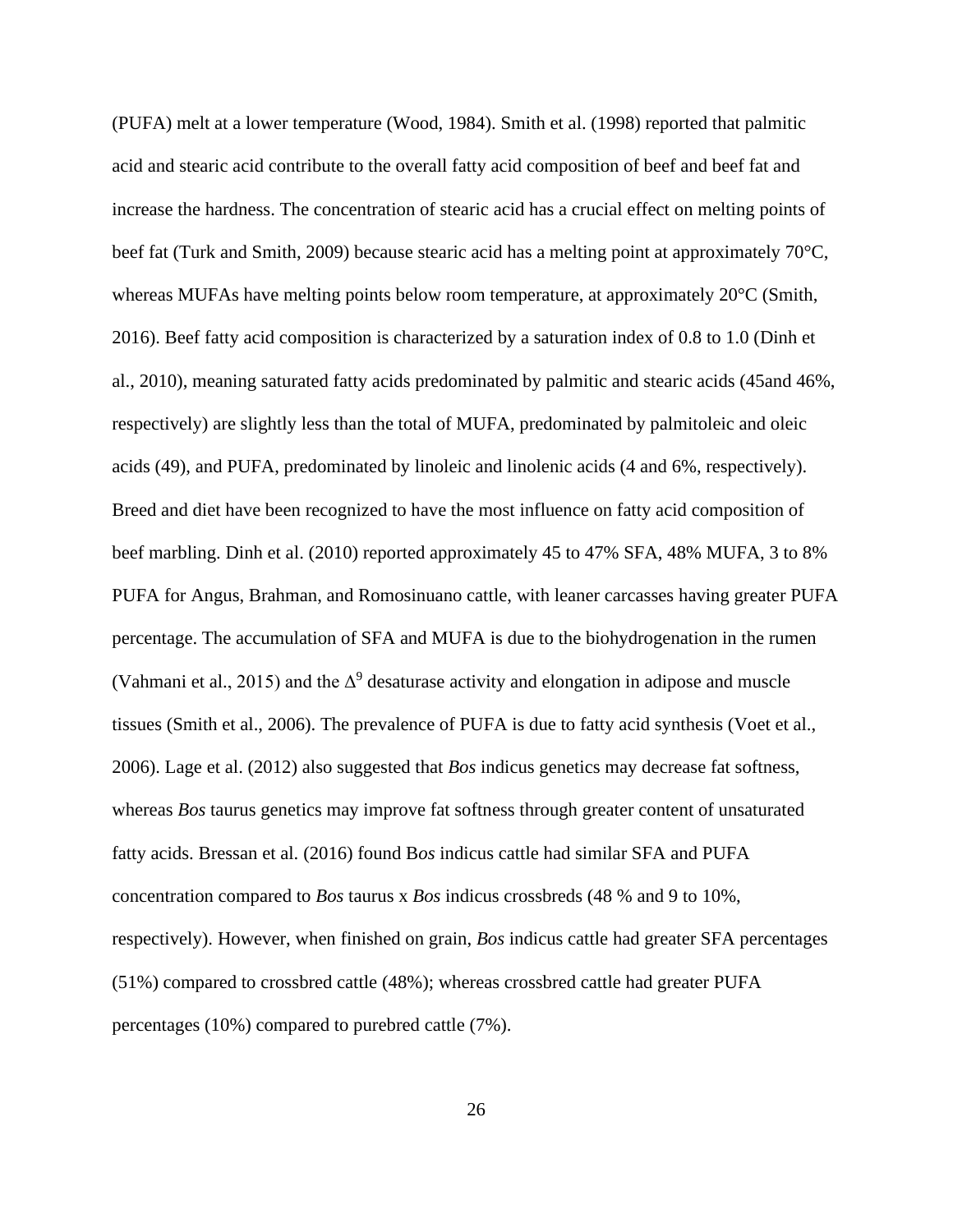Brugiapaglia et al. (2014) observed the fatty acid composition of Piemontese, Limousin, and Friesian bulls and observed breed differences in intramuscular fat content influenced the fatty acid composition. Piemontese animals exhibited low intramuscular fat, SFA, and MUFA content (46%, 32%, respectively), while Friesian animals demonstrated the higher intramuscular fat and MUFA content (42%). However, Piemontese cattle had the highest PUFA concentration (22%) compared to Limousin and Fresien cattle (15 and 11%, respectively). Zembayashi et al. (1995) suggested that Japanese cattle breeds have a genetic tendency for producing lipids with higher MUFA concentrations than other breeds. Zembayashi and Nishimura (1996) reported significant differences in SFA, MUFA, and PUFA concentrations of intramuscular triacylglycerols and phospholipids between the progeny of Japanese cattle. The Wagyu beef breed is known for its great amount of marbling, less subcutaneous fat, a greater percentage of MUFA and MUFA/SFA ratio than other breeds (Wang et al., 2005 and Smith et al., 2006). Dias et al. (2015) reported that fatty acids in various cuts from Nellore and Wagyu crosses had less than 50% SFA. Palmitic acid, at 26%, was the predominant SFA, followed by stearic acid. Wagyu beef had the least amount of SFA, only 38%. The Nellore and Jersey beef had 49 and 45% SFA, respectively. The Wagyu beef had the most unsaturated fatty acids, at 62%, much more than the Nellore beef at 51%. The Wagyu beef was richest in oleic acid, whereas the Nellore beef was richest in linoleic acid.

High proportions of MUFAs are suggested to be a result of the high concentrate rations fed to feedlot cattle. Muscles from animals fed high grain rations are reported to contain a greater proportion of n-6 PUFA; whereas those finished with forage have more n-3 PUFA concentrations (Daley et al., 2010; Wood et al., 2008). Smith et al. (2016) suggested that amount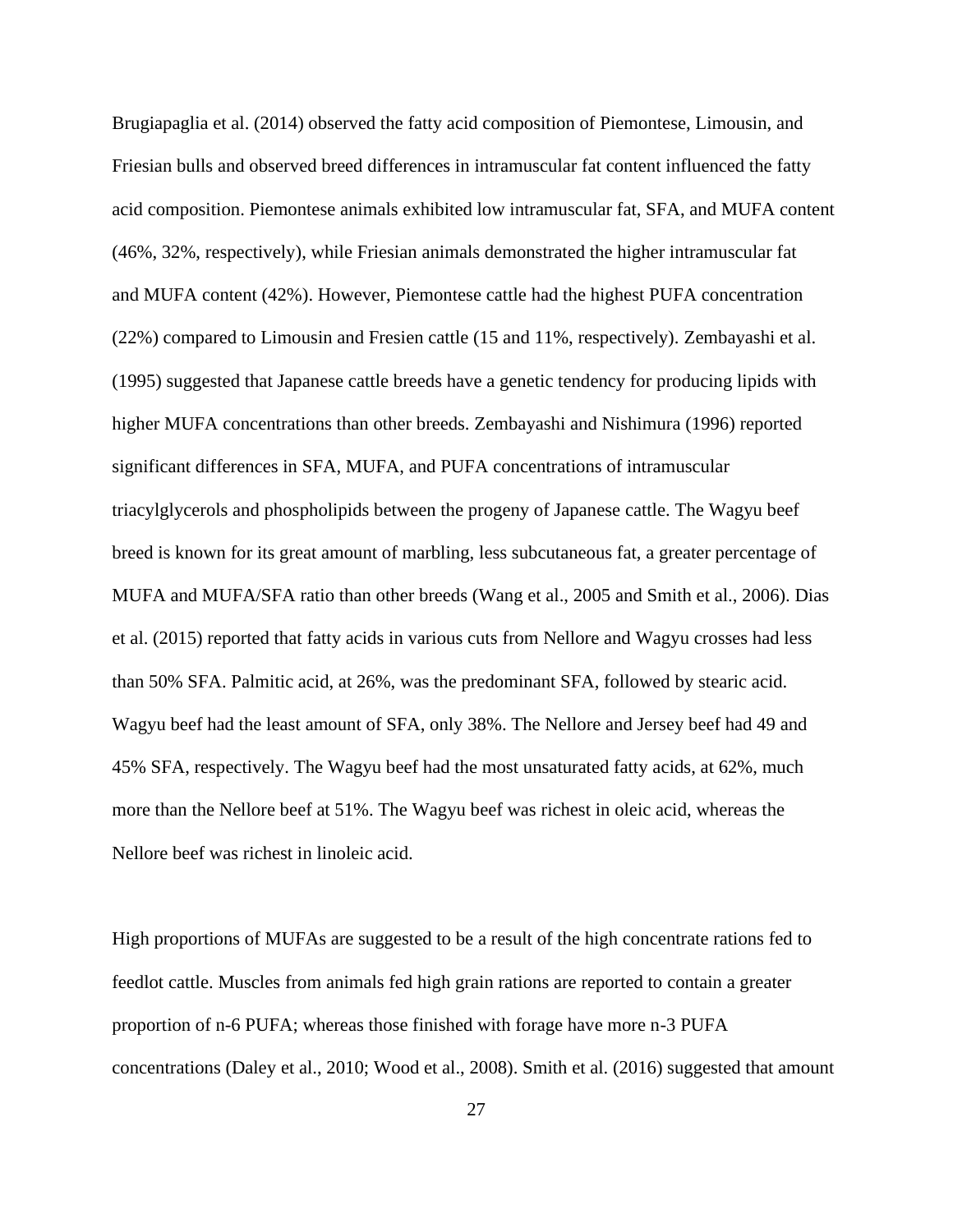of marbling and MUFA concentrations were increased with time on feed and associated with the stearoyl-CoA desaturase activity. An increase in SCD activity lowers SFA proportions and increases MUFA proportions as seen in a study by Wang et al. (2005). These authors analyzed fat from the *longissimus dorsi* of Japanese black and Holstein cattle and found Japanese black cattle to have a higher expression due to more mature fat cells and MUFA synthesis. This phenomenon has been confirmed by Buchanan et al. (2013) and Albertí et al. (2014). Buchanan et al. (2013) observed the effect of concentrate finished compared to forage finished heifers. These authors found a greater total MUFA, primarily, heptadecenoic and oleic acid, in concentrate finished cattle (54%) compared to forage finished cattle (52%). Oleic acid is the most abundant fatty acid in bovine fat. Oleic acid concentration is dependent on  $\Delta^9$  desaturase activity by the SCD gene (Smith et al, 2006). Albertí et al. (2014) observed that bulls on concentrate diets who had more intramuscular fat at slaughter had higher percentages of MUFA (37%), mainly oleic acid, compared to bulls with less fat (29%). These authors suggest that it could be due to reduced levels of biohydrogenation in the rumen.

As previously reported, a greater percentage of MUFA leads to a lower fat-melting point, which positively contributes to the softness of beef fat and desirable beef flavor (Smith et al., 2006). Wood et al. (2004) suggested that muscles differing in the fat content and composition would have detectable differences in meat quality, thereby having differentiated consumer acceptance of not only sensory attributes such as tenderness and flavor but also color and texture (Devine, 2014).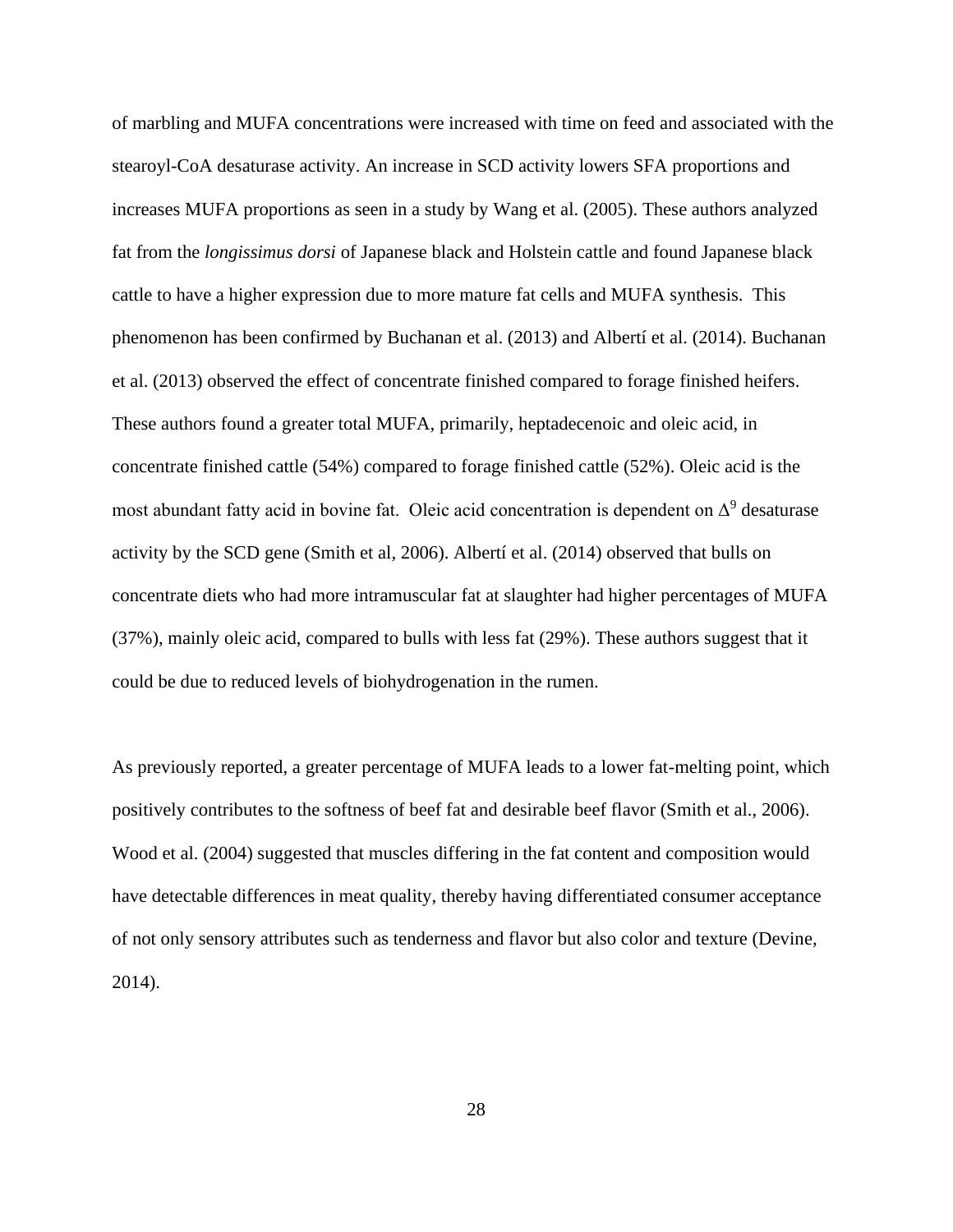## **Stress, pH, and Lean Color**

Stressful situations, including transportation, social mixing, exposure to new environments, and personnel preslaughter, are prevalent in the beef industry (Ferguson & Warner, 2008; Mirandade la Lama et al., 2014). Research indicates that temperamental or excitable cattle have a higher pH and poorer meat quality (Hall et al., 2011; Ponnampalam et al., 2017; Voisinet et al.,1997) due to their heightened sensitivity to stress. Stress causes high postmortem pH in muscles and dark cutters, which results in a financial loss for the meat industry (Teke et al., 2014). Carcasses are downgraded by a full grade if dark color negatively influences visual marbling score, and they are further discounted because of defects such as dark cutting. Although King et al. (2006) found no effect of animal temperament, and stress on lean color, marbling score, and quality grade, others such as Probst et al. (2012) reported that animals with excitable temperaments were more likely to show signs of borderline dark cutting lean. Stressors pre-slaughter like transport, lairage, and weaning increase production and concentration of cortisol (Russell et al., 2012) which depletes muscle glycogen and contributes to rapid glycolysis and increased lactic acid production early on in postmortem (Warriss, 2010), which leads to high ultimate pH and incidence of dark cutting beef (DFD) (Čobanović et al., 2016; Ouali et. al, 2006). However, Holdstock et al. (2014) stated that in the Canadian beef system that some dark cutting beef had  $pH < 6.0$ . Murray (1989) observed only 13.2% of the dark cutters had  $pH > 6.0$ ; whereas 36.8%, 43.6%, and 6.4% had pH values of 5.8 to 6.0, 5.6 to 5.8, and less than 5.6, respectively. In a more recent study by Robertson et al. (2007), 56% of graded carcasses were deemed traditional dark cutters and 44% of graded cattle had a pH from 5.5 to 6.0. Consumers have signaled that color is an essential factor when selecting their beef (Vierck et al., 2018; Platter et al. 2003; Savell et al., 1989). Killinger et al. (2004), when studying consumer preferences for marbling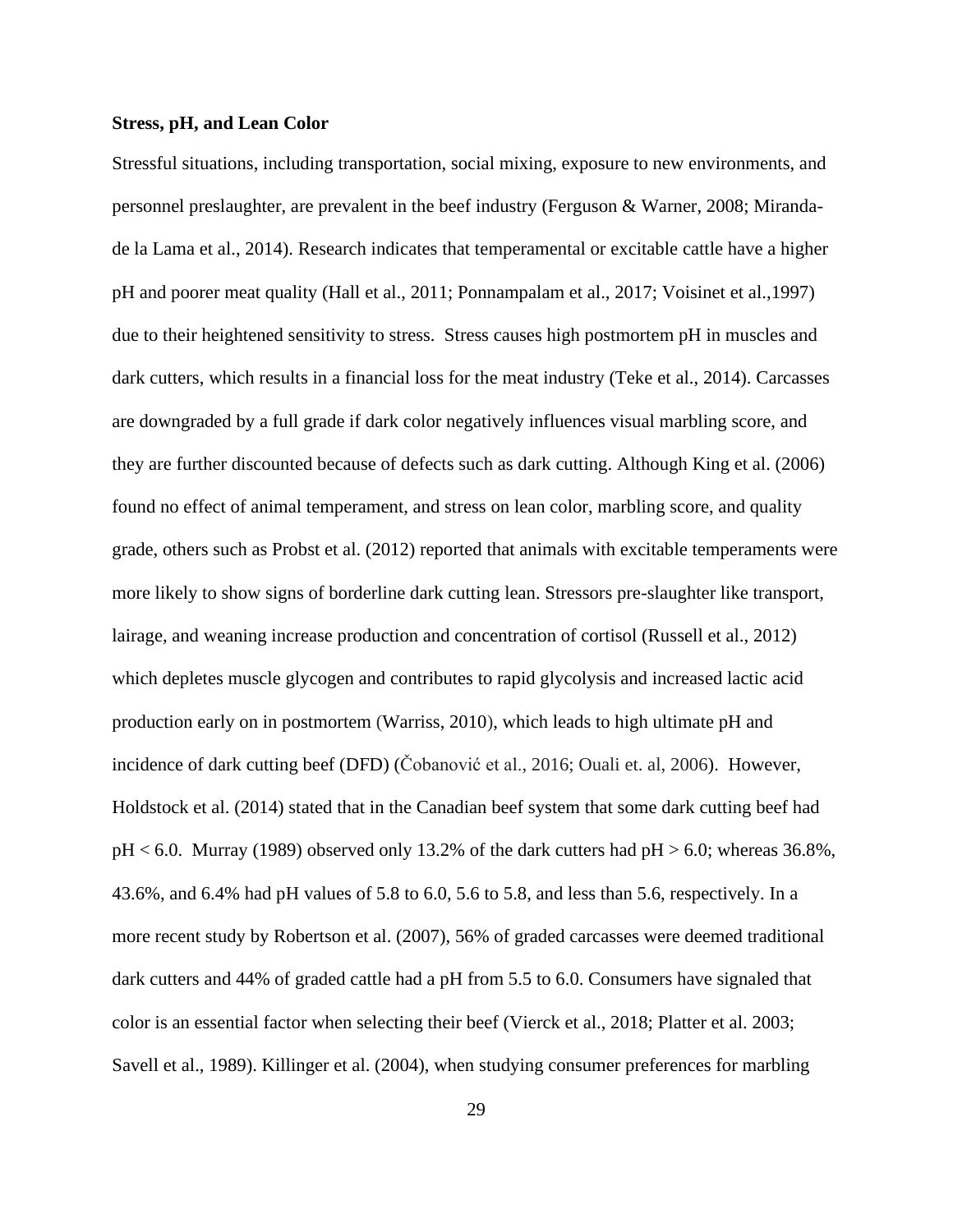and lean color in retail beef steaks, observed that 68 to 77% of consumer preference preferred bright, cherry-red lean and were willing to pay for such a color rather than dark red lean. High pH due to stress before the animal is harvested directly affects color development by reducing the layer of oxymyoglobin on the meat surface and increasing translucency (Ponnampalam et al., 2017). However, Hughes et al. (2014) found that pH and color are not as title coupled as previous research reports. These authors state that while glycogen production and pH are linked, this relationship does not always produce dark meat.

## **Temperature**

Postmortem chilling of beef carcasses is to ensure food safety, maximize shelf-life, and reduce shrinkage with little emphasis on beef quality attributes (Savell, Mueller, & Baird, 2005). Rapid chilling of beef carcasses has numerous economic advantages including reduced chilling times, improved rate of product throughput, and reduced shrinkage (Liu et al., 2015; Neto, Beraquet, & Cardoso, 2013; Aalhus et al., 1994). However, rapid chilling causes cold shortening, resulting in tough meat (Locker & Hagyard, 1963). Moreover, rapid chilling and muscle shortening may lead to darker lean and decreased marbling visibility (Moeseke et al., 2001). Packers may delay chilling to 10°C before 10 h postmortem (Bendall, 1972) or before pH has fallen below a value of 6.0 (Davey & Gilbert, 1974). Merkel and Pearson (1975) and Lochner et al. (1980) subcutaneous and IMF intramuscular fat prevents heat from being dissipated during carcass chilling, which may impact marbling visibility. As an alternative, spray chilling is used to increase heat dissipation (Chen et al., 2019), decrease carcass shrinkage, and carry antimicrobial agents (Strydom & Buys, 1995; Liu et. al, 2016). Allen et al (1987) found that spraying chilled water on hot carcasses during the initial hours of chilling caused no change in muscle color,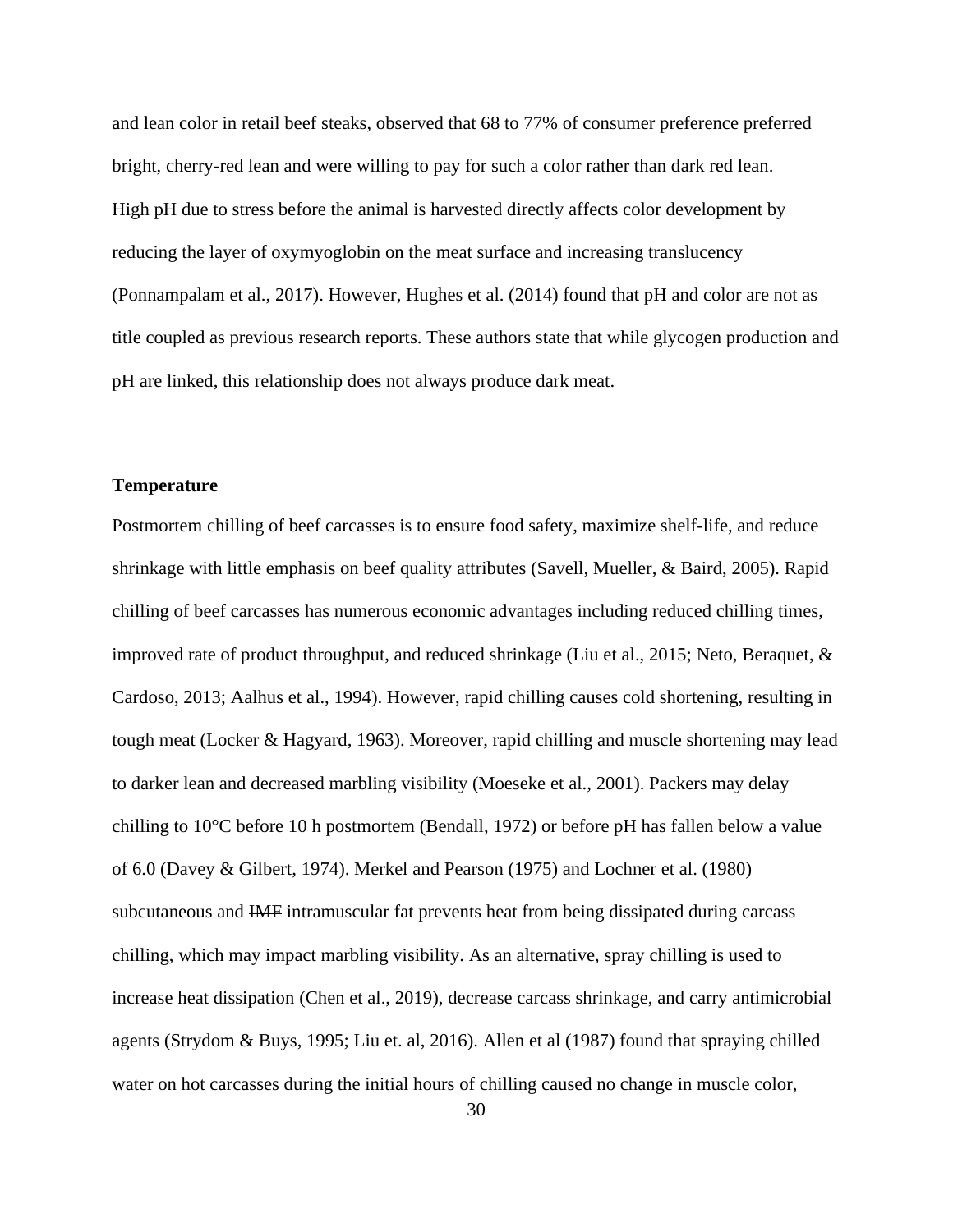firmness, texture, and marbling visibility. Skeletal maturity was detected to be significantly younger on sides that were spray-chilled than conventionally chilled sides, notably in the thoracic chine bones because spray chilling delays the dehydration of cartilage, as usually observed on conventionally chilled carcasses. Therefore, spray chilling is more advantageous for improving USDA quality grade when chilling carcasses of greater than A maturity. Jeremiah, Martin, and Murray (1985) documented that among hot boned, delayed chilled, and spray chilled/electrically stimulated carcasses, hot boned carcasses had darker lean, delayed chilling produced paler and lighter colored lean with less perceived marbling, and spray chilled and electrically stimulated carcasses had higher perceived marbling scores. Fields et al. (1976), Jeremiah et al. (1984), and Babiker & Lawrie (1983), on the contrary, found that delayed chilling enhanced color in beef carcasses. Chilling practices are known for being vital in the mitigation of pathogens, improvement of shelf-life, and decrease in carcass shrinkage. However, more rapid chilling, to improve color, tenderness, and potentially quality grading of beef, requires postmortem interventions such as electrical stimulation to accelerate the conversion of muscle to meat.

Electrical stimulation is being used regularly in the beef industry (Devine et al. 2004) to accelerate postmortem pH decline and quicken rigor mortis to allow earlier postmortem fabrication of carcasses. Electrical stimulation also improves tenderness, color, and visibility of marbling (Adeyemi & Sazili, 2014). Electrical stimulation facilitates vigorous muscle contraction and increases glycogen usage, production of lactate, reduction of metabolites in oxidative pathways to improve ultimate pH and meat color (Lawrie and Ledward, 2006). Lawrie and Ledward (2006) noticed that the pH decline caused myofibrillar proteins to quickly reach their isoelectric point, causing oxidation of myoglobin. This phenomenon explains the quick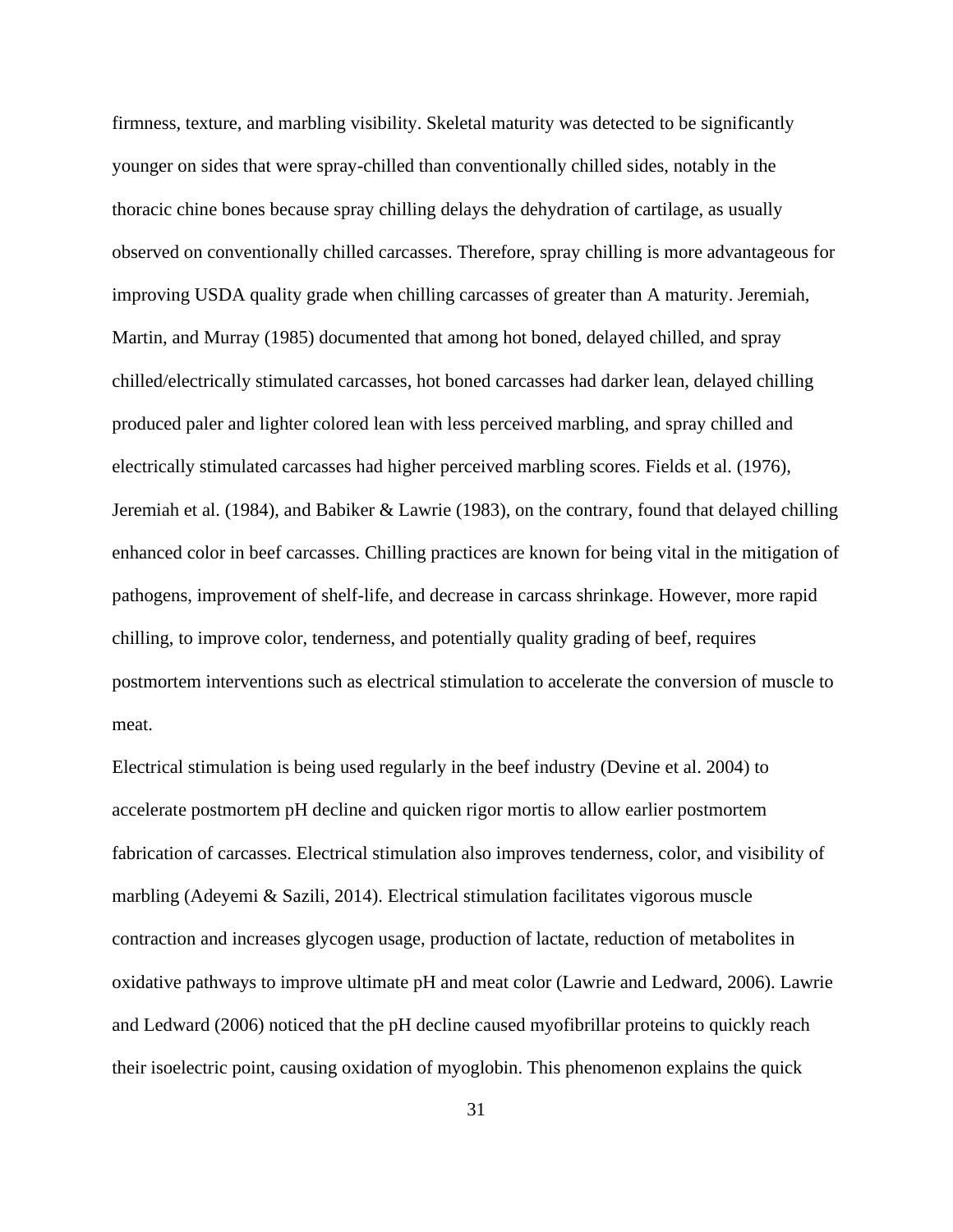development of brighter lean at 12 to 20 h postmortem with minimal color change after that. Savell, Smith, and Carpenter (1978) evaluated the effects of electrical stimulation on carcass quality characteristics of heifers with Practically Devoid and Traces marbling scores. These authors observed an improvement in lean maturity (6.6 points to 5.3 points) and tenderness (9.0 kg to 5.8 kg) but no effect on skeletal maturity, marbling score, and quality grade. Crouse, Sideman, and Cross (1985) and Roeber et al. (2000) confirmed improvement in lean maturity with minimal changes to quality grade. Roeber et al. (2000) used high voltage (550 to 600 V, 5 to 15 A) stimulation and reported carcasses with lower WBSF values and lighter, brighter lean than low voltage (20 to 90 V, less than 1 A). High voltage enabled pH to drop 0.25 units, more than 0.07 units by low voltage. These authors agree that high voltage yielded better carcass quality attributes and greater consumer acceptance. Nazli et al. (2010) findings agreed with what was reported by Aalhus et al. (1994) that high voltage electrical stimulation applied to beef carcasses produced more rapid pH decline (6.5 to 5.9 in 6 h) and brighter meat color ( $L^*$  27.8 to 30.1) than those of non-stimulated carcasses. However, Ledward et al. (1986) and Hector et al. (1992) suggested that although pH decline is faster with electrical stimulation, such an application may form more metmyoglobin, resulting in color loss over time. Overall, electrical stimulation is advantageous to beef packers as it can hasten pH decline, improve color and tenderness, and shorten carcass hanging time in the cooler. Brighter color and more visible marbling improve carcass grading.

# **Conclusion**

From the development of key organizations in the early  $20<sup>th</sup>$  century to the innovative research conducted today, the beef industry continues to make improvements to both the live animal and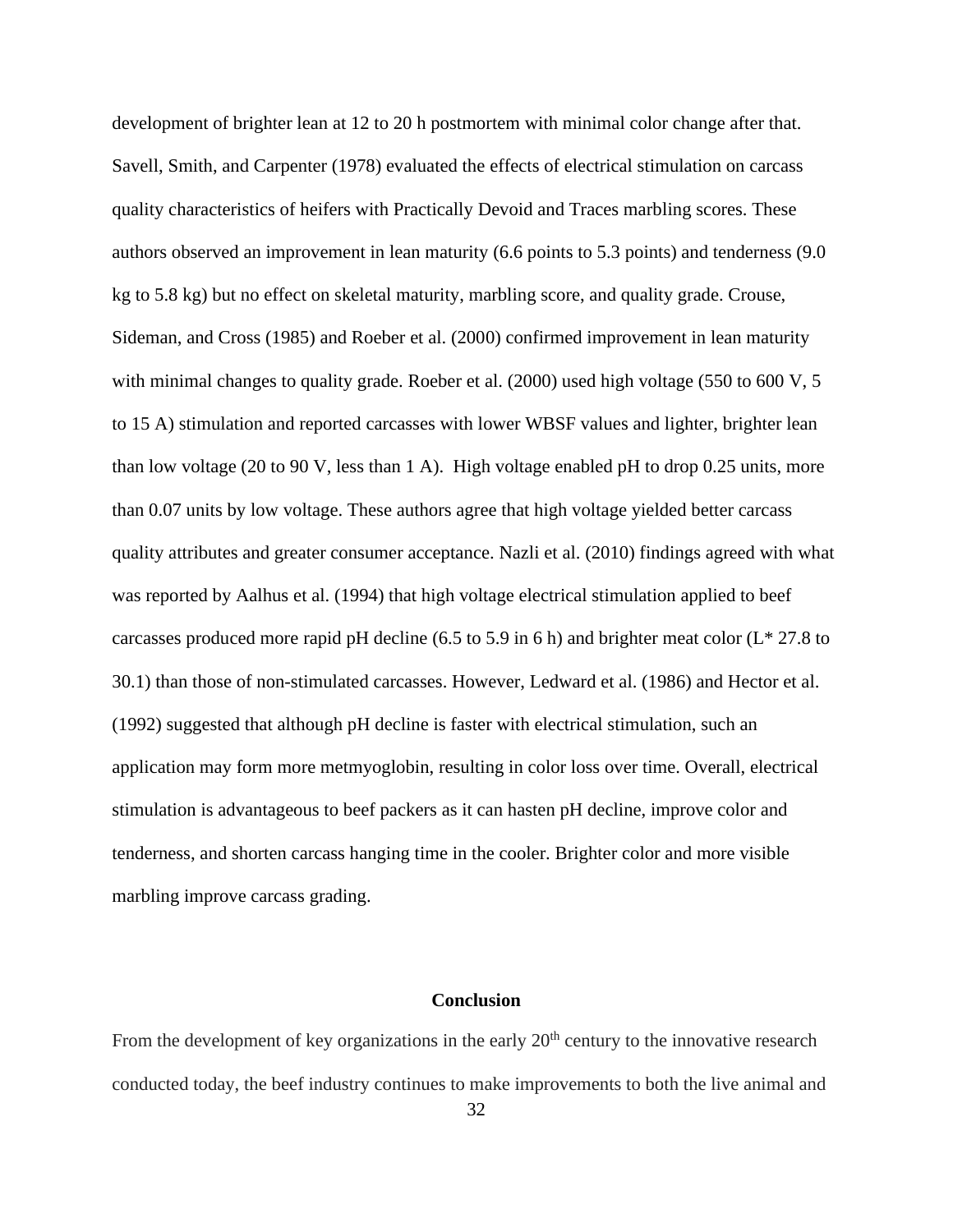carcasses that profit the producers, packers, and consumers. By selecting excellent genetics, improving nutrients, and applying proper chilling and interventions such as electrical stimulation, premium quality grades like Choice and Prime have doubled in the last few decades and beef tenderness, juiciness, and flavor have been enhanced to satisfy the forevermore demanding consumers.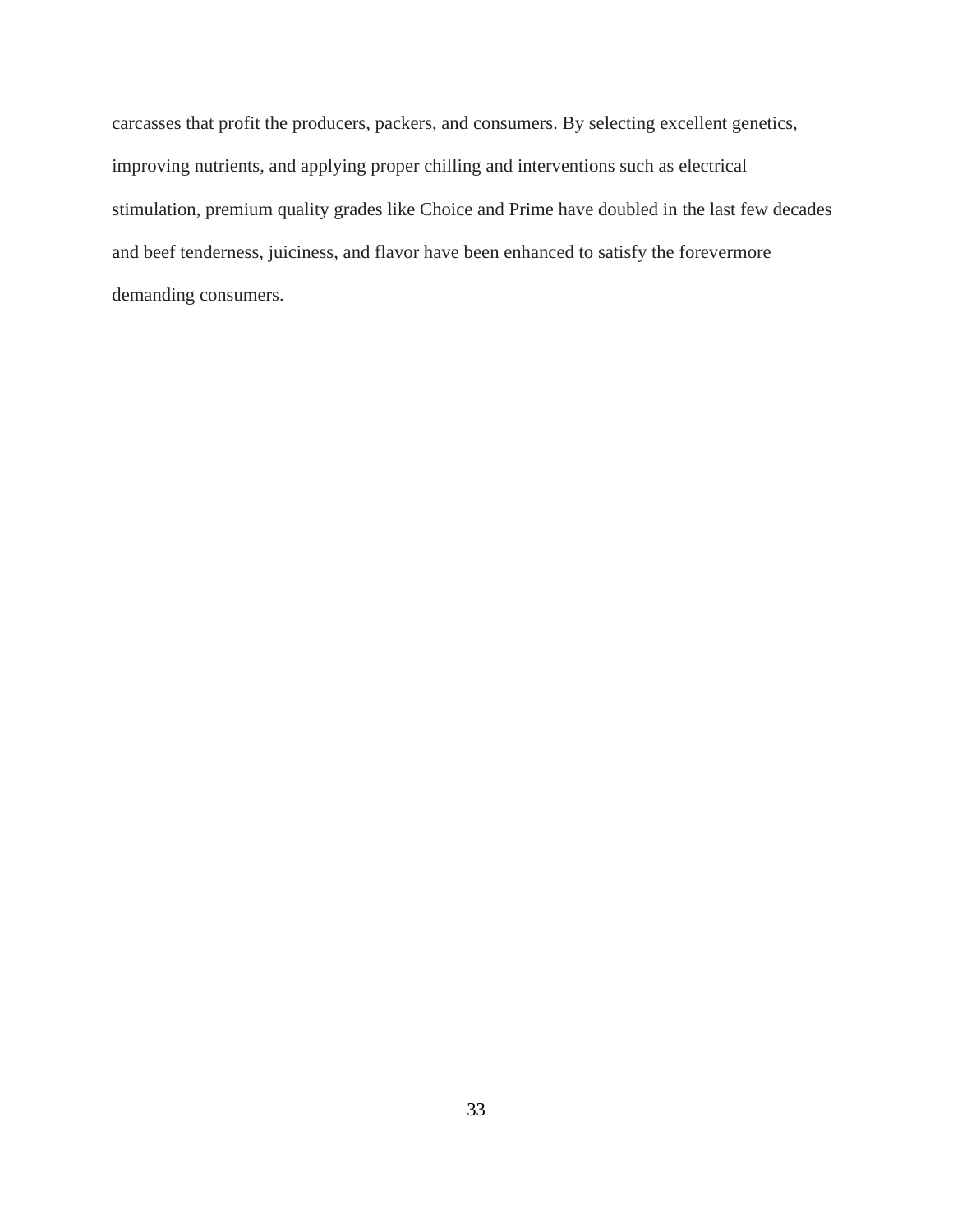## REFERENCES

- Aalhus, J. L., Jones, S. D. M., Best, D. R., Robertson, W. M., & Lutz, S. (1994). The efficacy of high and low voltage electrical stimulation under different chilling regimes. *Canadian Journal of Animal Science*, *74*(3), 433-442.
- Aalhus, J.L., J.A.M. Janz, A.K.W. Tong, S.D.M. Jones, and W.M. Robertson. 2001. The influence of chilling rate and fat cover on beef quality. Can. J. Anim. Sci. 81:321-330
- Aalhus, J.L., W.M. Robertson, M.E.R. Dugan and D.R. Best. 2002. Very fast chilling of beef carcasses. Can. J. Anim. Sci. 82:59-67.
- Adams, N. J., Smith, G. C., & Carpenter, Z. L. (1982). Performance, carcass and palatability \ characteristics of Longhorn and other types of cattle. *Meat science*, *7*(1), 67-79.
- Adeyemi, K. D., & Sazili, A. Q. (2014). Efficacy of carcass electrical stimulation in meat quality enhancement: A review. *Asian-Australasian Journal of Animal Sciences*, *27*(3), 447.
- Albertí, P., Beriain, M. J., Ripoll, G., Sarriés, V., Panea, B., Mendizabal, J. A., & Sañudo, C. (2014). Effect of including linseed in a concentrate fed to young bulls on intramuscular fatty acids and beef color. *Meat Science*, *96*(3), 1258-1265.
- Albrecht, E., Teuscher, F., Ender, K., & Wegner, J. (2006). Growth-and breed-related changes of marbling characteristics in cattle. *Journal of Animal Science*, *84*(5), 1067-1075.
- Allen, D. M., Hunt, M. C., Filho, A. L., Danler, R. J., & Goll, S. J. (1987). Effects of spray chilling and carcass spacing on beef carcass cooler shrink and grade factors. *Journal of Animal Science*, *64*(1), 165-170.
- Amerine, M. A., Pangborn, R. M., & Roessler, E. B. (2013). *Principles of sensory evaluation of food*. Elsevier.
- Andrae, J. G., Duckett, S. K., Hunt, C. W., Pritchard, G. T., & Owens, F. N. (2001). Effects of feeding high-oil corn to beef steers on carcass characteristics and meat quality. *Journal of Animal Science*, *79*(3), 582-588.

Ashton, T. S. (1948). Some Statistics of the Industrial Revolution in Britain 1. *The Manchester School*, *16*(2), 214-234.

- Babiker, S. A., & Lawrie, R. A. (1983). Post-mortem electrical stimulation and high temperature Ageing of hot-deboned beef. *Meat science*, *8*(1), 1-20.
- Back, H. H. (2007). Process flavors. Nollet LML, editorHandbook of meat, poultry, and seafood quality. Ames, IA.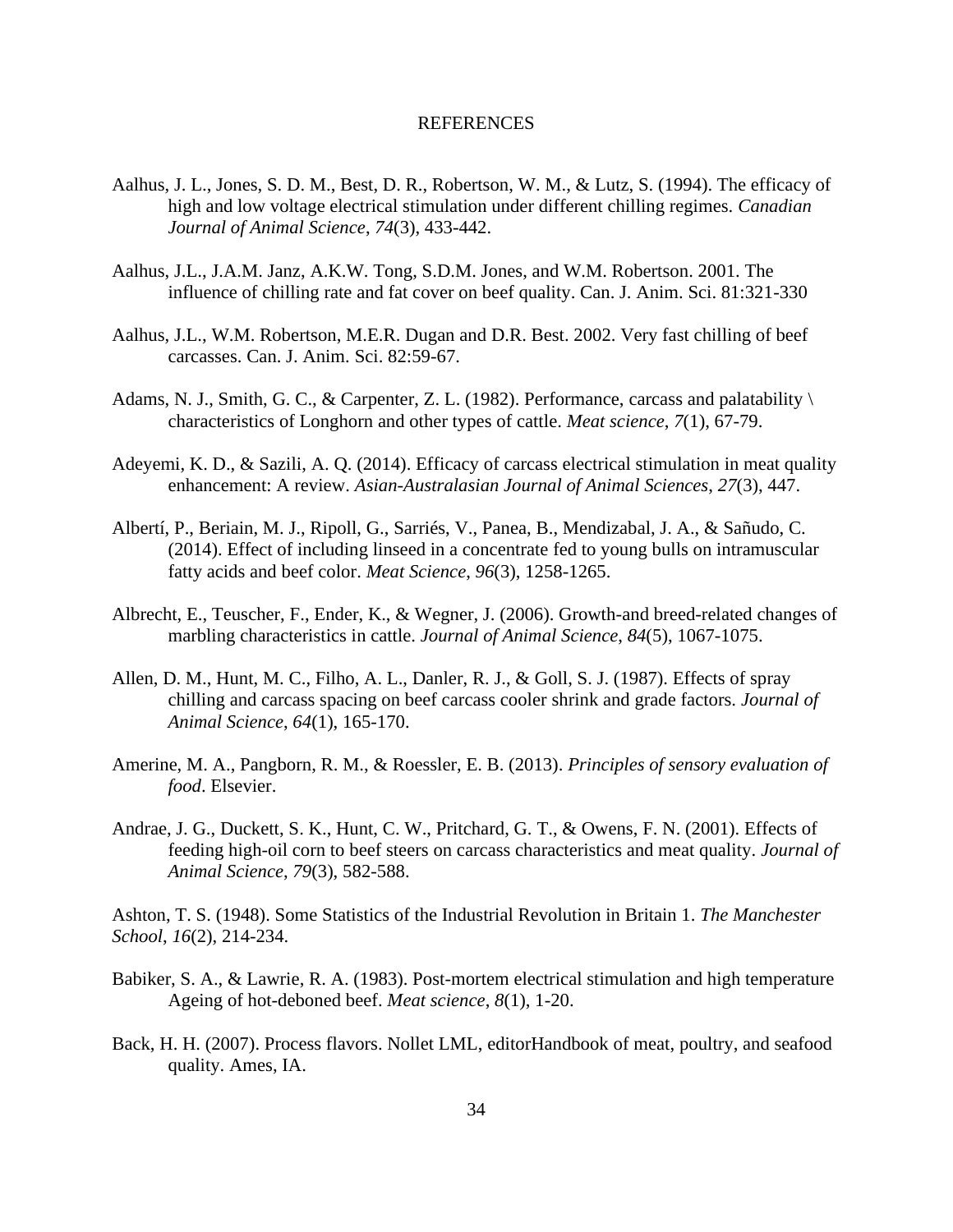- Baublits, R. T., Brown Jr, A. H., Pohlman, F. W., Johnson, Z. B., Onks, D. O., Loveday, H. D., & Pugh, R. B. (2004). Carcass and beef color characteristics of three biological types of cattle grazing cool-season forages supplemented with soyhulls. *Meat Science*, *68*(2), 297- 303.
- Behrends, J. M., Goodson, K. J., Koohmaraie, M., Shackelford, S. D., Wheeler, T. L., Morgan, W. W., & Savell, J. W. (2005). Beef customer satisfaction: Factors affecting consumer evaluations of calcium chloride-injected top sirloin steaks when given instructions for preparation. *Journal of animal science*, *83*(12), 2869-2875.
- Bendall, J. R., & Taylor, A. A. (1972). Consumption of oxygen by the muscles of beef animals and related species. II. Consumption of oxygen by post‐rigor muscle. *Journal of the Science of Food and Agriculture*, *23*(6), 707-719.
- Blackwell, R. L., Knox, J. H., Shelby, C. E., & Clark, R. T. (1962). Genetic analysis of economic characteristics of young Hereford cattle. *Journal of animal science*, *21*(1), 101-107.
- Blumer, T. N., Craig, H. B., Pierce, E. A., Smart Jr, W. W. G., & Wise, M. B. (1962). Nature and variability of marbling deposits in longissimus dorsi muscle of beef carcasses. *Journal of Animal Science*, *21*(4), 935-942.
- Boykin, C. A., L. C. Eastwood, M. K. Harris, D. S. Hale, C. R. Kerth, D. B. Griffin, A. N. Arnold, J. D. Hasty, K. E. Belk, D. R. Woerner, et al. 2017. National beef quality audit-2016: in-plant survey of carcass characteristics related to quality, quantity, and value of fed steers and heifers. J. Anim. Sci. 95:2993–3002. doi:10.2527/jas.2017.1543.
- Branson, R. E., H. R. Cross, J. W. Savell, G. C. Smith, and R. A. Edwards. 1986. Marketing implications from the national consumer beef study. Western J. Ag. Econ. 11:82-89.
- Breidenstein, B. B., Cooper, C. C., Cassens, R. G., Evans, G., & Bray, R. W. (1968). Influence of marbling and maturity on the palatability of beef muscle. I. Chemical and organoleptic considerations. *Journal of animal science*, *27*(6), 1532-1541.
- Bressan, M. C., Rodrigues, E. C., Paula, M. D. L. D., Ramos, E. M., Portugal, P. V., Silva, J. S., & Telo da Gama, L. (2016). Differences in intramuscular fatty acid profiles among Bos indicus and crossbred Bos taurus× Bos indicus bulls finished on pasture or with concentrate feed in Brazil. *Italian Journal of Animal Science*, *15*(1), 10-21.
- Brugiapaglia, A., Lussiana, C., & Destefanis, G. (2014). Fatty acid profile and cholesterol content of beef at retail of Piemontese, Limousin and Friesian breeds. *Meat Science*, *96*(1), 568-573.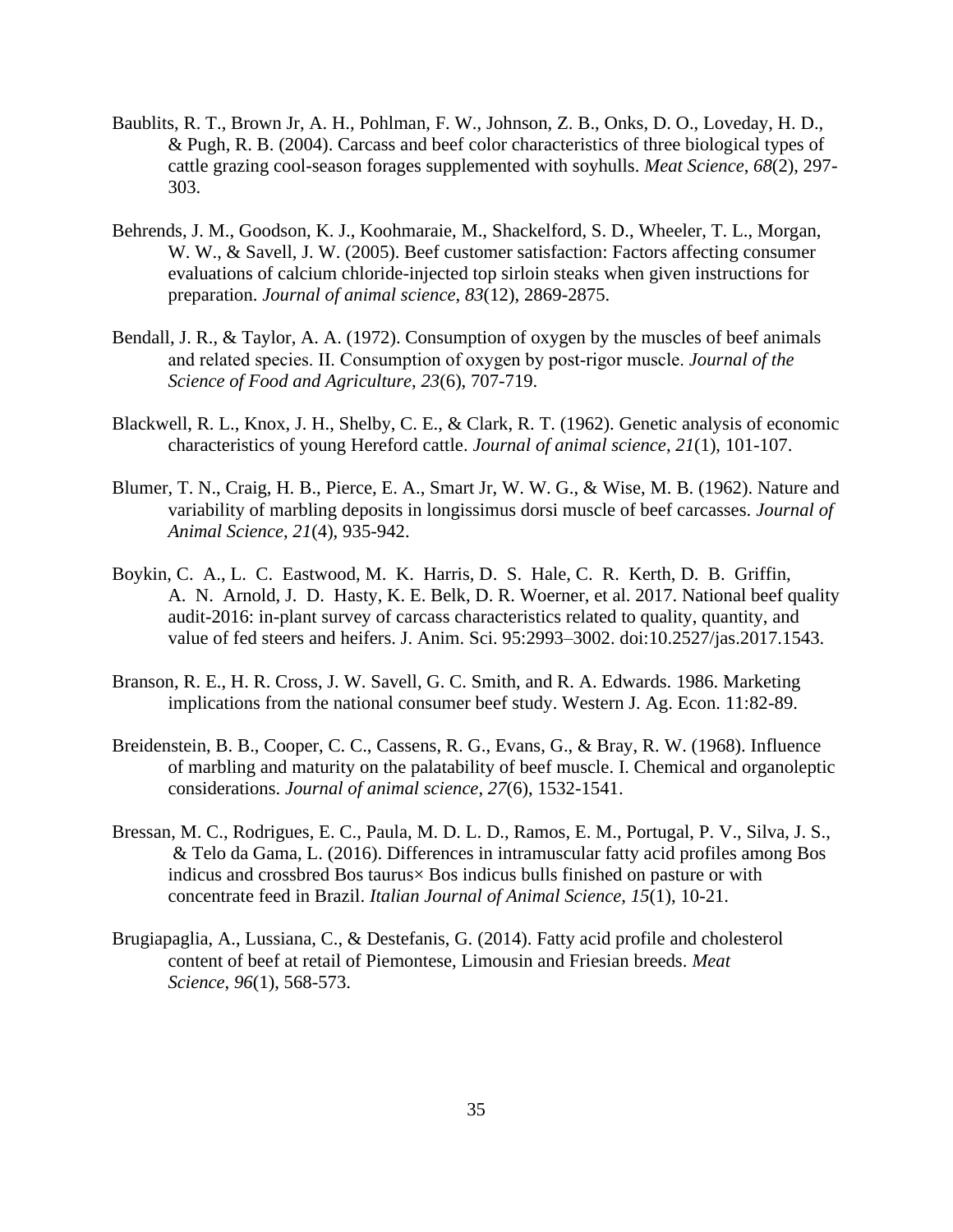- Campbell, E. M. G., Sanders, J. O., Lunt, D. K., Gill, C. A., Taylor, J. F., Davis, S. K., & Smith, S. B. (2016). Adiposity, lipogenesis, and fatty acid composition of subcutaneous and intramuscular adipose tissues of Brahman and Angus crossbred cattle. *Journal of Animal Science*, *94*(4), 1415-1425.
- Carpenter, Z.L., Smith, G.C. And Butler, O.D. 1972. Assessment of beef tenderness with the Tenderometer. J. Food Sci. 37,126.
- Caswell, J. A., Yaktine, A. L., & National Research Council. (2013). Individual, household, and environmental factors affecting food choices and access. In *Supplemental Nutrition Assistance Program: Examining the Evidence to Define Benefit Adequacy*. National Academies Press (US).
- Cerny, C. (2007). Origin of carbons in sulfur-containing aroma compounds from the Maillard reaction of xylose, cysteine and thiamine. *LWT-Food Science and Technology*, *40*(8), 1309-1315.
- Chen, L., Huang, X., Yang, L., Du, X., & Yang, Y. (2019). Evaluation of natural draft dry cooling system incorporating water spray air precooling. *Applied Thermal Engineering*, *151*, 294-307.
- Claborn, S. W., Garmyn, A. J., Brooks, J. C., Rathmann, R. J., Ramsey, C. B., Thompson, L. D., & Miller, M. F. (2011). Consumer evaluation of the palatability of USDA select, USDA choice and certified Angus beef strip loin steaks from retail markets in Lubbock, Texas, USA. *Journal of Food Quality*, *34*(6), 425-434.
- Čobanović, N., Bošković, M., Vasilev, D., Dimitrijević, M., Parunović, N., Djordjević, J., & Karabasil, N. (2016). Effects of various pre-slaughter conditions on pig carcasses and meat quality in a low-input slaughter facility. *South African Journal of Animal Science*, *46*(4), 380-390.
- Corbin, C. H., O'Quinn, T. G., Garmyn, A. J., Legako, J. F., Hunt, M. R., Dinh, T. T. N., & Miller, M. F. (2015). Sensory evaluation of tender beef strip loin steaks of varying marbling levels and quality treatments. *Meat Science*, *100*, 24-31.
- Cross, H. R. (1977). Effects of amount, distribution, and texture of marbling on cooking properties of beef Longissimus. *Journal of Food Science*, *42*(1), 182-185.
- Cross, H. R., & Dinius, D. A. (1978). Carcass and palatability characteristics of beef steers finished on forage diets. *Journal of animal science*, *47*(6), 1265-1271.
- Cross, H. R., Abraham, H. C., & Knapp, E. M. (1975). Variations in the amount, distribution, and texture of intramuscular fat within muscles of the beef carcass. *Journal of Animal Science*, *41*(6), 1618-1626.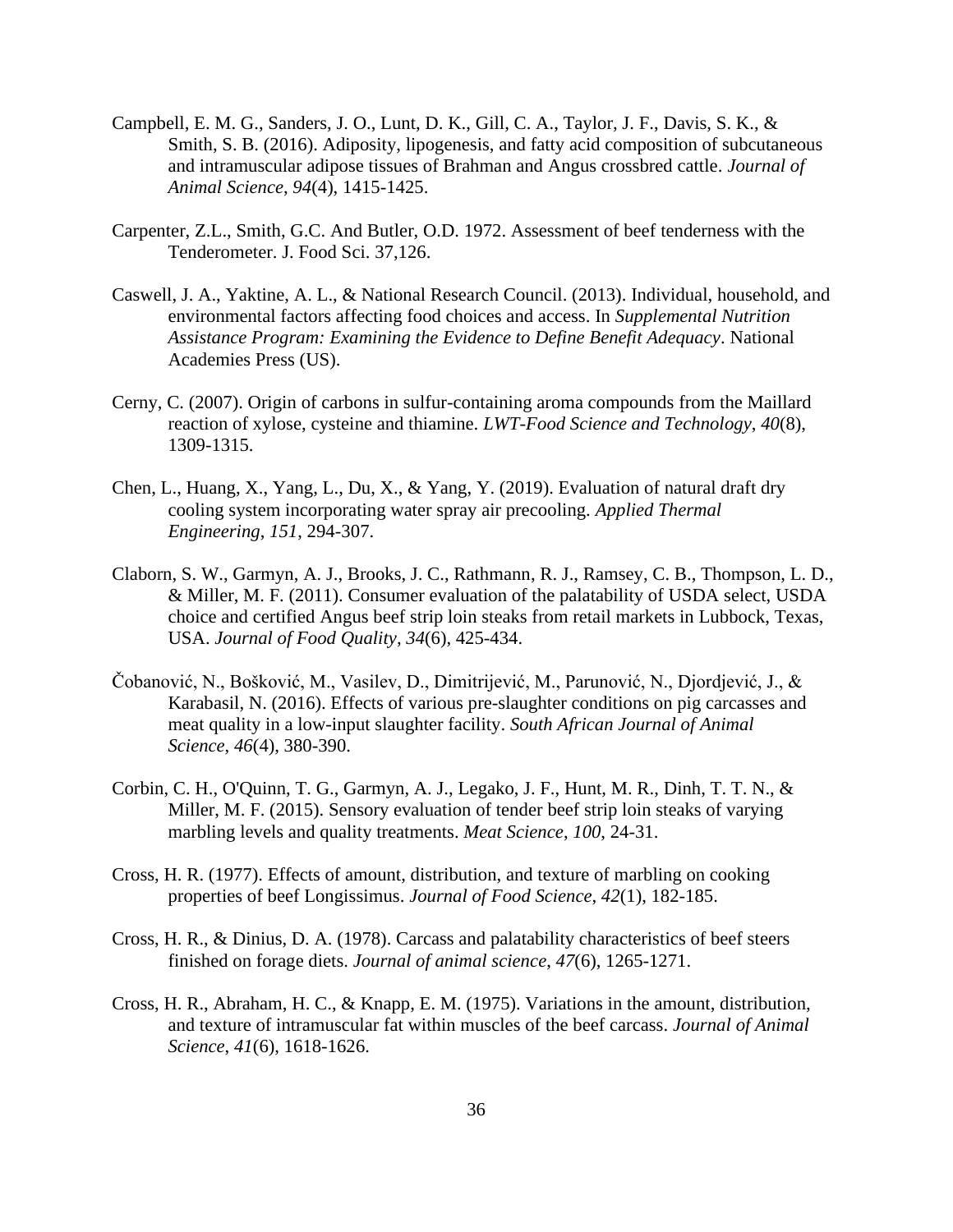- Crouse, J. D., Seideman, S. C., & Cross, H. R. (1983). The effects of carcass electrical stimulation and cooler temperature on the quality and palatability of bull and steer beef. *Journal of animal science*, *56*(1), 81-90.
- Culler, R. D., Smith, G. C., & Cross, H. R. (1978). Relationship of myofibril fragmentation index to certain chemical, physical and sensory characteristics of bovine longissimus muscle. *Journal of Food Science*, *43*(4), 1177-1180.
- Daley, C. A., Abbott, A., Doyle, P. S., Nader, G. A., & Larson, S. (2010). A review of fatty acid profiles and antioxidant content in grass-fed and grain-fed beef. *Nutrition journal*, *9*(1), 10.
- Davey, C. L., & Gilbert, K. V. (1974). The mechanism of cold-induced shortening in beef muscle. *International Journal of Food Science & Technology*, *9*(1), 51-58.
- Davis, G. W., Smith, G. C., Carpenter, Z. L., Dutson, T. R., & Cross, H. R. (1979). Tenderness variations among beef steaks from carcasses of the same USDA quality grade. *Journal of Animal Science*, *49*(1), 103-114.
- Davis, G. W., Cole Jr, A. B., Backus, W. R., & Melton, S. L. (1981). Effect of electrical stimulation on carcass quality and meat palatability of beef from forage-and grainfinished steers. *Journal of Animal Science*, *53*(3), 651-657.
- Devine, C., Hopkins, D., Hwang, I., Ferguson, D., and Richards, I. 2004. Electrical stimulation. Pages 413–423 in W.K. Jensen, C.E. Devine, and M. Dikeman, eds. Encyclopedia of meat sciences. Vol. 1. Elsevier, Oxford, UK
- Dias, L. S., Hadlich, J. C., Luzia, D. M. M., & Jorge, N. (2016). Influence of breed on beef and intramuscular fat quality from Nellore (Bos indicus) and wagyu (Bos taurus) crossbreed cattle. *International Food Research Journal*, *23*(4).
- Dikeman, M. E., Reddy, G. B., Arthaud, V. H., Tuma, H. J., Koch, R. M., Mandigo, R. W., & Axe, J. B. (1986). Longissimus muscle quality, palatability and connective tissue histological characteristics of bulls and steers fed different energy levels and slaughtered at four ages. *Journal of Animal Science*, *63*(1), 92-101.
- Dinh, T. T. N., Blanton Jr, J. R., Riley, D. G., Chase Jr, C. C., Coleman, S. W., Phillips, W. A., & Thompson, L. D. (2010). Intramuscular fat and fatty acid composition of longissimus muscle from divergent pure breeds of cattle. *Journal of animal science*, *88*(2), 756-766.
- Dolezal, H. G., Smith, G. C., Savell, J. W., & Carpenter, Z. L. (1982). Comparison of subcutaneous fat thickness, marbling, and quality grade for predicting palatability of beef. *Journal of Food Science*, *47*(2), 397-401.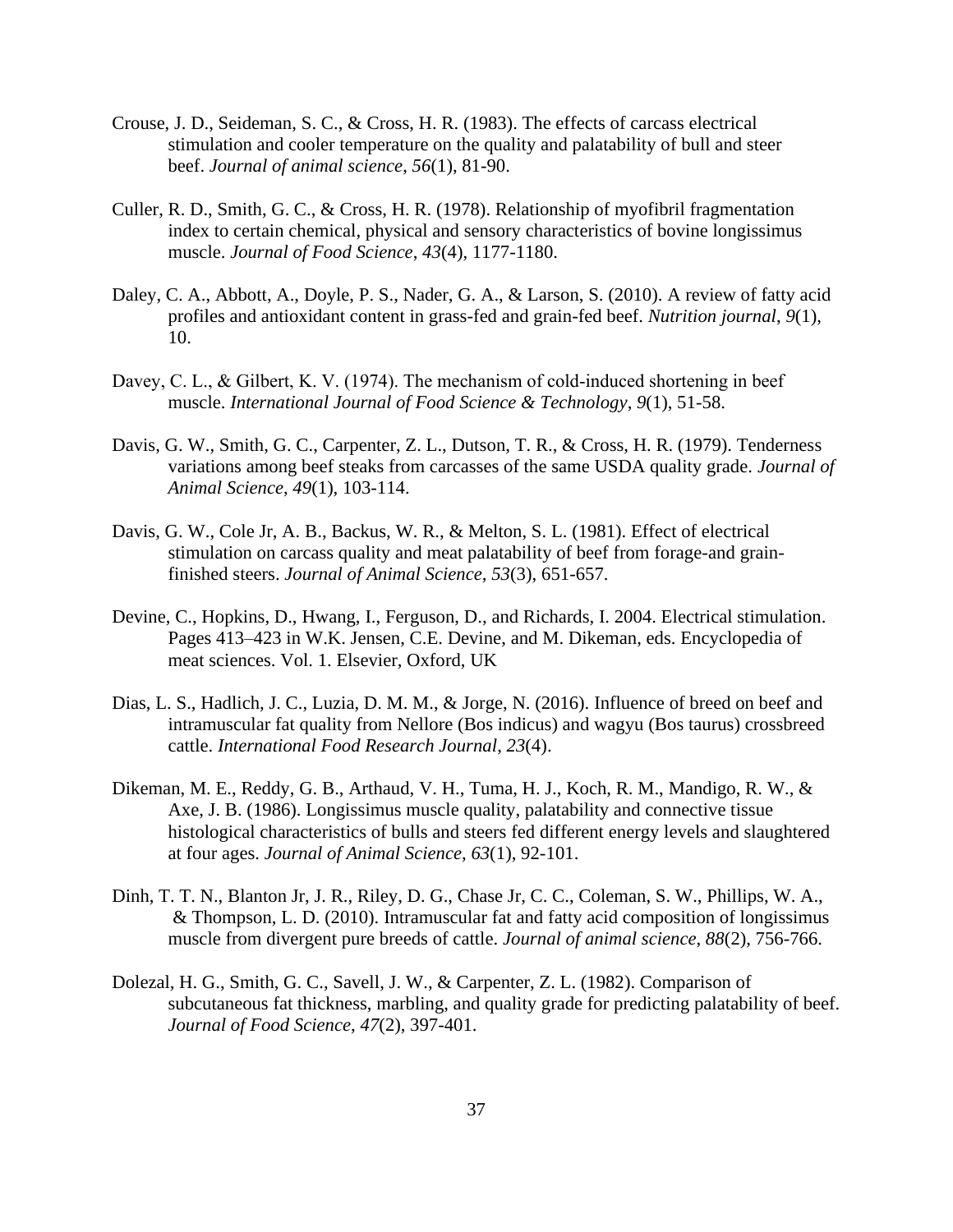- Drouillard J. S. (2018). Current situation and future trends for beef production in the United States of America - A review. *Asian-Australasian journal of animal sciences*, *31*(7), 1007–1016. https://doi.org/10.5713/ajas.18.0428
- Dowell, A. A., & Bjorka, K. (1941). *Livestock marketing*. McGraw-Hill Book Company, Incorporated.
- Dunsing, M. 1959. Visual and eating preferences of consumer household panel for beef from animals of different age. Food Tech. 13:332.
- Farnum, H.W. 1938. Chapters in History of Social Legislation in the United States in 1860. Washington: Carnegie Institution of Washington.
- Fausti, S., & Qasmi, B. (2000). Grid Pricing Versus Average Pricing for Fed Cattle: Where is the Incentive.
- Ferrier, P., & Lamb, R. (2007). Government regulation and quality in the US beef market. *Food Policy*, *32*(1), 84-97.
- Ferrinho, A. M., Peripolli, E., Banchero, G., Pereira, A. S. C., Brito, G., La Manna, A., & Berchielli, T. T. (2020). Effect of growth path on carcass and meat-quality traits of Hereford steers finished on pasture or in feedlot. *Animal Production Science*, *60*(2), 323- 332.
- Field, R. A., Nelms, G. E., Schoonover, C. O., Effects of Age, Marbling and Sex on Palatability of Beef, *Journal of Animal Science*, Volume 25, Issue 2, May 1966, Pages 360– 366, https://doi.org/10.2527/jas1966.252360x
- Fulton, W. R., T. J. Klopfenstein, and R. A. Britton. 1979. Adaptation to high concentrate diets by beef cattle. I. Adaptation to corn and wheat diets. J. Anim. Sci. 49:775-784.
- Forbes, S. M. C., Vaisey, M., Diamant, R., & Cliplef, R. (1974). The relationships between consumer criteria for choosing beef and beef quality. *Canadian Institute of Food Science and Technology Journal*, *7*(2), 130-135.
- Ferguson, D. M., & Warner, R. D. (2008). Have we underestimated the impact of pre-slaughter stress on meat quality in ruminants. *Meat science*, *80*(1), 12-19.
- Gagaoua, M., Picard, B., Soulat, J., & Monteils, V. (2018). Clustering of sensory eating qualities of beef: Consistencies and differences within carcass, muscle, animal characteristics and rearing factors. *Livestock Science*, *214*, 245-258.
- Gandemer G., Lipids and meat quality: lipolysis, oxidation, Maillard reaction, and flavour, Sci. Aliments 19 (1999) 439–458.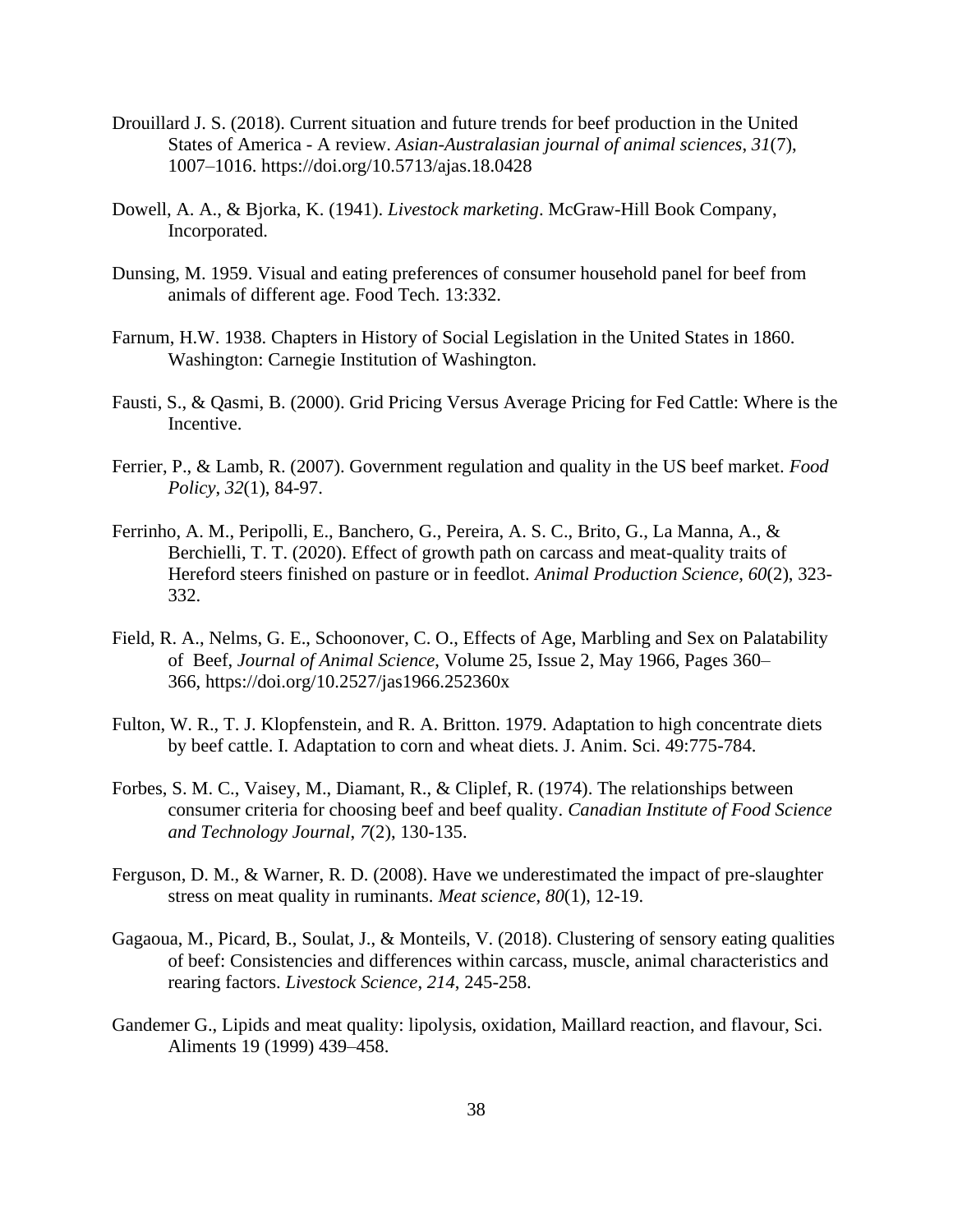- Garcia, L. G., Nicholson, K. L., Hoffman, T. W., Lawrence, T. E., Hale, D. S., Griffin, D. B., & Field, T. G. (2008). National Beef Quality Audit–2005: Survey of targeted cattle and carcass characteristics related to quality, quantity, and value of fed steers and heifers. *Journal of Animal Science*, *86*(12), 3533-3543.
- Garcia-de-Siles, J. L., Ziegler, J. H., Wilson, L. L., & Sink, J. D. (1977). Growth, carcass and muscle characters of Hereford and Holstein steers. *Journal of Animal Science*, *44*(6), 973-984.
- Glover, E.E., E.D. Aberle, V.E. Sweat, F.J. Babel, and M.D. Judge. 1977. Effect of chilling temperature on postmortem changes, microbial load, and tenderness in beef. J. Food Sci. 42:1500-1503.
- Gonzalez, J. M., & Phelps, K. J. (2018). United States beef quality as chronicled by the National Beef Quality Audits, Beef Consumer Satisfaction Projects, and National Beef Tenderness Surveys - A review. *Asian-Australasian journal of animal sciences*, *31*(7), 1036–1042. https://doi.org/10.5713/ajas.18.0199
- Gotoh, T., Nishimura, T., Kuchida, K., & Mannen, H. (2018). The Japanese Wagyu beef industry: current situation and future prospects - A review. *Asian-Australasian journal of animal sciences*, *31*(7), 933–950. https://doi.org/10.5713/ajas.18.0333
- Gregory, K. E., Cundiff, L. V., & Koch, R. M. (1994). Breed effects, dietary energy density effects, and retained heterosis on different measures of gain efficiency in beef cattle. *Journal of animal science*, *72*(5), 1138-1154.
- Grumbach, M. M., and R. J. Auchus. 1999. Estrogen: consequences and implications of human mutations in synthesis and action. J. Clin. Endocrinol. Metab.
- Hall, N. L., Buchanan, D. S., Anderson, V. L., Ilse, B. R., Carlin, K. R., & Berg, E. P. (2011). Working chute behavior of feedlot cattle can be an indication of cattle temperament and beef carcass composition and quality. *Meat Science*, *89*(1), 52-57.
- Harris, J. J., Cross, H. R., & Savell, J. W. (1996). History of meat grading in the United States. *Department of Animal Science, Texas A&M University, College Station, TX, Updated*.
- Hector, D. A., C. Brew-Graves, N. Hassen, and D. A. Ledward. 1992. Relationship between myosin denaturation and the colour of low-voltage-electrically-stimulated beef. Meat Sci. 31:299-307.
- Hemsworth, P. H., Rice, M., Karlen, M. G., Calleja, L., Barnett, J. L., Nash, J., & Coleman, G. J. (2011). Human–animal interactions at abattoirs: Relationships between handling and animal stress in sheep and cattle. *Applied animal behaviour science*, *135*(1-2), 24-33.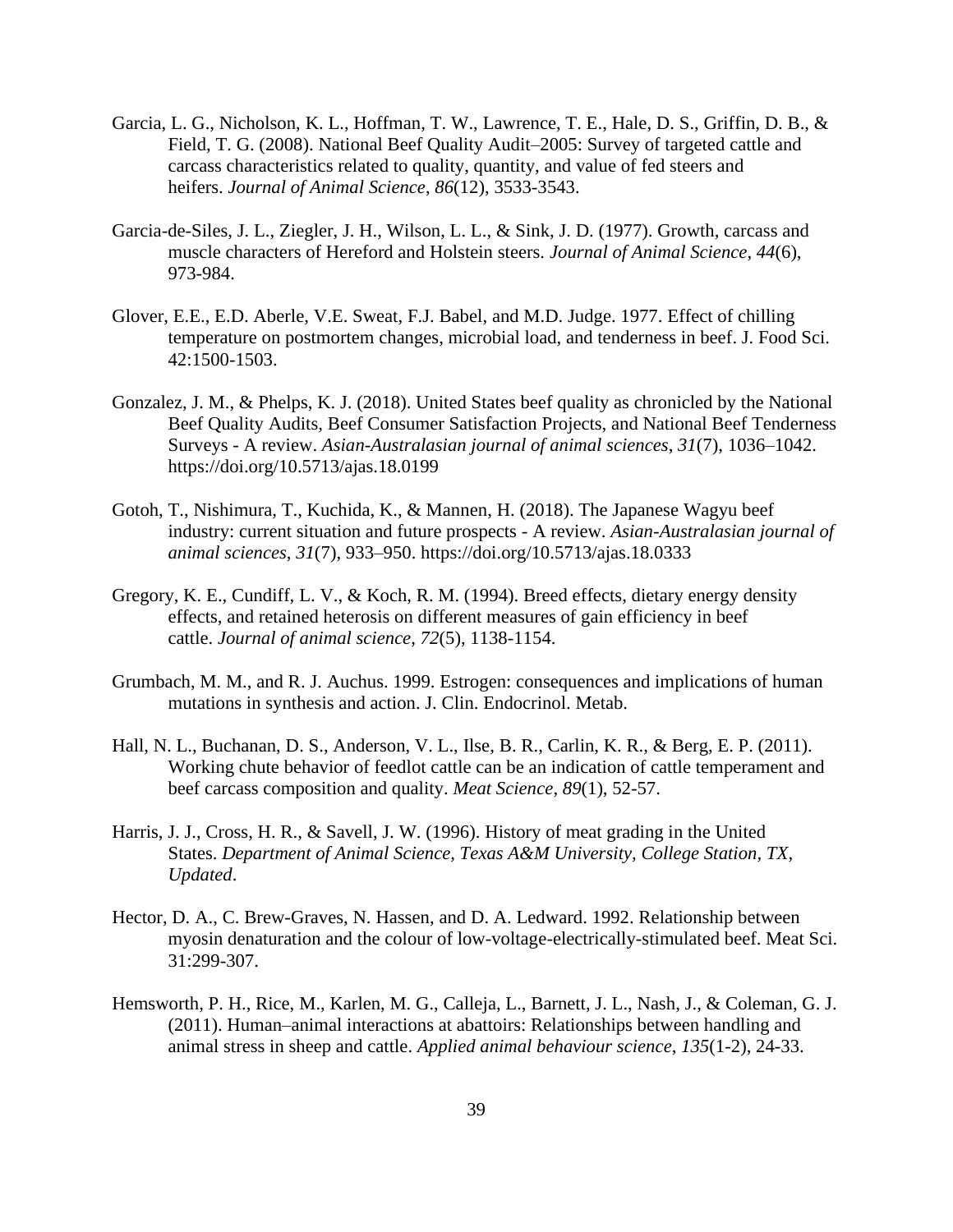- Hiner, R. L., & Hankins, O. G. (1950). The tenderness of beef in relation to different muscles and age in the animal. *Journal of animal science*, *9*(3), 347-353.
- Hocquette, J. F., Gondret, F., Baéza, E., Médale, F., Jurie, C., & Pethick, D. W. (2010). Intramuscular fat content in meat-producing animals: development, genetic and nutritional control, and identification of putative markers. *Animal*, *4*(02), 303.
- Holland, R., & Loveday, D. (2013). Understanding yield grades and quality grades for valueadded beef producers and marketers. *Knoxville, TN, USA: Extension SP*, *755*.
- Huffman, K. L., Miller, M. F., Hoover, L. C., Wu, C. K., Brittin, H. C., & Ramsey, C. B. (1996). Effect of beef tenderness on consumer satisfaction with steaks consumed in the home and restaurant. *Journal of animal science*, *74*(1), 91-97.
- Hunt, M. R., Garmyn, A. J., O'Quinn, T. G., Corbin, C. H., Legako, J. F., Rathmann, R. J., & Miller, M. F. (2014). Consumer assessment of beef palatability from four beef muscles from USDA Choice and Select graded carcasses. *Meat science*, *98*(1), 1-8.
- Igo J. L., D. L. VanOverbeke, D. R. Woerner, J. D. Tatum, D. L. Pendell, L. L. Vedral, G. G. Mafi, M. C. Moore, R. O. McKeith, G. D. Gray, D. B. Griffin, D. S. Hale, J. W. Savell, and K. E. Belk. 2013. Phase I of The National Beef Quality Audit-2011: Quantifying willingness-to-pay, bestworst scaling, and current status of quality characteristics in different beef industry marketing sectors. J. Anim. Sci. 91: 1907-1919.
- Jeremiah, L. E., Carpenter, Z. L., & Smith, G. C. (1972). Beef color as related to consumer acceptance and palatability. *Journal of Food Science*, *37*(3), 476-479.
- Jeremiah, L. E., Martin, A. H., & Murray, A. C. (1985). The effects of various post-mortem treatments on certain physical and sensory properties of three different bovine muscles. *Meat Science*, *12*(3), 155-176.
- Jeremiah, L. E., Gibson, J. P., Gibson, L. L., Ball, R. O., Aker, C., & Fortin, A. (1999). The influence of breed, gender, and PSS (Halothane) genotype on meat quality, cooking loss, and palatability of pork. *Food research international*, *32*(1), 59-71.
- Jeremiah, L.E., Carpenter, Z.L., Smith, G.C. And Butler, O.D. 1970. Beef quality. I. Marbling as an indicator of palatability. Texas Agri. Experiment Station, Depamnental Technical Report No. 22, Department of Animal Science, Texas A&M University, College Station.
- Joo, S. T., Kim, G. D., Hwang, Y. H., & Ryu, Y. C. (2013). Control of fresh meat quality through manipulation of muscle fiber characteristics. *Meat science*, *95*(4), 828-836.
- Kerth, C. R., & Miller, R. K. (2015). Beef flavor: a review from chemistry to consumer. *Journal of the Science of Food and Agriculture*, *95*(14), 2783-2798.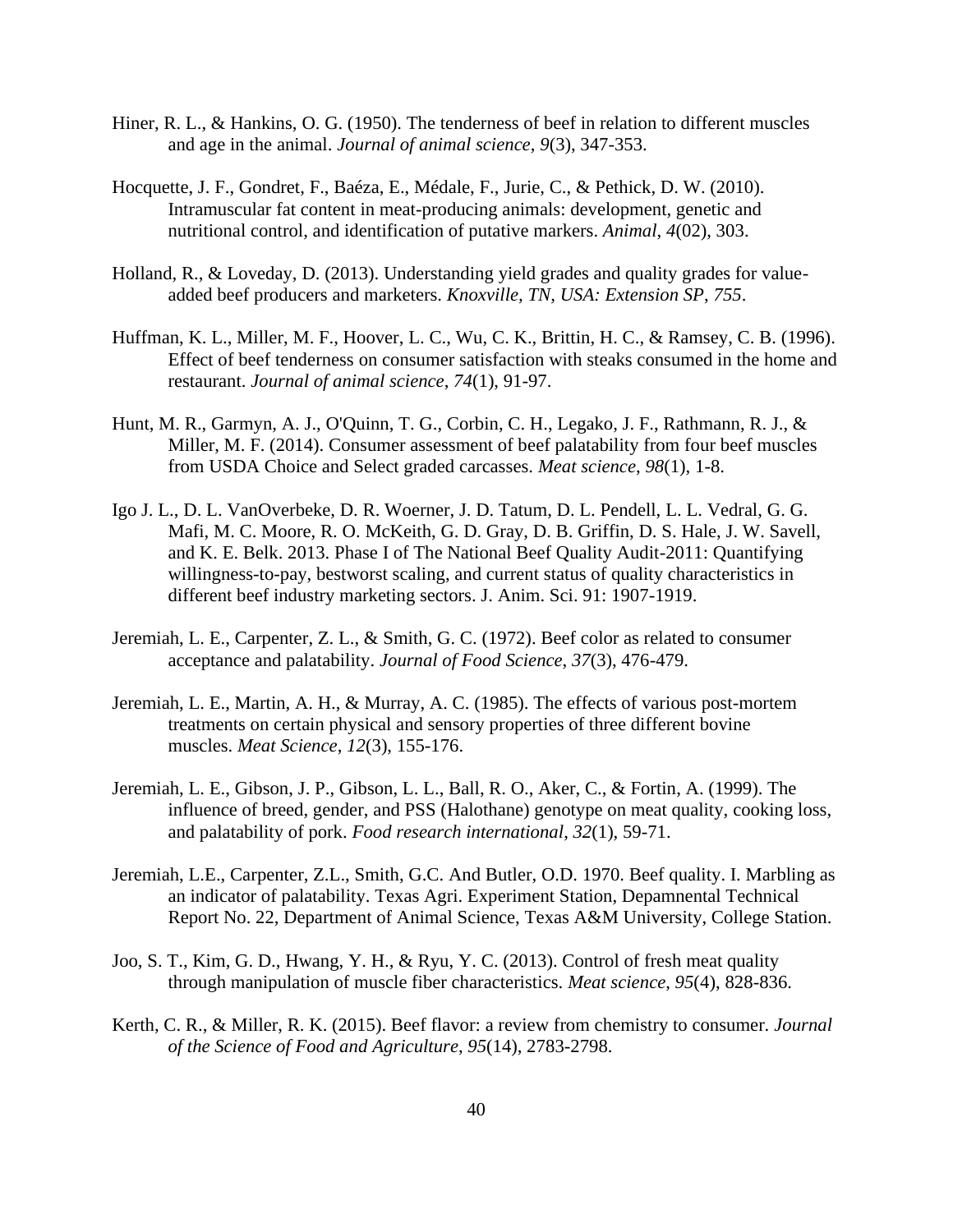- Kiehl, E.R., and V.J. Rhodes. 1960. Historical Development of Beef Quality and Grading Standards. Research Bulletin 728, University of Missouri Agricultural Experiment Station, Columbia, MO.
- Killinger, K. M., Calkins, C. R., Umberger, W. J., Feuz, D. M., & Eskridge, K. M. (2004). Consumer visual preference and value for beef steaks differing in marbling level and color. *Journal of animal science*, *82*(11), 3288-3293.
- Kim, G. D., Jeong, J. Y., Jung, E. Y., Yang, H. S., Lim, H. T., & Joo, S. T. (2013). The influence of fiber size distribution of type IIB on carcass traits and meat quality in pigs. *Meat science*, *94*(2), 267-273.Leavitt, C. T. (1933). Attempts to improve cattle breeds in the United States, 1790-1860. *Agricultural history*, *7*(2), 51-67.
- King, D. A., Pfeiffer, C. S., Randel, R. D., Welsh Jr, T. H., Oliphint, R. A., Baird, B. E., & Savell, J. W. (2006). Influence of animal temperament and stress responsiveness on the carcass quality and beef tenderness of feedlot cattle. *Meat science*, *74*(3), 546-556.
- Konarska, M., Kuchida, K., Tarr, G., & Polkinghorne, R. J. (2017). Relationships between marbling measures across principal muscles. *Meat science*, *123*, 67-78.
- Lage, J. F., Paulino, P. V. R., Valadares Filho, S. C., Souza, E. J. O., Duarte, M. S., Benedeti, P. D. B., & Cox, R. B. (2012). Influence of genetic type and level of concentrate in the finishing diet on carcass and meat quality traits in beef heifers. *Meat Science*, *90*(3), 770- 774.
- Ledward, D. A., R. F. Dickinson, V. H. Powell, and W. R. Shorthose. 1986. The colour and colour stability of beef longissimus dorsi and semimembranosus muscles after effective electrical stimulation. Meat Sci. 16:245-265.
- Lawrie R, Ledward DA. Lawrie's Meat Science. 7th ed. Boca Raton, New York, Washington, DC: CRC; 2006. The storage and preservation of meat: Temperature control; pp. 192– 202.
- Legako, J. F., Dinh, T. T. N., Miller, M. F., & Brooks, J. C. (2015). Effects of USDA beef quality grade and cooking on fatty acid composition of neutral and polar lipid fractions. *Meat Science*, *100*, 246-255.
- Liu, Y., Youssef, M. K., & Yang, X. (2016). Effects of dry chilling on the microflora on beef carcasses at a Canadian beef packing plant. *Journal of food protection*, *79*(4), 538-543.
- Liu, Y., Mao, Y., Zhang, Y., Liang, R., Wang, R., Zhu, L., & Luo, X. (2015). Pre-rigor temperature control of Chinese yellow cattle carcasses to 12–18 C during chilling improves beef tenderness. *Meat science*, *100*, 139-144.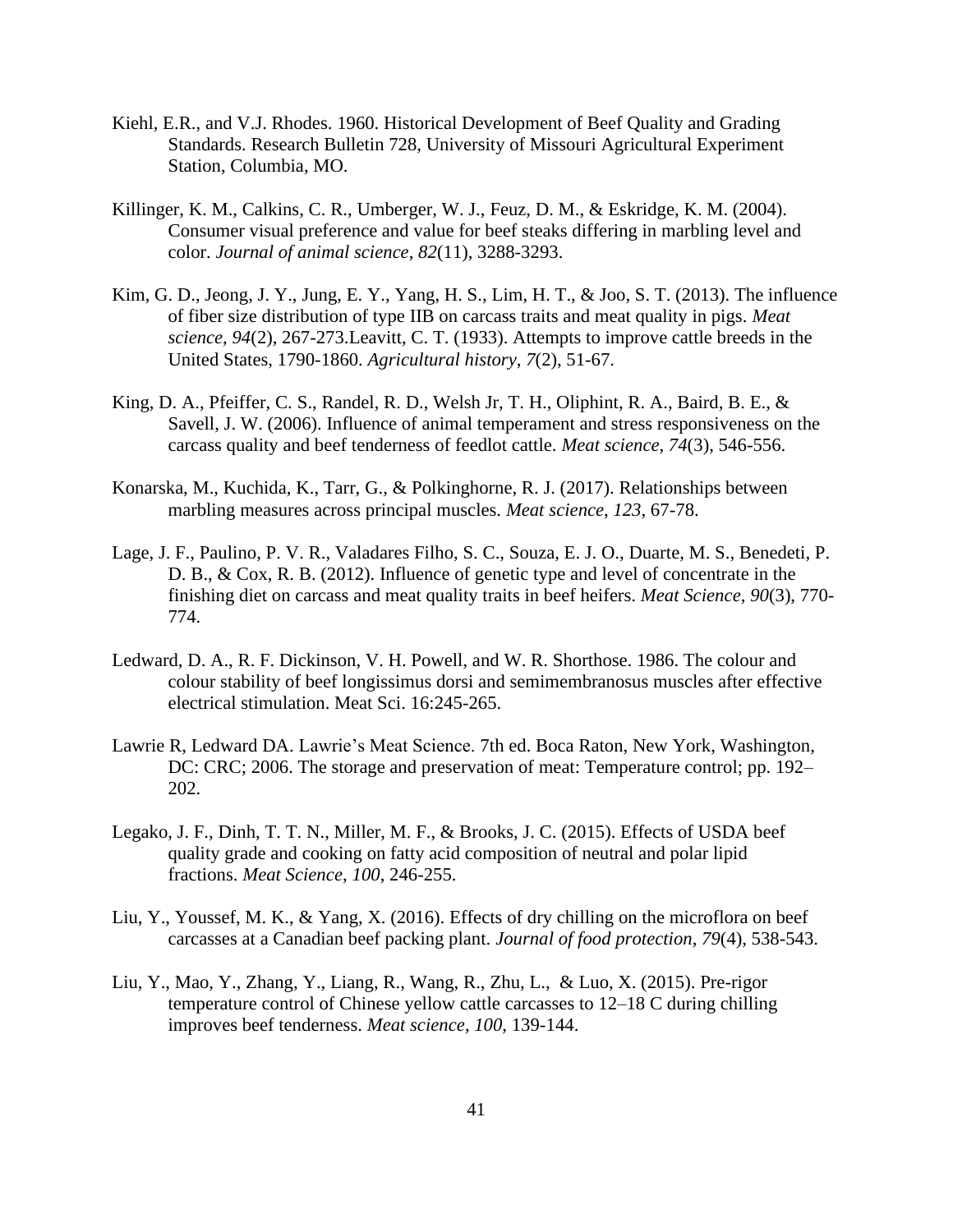- Locker, R. H., & Hagyard, C. J. (1963). A cold shortening effect in beef muscles. *Journal of the Science of Food and Agriculture*, *14*(11), 787-793.
- Lochner, J. V., Kauffman, R. G., & Marsh, B. B. (1980). Early-postmortem cooling rate and beef tenderness. *Meat Science*, *4*(3), 227-241.
- Lomiwes, D., Farouk, M. M., Wu, G., & Young, O. A. (2014). The development of meat tenderness is likely to be compartmentalised by ultimate pH. *Meat Science*, *96*(1), 646- 651.
- Lorenzen, C. L., Miller, R. K., Taylor, J. F., Neely, T. R., Tatum, J. D., Wise, J. W., & Savell, J. W. (2003). Beef customer satisfaction: Trained sensory panel ratings and Warner-Bratzler shear force values. *Journal of Animal Science*, *81*(1), 143-149.
- Lucero-Borja, J., Pouzo, L. B., De La Torre, M. S., Langman, L., Carduza, F., Corva, P. M., & Pavan, E. (2014). Slaughter weight, sex and age effects on beef shear force and tenderness. *Livestock Science*, *163*, 140-149.
- Lucherk, L. W., O'Quinn, T. G., Legako, J. F., Rathmann, R. J., Brooks, J. C., & Miller, M. F. (2016). Consumer and trained panel evaluation of beef strip steaks of varying marbling and enhancement levels cooked to three degrees of doneness. *Meat science*, *122*, 145- 154.
- Mapiye, C., Aalhus, J. L., Turner, T. D., Rolland, D. C., Basarab, J. A., Baron, V. S., & Proctor, S. D. (2013). Effects of feeding flaxseed or sunflower-seed in high-forage diets on beef production, quality and fatty acid composition. *Meat Science*, *95*(1), 98-109.
- Martinez, H. A., Arnold, A. N., Brooks, J. C., Carr, C. C., Gehring, K. B., Griffin, D. B., & Maddock, R. J. (2017). National Beef Tenderness Survey—2015: Palatability and Shear Force Assessments of Retail and Foodservice Beef. *Meat and Muscle Biology*, *1*(1).
- Mata-Hernandez, A., Marchello, J. A., Roubicek, C. B., Ochoa, M. F., Bennett, J. A., & Gorman, W. D. (1981). Quantitative estimates of beef carcass composition from specific gravity measurements and certain carcass traits of feedlot steers. *Journal of animal science*, *53*(5), 1246-1255.
- Mateescu, R. G., Garrick, D. J., Garmyn, A. J., VanOverbeke, D. L., Mafi, G. G., & Reecy, J. M. (2015). Genetic parameters for sensory traits in longissimus muscle and their associations with tenderness, marbling score, and intramuscular fat in Angus cattle. *Journal of animal science*, *93*(1), 21-27.
- McCully, M. A. (2010). Trends in the Choice-Select spread and implications to cattle producers. *Certified Angus Beef LLC*.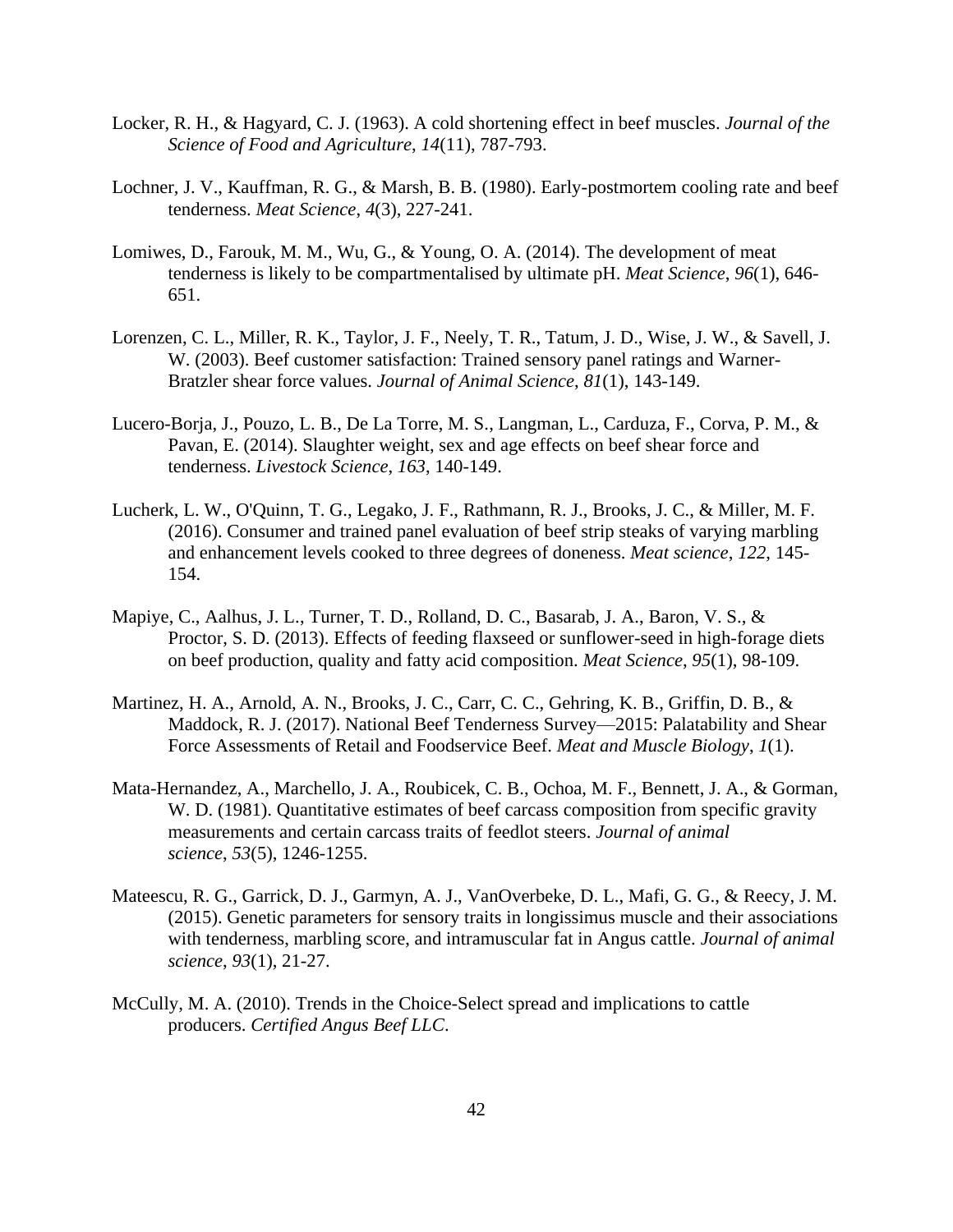- McKenna, D. R., Lorenzen, C. L., Pollok, K. D., Morgan, W. W., Mies, W. L., Harris, J. J., & Savell, J. W. (2004). Interrelationships of breed type, USDA quality grade, cooking method, and degree of doneness on consumer evaluations of beef in Dallas and San Antonio, Texas, USA. *Meat Science*, *66*(2), 399-406.
- McKenna, D. R., Roebert, D. L., Bates, P. K., Schmidt, T. B., Hale, D. S., Griffin, D. B., & Belk, K. E. (2002). National Beef Quality Audit-2000: survey of targeted cattle and carcass characteristics related to quality, quantity, and value of fed steers and heifers. *Journal of animal science*, *80*(5), 1212-1222.
- Merkel, R. A., & Pearson, A. M. (1975). Slow chilling could produce tender beef from lean carcasses. *Meat Industry*, *21*(5), 27.
- Miller, M. F., Carr, M. A., Ramsey, C. B., Crockett, K. L., & Hoover, L. C. (2001). Consumer thresholds for establishing the value of beef tenderness. *Journal of Animal Science*, *79*(12), 3062-3068.
- Miller, R. K., Cross, H. R., Crouse, J. D., & Tatum, J. D. (1987). The influence of diet and time on feed on carcass traits and quality. *Meat Science*, *19*(4), 303-313.
- Miranda-de la Lama, G. C., Villarroel, M., & María, G. A. (2014). Livestock transport from the perspective of the pre-slaughter logistic chain: a review. *Meat Science*, *98*(1), 9-20.
- Moholisa, E., Hugo, A., Strydom, P. E., & van Heerden, I. (2017). The effects of animal age, feeding regime and a dietary beta‐agonist on tenderness of three beef muscles. *Journal of the Science of Food and Agriculture*, *97*(8), 2375-2381.
- Moody, W. G., Jacobs, J. A., & Kemp, J. D. (1970). Influence of marbling texture on beef rib palatability. *Journal of Animal Science*, *31*(6), 1074-1077.
- Monsón, F., Sañudo, C., & Sierra, I. (2005). Influence of breed and aging time on the sensory meat quality and consumer acceptability in intensively reared beef. *Meat Science*, *71*(3), 471-479.
- Morales, R., Aguiar, A. P. S., Subiabre, I., & Realini, C. E. (2013). Beef acceptability and consumer expectations associated with production systems and marbling. *Food Quality and Preference*, *29*(2), 166-173.
- Morgan, J. B., Savell, J. W., Hale, D. S., Miller, R. K., Griffin, D. B., Cross, H. R., & Shackelford, S. D. (1991). National beef tenderness survey. *Journal of Animal Science*, *69*(8), 3274-3283.
- Mottram, D.S., (Ed.), Volatile compounds in food and beverages, Marcel Dekker, Inc., New York (1991), pp. 107-177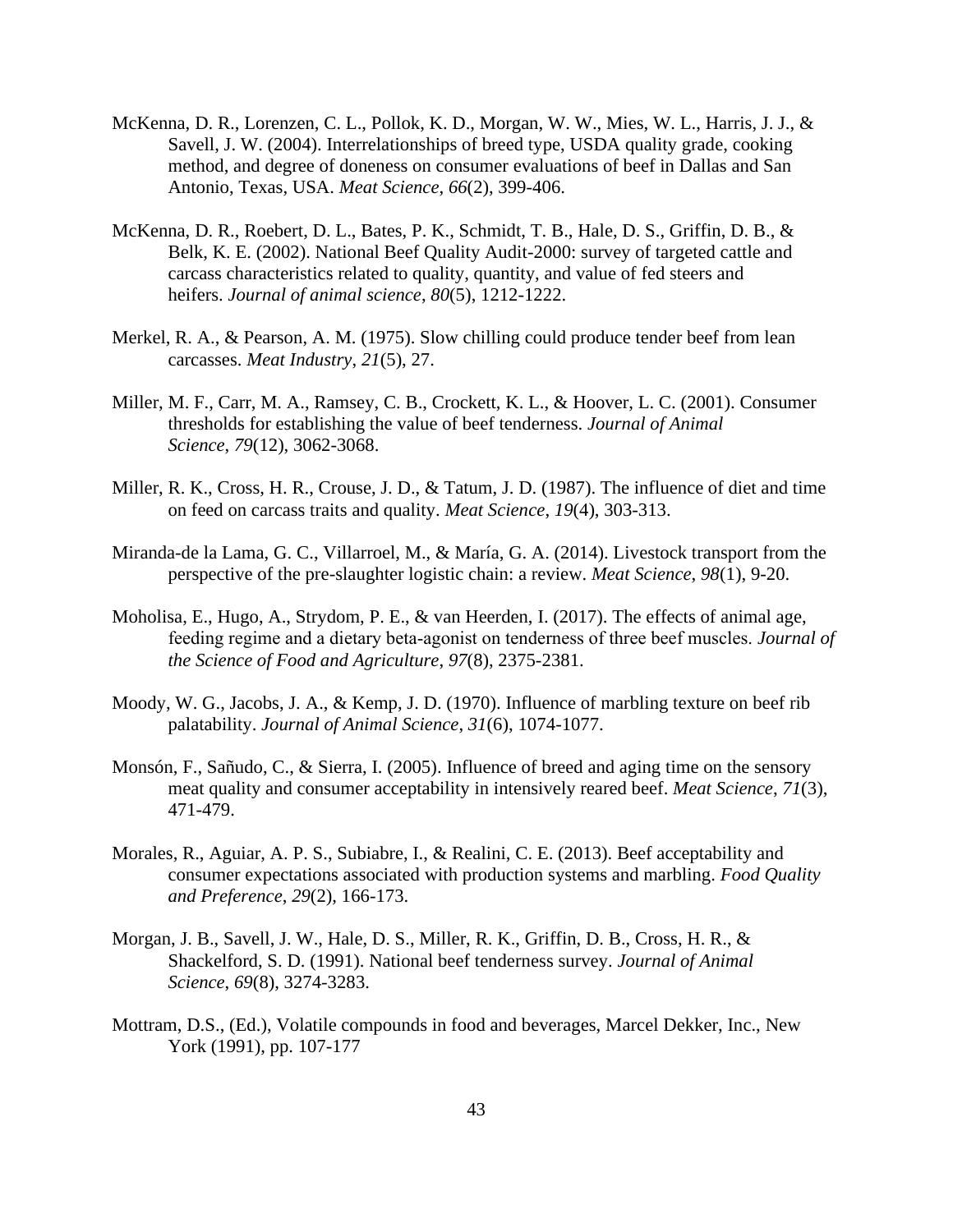- Mottram, D. S. (1998). Flavour formation in meat and meat products: a review. *Food chemistry*, *62*(4), 415-424.
- Murphey, C.E., D.K. Hallet, W.E. Tyler, and J.C. Pierce. 1960. Estimating yields of retail cuts from beef carcasses. Presented at the 62nd Meet. of the Amer. Soc. Of Anim. Prod., Chicago, November 26, 1960.
- Neely, T. R., Lorenzen, C. L., Miller, R. K., Tatum, J. D., Wise, J. W., Taylor, J. F., & Savell, J. W. (1998). Beef customer satisfaction: Role of cut, USDA quality grade, and city on inhome consumer ratings. *Journal of Animal Science*, *76*(4), 1027-1033.
- Neto, M. P., Beraquet, N. J., & Cardoso, S. (2013). Effects of chilling methods and hot-boning on quality parameters of M. longissimus lumborum from Bos indicus Nelore steer. *Meat science*, *93*(2), 201-206.
- O'Connor, M. E., J. R. Ransom, and M. Feil. 2007. USDA physiological maturity validation study: validating the relationship between chronological age and physiological maturity in the U.S. fed-beef population. [accessed April 23, 2015]. Available from http://www.maff.go.jp/j/syouan/ douei/beef\_taiou/pdf/080131b.pdf.
- O'Quinn, T. G., Brooks, J. C., Polkinghorne, R. J., Garmyn, A. J., Johnson, B. J., Starkey, J. D., & Miller, M. F. (2012). Consumer assessment of beef strip loin steaks of varying fat levels. *Journal of Animal Science*, *90*(2), 626-634.
- O'Quinn, T. G, Legako, J. F., Brooks, J. C., Miller, M. F., Evaluation of the contribution of tenderness, juiciness, and flavor to the overall consumer beef eating experience, *Translational Animal Science*, Volume 2, Issue 1, February 2018, Pages 26– 36, https://doi.org/10.1093/tas/txx008
- Ouali, A., Herrera-Mendez, C. H., Coulis, G., Becila, S., Boudjellal, A., Aubry, L., & Sentandreu, M. A. (2006). Revisiting the conversion of muscle into meat and the underlying mechanisms. *Meat science*, *74*(1), 44-58.
- Owens, F. N., & Gardner, B. A. (2000). A review of the impact of feedlot management and nutrition on carcass measurements. *J Anim Sci*, *77*, 1-18.
- Owens, F. N., and B. A. Gardner. 1999. Effects of nutrition on meat quality: Ruminant nutrition and meat quality. Proc. Recip. Meat Conf. 52:25-36.
- Pethick, D. W., Harper, G. S., & Oddy, V. H. (2004). Growth, development and nutritional manipulation of marbling in cattle: a review. *Australian Journal of Experimental Agriculture*, *44*(7), 705-715.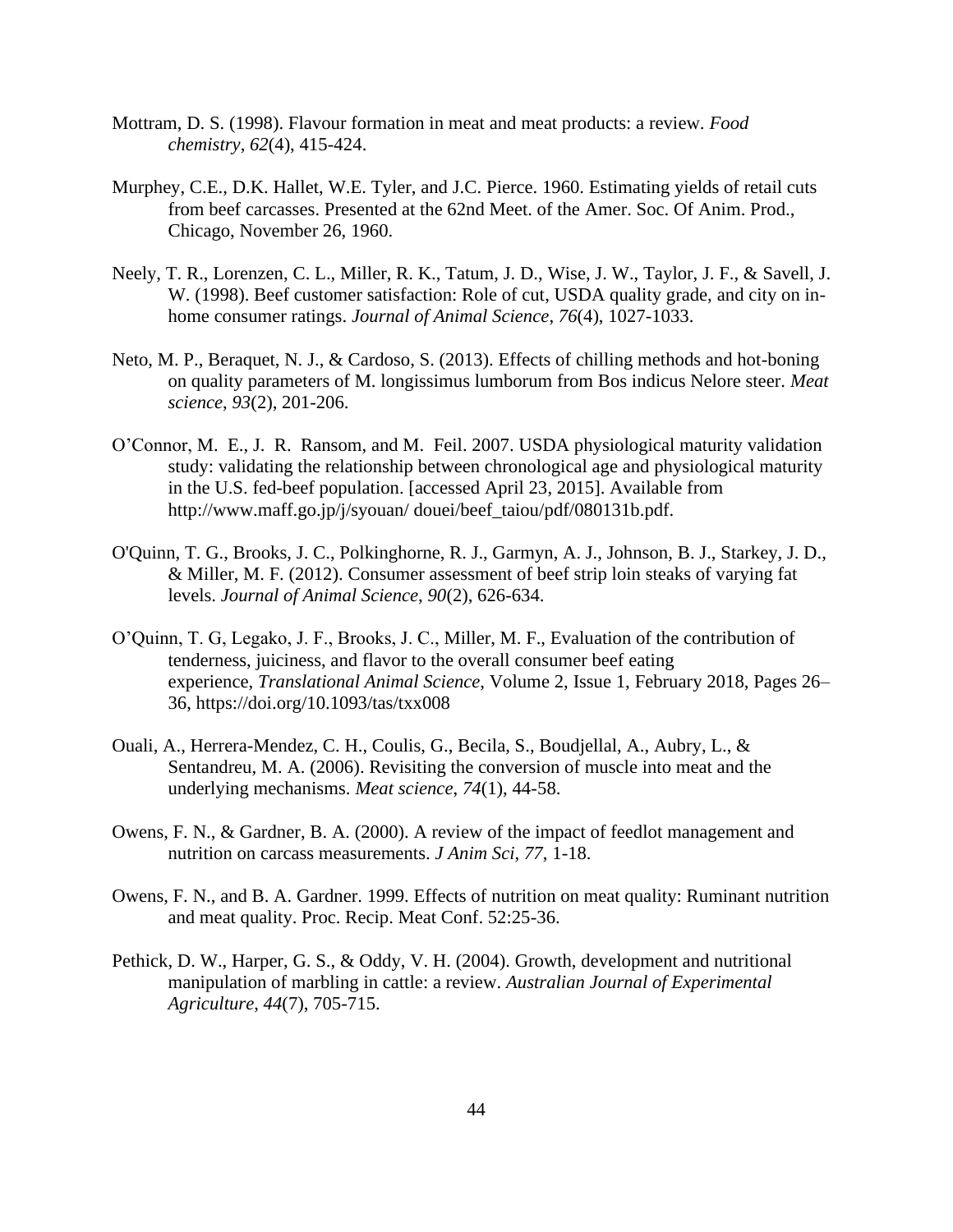- Platter, W. J., Tatum, J. D., Belk, K. E., Chapman, P. L., Scanga, J. A., & Smith, G. C. (2003). Relationships of consumer sensory ratings, marbling score, and shear force value to consumer acceptance of beef strip loin steaks. *Journal of Animal Science*, *81*(11), 2741- 2750.
- Pogge, D. J., & Hansen, S. L. (2013). Supplemental vitamin C improves marbling in feedlot cattle consuming high sulfur diets. *Journal of Animal Science*, *91*(9), 4303-4314.
- Ponnampalam, E. N., Hopkins, D. L., Bruce, H., Li, D., Baldi, G., & Bekhit, A. E. D. (2017). Causes and contributing factors to "dark cutting" meat: Current trends and future directions: A review. *Comprehensive Reviews in Food Science and Food Safety*, *16*(3), 400-430.
- Probst, J. K., Neff, A. S., Leiber, F., Kreuzer, M., & Hillmann, E. (2012). Gentle touching in early life reduces avoidance distance and slaughter stress in beef cattle. *Applied Animal Behaviour Science*, *139*(1-2), 42-49.
- Ramsey, C. B., Cole, J. W., Meyer, B. H., & Temple, R. S. (1963). Effects of type and breed of British, Zebu and dairy cattle on production, palatability and composition. II. Palatability differences and cooking losses as determined by laboratory and family panels. *Journal of animal science*, *22*(4), 1001-1008.
- Reiling, B. A., & Johnson, D. D. (2003). Effects of implant regimens (trenbolone acetateestradiol administered alone or in combination with zeranol) and vitamin D3 on fresh beef color and quality. *Journal of Animal Science*, *81*(1), 135-142.
- Rhee, M. S., T. L. Wheeler, S. D. Shackelford, and M. Koohmaraie. 2004. Variation in palatability and biochemical traits within and among eleven beef muscles. J. Anim. Sci. 82:534–550. doi:10.2527/2004.822534x.
- Riley, R. R., Smith, G. C., Cross, H. R., Savell, J. W., Long, C. R., & Cartwright, T. C. (1986). Chronological age and breed-type effects on carcass characteristics and palatability of bull beef. *Meat Science*, *17*(3), 187-198.
- Robertson, W., Veale, T., Kirbyson, H., Landry, S., & Aalhus, J. (2007). Can ultimate pH of the longissimus muscle help differentiate borderline dark-cutting beef carcasses from slow blooming carcasses. *Canadian Meat Science Association*, 16-22.
- Roeber, D. L., Cannell, R. C., Belk, K. E., Tatum, J. D., & Smith, G. C. (2000). Effects of a unique application of electrical stimulation on tenderness, color, and quality attributes of the beef longissimus muscle. *Journal of animal science*, *78*(6), 1504-1509.
- Russell, E., Koren, G., Rieder, M., & Van Uum, S. (2012). Hair cortisol as a biological marker of chronic stress: current status, future directions and unanswered questions. *Psychoneuroendocrinology*, *37*(5), 589-601.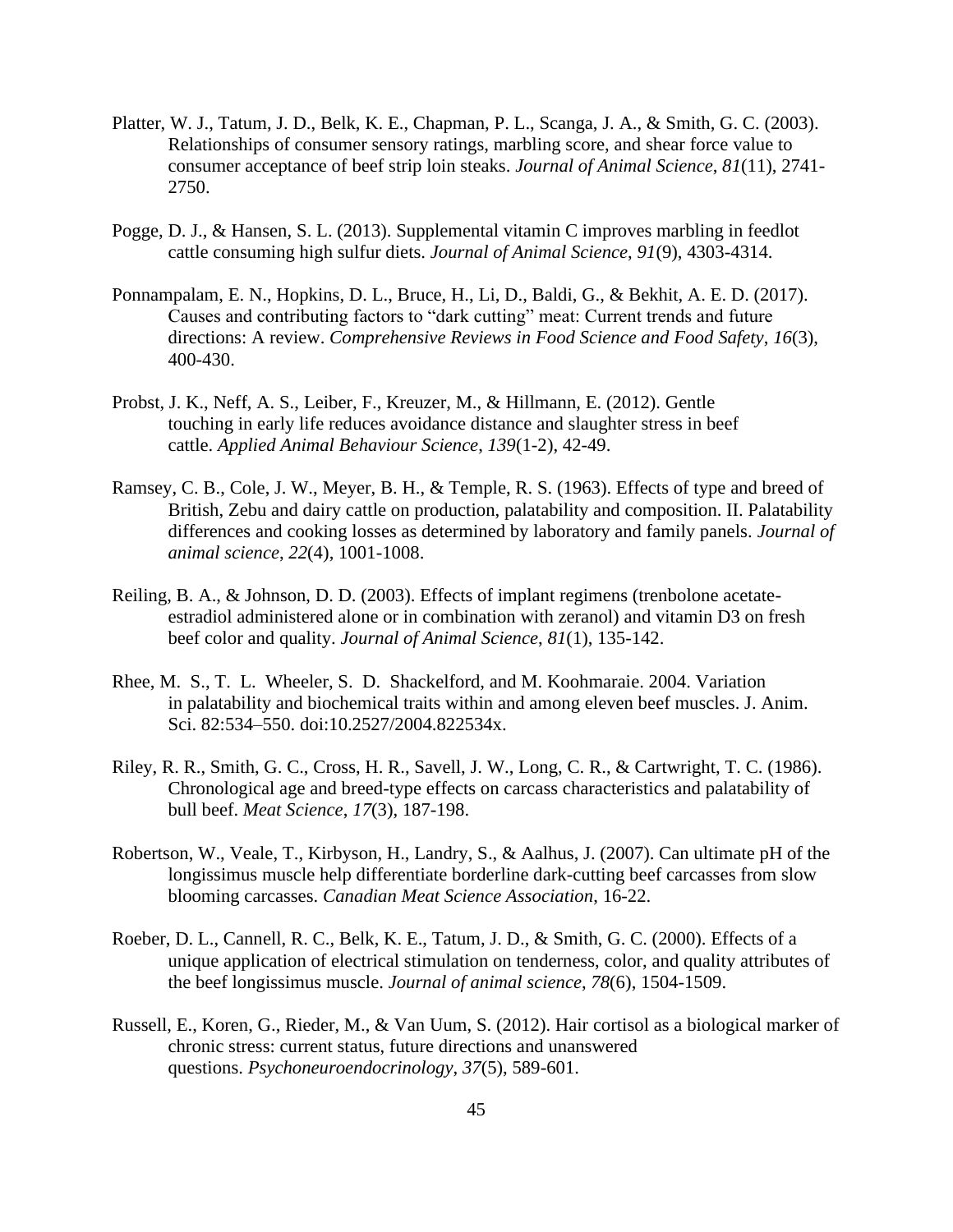- Savell, J. W., Smith, G. C., Carpenter, Z. L., Effect of Electrical Stimulation on Quality and Palatability of Light-weight Beef Carcasses, *Journal of Animal Science*, Volume 46, Issue 5, May 1978, Pages 1221–1228, https://doi.org/10.2527/jas1978.4651221x
- Savell, J. W., Branson, R. E., Cross, H. R., Stiffler, D. M., Wise, J. W., Griffin, D. B., & Smith, G. C. (1987). National consumer retail beef study: palatability evaluations of beef loin steaks that differed in marbling. *Journal of Food Science*, *52*(3), 517-519.
- Savell, J. W., Cross, H. R., Francis, J. J., Wise, J. W., Hale, D. S., Wilkes, D. L., & Smith, G. C. (1989). National consumer retail beef study: Interaction of trim level, price and grade on consumer acceptance of beef steaks and roasts. *Journal of Food Quality*, *12*(4), 251-274.
- Savell J.W., Branson R.E., Cross H.R., National Consumer Beef Retail Beef Study: palatability evaluations of beef loin steaks that differed in marbling. J Food Sci. 1987;52:517–9.
- Savell, J.W., S.L. Mueller, and B.E. Baird. 2005. Review: The chilling of carcasses. Meat Sci. 70:449-459.
- Seideman, S. C., Koohmaraie, M., & Crouse, J. D. (1987). Factors associated with tenderness in young beef. *Meat Science*, *20*(4), 281-291.
- Semler, M. L., D. R. Woerner, K. E. Belk, K. J. Enns, and J. D. Tatum. 2016. Effects of United States Department of Agriculture carcass maturity on sensory attributes of steaks produced by cattle representing two dental age classes. J. Anim. Sci. 94:2207–2217. doi:10.2527/jas.2016-0382.
- Shackelford, S. D., Koohmaraie, M., & Wheeler, T. L. (1994). The efficacy of adding a minimum adjusted fat thickness requirement to the USDA beef quality grading standards for select grade beef. *Journal of animal science*, *72*(6), 1502-1507.
- Shackelford, S. D., Koohmaraie, M., & Wheeler, T. L. (1995). Effects of slaughter age on meat tenderness and USDA carcass maturity scores of beef females. *Journal of Animal Science*, *73*(11), 3304-3309.
- Shackelford, S. D., J. B. Morgan, H. R. Cross, and J. W. Savell. 1991. Identification of threshold levels for Warner-Bratzler shear force in beef top loin steaks. J. Muscle Foods
- Shackelford, S. D., M. Koohmaraie, and T. L. Wheeler. 1995. Effects of slaughter age on meat tenderness and USDA carcass maturity scores of beef females. J. Anim. Sci. 73:3304– 3309. doi:10.2527/1995.73113304x.
- Sheets, E. W . " Meat Rese:r.rch in The United SUte5," Sdmlific MOllthly, January 1934. Federal Register. 2017. Notice: United States standards for grades of carcass beef. Livest. Seed Program. Agric. Market. Serv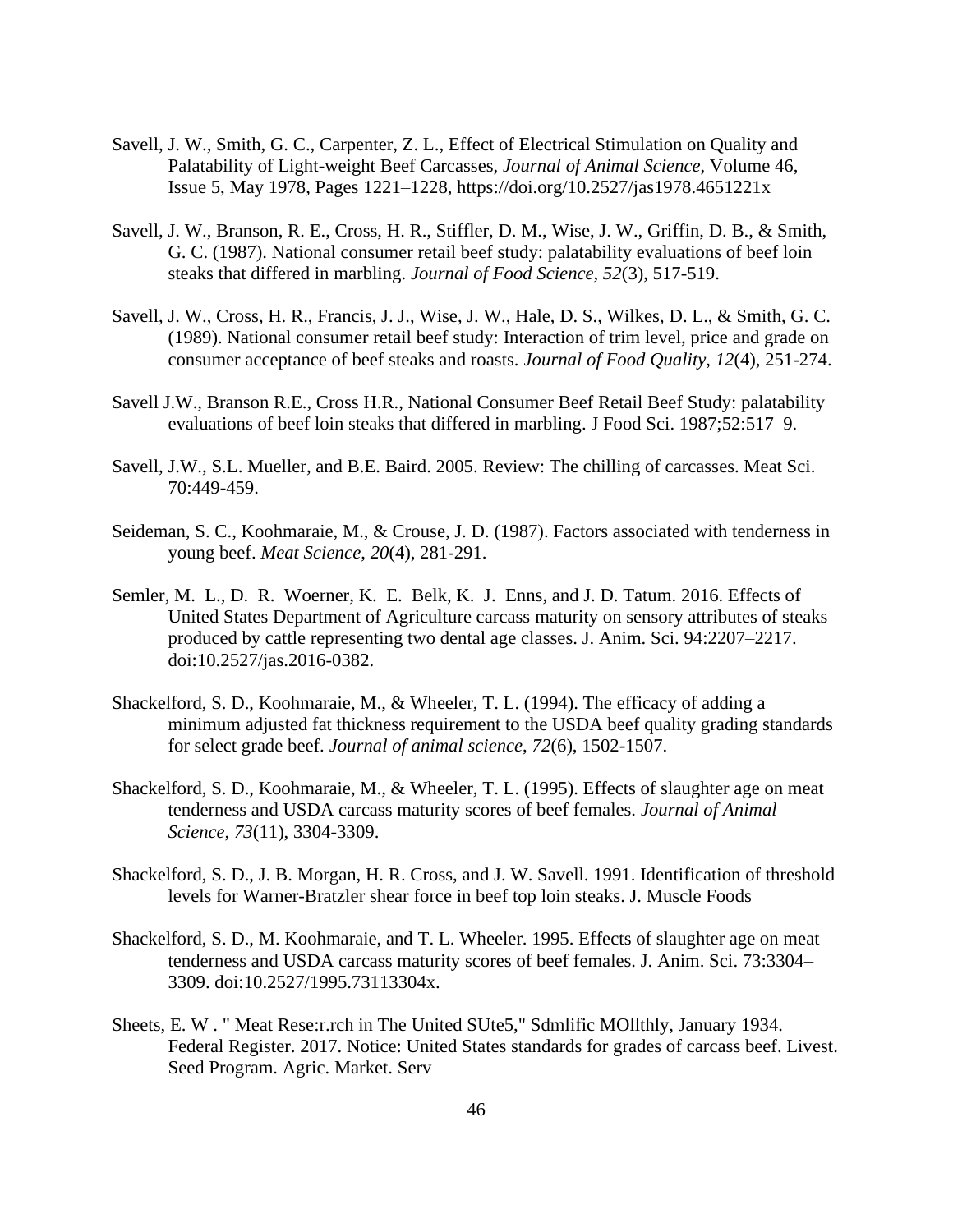- Shorthose, W. R., & Harris, P. V. (1990). Effect of animal age on the tenderness of selected beef muscles. *Journal of food science*, *55*(1), 1-8.
- Sitz, B. M., Calkins, C. R., Feuz, D. M., Umberger, W. J., & Eskridge, K. M. (2005). Consumer sensory acceptance and value of domestic, Canadian, and Australian grass-fed beef steaks. *Journal of Animal Science*, *83*(12), 2863-2868.
- Silva, S. D. L., Leme, P. R., Putrino, S. M., Pereira, A. S. C., Valinote, A. C., Nogueira Filho, J. C. M., & Lanna, D. P. D. (2009). Fatty acid composition of intramuscular fat from Nellore steers fed dry or high moisture corn and calcium salts of fatty acids. *Livestock Science*, *122*(2-3), 290-295.
- Smith, G. C., Carpenter, Z. L., Cross, H. R., Murphey, C. E., Abraham, H. C., Savell, J. W., & Parrish Jr, F. C. (1985). Relationship of USDA marbling groups to palatability of cooked beef. *Journal of Food Quality*, *7*(4), 289-308.
- Smith, S. B., Lunt, D. K., Chung, K. Y., Choi, C. B., Tume, R. K., & Zembayashi, M. (2006). Adiposity, fatty acid composition, and delta-9 desaturase activity during growth in beef cattle. *Animal Science Journal*, *77*(5), 478-486.
- Smith, S. B., Gotoh, T., & Greenwood, P. L. (2018). Current situation and future prospects for global beef production: overview of special issue. *Asian-Australasian journal of animal*
- Smith, G. C., Berry, B. W., Savell, J. W., & Cross, H. R. (1988). USDA Maturity Indices and Palatability of Beef Rib Steaks 1. *Journal of Food Quality*, *11*(1), 1-1 3.
- Speer, N. (2013). Industry at a glance: Growth of USDA-Certified beef programs. *BEEF Magazine*.
- Speer, N. (2013). Consumers, business and breeding systems: Charting the beef industry's path. *Certified Angus Beef Whitepaper.*
- Steiner, J. G. 2014. Estimating U.S. consumer beef demand differentiated by USDA quality grades. M.S. Thesis, University of Missouri, Columbia
- Stelzleni, A. M., Patten, L. E., Johnson, D. D., Calkins, C. R., & Gwartney, B. L. (2007). Benchmarking carcass characteristics and muscles from commercially identified beef and dairy cull cow carcasses for Warner-Bratzler shear force and sensory attributes. *Journal of Animal Science*, *85*(10), 2631-2638.
- Strydom, P. E., & Buys, E. M. (1995). The effects of spray-chilling on carcass mass loss and surface associated bacteriology. *Meat science*, *39*(2), 265-276.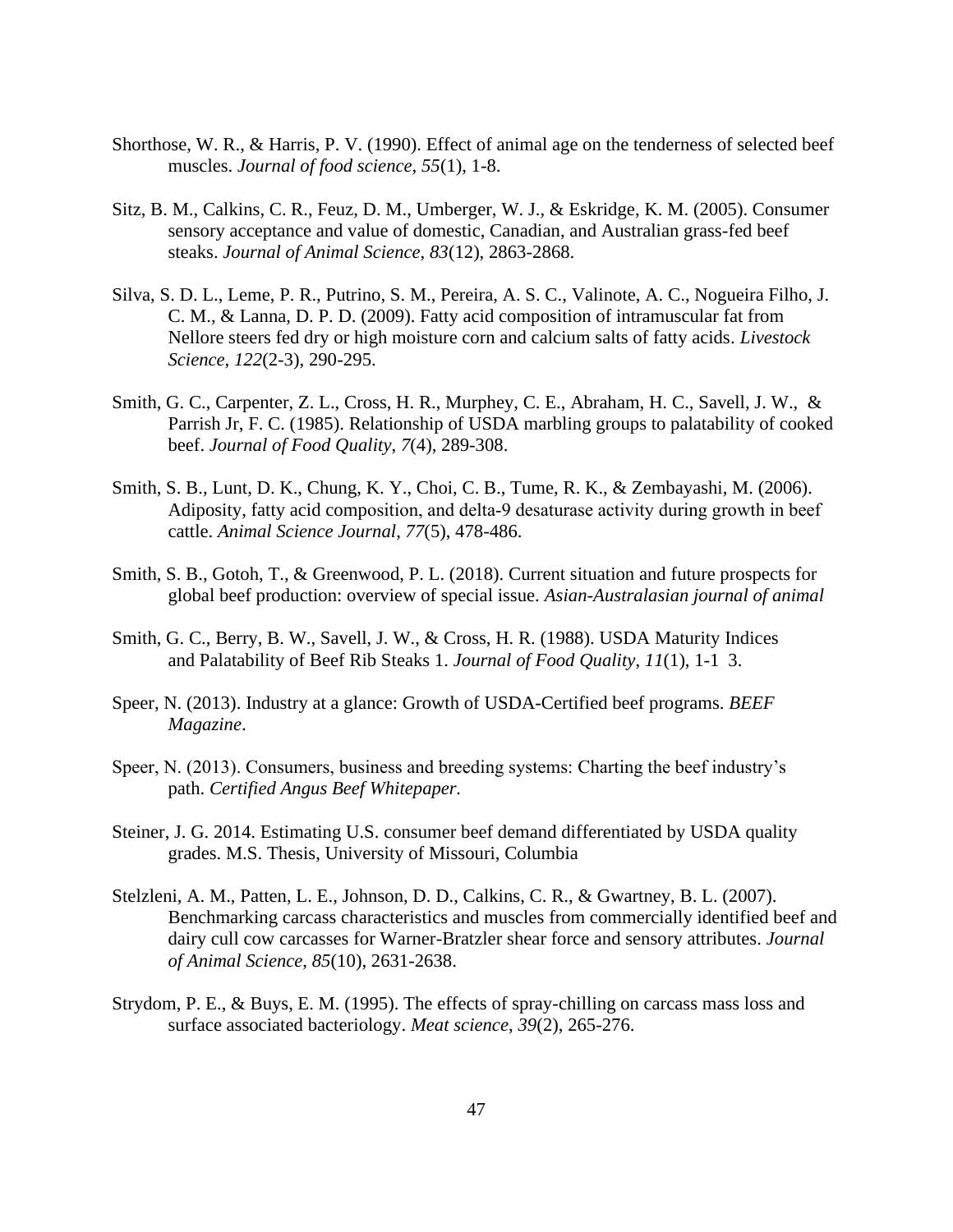- Suther, S. 2015. Beef demand index: consumers crave quality. Defining and quantifying Certified Angus Beef® brand consumer demand. http://www.cabpartners.com/articles/news/2862/Mkt\_CAB\_Demand14NR.pdf
- Tarrant, P. V., & Sherington, J. (1980). An investigation of ultimate pH in the muscles of commercial beef carcasses. *Meat Science*, *4*(4), 287-297.
- Tarrant, P. V. (1981). The occurrence, causes and economic consequences of dark-cutting in beef—a survey of current information. In *The problem of dark-cutting in beef* (pp. 3-36). Springer, Dordrecht.
- Tatum, J. D., Smith, G. C., & Carpenter, Z. L. (1982). Interrelationships between marbling, subcutaneous fat thickness and cooked beef palatability. *Journal of Animal Science*, *54*(4), 777-784.
- Tatum, J. D. 2007. Beef grading. Cattlemen's Beef Board and National Cattlemen's Beef Association.
- Tatum, J. D. 2011. Animal age, physiological maturity, and associated effects on beef tenderness. Cattlemen's Beef Board and National Cattlemen's Beef Association.
- Tatum, J. D. (2015). Recent trends: beef quality, value and price. *Colorado State University, Fort Collins, CO*, 1-14.
- Teke, B., Akdag, F., Ekiz, B., & Ugurlu, M. (2014). Effects of different lairage times after long distance transportation on carcass and meat quality characteristics of Hungarian Simmental bulls. *Meat science*, *96*(1), 224-229.
- The Beef Checkoff. 2015. Consumer Beef Index, March 2015. http://www.beefretail.org/consumerbeefindex.aspx.
- Thompson, J. M. (2004). The effects of marbling on flavour and juiciness scores of cooked beef, after adjusting to a constant tenderness. *Australian Journal of Experimental Agriculture*, *44*(7), 645-652.
- Turk, S. N., & Smith, S. B. (2009). Carcass fatty acid mapping. *Meat Science*, *81*(4), 658-663.
- Umberger, W. J., Feuz, D. M., Calkins, C. R., & Killinger‐Mann, K. (2002). US consumer preference and willingness-to-pay for domestic corn-fed beef versus international grassfed beef measured through an experimental auction. *Agribusiness: An International Journal*, *18*(4), 491-504.

US Census Bureau. (1864). Population of the United States in 1860.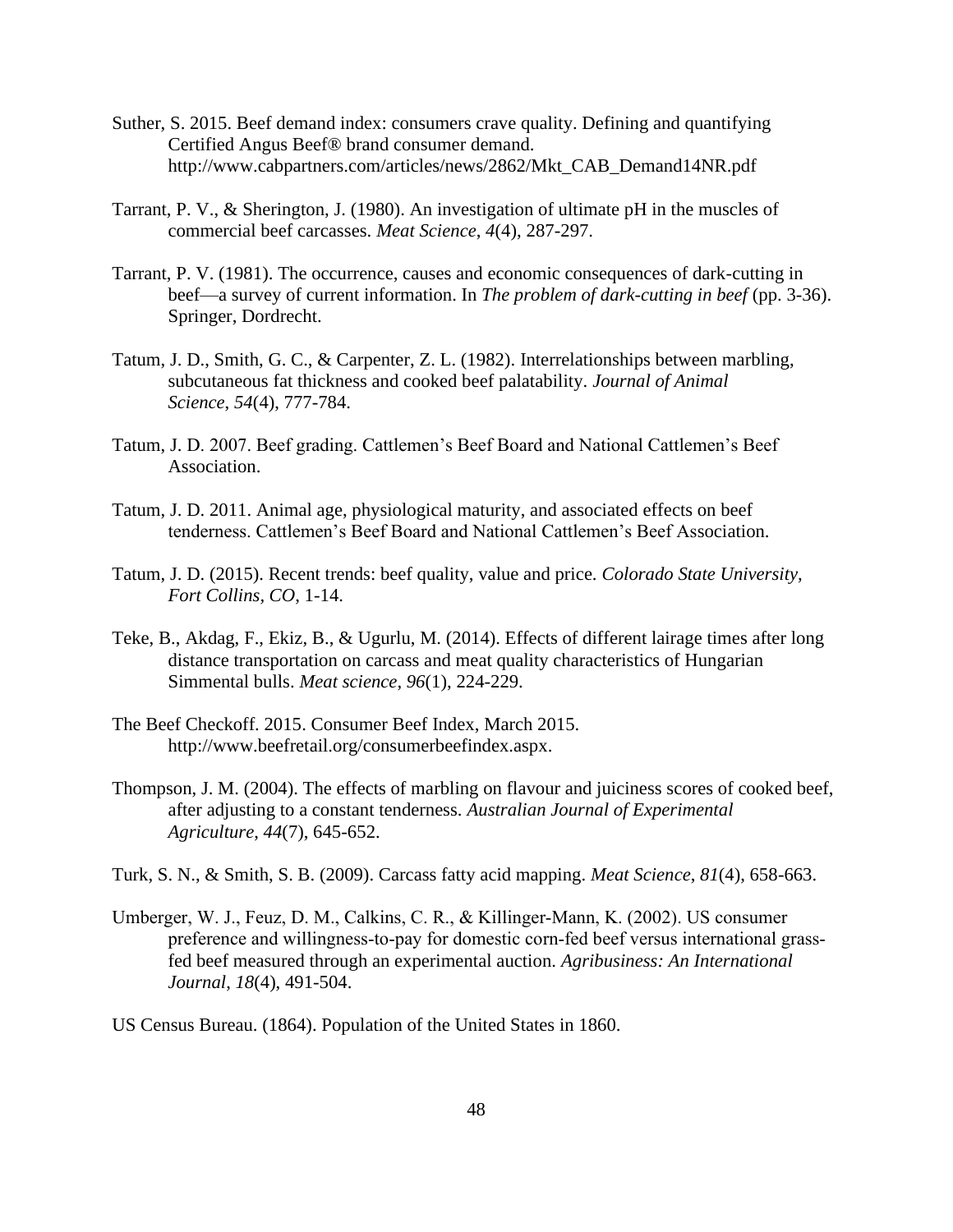- USDA. 1926. Official United States standards for grades of carcass beef. (43 STAT. 822, 844- 845, 68th Congress). Under an Act of Congress Approved February 10, 1925. USDA, Washington, DC.
- USDA. 1965. Official United States standards for grades of carcass beef. (Service and Regulatory Announcement No. 99) Consumer and Marketing Service, USDA, Washington, DC.
- USDA. 1975. Official United States standards for grades of carcass beef. (Title 7, Ch. 1, Pt. 53, Sections 53, 100-105) Agri. Marketing Service, USDA, Washington, DC.
- USDA. (1997). Official United States standards for grades of carcass beef. *Agric. Marketing Service.*
- USDA (United States Department of Agriculture) Cattle & beef: Background. [2014-4-30] http://www.ers.usda.gov/topics/animal-products/cattlebeef/background.aspx#.U2B9lfldXh4 (2012)
- USDA. 2015. USDA certified beef programs. http://www.ams.usda.gov/AMSv1.0/getfile?dDocName=STELDEV3025674.
- USDA. 2016. United States standards for grades of carcass beef. Livest. Seed Program. Agric. Market Serv.
- USDA Economic Research Service. Livestock and meat domestic data: Livestock and poultry slaughter. United States Department of Agriculture; c2018. [cited 2018 June 1]. Available from: http://www.ers.usda.gov.
- Van Moeseke, W., S. De Smet, E. Claeys, and D. Demeyer. 2001. Very fast chilling of beef: Effects on meat quality. Meat Sci. 59:31-37.
- Venkata Reddy, B., Sivakumar, A. S., Jeong, D. W., Woo, Y. B., Park, S. J., Lee, S. Y., & Hwang, I. (2015). Beef quality traits of heifer in comparison with steer, bull, and cow at various feeding environments. *Animal Science Journal*, *86*(1), 1-16.
- Vierck, K. R., Gonzalez, J. M., Houser, T. A., Boyle, E. A., & O'Quinn, T. G. (2018). Marbling texture's effects on beef palatability 1. *Meat and Muscle Biology*, *2*(1), 142-153.
- Voges, K. L., Mason, C. L., Brooks, J. C., Delmore, R. J., Griffin, D. B., Hale, D. S., & Miller, R. K. (2007). National beef tenderness survey–2006: Assessment of Warner–Bratzler shear and sensory panel ratings for beef from US retail and foodservice establishments. *Meat Science*, *77*(3), 357-364.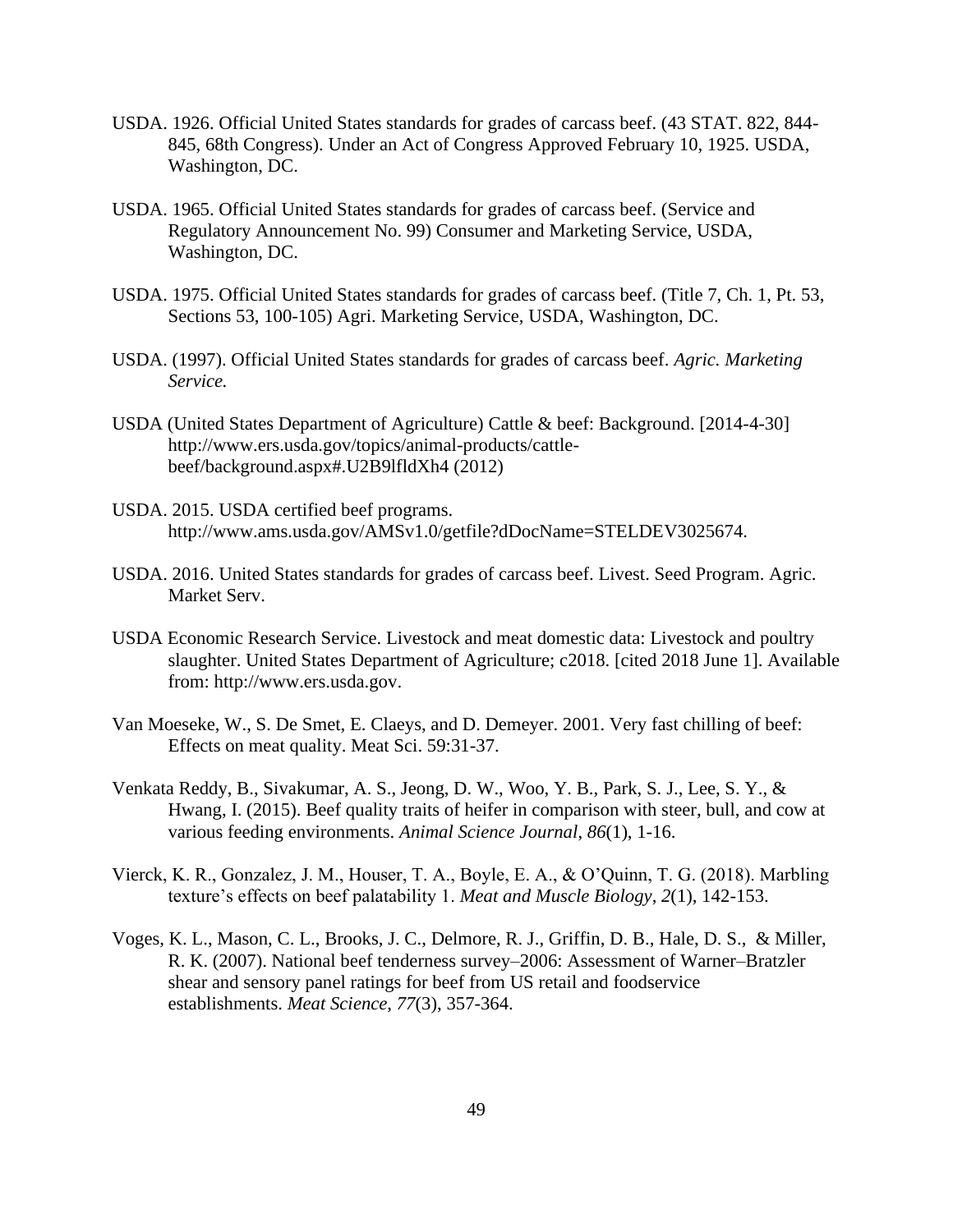- Voisinet, B. D., Grandin, T., O'Connor, S. F., Tatum, J. D., & Deesing, M. J. (1997). Bos indicus-cross feedlot cattle with excitable temperaments have tougher meat and a higher incidence of borderline dark cutters. Meat Science, 46, 367–377.
- Voisinet, B. D., Grandin, T., Tatum, J. D., O'Connor, S. F., & Struthers, J. J. (1997). Feedlot cattle with calm temperaments have higher average daily gains than cattle with excitable temperaments. Journal of Animal Science, 75, 892–896
- Wang, H., He, Y., Li, H., Wu, F., Qiu, Q., Niu, W., & Cao, B. (2019). Rumen fermentation, intramuscular fat fatty acid profiles and related rumen bacterial populations of Holstein bulls fed diets with different energy levels. *Applied microbiology and biotechnology*, *103*(12), 4931-4942.
- Warriss, P. D. (2003). Modern meat production and animal welfare. In *Proceedings of 49th International Congress on Meat Science and Technology* (pp. 39-40).
- Watson, R., Gee, A., Polkinghorne, R., & Porter, M. (2008). Consumer assessment of eating quality–development of protocols for Meat Standards Australia (MSA) testing. *Australian Journal of Experimental Agriculture*, *48*(11), 1360-1367.
- Wheeler, T. L., Cundiff, L. V., & Koch, R. M. (1994). Effect of marbling degree on beef palatability in Bos taurus and Bos indicus cattle. *Journal of Animal Science*, *72*(12), 3145-3151.
- Wheeler, T. L., Shackelford, S. D., & Koohmaraie, M. (1999). Tenderness classification of beef: III. Effect of the interaction between end point temperature and tenderness on Warner-Bratzler shear force of beef longissimus. *Journal of animal science*, *77*(2), 400-407.
- Winters, L. M. (1939). Animal breeding. *Animal breeding.*, (3rd Edit).
- Wood, J. D. (1984). Fat deposition and the quality of fat tissue in meat animals. *Fats in animal nutrition*, *41*, 407-435.
- Wood J.D., Enser M., Factors influencing fatty acids in meat and the role of antioxidants in improving meat quality, Brit. J. Nutr. 78 (Suppl. 1) (1997) 49–60. [93]

Wood J.D., Enser M., Fisher A.V., Nute G.R., Richardson R.I., Sheard P.R., Manipulating meat quality and composition, Proc. Nutr. Soc. 58 (1999) 363–370.

- Wood, J. D., Enser, M., Fisher, A. V., Nute, G. R., Sheard, P. R., Richardson, R. I., & Whittington, F. M. (2008). Fat deposition, fatty acid composition and meat quality: A review. *Meat science*, *78*(4), 343-358.
- Woodward, R. R. (1959). Relationships between measures of performance, body form, and carcass quality of beef cattle.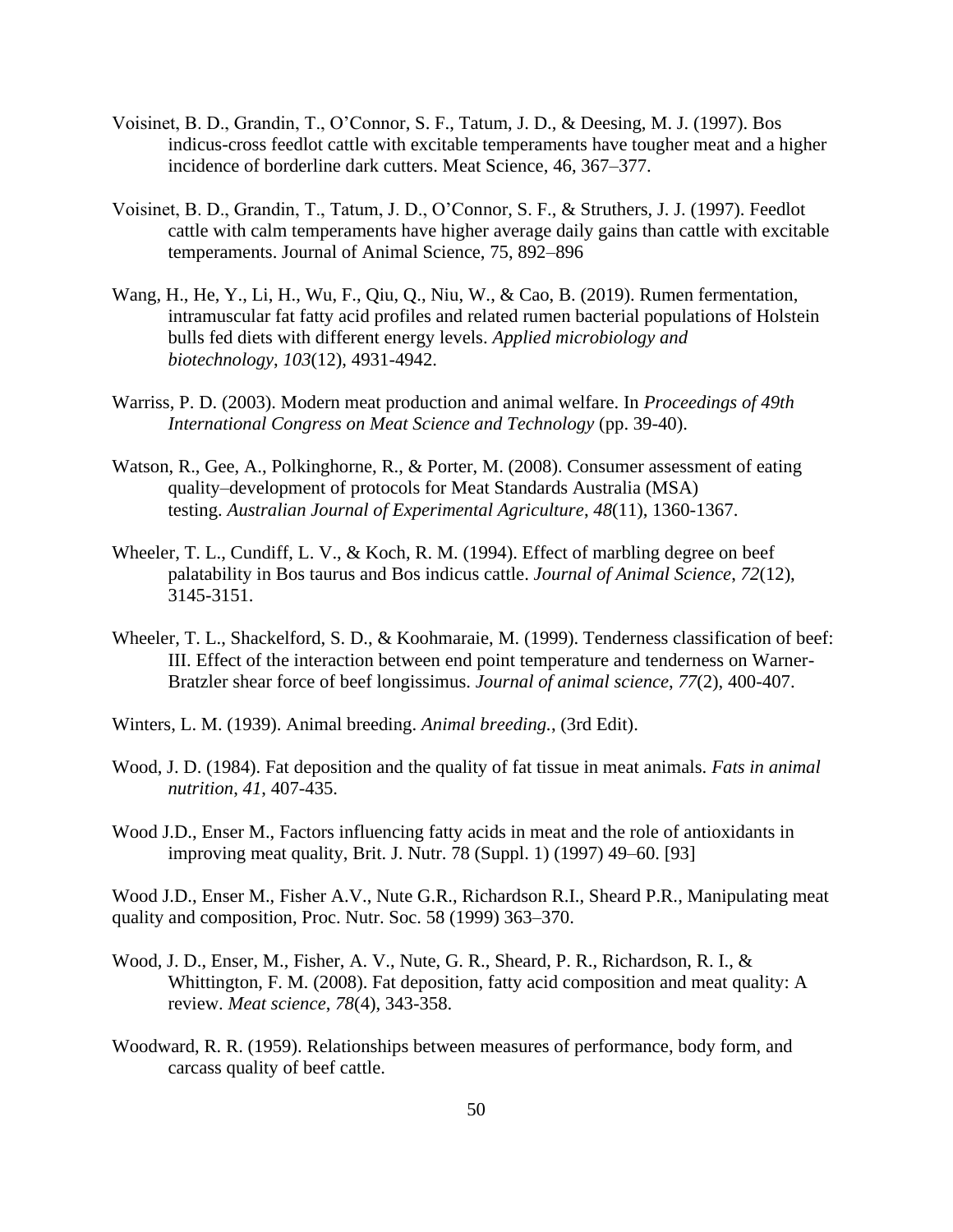- Zembayashi M., Nishimura K., Genetic and nutritional effects on the fatty acid composition of subcutaneous and intramuscular lipids of steers, Meat Sci. 43 (1996) 83–92.
- Zembayashi M., Nishimura K., Lunt D.K., Smith S.B., Effect of breed type and sex on the fatty acid composition of subcutaneous and intramuscular lipids of finishing steers and heifers, J. Anim. Sci. 73 (1995) 3325– 3332.
- Zimmerman, L. C. and T. C. Schroeder. 2013. Defining and quantifying Certified Angus Beef® brand consumer demand http://www.cabpartners.com/articles/news/2558/REVISION\_FINAL\_Certified%20Angu s% 20Beef%20Consumer%20Demand.pdf
- Zinn, D. W., Durham, R. M., & Hedrick, H. B. (1970). Feedlot and carcass grade characteristics of steers and heifers as influenced by days on feed. *Journal of Animal Science*, *31*(2), 302-306.
- ZoBell, D., Holmgren, L., & Whittier, D. (2005). Beef quality and yield grading.
- Zmolek, W., Ewing, S.A, Rouse, G., Kline, E., Hayenga, M., Skadberg, M., Mogler, H., Rust, R.E., Strohbehn, D., Jolly, B., Munsen, K., Proc. Natl Beef Grading Conf., Iowa State Univ, Ames (1981), p. 1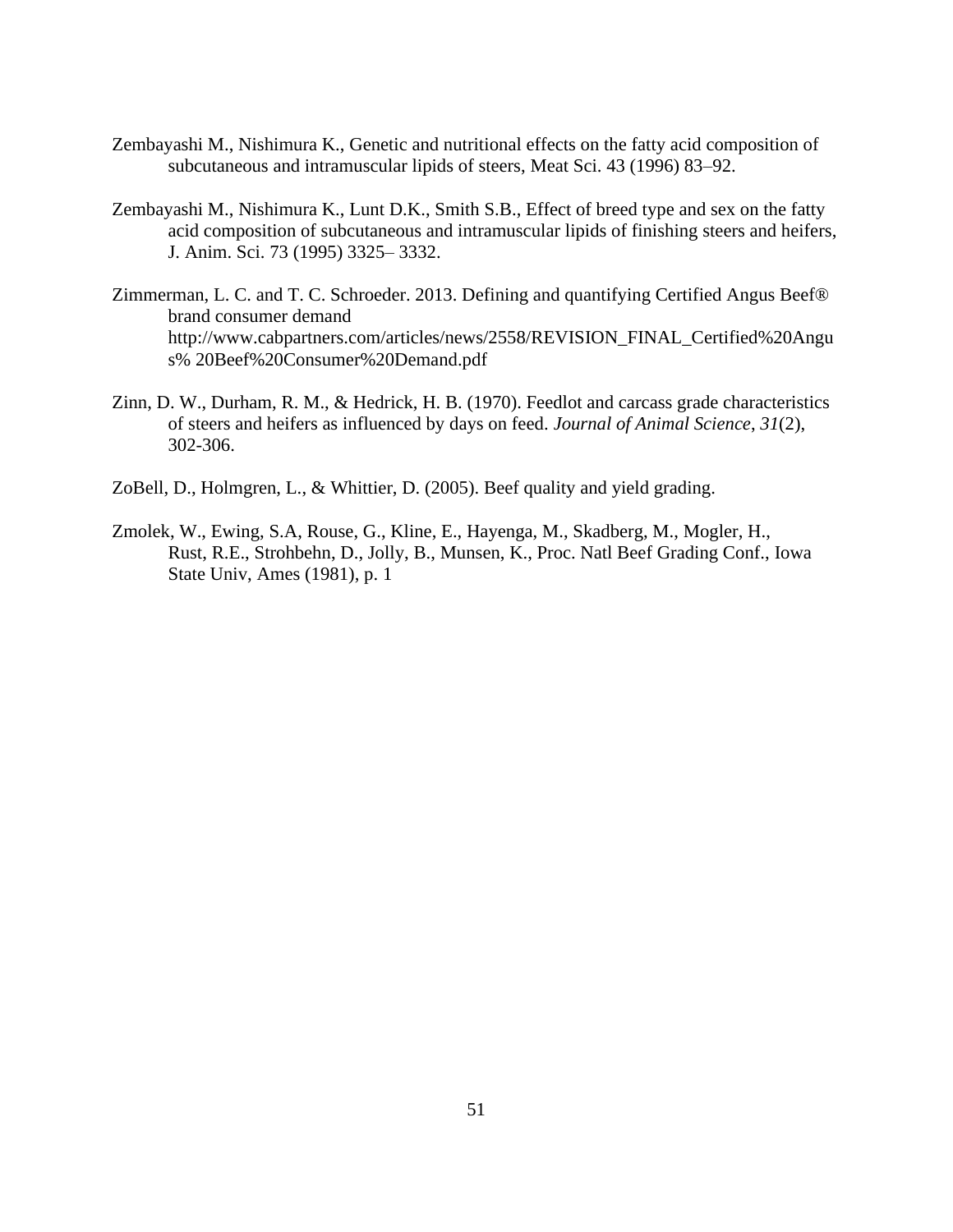# CHAPTER II

# EFFECTS OF CHILLING DURATION ON USDA QUALITY GRADE OF BEEF **CARCASSES**

## **Abstract**

Two hundred and nine beef carcasses (361  $\pm$  53 kg) from crossbred, grain-finished cattle harvested in a commercial packing plant were selected and evaluated for marbling score, core temperature  $(n=1)$ , pH, shrinkage, and color, and aerobic plate count  $(n=50)$  for 24, 48, 72, and 96 h under spray chilling at 0 to 3°C with a wind speed of 3.1 m/s and 153-lux of fluorescent light in a commercial hot box. Carcasses reached 3ºC after 12 to 16 h of chilling. There were minimal changes in shrinkage among time points (-0.4 to 1.2%;  $P \le 0.002$ ), pH (5.56 to 5.69;  $P \le$ 0.001), and APC (0.1 to 0.7 log; *P* ˂ 0.001). Initial 24-h grading revealed a grade composition of 21.05% Slight (SL, n = 44), 33.97% Small (SM, n = 71), 17.22% Modest (MT, n = 37), 17.70% Moderate (MD,  $n = 36$ ), and 10.05% Slightly Abundant (SA,  $n = 21$ ). With marbling score in numeric values of 200 (Practically Devoid $^{00}$ ) belonging to USDA quality grade Standard carcasses to  $1100$  (Abundant<sup>00</sup>) which is characteristic of USDA quality grade Prime carcasses, carcasses with SM or greater marbling score at 24 h had a 34 to 60 points deduction after 96 h of spray chilling ( $P \le 0.042$ ), the SL carcasses had an increase marbling score, from 442 to 469 points. Moreover, SL carcasses had a greater percentage of PUFA (*P* < 0.001).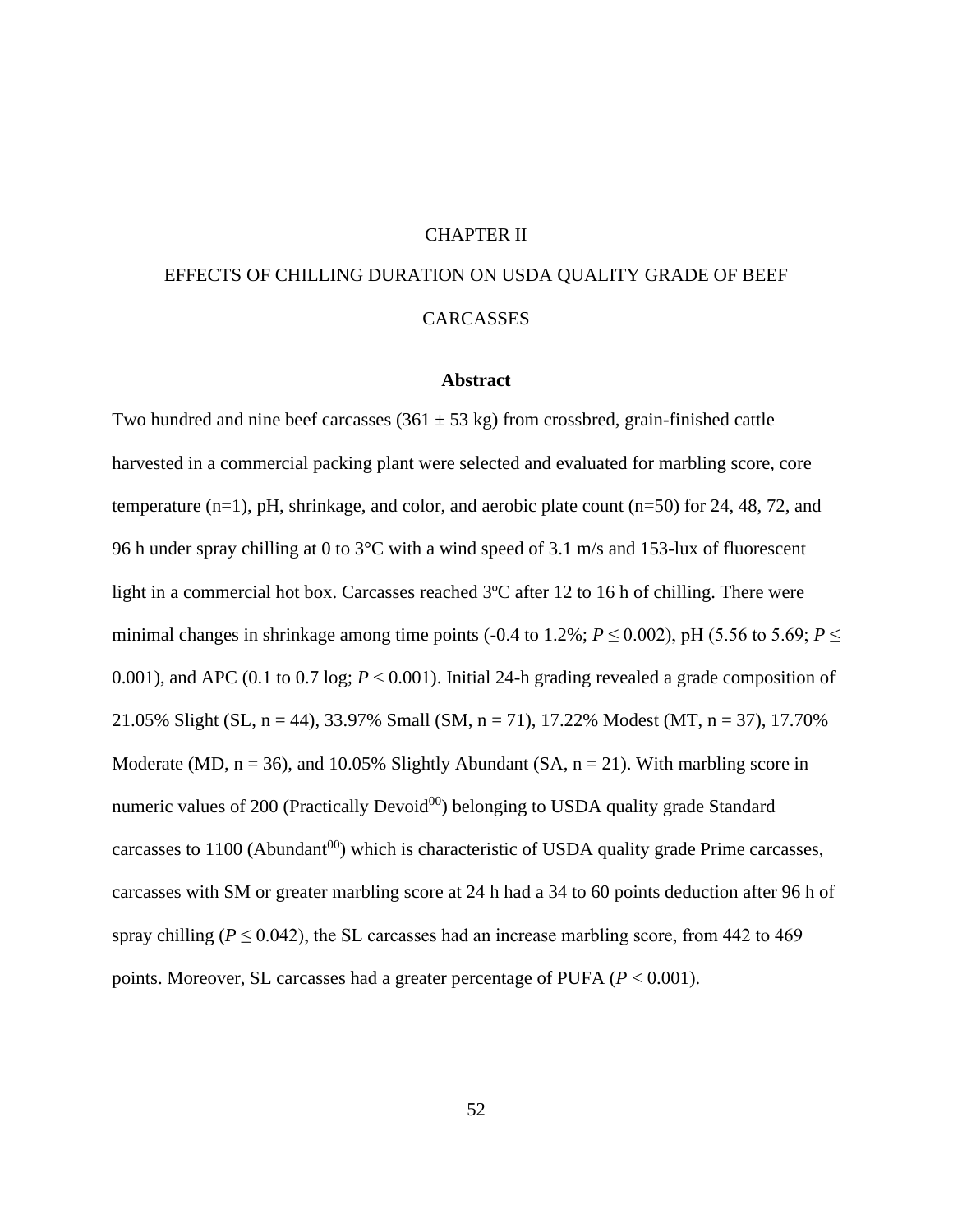# **Introduction**

The current beef grading system underwent much revision to identify the most important factors: product quality and lean meat yield (Murphey et al., 1960; Smith et al., 1982; Smith et al., 1984; Schroeder et al., 2013; Steiner, 2014). These factors are to satisfy growing consumer demand for wholesome and high-quality beef. Quality grading is based on animal age and marbling of the *Longissimus* muscle at the interface of 12<sup>th</sup> and 13<sup>th</sup> ribs, which has been identified as an indicator of flavor, juiciness, and tenderness (Jeremiah et al., 1970; Smith and Carpenter, 1985; Shackelford et al., 1999; Schönfeldt, and Strydom, 2011; Bonny et al., 2016). Consumer acceptability and purchasing decisions of beef greatly depend on the above-mentioned sensory attributes and lean color (Huffman et al., 1996; Smith et al., 2000; Platter et al. 2003); therefore, beef consumers will choose steaks with greater marbling and brighter lean color even though they have to pay a premium for these products (Killinger et al., 2004). The Choice-Select spread is an important indicator in the strength of demand and relative supply of two major beef quality grades (McCully, 2017), a potential increase in marbling score in carcasses that have USDA Select and border USDA Choice will have a significant economic impact on beef packers and the price consumers pay at retail. The Choice-Select spread in October 2020 was \$31.31/kg. In the summer months, the Choice-Select spread begins to narrow with an increase typically occurring in October through the end of the year (Lusk et al., 2001). However, the Choice-Select spread will begin to widen towards the end of October to December due to demand for middle meats from the rib and loin (Pruitt et al., 2013).

Many antemortem factors such as age, sex, nutrition, stress, and postmortem factors such as chilling, aging, and pH influence marbling content and meat color (Fergusen et al., 2001; Lawrie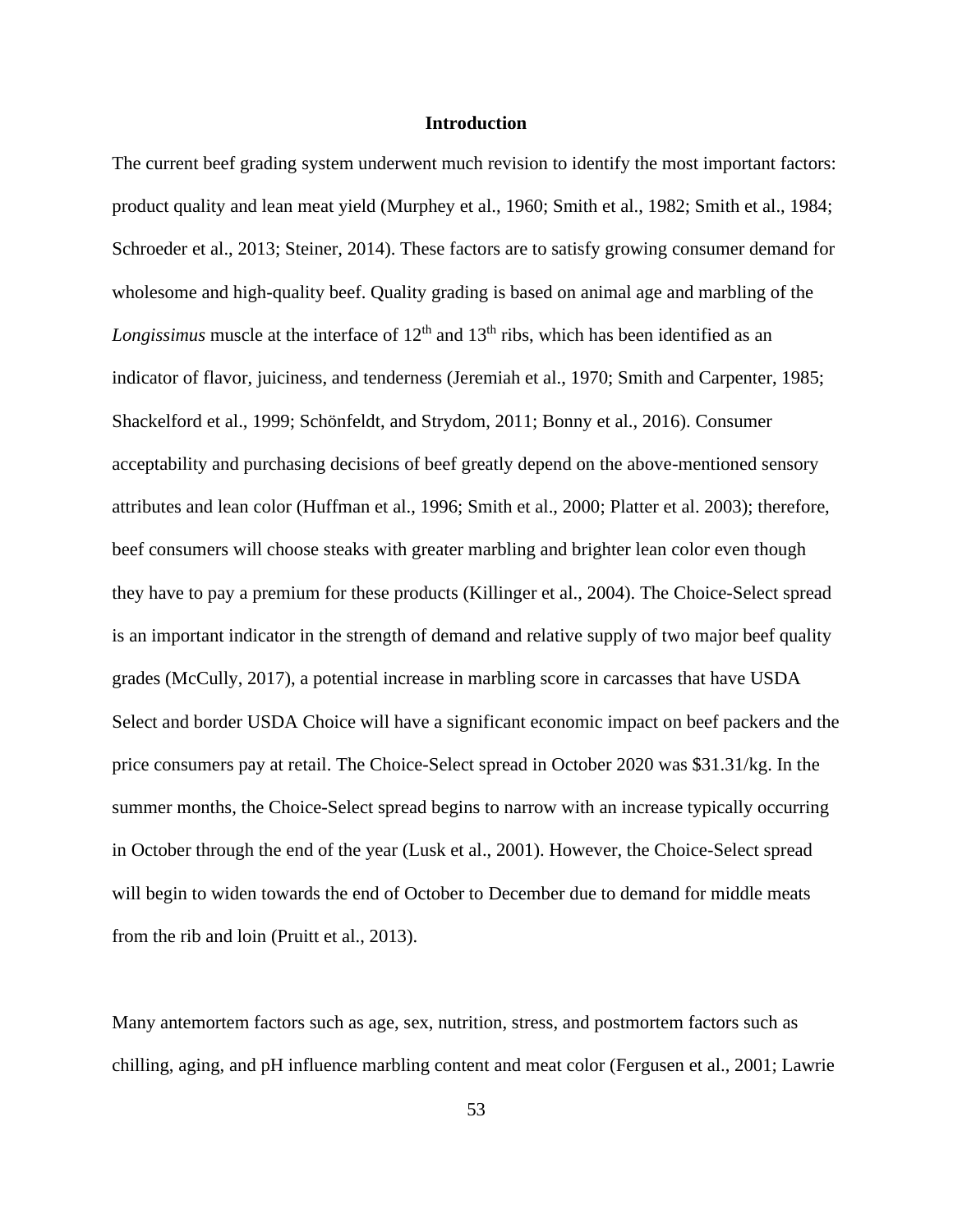and Ledward, 2006; O'Neill et al., 2006; Loredo-Osti et al., 2019). Beef carcasses are normally chilled for 24 to 48 h after slaughter to achieve an internal temperature of  $7^{\circ}$ C or less (Savell, 2012). The two most common methods of chilling are blast chilling and spray chilling. In blast chilling, beef carcasses are placed in a "hot box" under circulated chilled air (Savell, 2012). This type of chilling may cause cold shortening, resulting in tough meat (Locker and Hagyard, 1963), and may lead to darker lean and decrease marbling visibility (Moeseke et al., 2001). Spray chilling uses water with or without antimicrobial agents to decrease the shrinkage caused by moisture evaporation and maintain the freshness and bloom of the meat (Savell et al., 2005). Cold water used in spray chilling has greater heat conductivity and decreases carcass through moisture evaporation compared with blast chilling. Spray chilling also maintains the freshness of the bone and bloomed color of the lean (Savell et al., 2005). A phenomenon that has been observed in many beef packing plants is that there is an increase in USDA quality grade if cattle are harvested on Friday and graded on Monday, which allows beef carcasses to be chilled 48 h longer than normal. Preliminary data collected by the authors of the current study from ten USDA Choice carcasses revealed a 20-point increase in marbling score after 96-h spray chilling (Practically Devoid<sup>00</sup> = 200 points; Abundant<sup>00</sup> = 1000 points). However, as beef carcasses are chilled, the carcass pH, lean color, and microbial growth may be influenced by the chilling duration. Depending on the saturation index of the fatty acid composition of the intramuscular fat, chilling duration may also influence marbling visibility on the background of lean color (Page et al., 2001; Hu and Willet, 2002; Wood et al., 2004), which is important for the grader to estimate the amount and distribution of intramuscular fat (Tan, 2004; Tume, 2004). Therefore, the objective of the current study is to determine the effects of spray-chilling duration on marbling score, carcass shrinkage, pH, aerobic plate count, and lean color of beef carcasses with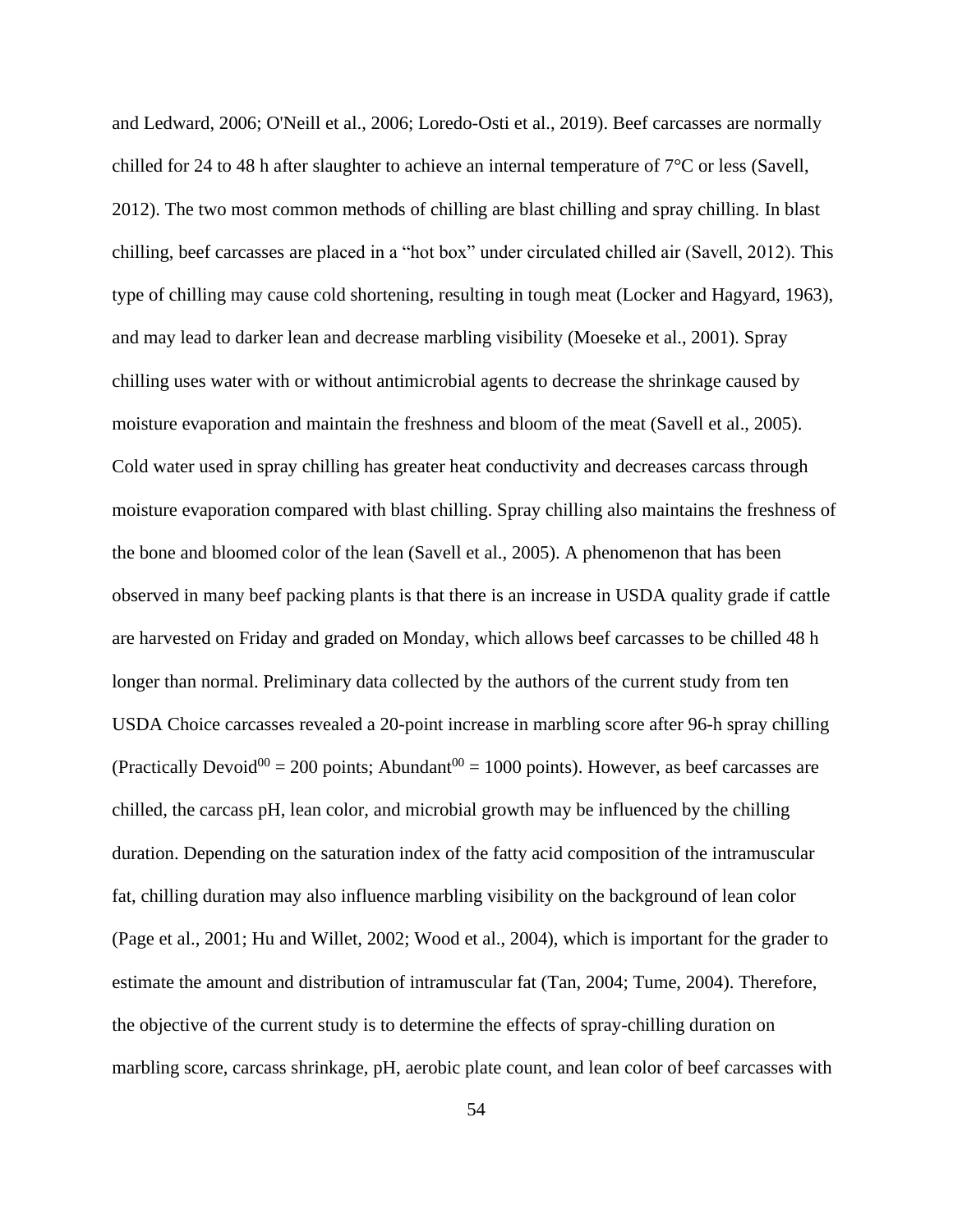differentiated marbling score categories and the fatty acid compositions of lean from these beef carcasses.

## **Materials and Methods**

# **Experimental Design and USDA Grading**

Two hundred and nine beef carcasses (361  $\pm$  53 kg) were processed at a commercial facility for six non-consecutive weeks (32, 41, 42, 35, 25, and 34 heads, respectively). For each week, a group of Angus crossbred beef cattle from a commercial breeding and feeding facility in the Southeast was selected for processing. These cattle were housed in mono-slope barns and fed a diet of 48% corn, 20% corn silage, 10% sorghum silage, 7% wet corn gluten, 6% minerals, 5% dried distillers' grain, and 4% hay for 180 to 210 d. Cattle were selected solely by the packer's live weight requirement of 589 to 635 kg. The carcasses were spray-chilled in a hot box at 0 to 3°C with a wind speed of 3.1 m/s under 153-lux of fluorescent light for 96 h. The carcasses received 30-s spraying of cold water with 80 ppm of hypobromous acid every 5 min for 14 h. At 24 h, the carcasses were ribbed between the  $12<sup>th</sup>$  and  $13<sup>th</sup>$  ribs to expose the ribeye surface for a repeated evaluation by the same USDA grader for the yield grade (YG), quality grade (QG), and marbling score at 24, 48, 72, and 96 h. During each evaluation, the carcasses were randomized on the rail to prevent grader's bias. In addition, at 48, 72, and 96 h, the ribeye surface was refaced by approximately 3 mm with a boning knife to present a fresh surface to the USDA grader. The samples from resurfacing at 48 h was used for fatty acid analysis. The ribeye surface was allowed to bloom for 45 min before grading. The marbling score at 24 h (initial marbling score) was converted into a numerical value as follows: Practically Devoid (PD) $^{00} = 200$ ; Trace  $(TR)^{00} = 300$ , Slight  $(SL)^{00} = 400$ , Small  $(SM)^{00} = 500$ , Modest  $(MT)^{00} = 600$ , Moderate  $(MD)^{00}$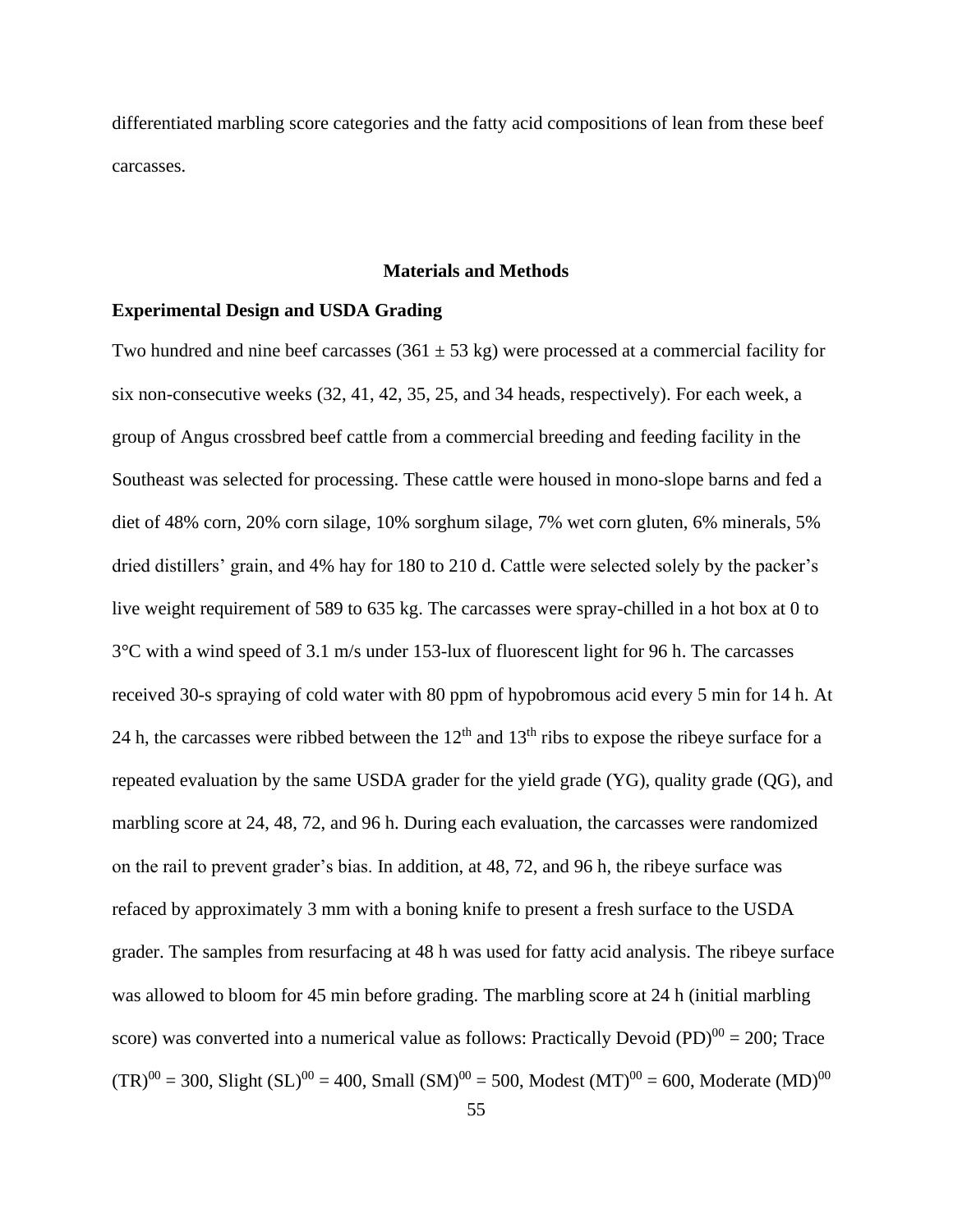$= 700$ , Slightly Abundant (SA)<sup>00</sup> = 800, Moderately Abundant (MA)<sup>00</sup> = 900, and Abundant  $(AB)^{00} = 1000$  (Senneke, 2005). The carcasses used in the current study did not have sufficient replication (at least 10 heads) for PD, TR, MA, and AB as determined by the preliminary study; therefore, these categories were removed. The marbling score categories at 24 h (SL, SM, MT, MD, or SA) were used to classify the carcasses into groups for statistical analysis. The USDA quality and yield grades at 96 h postmortem were recorded as the official grades.

## **Fatty Acid Analysis**

The muscle samples from the ribeye surfaces collected at 48 h were placed in Whirlpak<sup>®</sup> bags, vacuum-packaged, and immediately frozen at -20ºC. The samples were transported to Mississippi State University in dry ice, thawed overnight, and trimmed of all external fat, connective tissues, and accessory muscles, leaving only the *longissimus* muscle. The *longissimus* muscle was cut into small pieces, frozen in liquid nitrogen, and pulverized into powder. A1-g homogenized sample was weighed into a 20-mL flat-bottom glass vial with a Teflon®-lined screw cap and 1.5 mg of methyl tridecanoate was added as an internal standard. Fatty acids (FA) were methylated by a direct transesterification method (O'Fallon et al., 2007) by first being saponified in the presence of potassium hydroxide and methanol and subsequently transesterified in the presence of sulfuric acid into FA methyl esters (FAME), which were extracted in hexane. Fatty acid methyl esters (FAMEs) were determined by a gas chromatography system (Agilent Technologies, Santa Clara, CA) equipped with an HP-88 capillary column (30 m  $\times$  0.25 mm i.d.  $\times$  0.2 µm film thickness; Supelco Inc., Bellefonte, PA) and an Agilent 5975C inert XL MSD with triple-axis mass detector. Peaks were identified by FAME standards in Supelco® 37 Component FAME Mix (Sigma-Aldrich, St. Louis, MO), FAME #21 Mix (AOCS #6; Restek,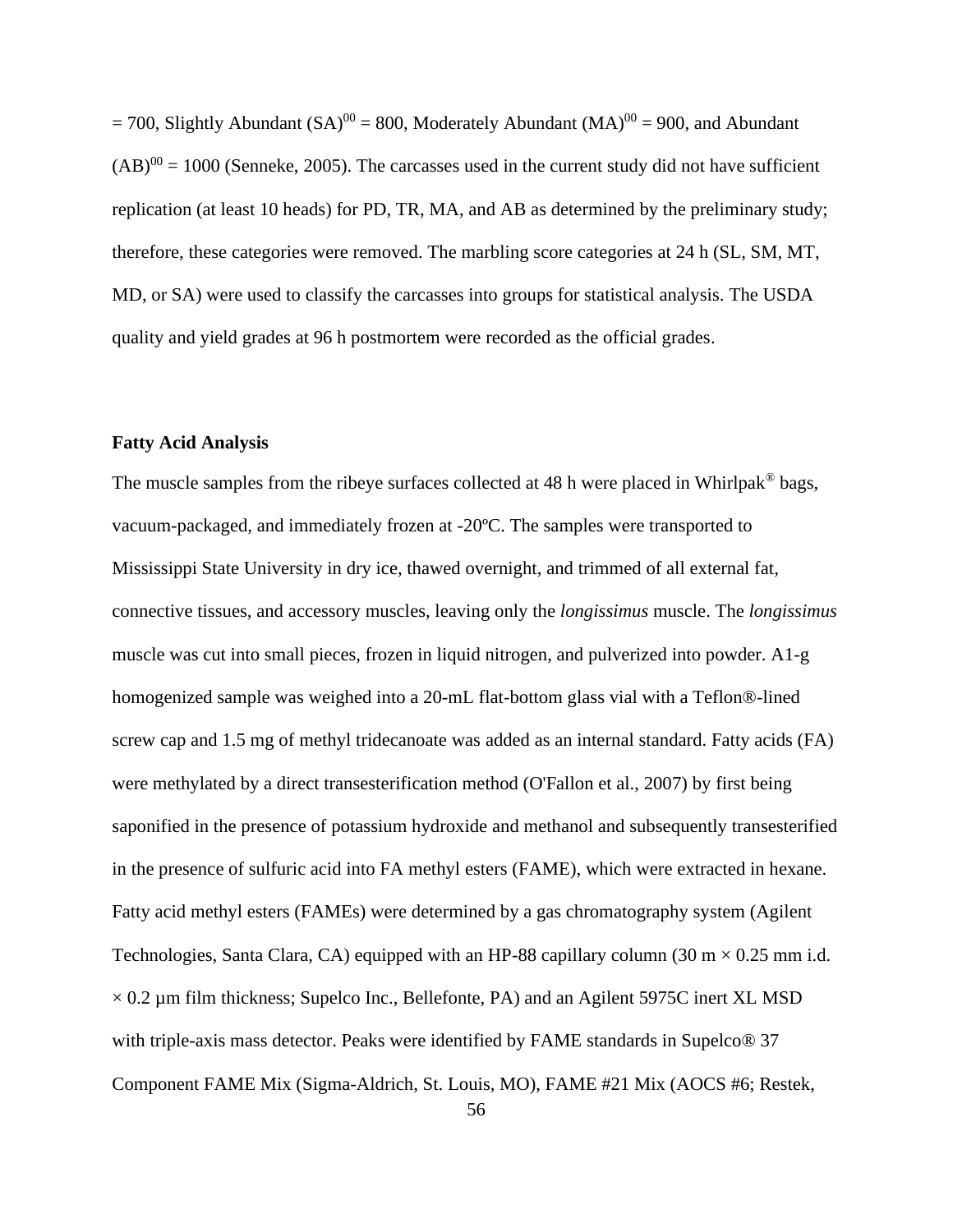Bellefonte, PA), a customized 17-component FAME mix (Nu-Chek-Prep, Elysian, MN), and various individual FAME standards. All fatty acids were monitored by their target and quantitative ions in a selected ion monitoring mode (Quehenberger, Armando, Dumlao, Stephens, and Dennis, 2008). Fatty acid concentration ( $\mu$ g/g of sample) was quantified by an internal standard calibration method. Fatty acid percentage was subsequently calculated as g/100 g of total FAs. The saturation index (SI) was calculated by the ratio of SFA to the sum of MUFA and PUFA. The P/S was the ratio of PUFA to SFA. The iodine value (IV; g of iodine per 100 g of sample) was calculated as IV =  $[16:1] \times 0.95 + [18:1] \times 0.86 + [18:2] \times 1.732 + [18:3] \times$  $2.616 + [20:1] \times 0.785 + [22:1] \times 0.723$  (IV; AOCS, 1998).

## **Temperature, Shrinkage, pH, and Aerobic Plate Count**

Temperature data was recorded continuously for 96 h by inserting two portable temperature probes (Stainless Steel Pro Logger probe, ThermoWorks, American Fork, Utah) into the *longissimus* muscle on the left (not ribbed) and right (ribbed) sides and between the 12<sup>th</sup> and 13<sup>th</sup> ribs of an additional carcass chilled under the same conditions as others used in the current study. The hotbox cooler was also monitored for temperature, wind speed, and light during the entire study. Hot carcass weight and daily cold carcass weight were recorded by a Vandeburg static scale (ST-MONO-1000, VandeBurg Scales, Sioux Center, IA). The shrinkage was determined by the difference between hot carcass weight and cold carcass weight at each time point, divided by 100. The pH at 24, 48, 72, and 96 h was measured by laterally inserting a temperature compensated pH probe connected to a pH meter (model #HI99163, Hanna Instruments, Inc, Rhode Island) by approximately 1.3 cm deep into the *longissimus* muscle. The pH meter was calibrated using pH standards of 4, 7, and 10. Fifty carcasses were randomly selected the second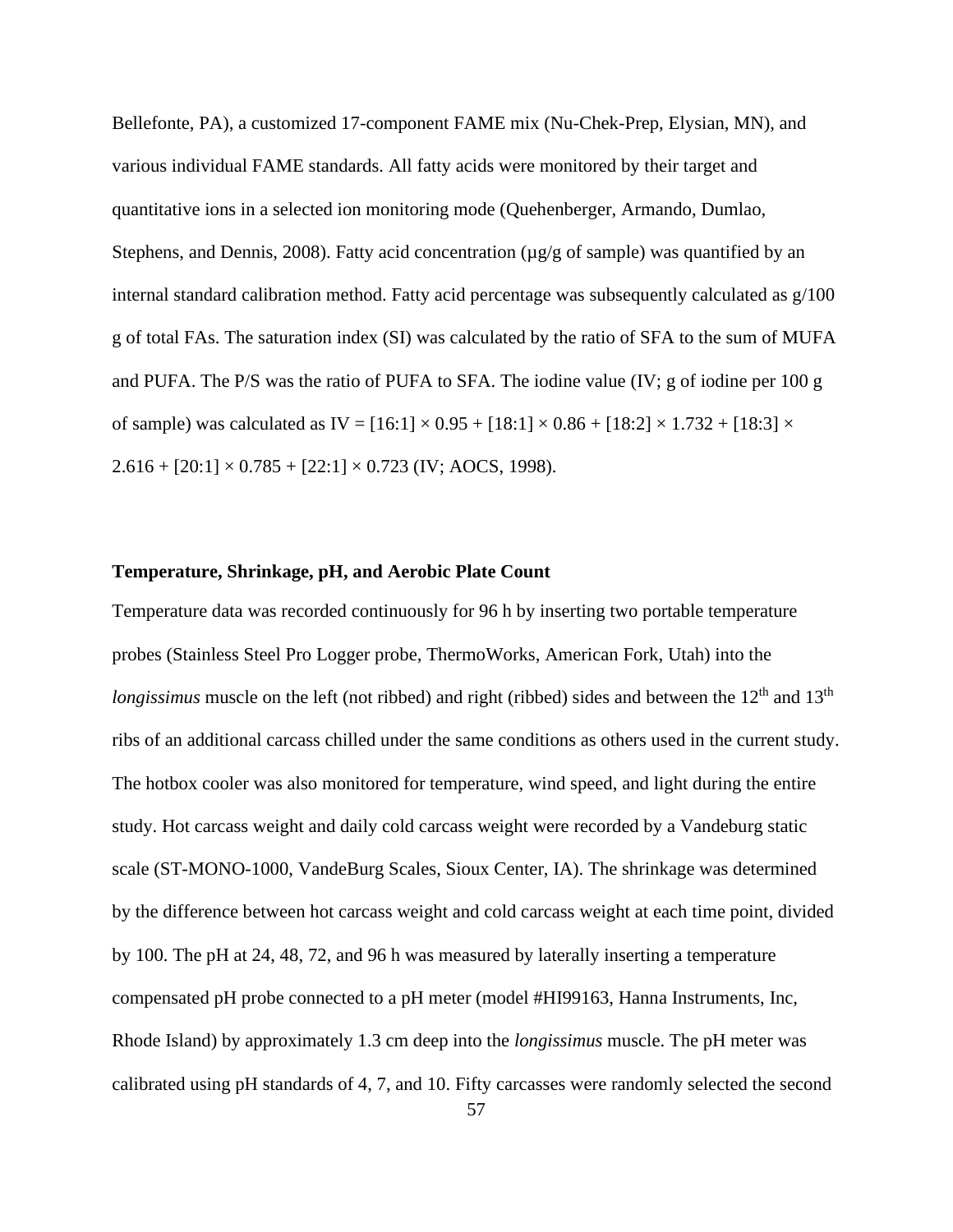to the sixth week (10 carcasses per week) to determine the aerobic plate count (APC). A sterile sponge wetted with buffered peptone water (3M Health Care, St. Paul, Minnesota) was used to swab a 12.5-cm  $\times$  12.5-cm area on the round and chuck of the carcass at 24, 48, 72, and 96 h. Sponges were transported in sterile Whirlpak® bags to a commercial laboratory (IEH Laboratories and Consulting Group, Lakeland, FL) for analysis. The APC was reported as log of colony-forming units per  $\text{cm}^2$  (logCFU/cm<sup>2</sup> or log).

## **Instrumental Color**

Lean color was measured by a HunterLab MiniScan 4500L Spectrophotometer (Hunter Associates Inc, Reston, VA) at 24, 48, 72, and 96 h on the ribeye surface, which had bloomed for 45 min. The CIE  $L^*$ ,  $a^*$ ,  $b^*$  values -were recorded with an illuminant A,  $10^{\circ}$  observer's angle, and 25-mm aperture size.

## **Statistical Analysis**

Marbling score category at 24 h, animal, and time served as main factor, main plot, and split-plot (in time) factor, respectively, in a split-plot design. Marbling score, shrinkage, pH,  $L^*$ ,  $a^*$ ,  $b^*$ data acquired at 24, 48, 72, and 96 h were analyzed by a generalized linear mixed model with marbling score category, time, and their interaction as fixed effects and animal within a marbling score category as random effect. The selection of the appropriate covariance structure for the repeated measurement was based on three default Information Criteria calculated by SAS in the smaller-is-better format (AIC, Akaike's Information Criteria; AICC, AIC Corrected; and BIC, Bayesian Information Criteria; (Kincaid, 2005)), resulting in a compound symmetry structure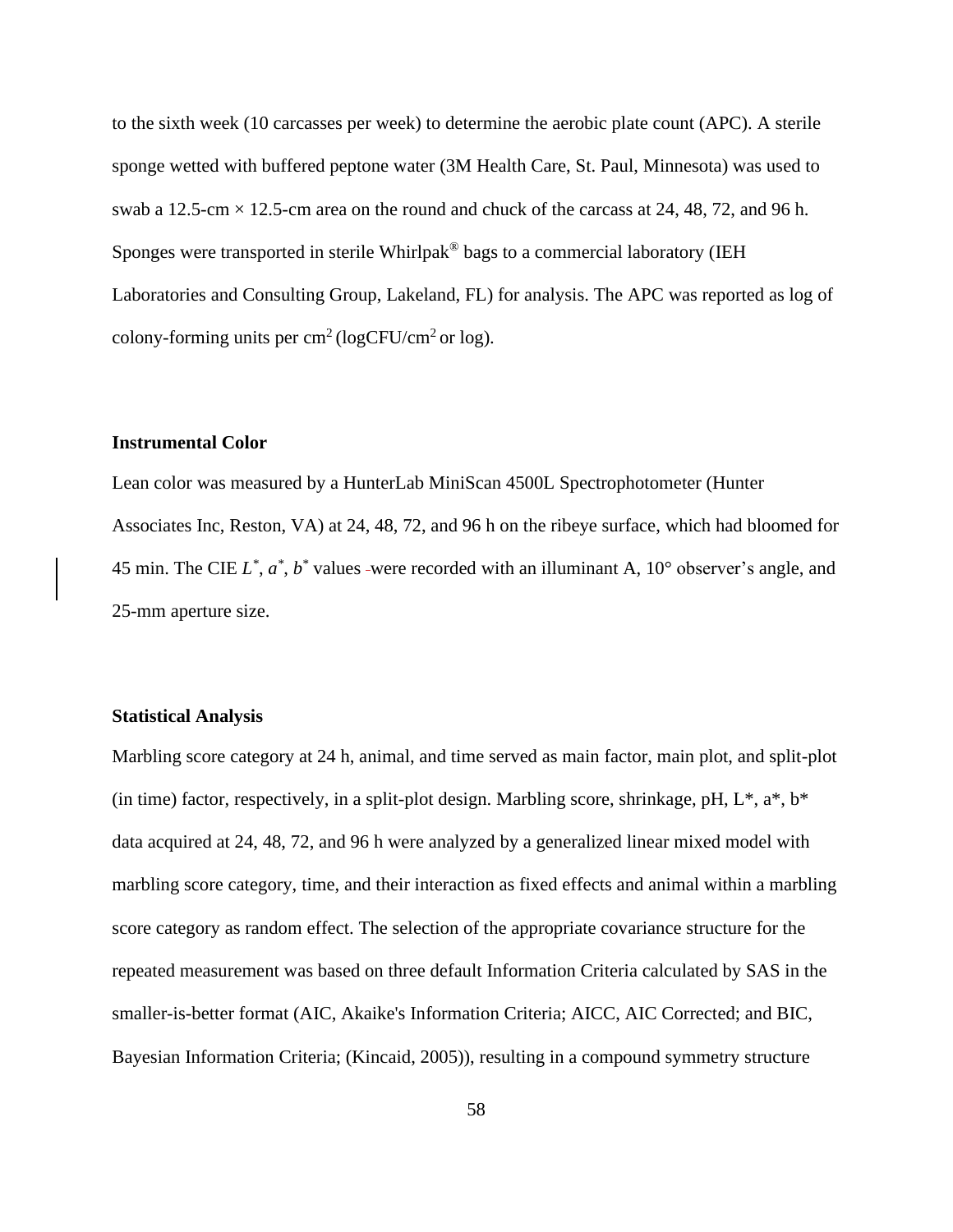being used. Temperature data was interpreted from the instrument printout (no data extraction available) without statistical analysis. Fatty acid composition and APC were analyzed in the similar statistical model with only marbling category (FA composition) or time (APC) as fixed effect and animal as random effect. The analysis of variance was performed by the GLIMMIX procedure of SAS 9.4 (SAS Institute Inc., Cary, USA). Means, if differing, were separated by a protected t-test using the LSMEANS/PDIFF/SLICEDIFF statement of the GLIMMIX procedure. Actual probability values were reported.

## **Results and Discussion**

#### **Distribution of 24-h Marbling Score and Quality Grade and Fatty Acid Composition**

The marbling score distribution (Fig. 1) was 21% Slight (SL,  $n = 44$ ), 34% Small (SM,  $n = 71$ ), 17% Modest (MT,  $n = 37$ ), 18% Moderate (MD,  $n = 36$ ), and 10% Slightly Abundant (SA,  $n =$ 21), resulting in a quality grade distribution of 21% Select, 69% Choice, and 10% Prime. The same commercial processing facility reported that within 7,574 steers and heifers harvested in 2020, there were 17% of USDA Select, 72% USDA Choice, and 8% USDA Prime carcasses. Compared with the National Beef Quality Audit of 9,106 fed steer and heifer carcasses (NBQA; Boykin et al., 2016), carcasses in the current study had greater USDA marbling scores than the NBQA distribution of 4% Prime, 67% Choice, 23% Select, and 5.6% Standard and lower. Marbling score distribution in the 2016 NBQA audit had 0.9% Slightly Abundant or greater, 7.6% Moderate, 23.5% Modest, 39.6% Small, 23.6% Slight and 0.8% Trace or less. The Trace and Practically Devoid marbling scores were rare in the cattle selected for the current study. Based on the structure of the marbling scores used to assign the USDA quality grade, the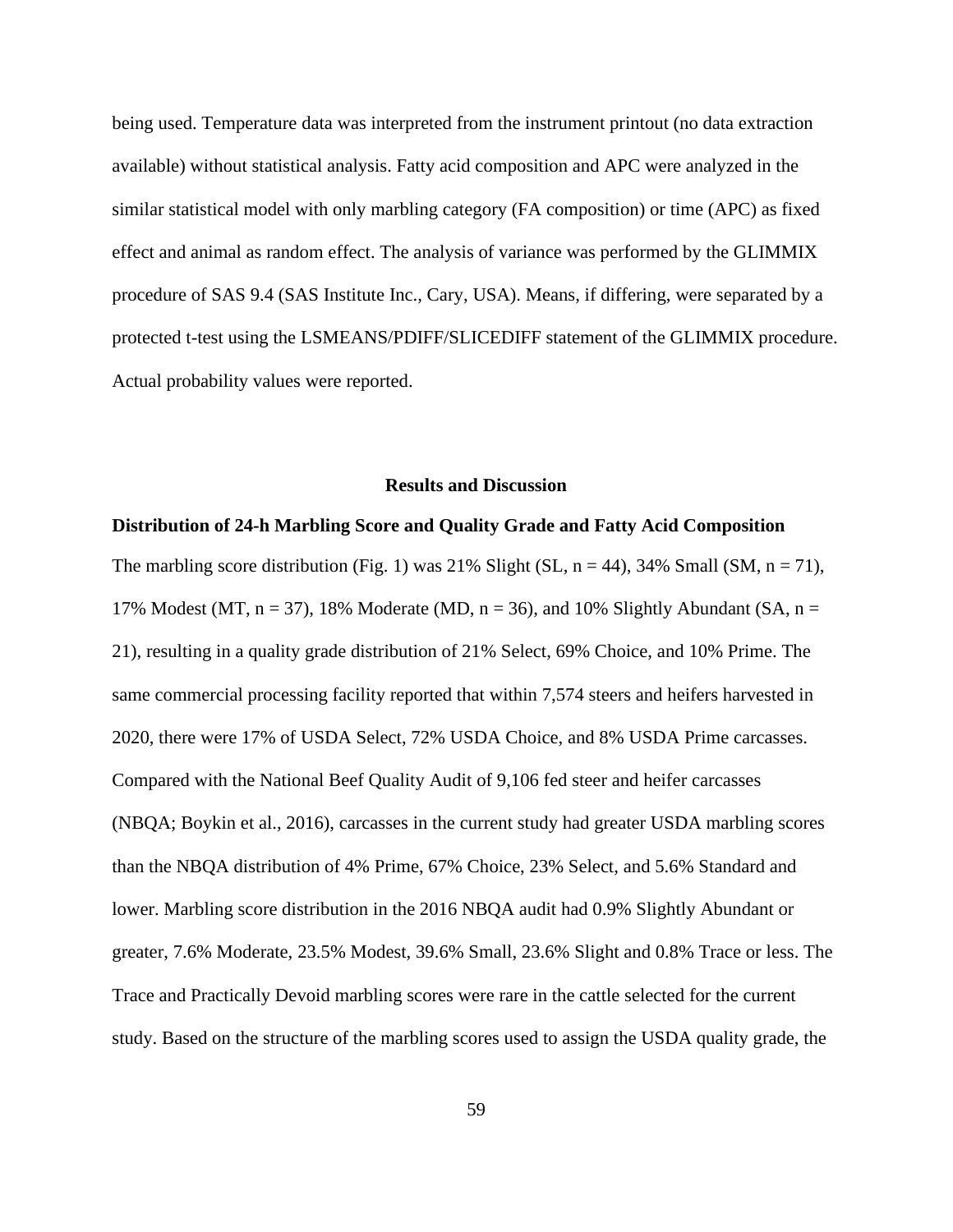USDA Choice and Prime grades was spread within a wide range of marbling scores than the USDA Select.

The fatty acid composition (Table 1) was typical of beef marbling with predominant fatty acids being 16:0 (27 to 32%), 18:1 cis9 (25 to 31%), 18:0 (13 to 18%), and 18:2 cis9,12 (4 to 5%). There were differences in fatty acid composition among marbling categories, with SL carcasses consistently having less saturated and monounsaturated fatty acids and greater polyunsaturated fatty acids ( $P \le 0.009$ ). Although the saturation index,  $P/S$  ratio, and iodine value were similar among marbling categories ( $P \ge 0.269$ ), the SL carcasses had 2.5, 3.2, 3.9, and 4.0 % more PUFA than SM, MT, MD, and SA carcasses, respectively (*P* < 0.001). Moreover, there was approximately 6.4 to 8.4% branch-chained fatty acids, being reported for the first time in beef intramuscular fat.

The USDA FoodData Central reports that USDA Prime, Choice, and Select strip steaks have approximately 45 to 46% of SFA, 49% MUFA, and 4 to 6% of PUFA, respectively. Litwińczuk et al. (2015) also reported 49 to 56% of SFA, 38 to 49% of MUFA, and 2 to 7% of PUFA in intramuscular fat of Friesian Holstein heifers, cows, young bulls, and calves, similar to what were found in the current study. Dinh et al. (2010) reported 3 to 8% of PUFA for Angus, Brahman, and Romosinuano cattle, with leaner carcasses having greater PUFA percentage. In leaner carcasses, phospholipids in lean tissues play a more important role in fatty acid composition. Legako et al. (2015) reported smaller percentages of PUFA in neutral lipid fraction (triglycerides) compared with that in the polar lipid fraction. As ruminant animals deposit fat, more SFA and MUFA are accumulated because of the biohydrogenation in the rumen (Vahmani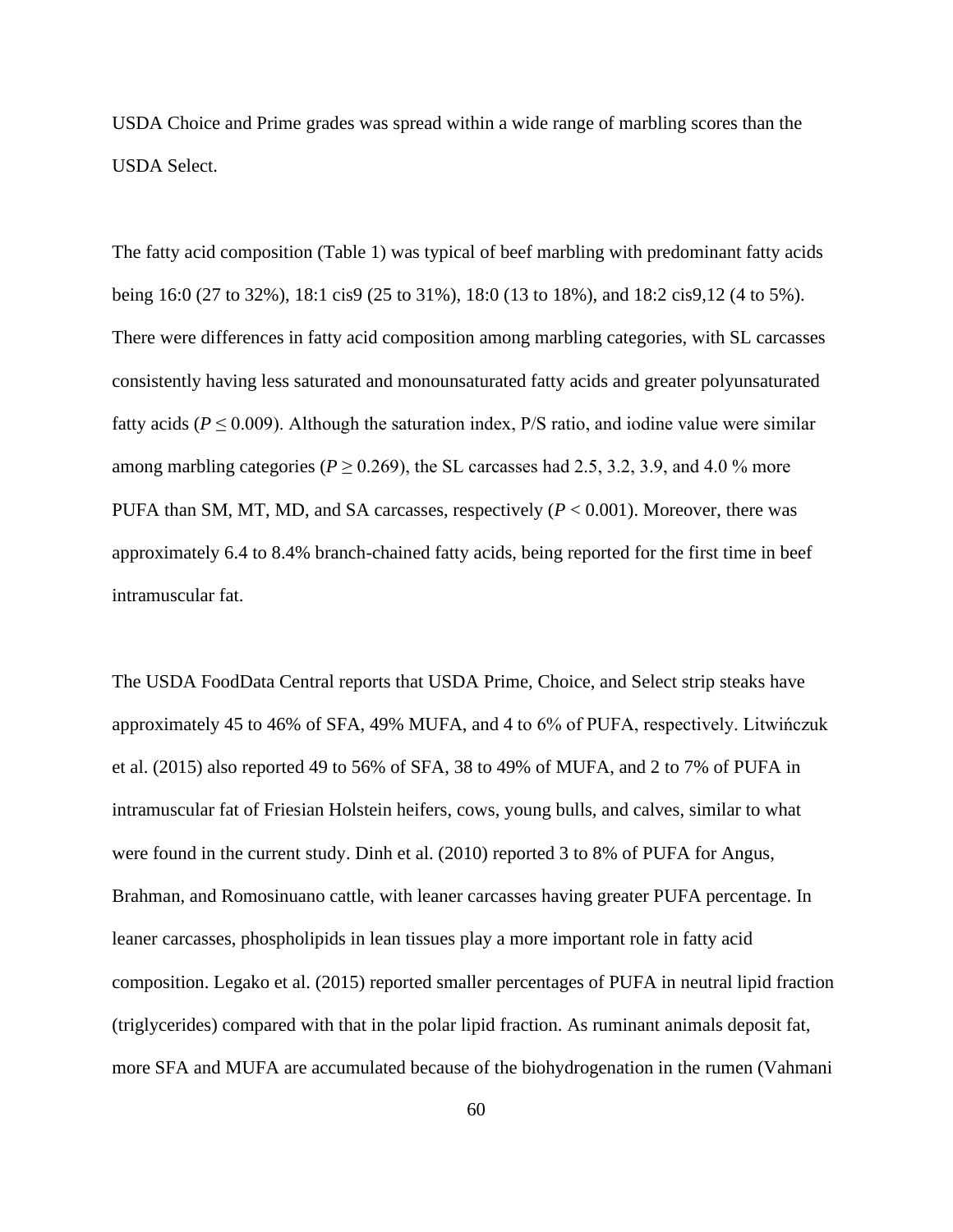et al., 2015) and the elongation and the  $\Delta^9$  desaturase activity in adipose and muscle tissues (Smith et al., 2006). Although SI, P/S, and IV values did not differ among marbling categories, the greater PUFA percentage could delay the solidification of marbling in the SL carcasses.

# **Temperature, Shrinkage, pH, and Aerobic Plate Count**

Regardless of whether a beef side was ribbed or not, the temperature of the *longissimus* muscle started at 37.5 to 39 °C and reached 3 °C after approximately 16 h (Fig. 2). The temperature did not change further up to 96 h. Postmortem chilling of beef carcasses is to ensure food safety, maximize shelf-life, and reduce shrinkage with little emphasis on beef quality attributes (Savell et al., 2005). Aalhus et al. (2001) reported conventionally chilled carcasses reached 4ºC at 24 h, similar to the current study. However, Sorheim et al. (2001) used similar chilling conditions to those in the current study and reported that carcasses reached 4 to 5°C at 10 h postmortem when being cut at the  $10<sup>th</sup>$  and  $11<sup>th</sup>$  thoracic vertebrae and behind the  $5<sup>th</sup>$  sacral vertebrae, through the shaft of the *ilium* of the pelvic bone at approximately 2 cm cranial to the hip bowl. The data in the current study indicate that regardless of whether a carcass is ribbed, the pattern of temperature decrease remains the same during spray chilling with the final internal temperature was reached before 24 h. Therefore, the findings of fat solidification and marbling score in the current study are applicable to the normal production settings, in which a beef carcass remains intact until a specific time when it is ribbed for grading.

There was a two-way marbling category  $\times$  time interaction for shrinkage (Table 2;  $P = 0.002$ ). Carcasses in SA, MD, MT, and SM categories had similar shrinkage at 24 and 96 h ( $P \ge 0.083$ ).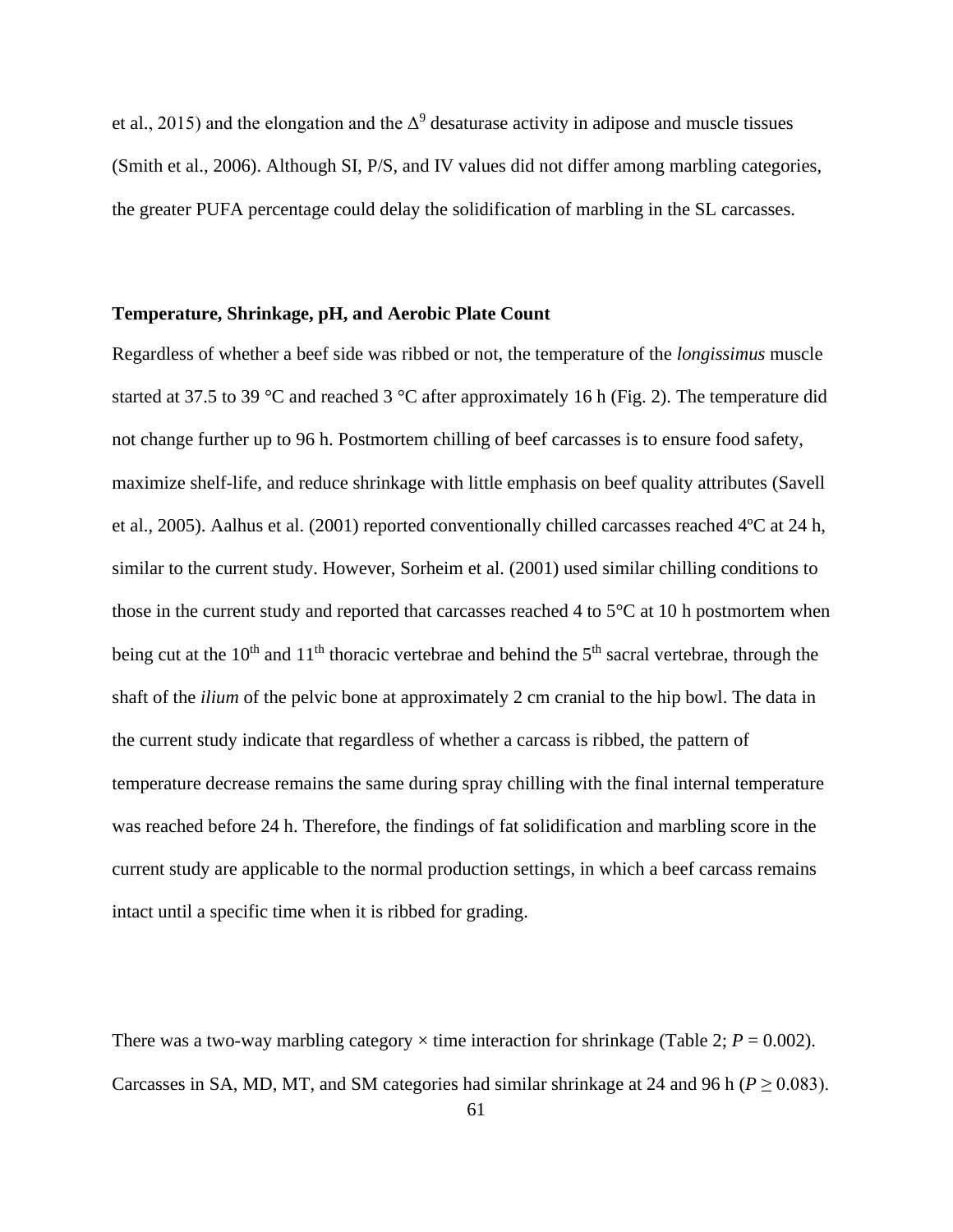At 48 h, MD, MT, and SM shrinkage was  $0.5\%$  to  $0.7\%$  ( $P \le 0.007$ ), then shrinkage increased to 0.9% to 1.2% at 72 h ( $P \le 0.001$ ). The SL shrinkage differed slightly from other categories by 96 h ( $-0.4\%$ ,  $P = 0.031$ ), although SL shrinkage at 48 and 72 h changes were similar to that of other categories ( $P \le 0.192$ ). There was a two-way marbling category  $\times$  time interaction for pH (Table 2;  $P \le 0.001$ ). The MT and SL carcasses reached an average ultimate pH of 5.56 at 24 h and the pH of the *longissimus* muscle did not change during cold storage ( $P \ge 0.079$ ). However, for SA, the pH declined from 5.64 at 24 h to 5.57 at 48 h (*P* = 0.034) but increased back to 5.64 and 5.69 at 72 and 96 h (*P* = 0.025 and < 0.001, respectively). For MD, the pH reached 5.57 at 24 h and increased to a final value of 5.65 to 5.68 in subsequent time points ( $P \le 0.001$ ). For SM, the pH slightly dropped to 5.57 at 72 h ( $P = 0.010$ ) but increased back to 5.62 at 96 h ( $P = 0.011$ ), which was similar to that at 24 h and 48 h ( $P = 0.124$  and 0.981, respectively). At 24 h, the APC value was 0.1 log, which gradually increased to 0.7 log by 96 h (*P* < 0.001; Fig. 3).

The Meat and Poultry Inspection Program (MPI) Regulations, Sections 301.2(c)(8) and 318.4(d), FSIS Directive 6340.1, and FSIS Directive 8830.1 state that cold carcass weight (CCW) may not increase by more than 2% of the hot carcass weight (HCW) if spray chilling is used. In the current study, carcass shrinkage ranged from 0.5 to 1.5% over a 96-h period with a rare -0.4% for SL carcasses at 96 h. This finding was consistent with reports from Jones and Robertson (1988), Strydom and Buys (1995), and Schweihofer (2011), who observed 0.8 to 2.0% shrinkage in North American carcasses in commercial operations that used spray chilling. During 48-h spray chilling, Kinsella et al. (2006) found that carcass shrinkage was 1.6 % of HCW, slightly more than what was observed in the current study. Greer and Jones (1997) found a linear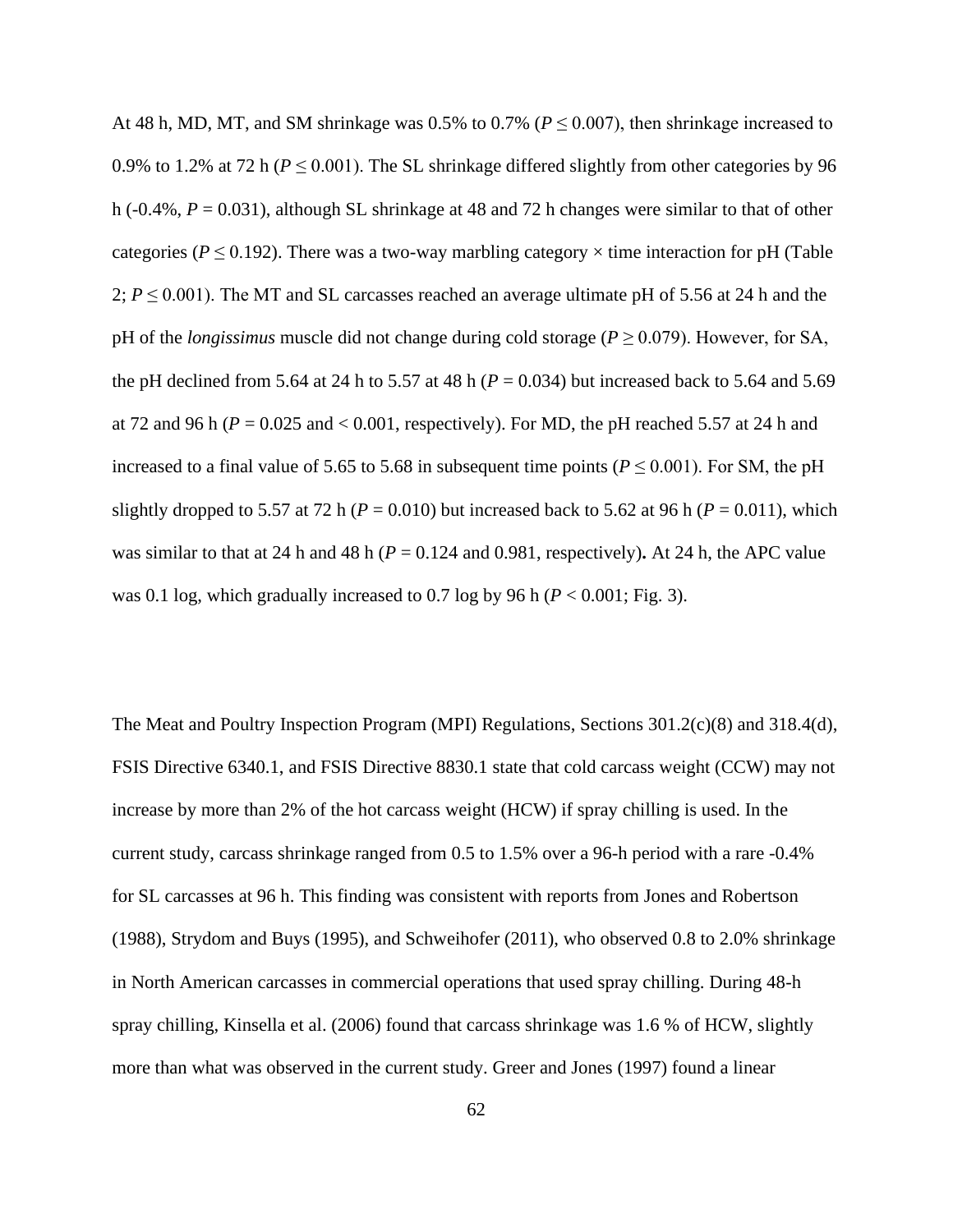relationship between the duration of spray chilling and carcass weight loss and concluded that carcass shrinkage only decreased by less than 0.1% for every hour of spray chilling. It is well known that the chilling system is successful at preventing 1 to 2% weight loss by evaporation, depending on how chilling cycles are arranged. However, weight gain may occur because of water absorption (Prado and Felicio, 2010). These findings assure that if prolonged chilling is needed to increase marbling score, there will be minimal impacts on cold carcass weight.

The normal pH for beef carcasses ranges from 5.40 to 5.59, which allows for the development of desirable meat quality traits (Page et al., 2001 and Viljoen et al., 2002). Van Moeseke et al. (2001) measured pH of beef carcasses at 1, 5, and 24 h postmortem at a commercial facility and reported pH values of 5.45 to 5.71, which are similar to the values reported in the current study. Reid et al. (2017) documented a decrease in pH from 6.17 to 5.57 from 24 to 96 h, which is slightly greater than the carcass pH values observed in the current study. However, the pH values observed in the current study are similar to what has been reported in the literature (Zhang et al., 2018; Emerson et al., 2013; Savell et al., 2005). Meat pH affects quality attributes such as color and water-holding capacity (WHC) (Jacob and Hopkins 2014; Kim et al., 2014). Meat with high pH due to the depletion of glycogen stores pre-harvest fails to develop bright cherry red lean color due to increased WHC (Zhang et al., 2018; Holman et al., 2016). Water-holding capacity affects the reflectance of light on the surface of meat and the visibility of marbling (Hughes et al., 2014; Swatland, 2013). Ijaz et al. (2020) observed the effect of high pH typically associated with dark, firm, and dry beef across multiple storage days. The authors reported that the pH deceased within the first 24 h but continued to increase as holding time increased. The authors observed an increase in lightness, redness, and chroma from days 1 to 3 in these carcasses. The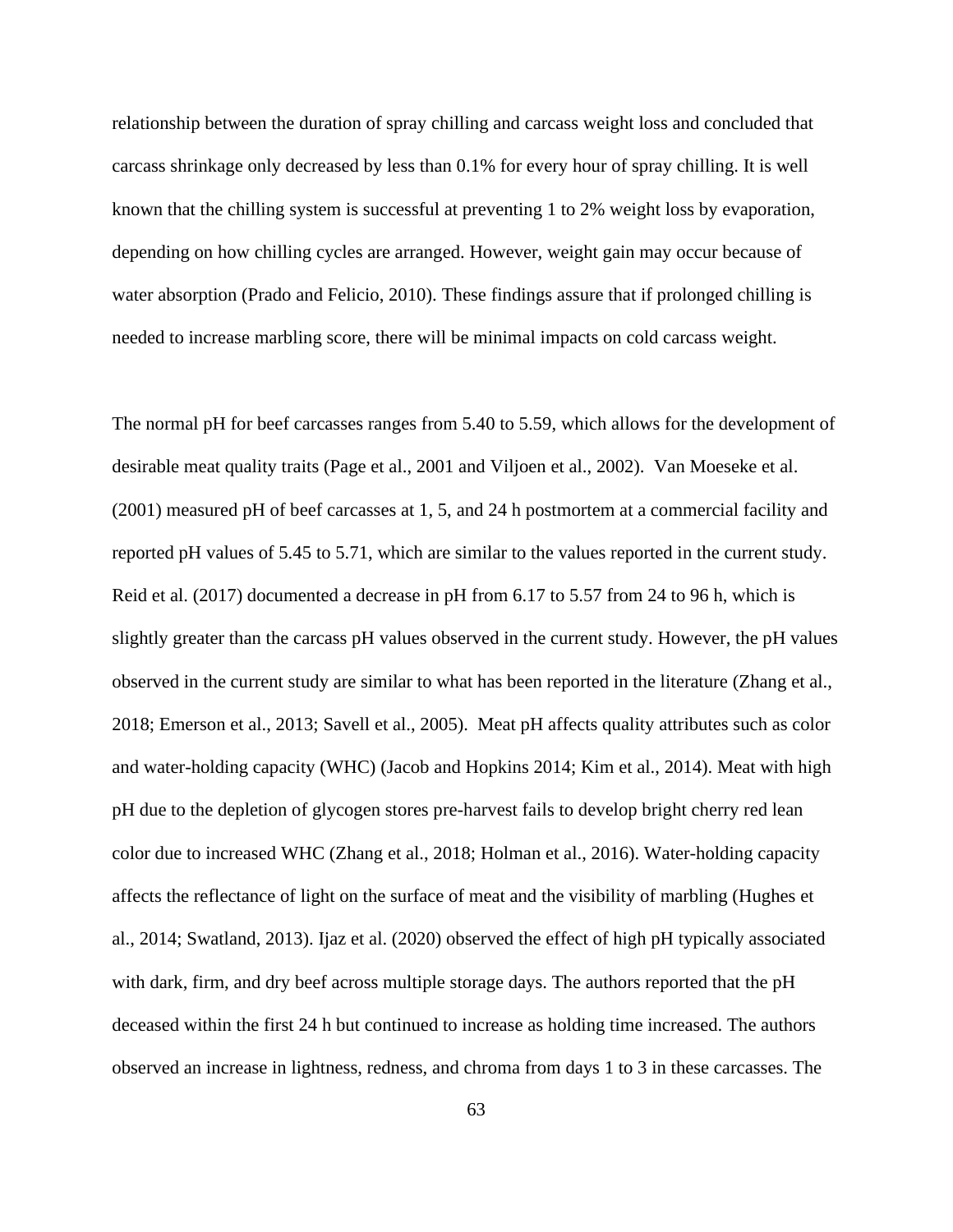pH in the current study was not as high as what was reported for DFD (dark, firm, and dry) beef and although there was a fluctuation of pH in some marbling categories, such changes was too minimal to produce effects on lean color.

The APC value observed in the current study was less than what has been reported for beef carcasses. Ahmad et al. (2013) sampled 100  $\text{cm}^2$  of the forequarter and hindquarter of the beef carcasses and reported an APC value of 2.8 log. Hauge et al. (2015) reported 4.3 to 4.5 log after 24-h chilling. However, these authors did not use spray chilling with antimicrobials. Reyes et al. (2018) used 1,3-dibromo-5,5-dimethylhydantoin in spray chilling and reported a reduction from 3.0 to less than  $1.2 \log CFU/cm^2$  at  $24$  h. When other antimicrobials such as chlorine dioxide and peroxyacetic acid were used, there was a similar reduction of 2.6 to 4.0 log from 24 to 72 h (Kocharunchitt et al., 2020). Spray chilling is combined with antimicrobial interventions to control of bacterial growth on the wet surface of carcasses not only during chilling but also before fabrication (Dickerson and Anderson, 1992). The findings in the current study indicated that prolonged chilling up to 96 h did not any significant impacts on microbial growth on the surface of beef carcasses.

# **Lean Color**

There was a two-way marbling category  $\times$  time interaction for lightness ( $L^*$ ,  $P = 0.007$ ). The SA, MD, MT, and SM categories had increased lightness from 24 h (41.6 to 43.5) to 96 h (45.1 to 46.2;  $P \le 0.037$ ). The SL category had similar lightness from 24 h to 96 h ( $P > 0.170$ ) There were an overall marbling and time effect on redness ( $a^*$ ;  $P = 0.002$  and 0.042, respectively; Fig. 4). Carcasses with SA, MD, MT, and SM marbling scores all had similar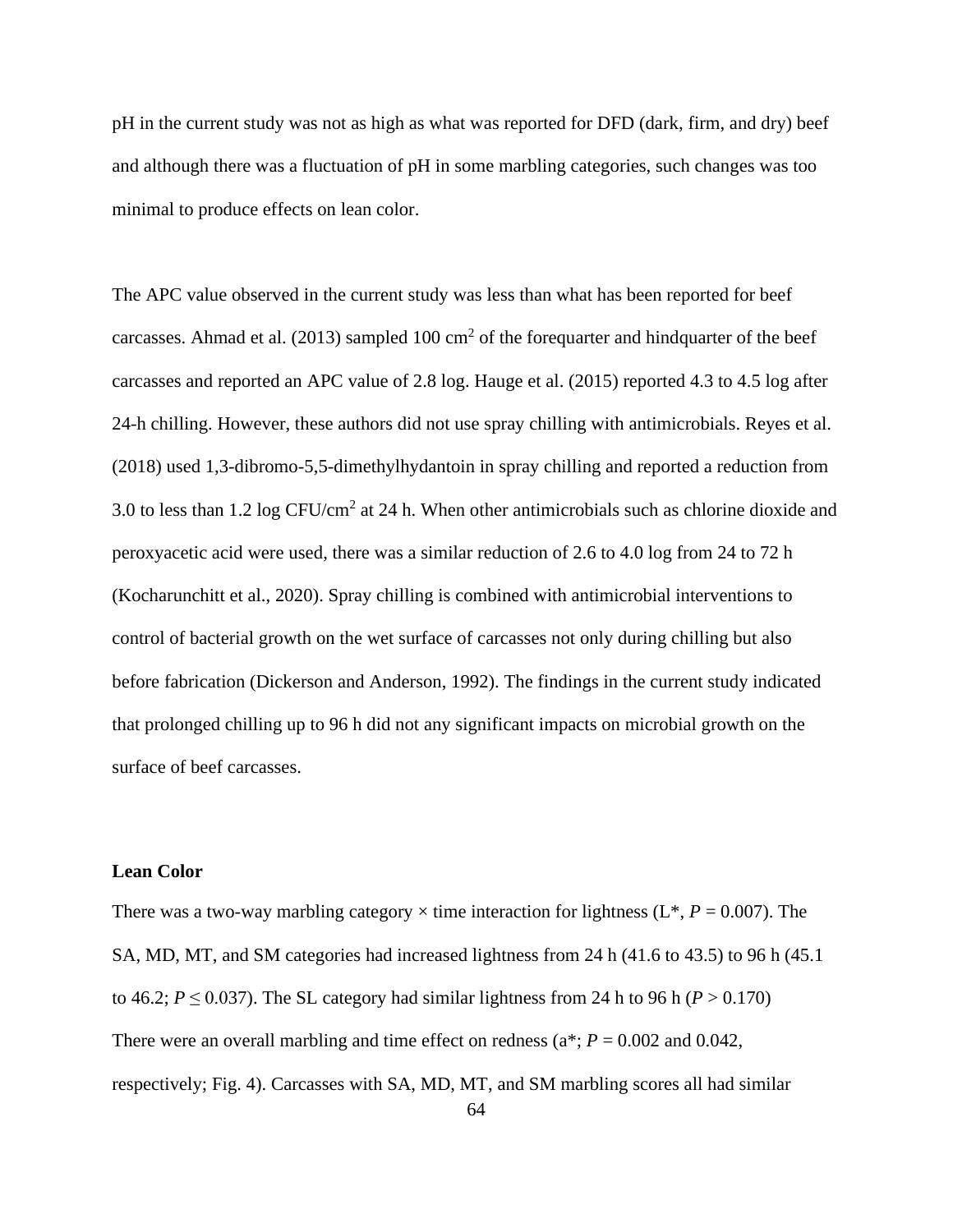redness values from 29.1 to 30.4 ( $P \le 0.057$ . Carcasses with SL marbling scores had the lowest redness value of 28.7 ( $P \le 0.001$ ). Carcasses at 48 and 72 h (30.0 and 29.9, respectively) had greater redness than that at 24 and 96 h (29.6 and 29.1, respectively;  $P \le 0.001$ ). There was a two-way marbling  $\times$  time interaction for yellowness (b<sup>\*</sup>;  $P = 0.005$ ). Carcasses from SA, MD, MT, and SM all had similar yellowness from 24 to 96 h (28.5 to 30.3, 21.5 to 22.7, 22.1 to 23.1, 21.5 to 22.9, respectively,  $P < 0.071$ ). The SL carcasses had a decreased yellowness by 1 to 1.5 units from 24 to 48 h and again from 72 h to 96 h ( $P \le 0.021$ ). The SA, MD, MT, and SM having similar chroma values of 36.3 to 37.9 ( $P \le 0.820$ ). The SL carcasses had the lowest chroma value of 35.5 ( $P \le 0.001$ ). No difference in the hue angle was found ( $P = 0.082$ ).

Gagaoua et al. (2018) used illuminant D65, 8 mm diameter aperture, and 10° observer angle and reported 24-h  $L^*$ ,  $a^*$ ,  $b^*$ , and chroma values of 32.4, 18.9, 18.7, and 26.6, respectively, under similar environmental conditions to those in the current study. The D65 illuminant simulates natural daylight and highlights blueish tones while subduing green and red tones (Salueña et al., 2019), yielding slightly less redness value compared with the A10 illuminant. Using the same instrumental settings as those in the current study to measure lean color of USDA Choice *longissimus* muscle under simulated retail display, King et al. (2012) found that L<sup>\*</sup> decreased from 41 units at 24 h to 39 units at 96 h, that a\* decreased from 34 units at 24 h to 30 units at 96 h. Chroma value also similarly decreased from 24 to 96 h. These values were similar to what was found in the current study. Although there were changes in lean color from 24 to 96 h, such changes are not detectable by consumers because of the small magnitude. Additionally, although myoglobin oxidation may affect surface color, the ribeye surfaces in the current study were refaced before grading and color measurement. Therefore, the effects of oxidation on lean color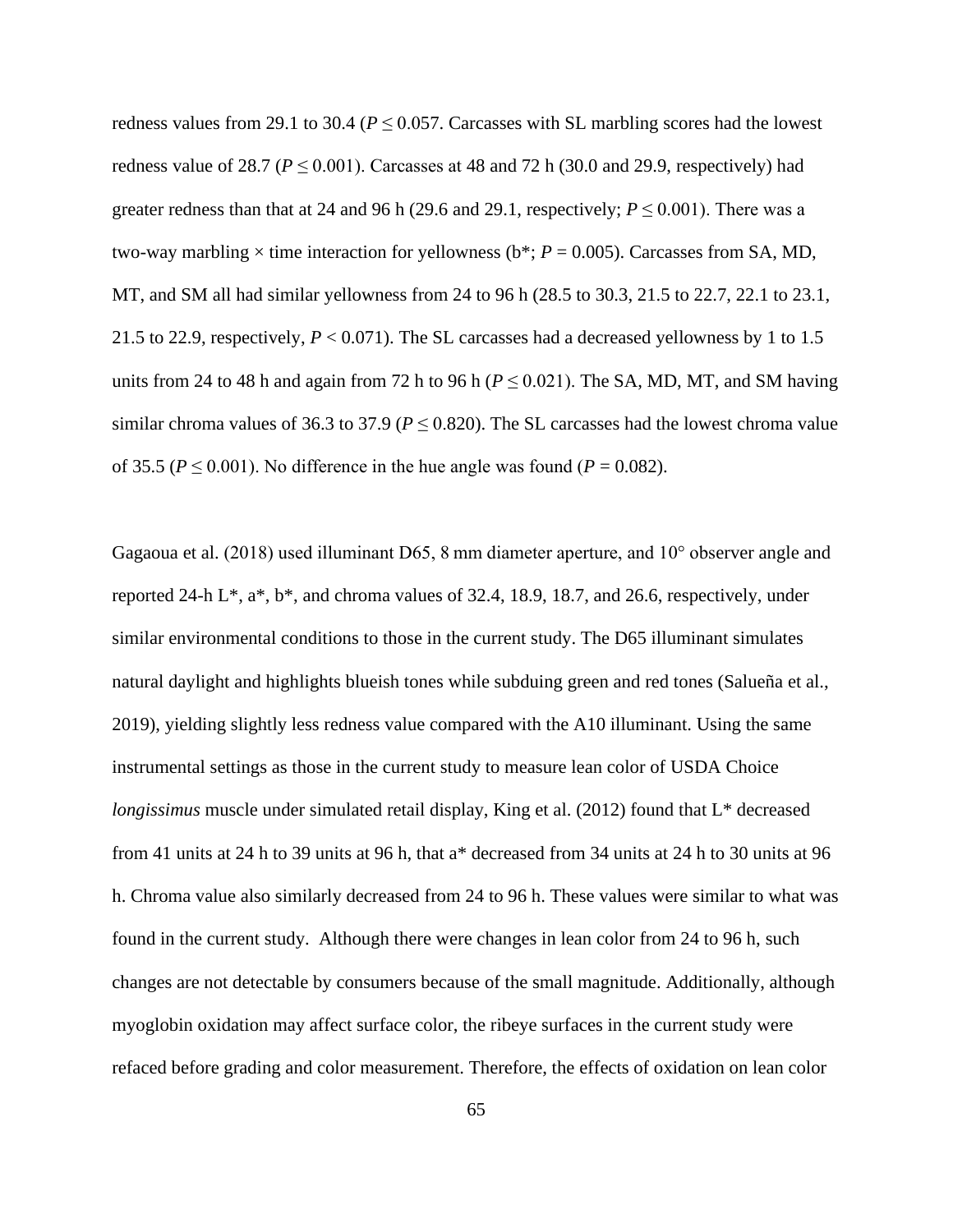in the current study were minimal. Kirchofer et al. (2002) found that as chilling time increased a\* and b\* in carcasses at two commercial facilities. These authors reported an a\* value of 32.5 at 24 h and 33.9 to 35.0 at 48 h, similar to those in the current study. However, King, Shackelford, and Wheeler (2011) documented a progressive decrease in redness as holding time increased, which was caused by oxidation, although such a phenomenon was unlikely to occur in the current study due to the refacing of evaluated ribeye surfaces. The color development is impacted by an array of carcass and plant operating practices (Kirchoferet al., 2002). The pH decline postmortem generally increases lightness (Hughes et al., 2014). However, changes in pH from 24 to 96 h in the current study were minimal. Orcutt et al. (1984) reported that  $L^*$ ,  $a^*$ , and  $b^*$  values did not differ between 24 and 48-h chilling durations in electrically stimulated beef carcasses; however, in those that had not been, the  $L^*$  and  $b^*$  values were higher and  $a^*$  values were lower at 48 h compared with 24 h, which was similar to what occurred in SL carcasses in the current study (not electrically stimulated). Veirck et al. (2018) reported that Choice steaks with more marbling were darker in color than Select steaks at 24 h. Chilling duration up to 96 h induced minimal changes in lean color; however, such minimal changes in SL carcasses compared with carcasses in other marbling categories might influence the perception of the lean color background, upon which, marbling content was scored.

### **Effects of Chilling Time on Marbling Score**

There was a two-way marbling  $\times$  time interaction ( $P < 0.001$ ; Fig. 5). For SA, the marbling score was 840 at 24 h, which decreased to 796 at 48 h and 797 at 96 h (*P* = 0.004). The MD was 743 at 24 h, which continued to decrease to 685 at 48 h, 694 at 72 h, and 683 at 96 h (*P* ≤ 0.001). At 24 h, the MT was 635, which decreased to 597 at 48 h ( $P < 0.001$ ), increased back to 621 at 72 h ( $P$ )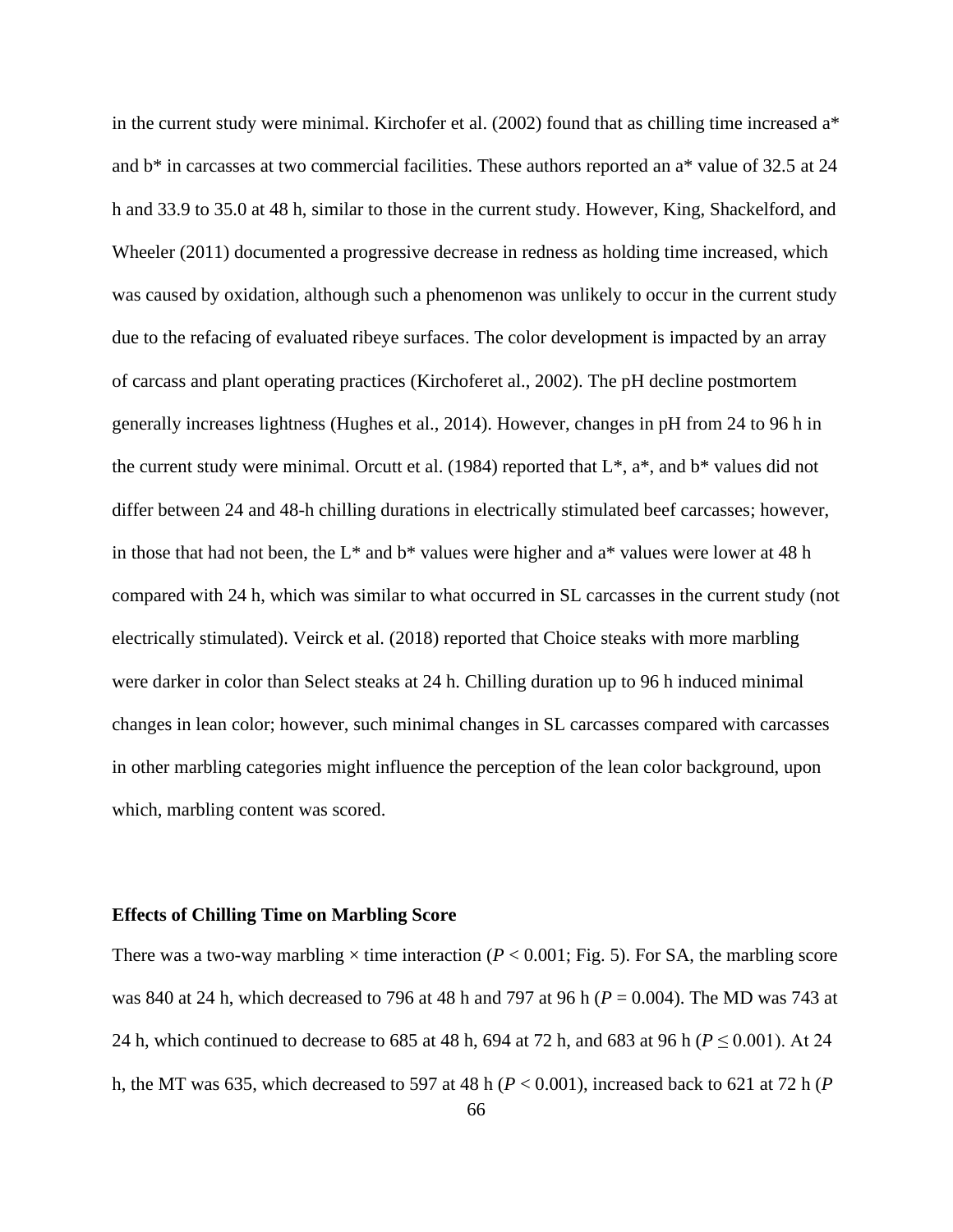$= 0.032$ ), then continued to decrease to 590 at 96 h ( $P \le 0.001$ ). For SM, marbling score was 539 at 24 h, decreasing to 523 at 48 h ( $P = 0.042$ ) and finishing at 505 at 96 h ( $P < 0.001$ ). The SL started at 442 at 24 h, increased to 450 at 48 and 72 h, and continued to increase to 469 at 96 h (*P*  $< 0.001$ ).

Acheson et al. (2018) found six anatomical locations in the *longissimus* dorsi muscle with marbling varying from 504 to 565. Early studies (Blumer et al., 1962; Cook et al., 1964; Cross et al., 1975) indicated that variation in marbling located throughout the rib and loin sections of beef carcasses exists; however, the pattern has not been determined. Although the ribeye surface was refaced for each grading time, only 3 mm of lean was removed. Acheson et al. (2018) reported that marbling particles extended approximately 8 to 9 mm throughout the muscle. Thus, refacing the ribeye surface by approximately 9 mm over 96-h grading should not impact marbling pattern of the graded surface, especially given that marbling particles are distributed evenly throughout the *longissimus* muscle. Although dorsal marbling distribution in the beef *longissimus* muscle has not been researched, such distribution was reported to be even until the end of the thoracic vertebrae in pork *longissimus* muscle (Faucitano et al., 2004).

The overall hypothesis for the current study was that carcasses would continue to be chilled; thus, fat would continue to solidify and became more visible. As stated above, the internal temperature of the *longissimus* muscle was reach within 16 h, at 3°C, and remained constant after that. Historical temperature recording of carcass temperature in the processing facility (data not shown) indicated that final internal temperature was reached within 12 to 16 h postmortem and was not decreased further. Bowling et al. (1987) observed an increase in marbling score and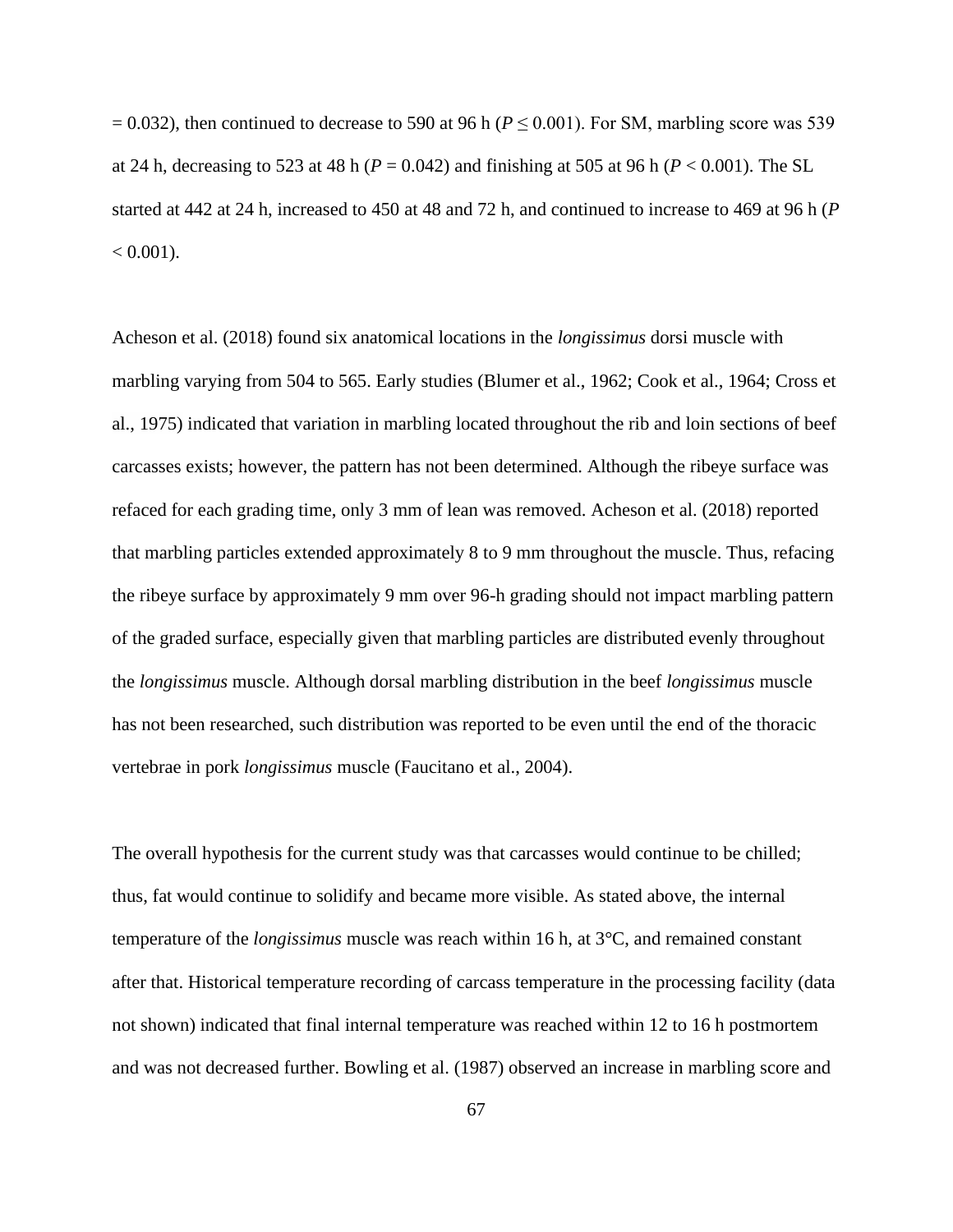a decrease in lightness in rapidly chilled carcass compared with conventionally chilled carcasses. Carcasses reaching -2 to 0°C in 5 h (rapid chilling) had more visible intramuscular fat, graded at  $MT<sup>95</sup>$ , than those reaching the same temperature within 10 to 12 h (conventional chilling), graded at  $MT^{50}$ . Janz et al. (2004) used a similar chilling method to the one in the current study and reported a temperature of 5°C at 24 h postmortem. These authors observed an increase in marbling score of 10 to 110 points compared to the score of 527 at 48 h under modified chilling conditions of 5 $\degree$ C at 24 h and 0 to 2 $\degree$ C at 48 h. These authors also reported that carcasses of SM or lower marbling scores had a greater increase in marbling score than other greater marbling score categories, which was similar to the findings for SL category in the current study. The authors attributed such changes to an increase in chilling time; however, they could not conclude whether the longer holding time or the modified chilling method increased the solidification and visibility of the intramuscular fat.

In the current study, the decrease in marbling score in SA, MD, MT, and SM and the increase in marbling score in SL might be attributed to the slight changes in lightness and saturation (chroma) of the lean color background, as well as the less saturation of fatty acid composition in leaner carcasses. Page et al. (2001) and Wulf et al. (1994) observed that darker lean color is negatively correlated with the  $L^*$  value. Bak et al. (2012) stated that the chroma and hue angle can be used to reflect the saturation and the shade (perceived color) of lean meat color. In the current study, there was no change in the perceived color (hue angle), which indicated the ribeye surface would be perceived in similar shade of redness. However, the redness saturation was decreased in the SL category, indicating redness was being diluted. Malau-Aduli et al. (2000) also reported less color saturation with lower marbling scores in Angus and crossbred steers and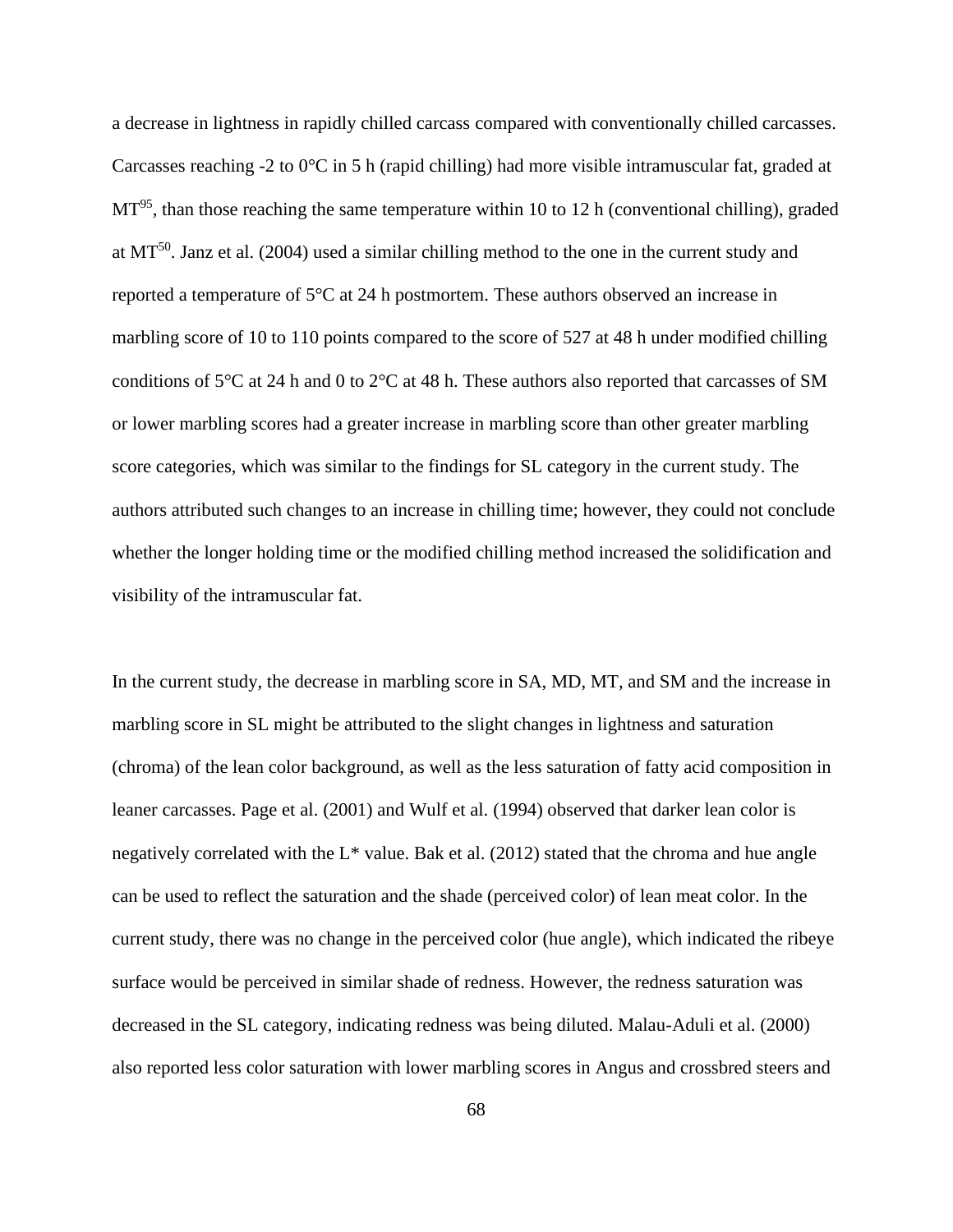heifers, similar to what was found for SL carcasses in the current study. As discussed in fatty acid composition, leaner carcasses have a greater proportion of PUFA because phospholipids of lean tissues are more predominant (Legako et al., 2015); whereas in fattier carcasses, more SFA and MUFA are being deposited in adipose tissues (Dinh et al., 2010). Saturated fatty acids solidify at 20 to 22°C, whereas unsaturated fatty acids become solid at below 20°C (Moorthy, 2018). Yang et al. (1999) found that subcutaneous fat in carcasses transitions to a solid state between 8 and 15°C with many carcasses having fats transition from liquid to solid at 10°C for 18 to 20 h. The rate of fatty acid solidification depends on the length of the carbon chain and the existence of double bonds (Wood, 1984). The fatty acid analysis in the current study revealed a greater proportion of PUFA in SL carcasses. Although saturation index, P/S ratio, and iodine value indicated that most beef carcasses have their marbling solidified within 24 h of chilling at the current chilling rate, the more unsaturated marbling in SL carcasses might continue to solidify up to 96 h of chilling. This might explain the increase in marbling score in the SL carcasses in the current study over a 96-h duration.

#### **Conclusion & Implication**

Prolonged chilling had minimal effects on marbling score and other carcass quality measurements because carcasses reached a final internal temperature of 3°C by 16 h postmortem and arrived at the final pH within 24 h, with minimal fluctuation until 96 h. Our results differ from industry standard chilling times (36 to 48 h) and recent audits by allowing carcasses an extra 48 h of chilling duration (96 h) to greater solidification of unsaturated fatty acids, potentially affecting marbling visibility and score. Carcasses with a marbling score of USDA Select can potentially be graded higher; however, carcasses with greater marbling scores can be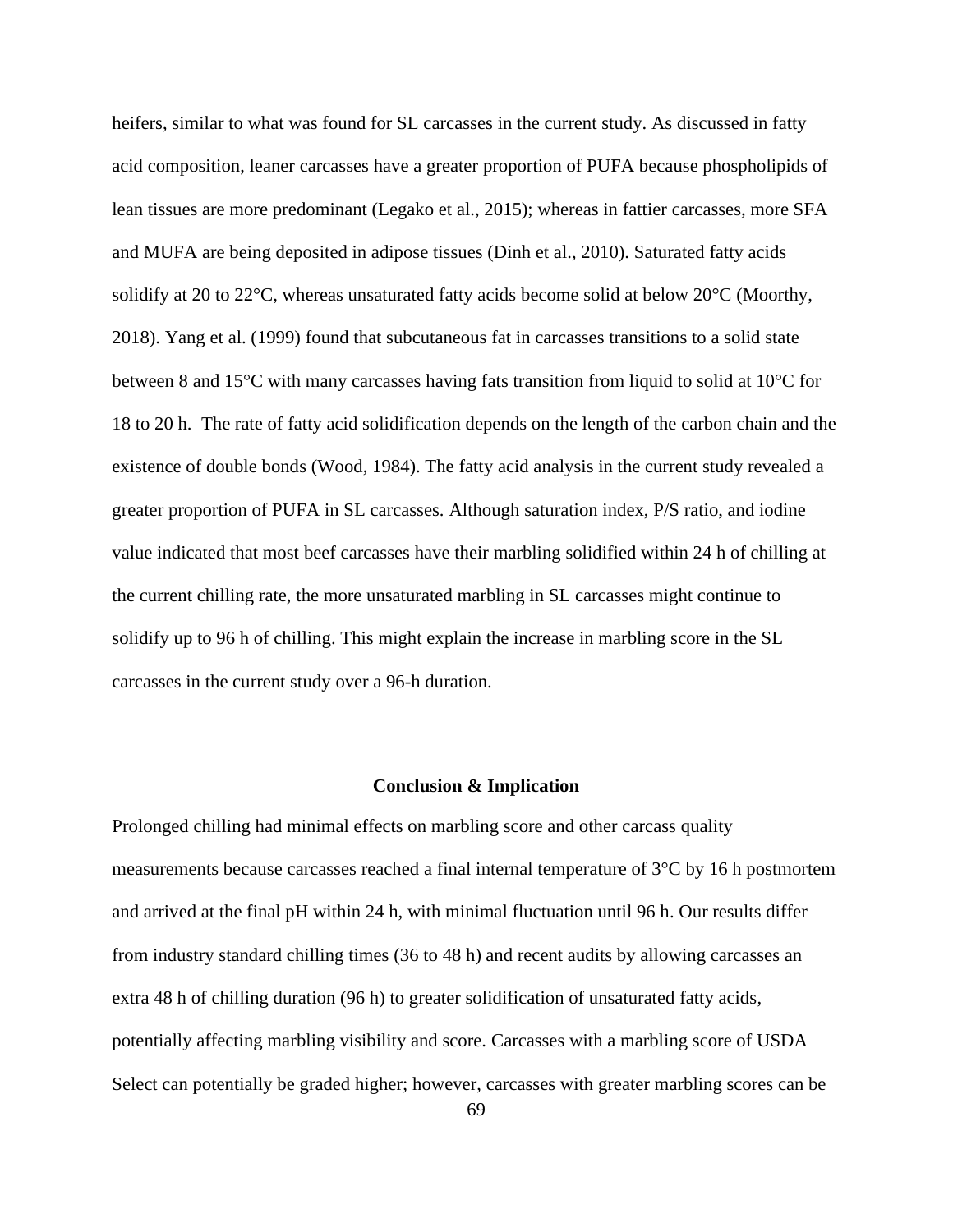graded lower after prolonged spray chilling for up to 96 h. These findings do not favor prolonged chilling (greater than 48 h) of USDA Choice or higher beef carcasses but favor such a practice for carcasses with USDA Select marbling score as a method to improve marbling visibility and quality grade.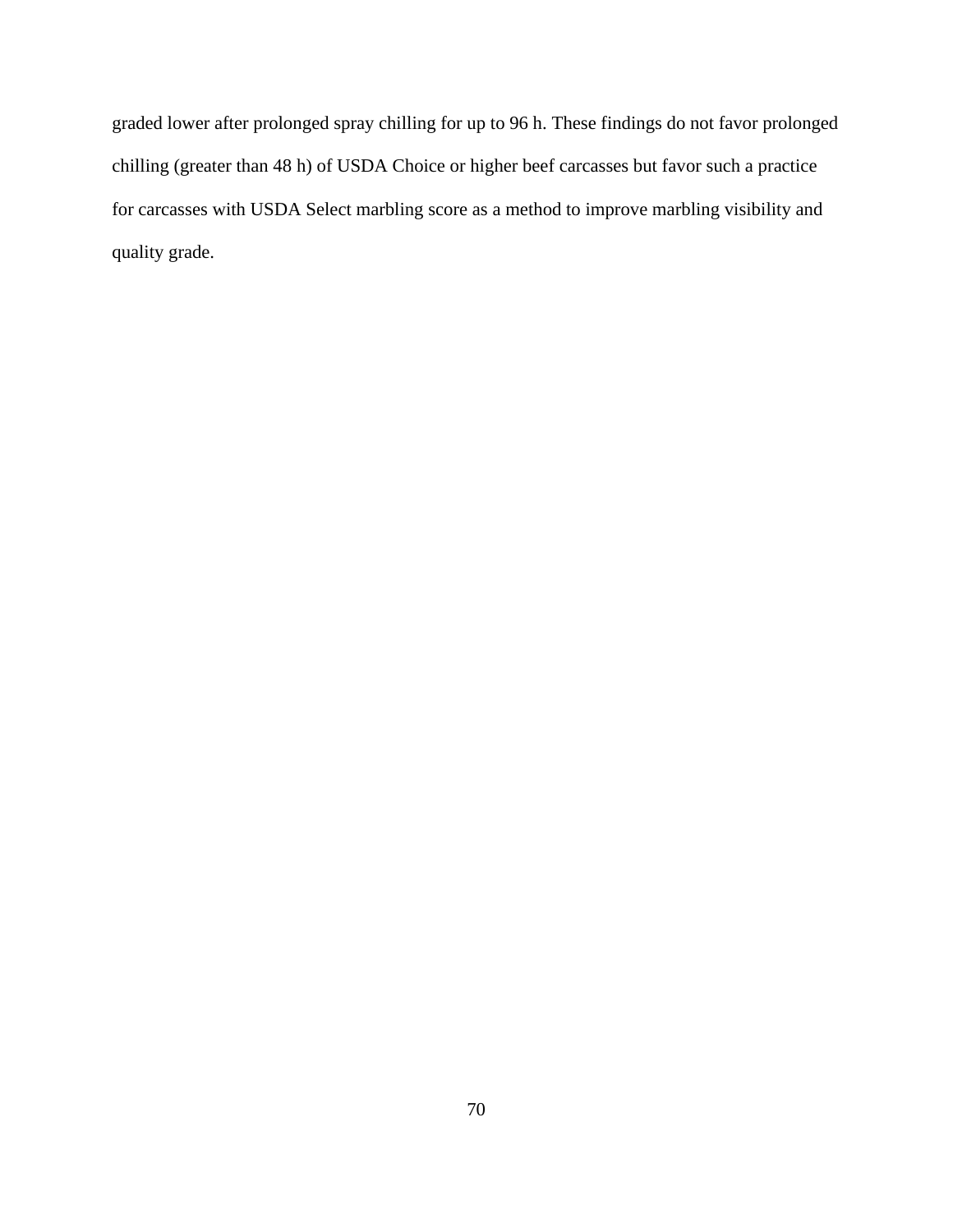# **Tables and Figures**

Table 1 Fatty acid composition (% of total fatty acids) of the *longissimus* muscle from beef carcasses having marbling score of Slightly Abundant (SA, n = 21), Moderate (MD,  $n = 36$ , Modest (MT,  $n = 37$ ), Small (SM,  $n = 71$ ), and Slight (SL,  $n = 44$ ).

| Fatty acids             | SA    | MD    | мт    | SM    | SL       | SE.  | P value |
|-------------------------|-------|-------|-------|-------|----------|------|---------|
| SFA                     | 49.63 | 51.23 | 49.48 | 49.59 | 48.42    | 1.80 | 0.486   |
| 10:0                    | 0.07  | 0.07  | 0.11  | 0.06  | 0.05     | 0.02 | 0.192   |
| 12:0                    | 0.08  | 0.08  | 0.09  | 0.07  | 0.06     | 0.01 | 0.060   |
| 14:0                    | 3.01  | 3.30  | 3.36  | 2.85  | 2.35     | 0.26 | < 0.001 |
| 15:0                    | 0.37  | 0.37  | 0.35  | 0.31  | 0.35     | 0.03 | 0.069   |
| 16:0                    | 31.72 | 31.38 | 30.66 | 29.46 | 26.69    | 1.01 | < 0.001 |
| 17:0                    | 0.93  | 0.88  | 0.79  | 0.70  | 0.70     | 0.06 | < 0.001 |
| 18:0                    | 13.34 | 15.01 | 13.99 | 15.98 | 18.05    | 1.13 | < 0.001 |
| 19:0                    | 0.05  | 0.05  | 0.05  | 0.06  | 0.08     | 0.01 | 0.001   |
| 20:0                    | 0.07  | 0.08  | 0.08  | 0.09  | 0.12     | 0.01 | 0.001   |
| 22:0                    | 0.01  | 0.01  | 0.00  | 0.01  | 0.02     | 0.01 | 0.314   |
| MUFA                    | 38.96 | 37.50 | 38.14 | 37.64 | 35.32    | 1.19 | 0.010   |
| 14:1 cis9               | 0.79  | 0.83  | 0.84  | 0.67  | 0.51     | 0.11 | 0.001   |
| 15:1 cis9               | 0.10  | 0.14  | 0.16  | 0.23  | 0.33     | 0.03 | < 0.001 |
| 16:1 cis6               | 0.04  | 0.03  | 0.03  | 0.04  | 0.89     | 0.74 | 0.454   |
| 16:1 cis9               | 3.75  | 3.50  | 3.58  | 3.16  | 2.46     | 0.25 | < 0.001 |
| 16:1 cis7               | 0.11  | 0.11  | 0.10  | 0.09  | 0.16     | 0.06 | 0.833   |
| 17:1 cis10              | 0.79  | 0.70  | 0.63  | 0.52  | 0.44     | 0.05 | < 0.001 |
| 18:1 trans11            | 1.46  | 1.19  | 1.83  | 2.30  | 3.56     | 0.68 | < 0.001 |
| 18:1 cis9               | 30.47 | 29.38 | 29.26 | 28.94 | 25.71    | 1.41 | 0.002   |
| 18:1 cis11              | 0.74  | 0.87  | 1.05  | 1.06  | 1.96     | 0.90 | 0.504   |
| 18:1 cis12              | 0.01  | 0.07  | 0.04  | 0.10  | 0.16     | 0.05 | 0.036   |
| 18:1 cis13              | 0.38  | 0.44  | 0.34  | 0.30  | 0.24     | 0.05 | < 0.001 |
| 19:1 cis10              | 0.07  | 0.07  | 0.06  | 0.06  | 0.04     | 0.01 | 0.004   |
| 19:1 cis                | 0.03  | 0.02  | 0.02  | 0.01  | 0.01     | 0.00 | < 0.001 |
| 20:1 cis11              | 0.23  | 0.15  | 0.17  | 0.16  | 0.11     | 0.03 | 0.002   |
| PUFA                    | 4.78  | 4.87  | 5.53  | 6.21  | 8.71     | 1.02 | 0.001   |
| 18:2 trans9,12          | 0.15  | 0.14  | 0.14  | 0.18  | 0.20     | 0.02 | < 0.001 |
| 18:2 cis9,12            | 3.85  | 3.69  | 4.25  | 4.45  | 5.13     | 0.42 | < 0.001 |
| 18:2 cis12,15           | 0.02  | 0.02  | 0.03  | 0.04  | 0.16     | 0.12 | 0.562   |
| 18:3 y cis6,9,12        | 0.02  | 0.03  | 0.03  | 0.05  | 0.06     | 0.01 | < 0.001 |
| 18:3 cis9,12,15         | 0.09  | 0.11  | 0.11  | 0.12  | 0.16     | 0.01 | < 0.001 |
| 20:2 cis11,14           | 0.05  | 0.04  | 0.04  | 0.05  | 0.05     | 0.01 | 0.227   |
| 20:2 cis9,12            | 0.00  | 0.02  | 0.02  | 0.03  | 0.06     | 0.01 | < 0.001 |
| 20:3 cis5,8,11          | 0.01  | 0.02  | 0.02  | 0.04  | 0.07     | 0.01 | < 0.001 |
| 20:3 cis8,11,14         | 0.20  | 0.24  | 0.27  | 0.37  | 0.46     | 0.05 | < 0.001 |
| 20:4 cis5,8,11,14       | 0.24  | 0.32  | 0.37  | 0.53  | 0.77     | 0.07 | < 0.001 |
| 20:5 cis5,8,11,14,17    | 0.00  | 0.02  | 0.02  | 0.04  | 0.09     | 0.02 | < 0.001 |
| 22:4 cis7,10,13,16      | 0.10  | 0.11  | 0.12  | 0.15  | 0.20     | 0.02 | < 0.001 |
| 22:5 cis7,10,13,16,19   | 0.05  | 0.10  | 0.10  | 0.15  | 0.22     | 0.02 | < 0.001 |
| 22:6 cis4,7,10,13,16,19 | 0.00  | 0.00  | 0.00  | 0.01  | 0.02     | 0.01 | 0.012   |
| BCFA                    | 6.63  | 6.40  | 6.85  | 6.56  | 8.42     | 1.02 | 0.068   |
| 14:0 13-methyl          | 0.05  | 0.07  | 0.09  | 0.07  | 0.14     | 0.06 | 0.308   |
| 15:0 14-methyl          | 0.09  | 0.09  | 0.09  | 0.10  | 0.12     | 0.01 | 0.001   |
| 16:0 15-methyl          | 2.56  | 2.58  | 3.01  | 2.95  | 3.52     | 0.41 | 0.057   |
| 16:0 14-methyl          | 3.75  | 3.50  | 3.58  | 3.16  | 2.46     | 0.16 | 0.041   |
| P/S ratio               | 0.10  | 0.10  | 0.11  | 0.13  | 0.35     | 0.17 | 0.276   |
| Saturation index        | 1.14  | 1.22  | 1.15  | 1.15  | 1.35     | 0.16 | 0.351   |
| Iodine value.           | 38.17 | 36.05 | 37 08 | 37.80 | 3535 182 |      | 0.260   |

abc: Within a row, means with different letters differ ( $P \le 0.05$ )

SEd pooled standard error

 $P$ : probability value

t.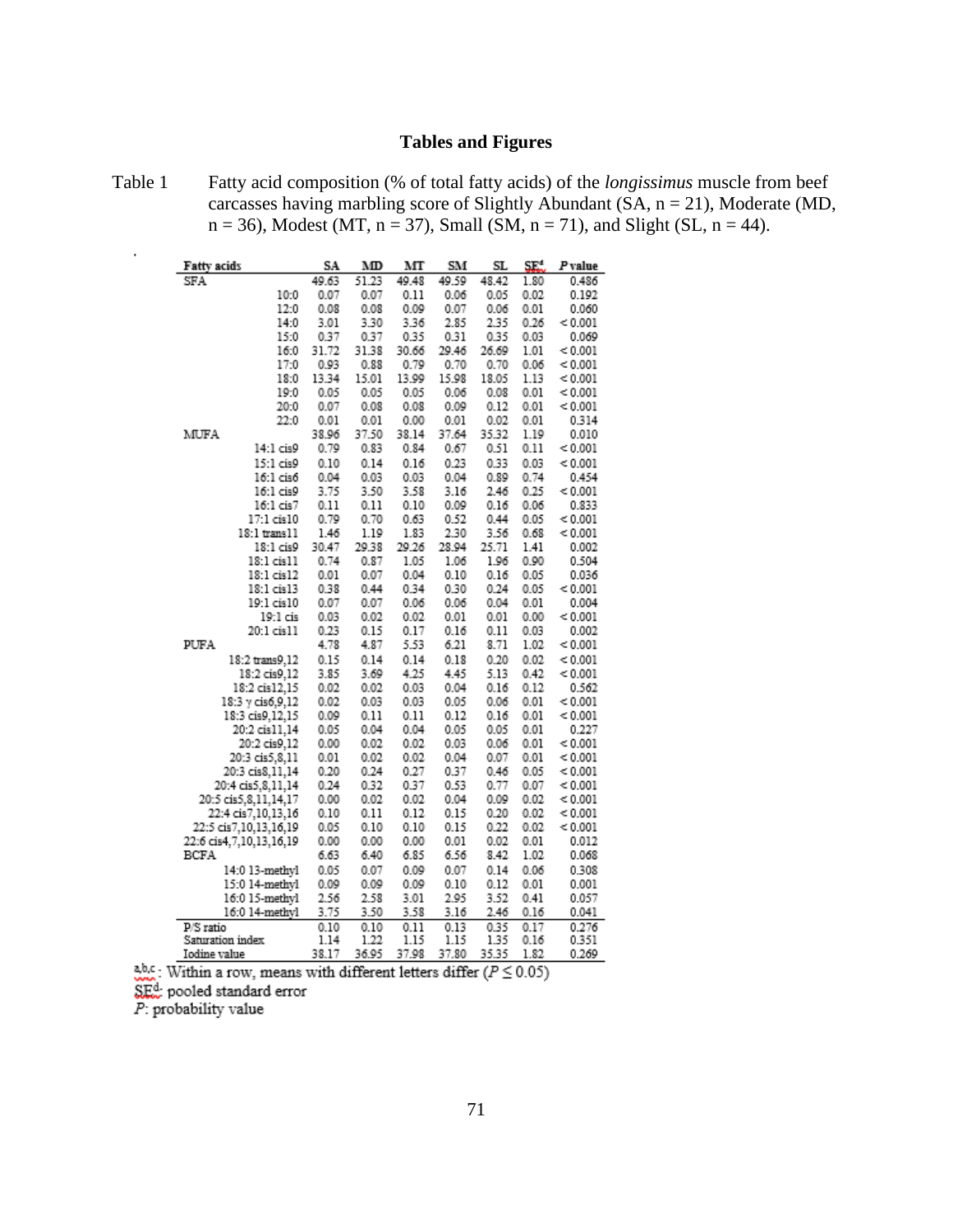Table 2 Carcass shrinkage, pH, and lean color (lightness - L\*, redness - a\*, yellowness - b\*, chroma, and hue angle) of beef carcasses with initial marbling score of Slightly Abundant (SA,  $n = 21$ ), Moderate (MD,  $n = 36$ ), Modest (MT,  $n = 37$ ), Small (SM,  $n = 71$ ), and Slight (SL,  $n = 44$ ) at 24, 48, 72, and 96 h of spray chilling at 0 to 3<sup>o</sup>C with a wind speed of 3.1 m/s under 153-lux of fluorescent light in a commercial hot box.

| Marbling category               |      | Shrinkage        | pH                | L*                  | $a^*$              | $b^*$              | Chroma             | Hue angle          |
|---------------------------------|------|------------------|-------------------|---------------------|--------------------|--------------------|--------------------|--------------------|
| SA                              | 24 h | 0.0 <sup>b</sup> | 5.64ª             | 43.47 <sup>b</sup>  | 28.53ab            | 21.27 <sup>b</sup> | 35.63 <sup>b</sup> | 36.59ª             |
|                                 | 48 h | $0.7^{a}$        | 5.57 <sup>b</sup> | 44.40 <sup>ab</sup> | 29.81ª             | 22.18 <sup>b</sup> | 37.16 <sup>a</sup> | 36.63ª             |
|                                 | 72 h | 0.4 <sup>b</sup> | 5.64ª             | 45.41ª              | 29.82ª             | 22.64 <sup>a</sup> | $37.45^a$          | 37.21 <sup>a</sup> |
|                                 | 96 h | 0.1 <sup>b</sup> | 5.69ª             | 45.34ª              | 30.28ª             | 23.56ª             | 38.39ª             | 37.86ª             |
|                                 |      |                  |                   |                     |                    |                    |                    |                    |
| MD                              | 24 h | 0.0 <sup>b</sup> | 5.57 <sup>b</sup> | 42.239              | 29.55ª             | 21.54 <sup>b</sup> | 36.58ª             | 36.09ª             |
|                                 | 48h  | 0.7 <sup>a</sup> | 5.68ª             | 44.33 <sup>b</sup>  | 30.00 <sup>a</sup> | 22.53ª             | 37.53ª             | 36.88ª             |
|                                 | 72 h | 1.0 <sup>a</sup> | 5.64ª             | 44.72 <sup>b</sup>  | 30.27ª             | 23.01ª             | 38.03ª             | 37.20 <sup>a</sup> |
|                                 | 96 h | 0.3 <sup>b</sup> | 5.65ª             | $46.15^a$           | 29.69ª             | 22.66ª             | 37.36 <sup>a</sup> | 37.31 <sup>a</sup> |
|                                 |      |                  |                   |                     |                    |                    |                    |                    |
| МT                              | 24 h | 0.0 <sup>b</sup> | 5.604             | 41.77 <sup>b</sup>  | $30.32^a$          | 22.13 <sup>a</sup> | 37.55ª             | 36.06 <sup>a</sup> |
|                                 | 48 h | 0.5 <sup>c</sup> | 5.65ª             | 44.25ª              | 30.70ª             | 22.44ª             | 38.07ª             | 36.28ª             |
|                                 | 72 h | 0.9 <sup>a</sup> | 5.61 <sup>a</sup> | 44.15ª              | 30.90ª             | 23.09ª             | 38.60ª             | 36.85ª             |
|                                 | 96 h | 0.0 <sup>b</sup> | 5.62 <sup>a</sup> | 45.52ª              | 29.85ª             | 22.49ª             | 37.38ª             | 36.96ª             |
|                                 |      |                  |                   |                     |                    |                    |                    |                    |
| SM                              | 24 h | 0.0 <sup>c</sup> | 5.59ab            | 41.639              | 29.51ª             | 21.53 <sup>b</sup> | 36.54 <sup>b</sup> | 36.11ª             |
|                                 | 48 h | 0.6 <sup>b</sup> | 5.62 <sup>a</sup> | 43.09 <sup>b</sup>  | 29.54ª             | 22.27 <sup>a</sup> | 37.04ab            | 36.93ª             |
|                                 | 72 h | $1.2^a$          | 5.57b             | $43.33^{b}$         | 29.99ª             | 22.874             | 37.76 <sup>a</sup> | 37.25ª             |
|                                 | 96 h | $-0.2c$          | $5.62^a$          | 45.05ª              | 29.65ª             | 22.54ª             | 37.32ab            | 37.15ª             |
|                                 |      |                  |                   |                     |                    |                    |                    |                    |
| SL                              | 24 h | 0.0 <sup>c</sup> | 5.59ª             | 41.20 <sup>a</sup>  | 28.85ª             | 21.78ª             | 36.18ª             | 37.04 <sup>a</sup> |
|                                 | 48 h | 0.5 <sup>b</sup> | 5.58ª             | 42.05ª              | 28.80 <sup>a</sup> | $20.64^{b}$        | 35.47ab            | 35.75ª             |
|                                 | 72 h | 1.0 <sup>a</sup> | 5.56ª             | 41.54ª              | 29.26 <sup>a</sup> | 21.91ª             | 36.65ª             | 36.55ª             |
|                                 | 96 h | $-0.4d$          | 5.56ª             | 41.62 <sup>a</sup>  | 27.77 <sup>b</sup> | 20.22 <sup>b</sup> | 34.37 <sup>b</sup> | 36.02ª             |
|                                 |      |                  |                   |                     |                    |                    |                    |                    |
|                                 |      |                  |                   |                     |                    |                    |                    |                    |
| SE                              |      | 0.521            | 5.690             | 2.251               | 1.592              | 1.529              | 2.131              | 1.321              |
| <i><u><b>P.marbling</b></u></i> |      | 0.509            | < 0.001           | >0.001              | 0.002              | 0.003              | < 0.001            | 0.175              |
| Liime                           |      | < 0.001          | 0.673             | >0.001              | 0.043              | 0.089              | 0.084              | 0.501              |
| $P_{\rm interaction}$           |      | 0.002            | < 0.001           | 0.007               | 0.363              | 0.005              | 0.046              | 0.082              |

a,b,c.: Within a row, means with different letters differ ( $P \le 0.05$ )

SE<sup>d</sup>: pooled standard error

 $P$ : probability value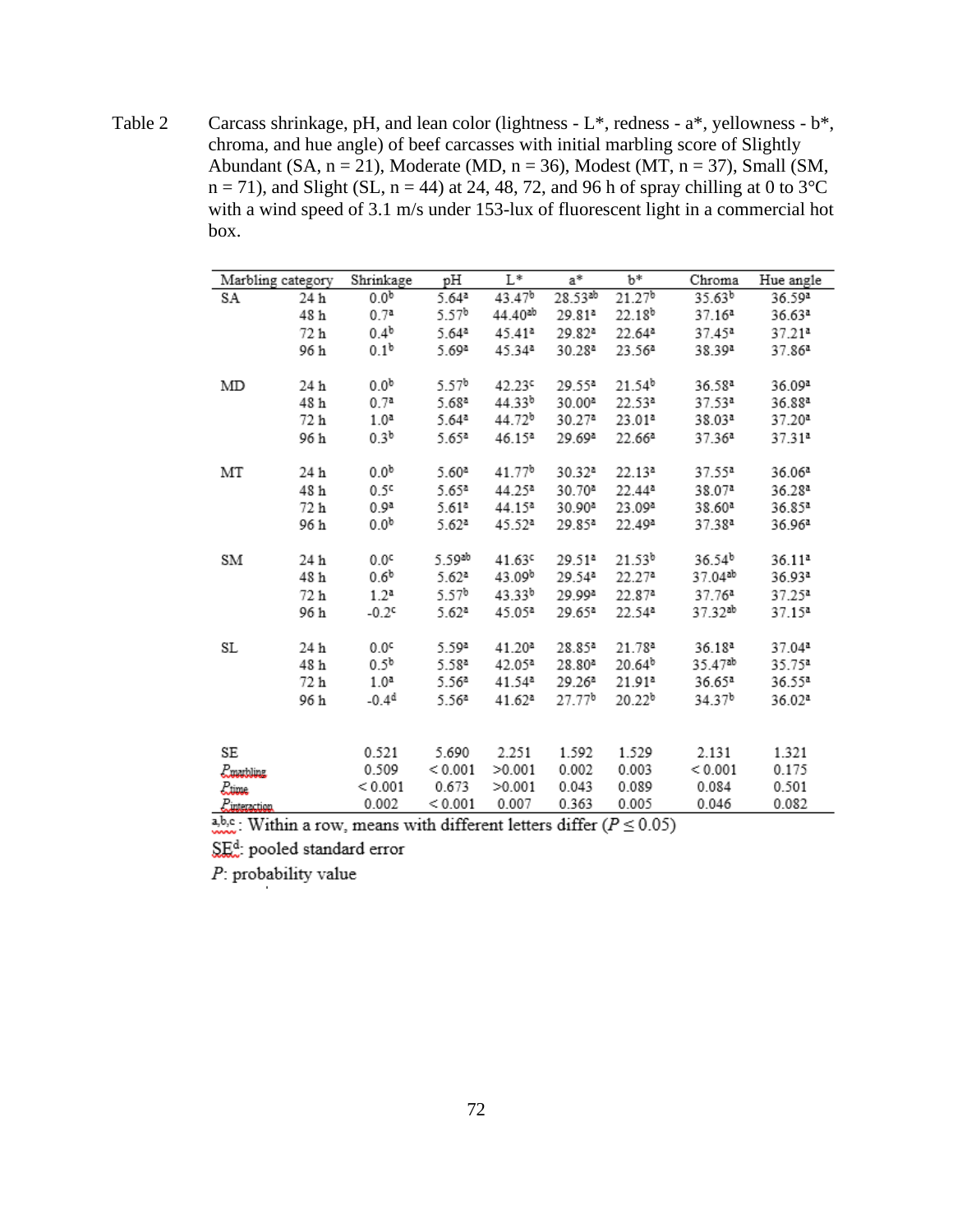

Figure 1 USDA marbling score composition 209 beef carcasses, including Slightly Abundant  $(SA, n = 21)$ , Moderate (MD,  $n = 36$ ), Modest (MT,  $n = 37$ ), Small (SM,  $n = 71$ ), and Slight (SL,  $n = 44$ ), used to determine the effects of prolonged chilling on marbling score.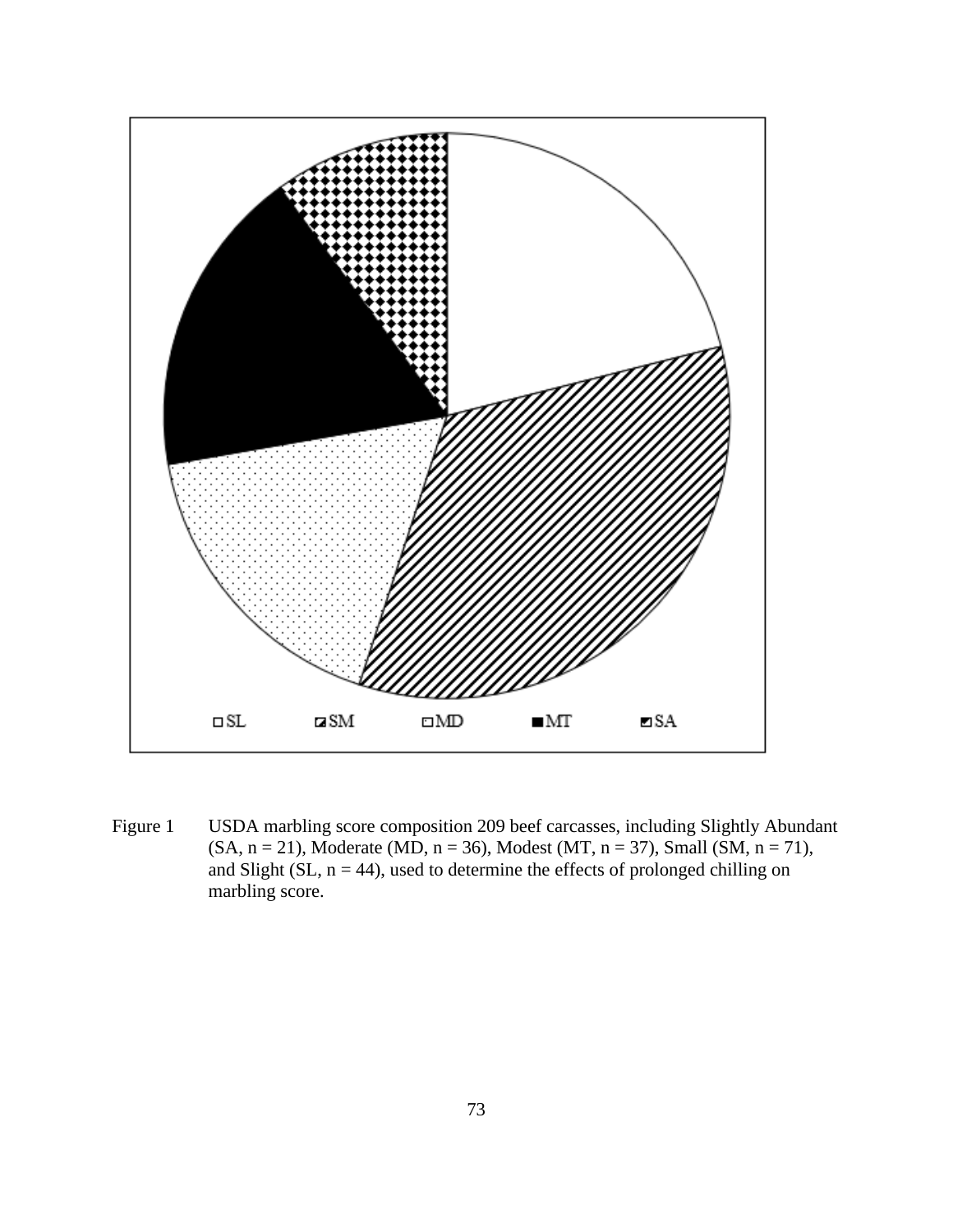

Figure 2 Core temperature of beef carcasses during chilling for 96 h at 0 to 3°C with a wind speed of 3.1 m/s under 153-lux of fluorescent light in a commercial hot box.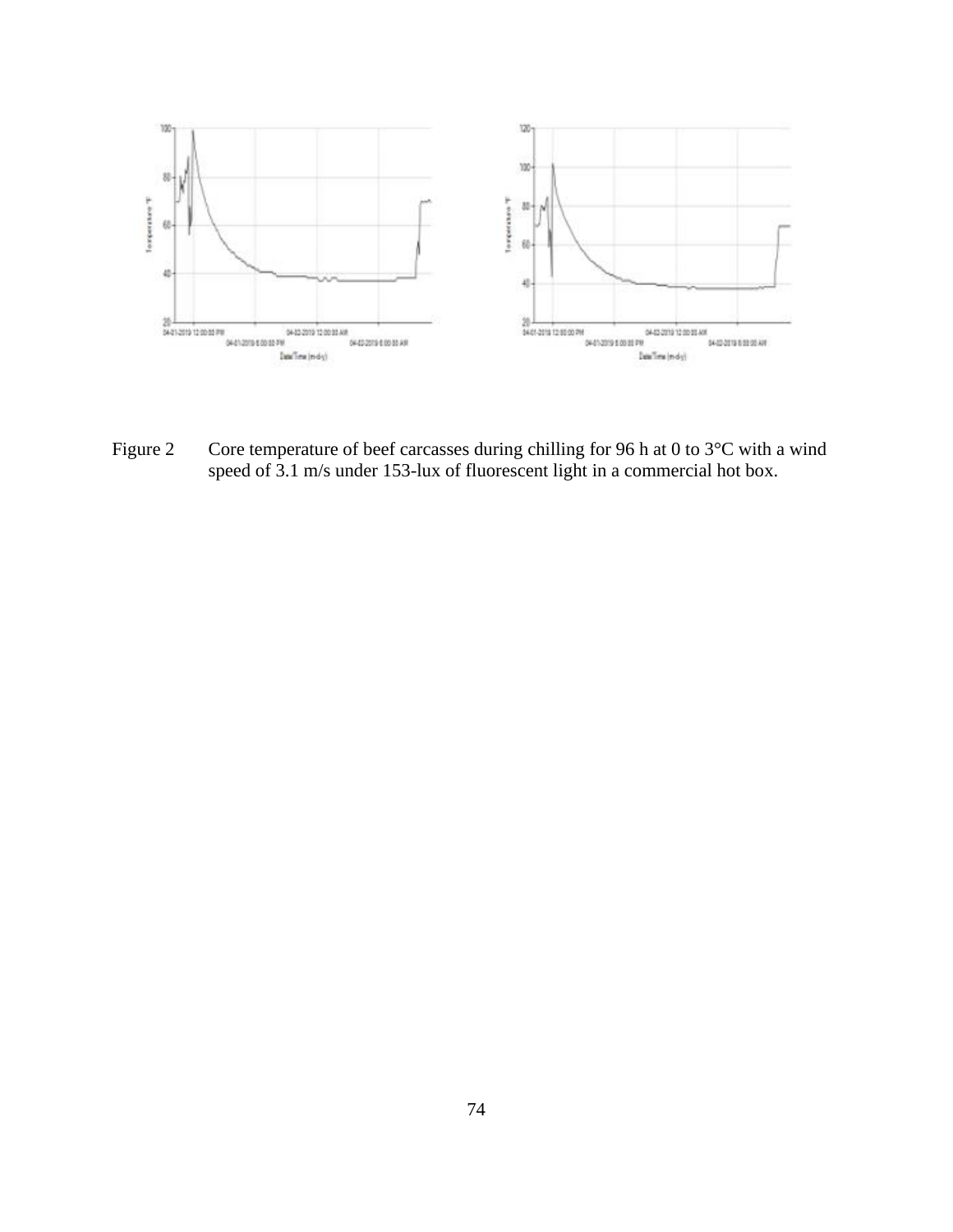

Figure 3 Aerobic plate count of 50 carcasses from data collection's 2 through 6 taken from a 12.5-cm  $\times$  12.5-cm area on the round and chuck of the carcass at 0 to 3 $\degree$ C with a wind speed of 3.1 m/s under 153-lux of fluorescent light in a commercial hot box at 24, 48, 72, and 96 h of spray chilling.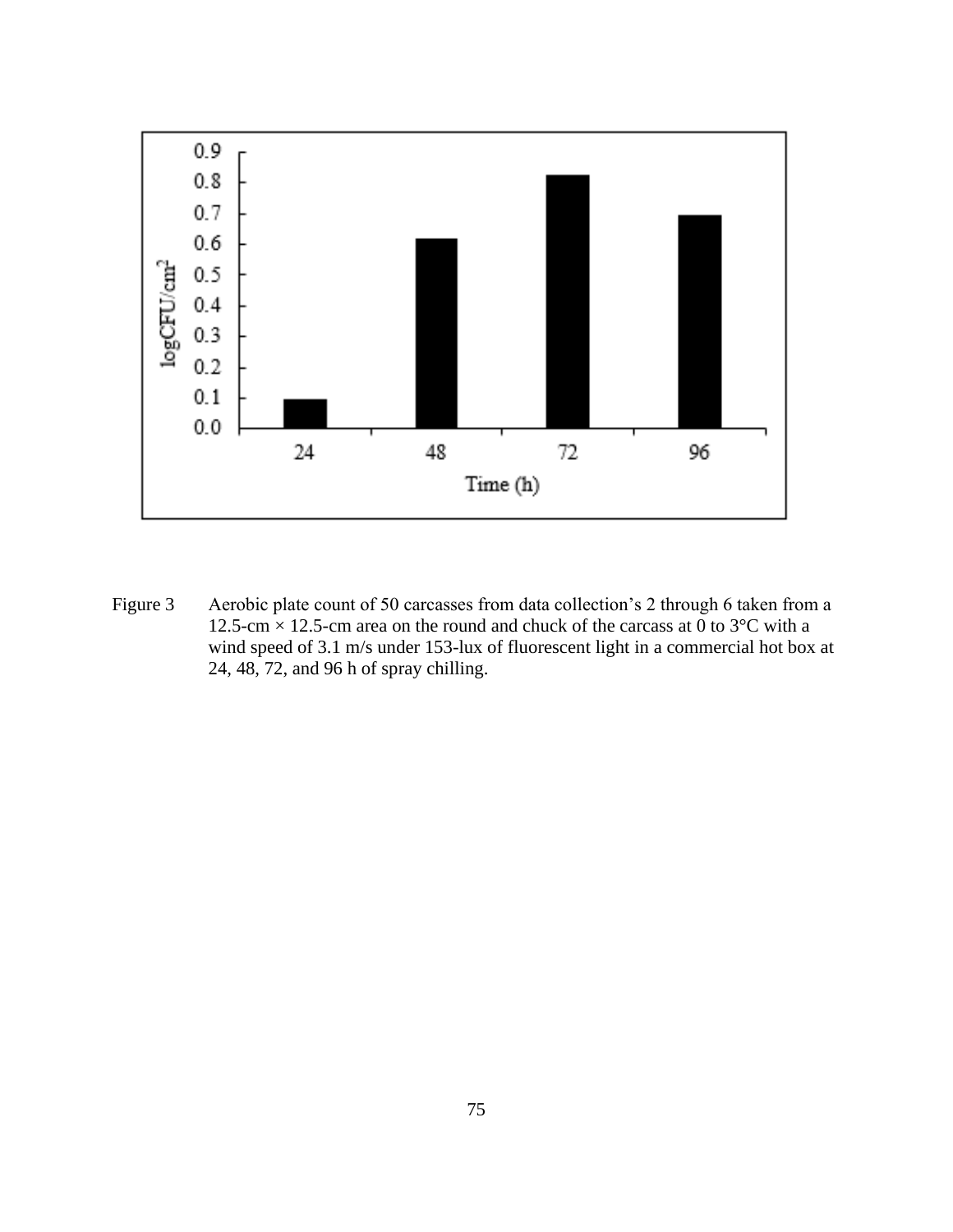

Figure 4 Redness (a\*) of beef *longissimus* muscles of differentiated initial marbling scores, spray-chilled in a commercial hotbox under a wind speed of 3.1 m/s and 153-lux of fluorescent light, averaged across 24, 48, 72, and 96 h (5a) and across USDA quality grades of Slightly Abundant (SA,  $n = 21$ ), Moderate (MD,  $n = 36$ ), Modest (MT,  $n = 37$ ), Small (SM,  $n = 71$ ), and Slight (SL,  $n = 44$ ).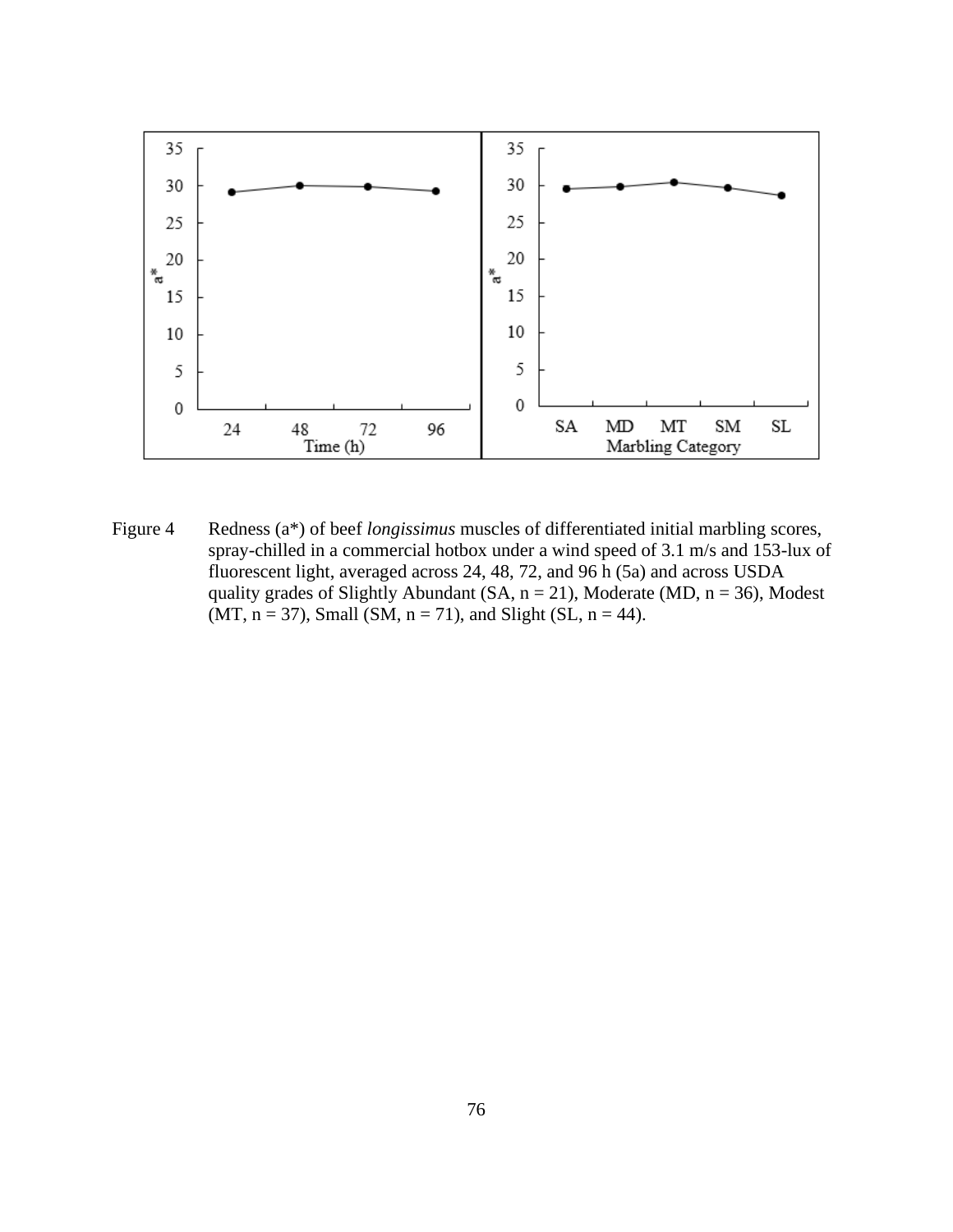

Figure 5 USDA marbling scores of beef carcasses graded Slightly Abundant (SA,  $n = 21$ ), Moderate (MD,  $n = 36$ ), Modest (MT,  $n = 37$ ), Small (SM,  $n = 71$ ), and Slight (SL,  $n = 44$ ) at 24, 48, 72, and 96 h of spray chilling.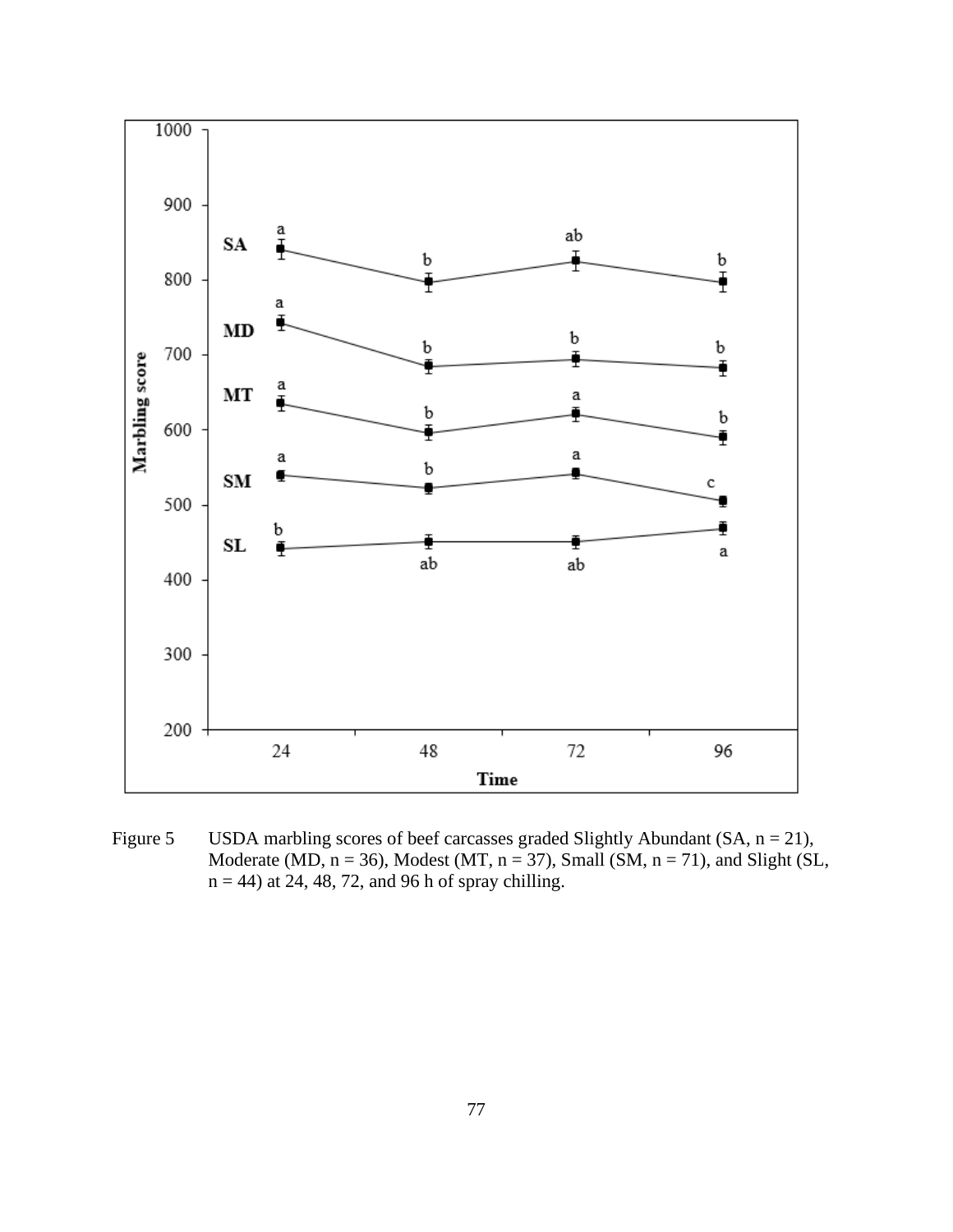### REFERENCES

- Aalhus, J. L., Janz, J. A. M., Tong, A. K. W., Jones, S. D. M., and Robertson, W. M. (2001). The influence of chilling rate and fat cover on beef quality. *Canadian Journal of Animal Science*, *81*(3), 321-330.
- Acheson, R. J., Woerner, D. R., Walenciak, C. E., Colle, M. J., and Bass, P. D. (2018). Distribution of marbling throughout the M. longissimus thoracis et lumborum of beef carcasses using an instrument-grading system. *Meat and Muscle Biology*, *2*(1).
- Ahmad, M. U. D., Sarwar, A., Najeeb, M. I., Nawaz, M., Anjum, A. A., Ali, M. A., and Mansur, N. (2013). Assessment of microbial load of raw meat at abattoirs and retail outlets. *Journal of Animal and Plant Sciences*, *23*(3), 745-748.
- Blumer, T. N., Craig, H. B., Pierce, E. A., Smart Jr, W. W. G., and Wise, M. B. (1962). Nature and variability of marbling deposits in longissimus dorsi muscle of beef carcasses. *Journal of Animal Science*, *21*(4), 935-942.
- Bak, K. H., Lindahl, G., Karlsson, A. H., and Orlien, V. (2012). Effect of high pressure, temperature, and storage on the color of porcine longissimus dorsi. Meat Science, 92(4), 374-381.
- Bonny, S. P. F., Pethick, D. W., Legrand, I., Wierzbicki, J., Allen, P., Farmer, L. J., and Gardner, G. E. (2016). Ossification score is a better indicator of maturity related changes in eating quality than animal age. *animal*, *10*(4), 718-728.
- Boykin, C. A., L. C. Eastwood, M. K. Harris, D. S. Hale, C. R. Kerth, D. B. Griffin, A. N. Arnold, J. D. Hasty, K. E. Belk, D. R. Woerner, 2017. National beef quality audit-2016: in-plant survey of carcass characteristics related to quality, quantity, and value of fed steers and heifers. J. Anim. Sci. 95:2993–3002. doi:10.2527/jas.2017.1543.
- Cook, C. F., Bray, R. W., and Weckel, K. G. (1964). Variations in the quantity and distribution of lipid in the bovine longissimus dorsi. *Journal of Animal Science*, *23*(2), 329-331.
- Cross, H. R., Abraham, H. C., and Knapp, E. M. (1975). Variations in the amount, distribution and texture of intramuscular fat within muscles of the beef carcass. *Journal of Animal Science*, *41*(6), 1618-1626.
- Emerson, M. R., Woerner, D. R., Belk, K. E., & Tatum, J. D. (2013). Effectiveness of USDA instrument-based marbling measurements for categorizing beef carcasses according to differences in longissimus muscle sensory attributes. *Journal of Animal Science*, *91*(2), 1024-1034.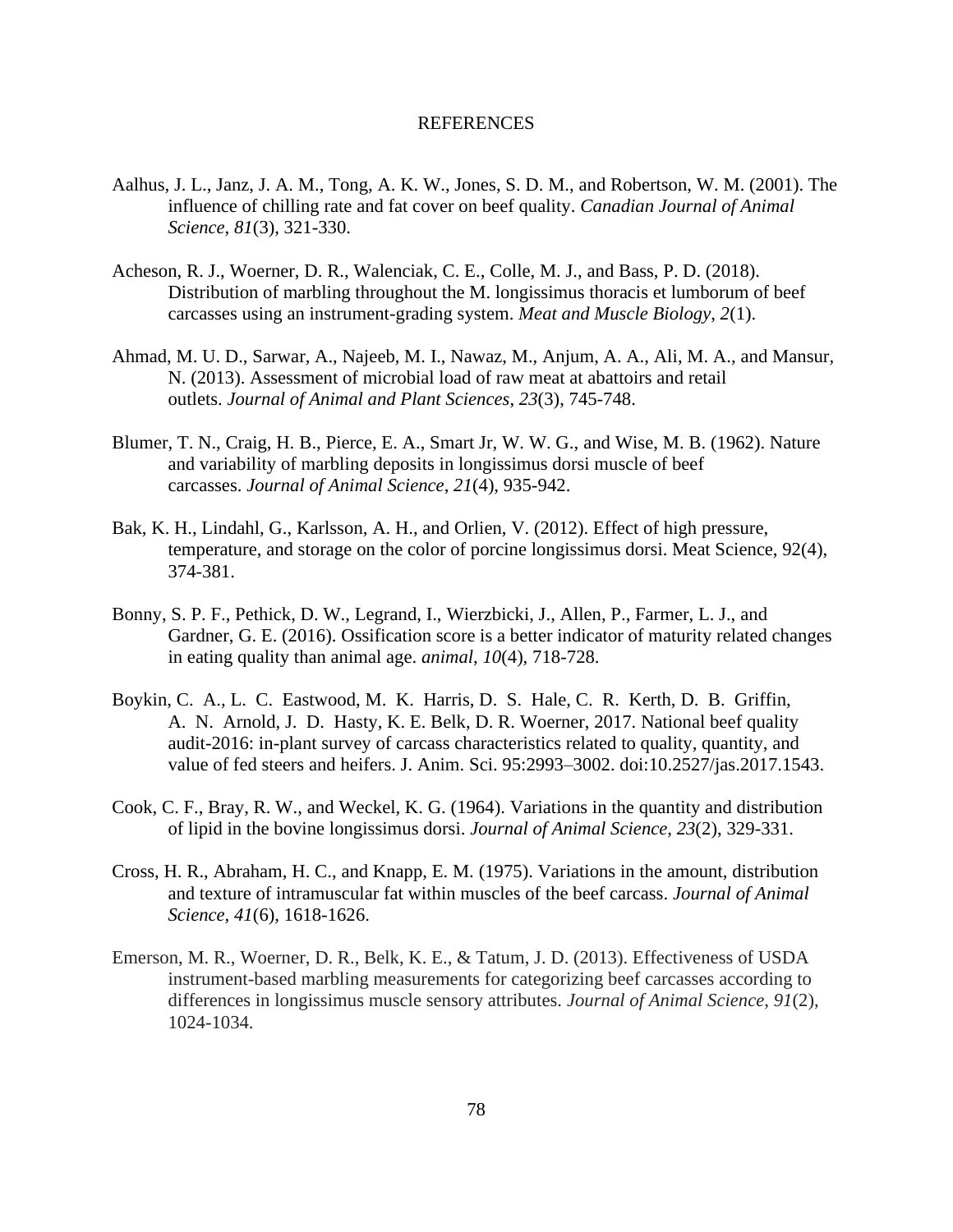- Faucitano, L., Rivest, J., Daigle, J. P., Lévesque, J., and Gariepy, C. (2004). Distribution of intramuscular fat content and marbling within the longissimus muscle of pigs. *Canadian Journal of Animal Science*, *84*(1), 57-61.
- Gagaoua, M., Picard, B., and Monteils, V. (2018). Associations among animal, carcass, muscle characteristics, and fresh meat color traits in Charolais cattle. *Meat Science*, *140*, 145- 156.
- Greer, G. G., and Jones, S. D. M. (1997). Quality and bacteriological consequences of beef carcass spray-chilling: Effects of spray duration and boxed beef storage temperature. *Meat Science*, *45*(1), 61-73.
- Hauge, S. J., Nesbakken, T., Moen, B., Røtterud, O. J., Dommersnes, S., Nesteng, O., and Alvseike, O. (2015). The significance of clean and dirty animals for bacterial dynamics along the beef chain. *International Journal of Food Microbiology*, *214*, 70-76.
- Holman, B. W., Mao, Y., Coombs, C. E., van de Ven, R. J., and Hopkins, D. L. (2016). Relationship between colorimetric (instrumental) evaluation and consumer-defined beef colour acceptability. *Meat Science*, *121*, 104-106.
- Huffman, K. L., Miller, M. F., Hoover, L. C., Wu, C. K., Brittin, H. C., and Ramsey, C. B. (1996). Effect of beef tenderness on consumer satisfaction with steaks consumed in the home and restaurant. *Journal of Animal Science*, *74*(1), 91-97.
- Hughes, J. M., Kearney, G., and Warner, R. D. (2014). Improving beef meat colour scores at carcass grading. *Animal Production Science*, *54*(4), 422-429.
- Hughes, J. M., Oiseth, S. K., Purslow, P. P., and Warner, R. D. (2014). A structural approach to understanding the interactions between colour, water-holding capacity and tenderness. *Meat science*, *98*(3), 520-532.
- Jacob, R. H., and Hopkins, D. L. (2014). Techniques to reduce the temperature of beef muscle early in the postmortem period–a review. *Animal Production Science*, *54*(4), 482-493.
- Janz, J. A. M., Aalhus, J. L., Robertson, W. M., Dugan, M. E. R., Larsen, I. L., and Landry, S. (2004). The effects of modified carcass chilling on beef carcass grade and quality of several muscles. *Canadian Journal of Animal Science*, *84*(3), 377-384.
- Jeremiah, L.E., Carpenter, Z.L., Smith, G.C. And Butler, O.D. 1970. Beef quality. I. Marbling as an indicator of palatability. Texas Agri. Experiment Station, Departmental Technical Report No. 22, Department of Animal Science, Texas A & M University, College Station.
- Jones, S. D. M., and Robertson, W. M. (1988). The effects of spray-chilling carcasses on the shrinkage and quality of beef. *Meat Science*, *24*(3), 177-188.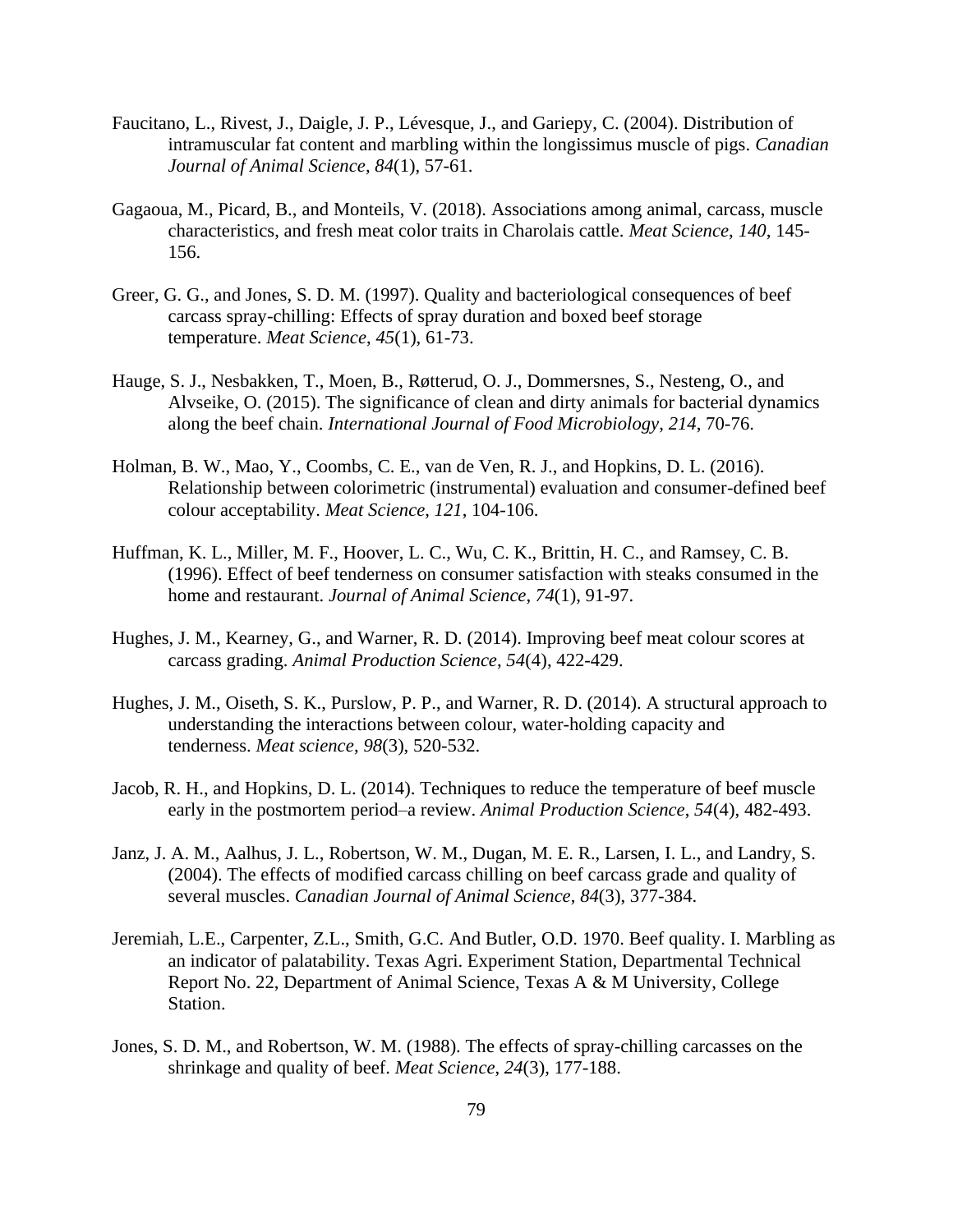- Killinger, K. M., Calkins, C. R., Umberger, W. J., Feuz, D. M., and Eskridge, K. M. (2004). Consumer sensory acceptance and value for beef steaks of similar tenderness, but differing in marbling level. *Journal of Animal Science*, *82*(11), 3294-3301.
- Kim, Y. H. B., Warner, R. D., and Rosenvold, K. (2014). Influence of high pre-rigor temperature and fast pH fall on muscle proteins and meat quality: a review. *Animal Production Science*, *54*(4), 375-395.
- King, D. A., Shackelford, S. D., Rodriguez, A. B., and Wheeler, T. L. (2011). Effect of time of measurement on the relationship between metmyoglobin reducing activity and oxygen consumption to instrumental measures of beef longissimus color stability. *Meat Science*, *87*(1), 26-32.
- King, D. A., Shackelford, S. D., Kalchayanand, N., and Wheeler, T. L. (2012). Sampling and aging effects on beef longissimus color stability measurements. *Journal of Animal Science*, *90*(10), 3596-3605.
- Kirchofer, K., Calkins, C. R., Burson, D. E., and Eskridge, K. (2002). Factors influencing color development in beef. *Nebraska Beef Cattle Reports*, 268.
- Kocharunchitt, C., Mellefont, L., Bowman, J. P., and Ross, T. (2020). Application of chlorine dioxide and peroxyacetic acid during spray chilling as a potential antimicrobial intervention for beef carcasses. *Food Microbiology*, *87*, 103355.
- Lawrie, R. A., and Ledward, D. A. (2006). Factors influencing the growth and development of meat animals. *Lawrie's Meat Science*, 15-40.
- Legako, J. F., Dinh, T. T. N., Miller, M. F., and Brooks, J. C. (2015). Effects of USDA beef quality grade and cooking on fatty acid composition of neutral and polar lipid fractions. *Meat science*, *100*, 246-255.
- Loredo-Osti, J., Sánchez-López, E., Barreras-Serrano, A., Figueroa-Saavedra, F., Pérez-Linares, C., Ruiz-Albarrán, M., and Domínguez-Muñoz, M. Á. (2019). An evaluation of environmental, intrinsic and pre-and post-slaughter risk factors associated to dark-cutting beef in a federal inspected type slaughter plant. *Meat Science*, *150*, 85-92.
- Litwińczuk, Z., Domaradzki, P., Grodzicki, T., Litwińczuk, A., and Florek, M. (2015). The relationship of fatty acid composition and cholesterol content with intramuscular fat content and marbling in the meat of Polish Holstein-Friesian cattle from semi-intensive farming. *Animal Science Papers and Reports*, *33*(2).
- Lusk, J.L., T.L. Marsh, T.C. Schroeder, and J.A. Fox. "Wholesale Demand for USDA Quality Graded Boxed Beef and Effects of Seasonality." Journal of Agricultural and Resource Economics 26(1):91-106 (2001).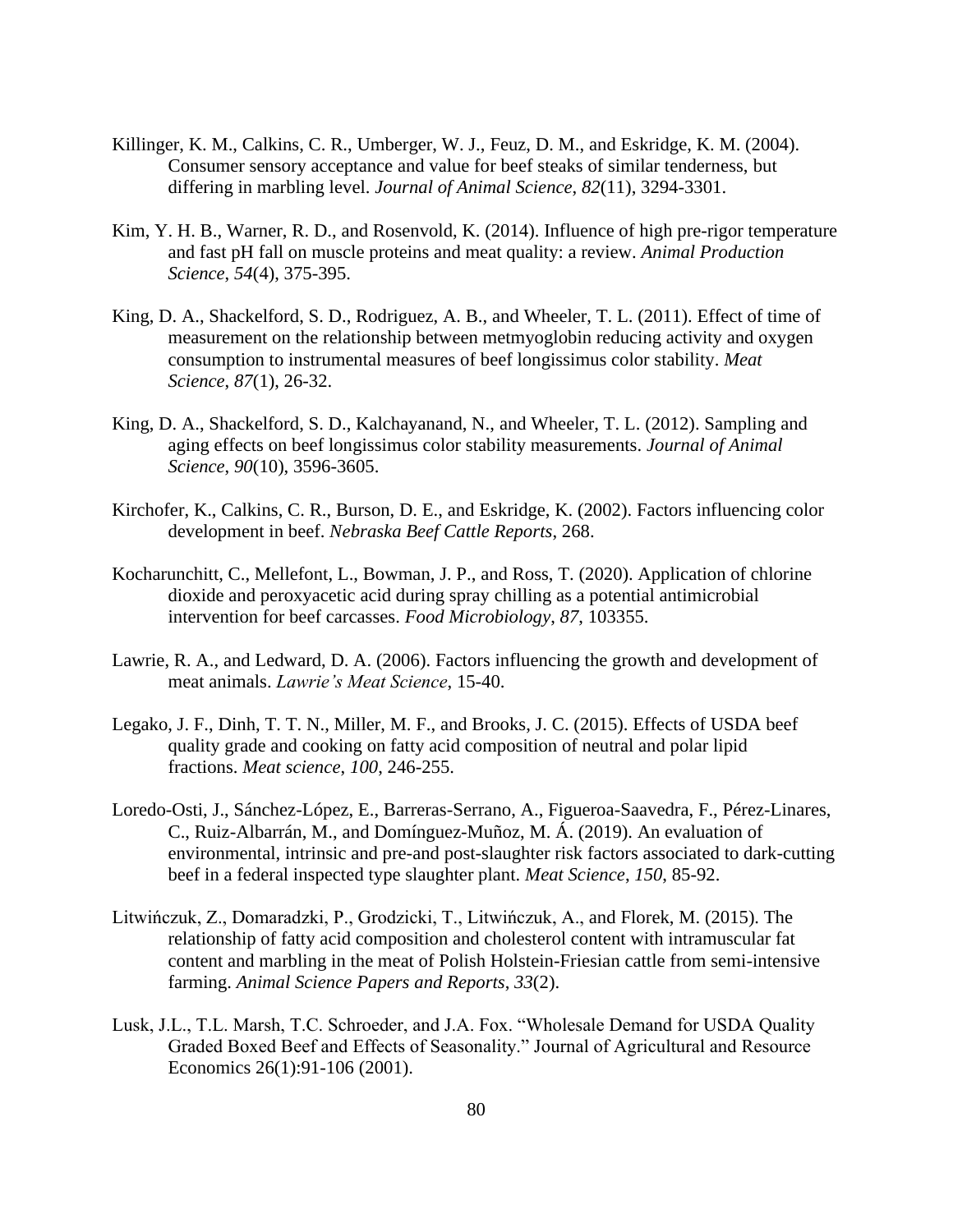- Malau‐Aduli, A. E. O., Edriss, M. A., Siebert, B. D., Bottema, C. D. K., and Pitchford, W. S. (2000). Breed differences and genetic parameters for melting point, marbling score and fatty acid composition of lot‐fed cattle. *Journal of Animal Physiology and Animal Nutrition*, *83*(2), 95-105.
- Moorthy, A. S. (2018). Melting and Solidification of Fats. In *Structure-Function Analysis of Edible Fats* (pp. 101-118). AOCS Press.
- McCully, M., (2017), Positioning for the Future of Beef Production–Focus on Quality.
- Murphey, C.E., D.K. Hallet, W.E. Tyler, and J.C. Pierce. 1960. Estimating yields of retail cuts from beef carcasses. Presented at the 62nd Meet. of the Amer. Soc. Of Anim. Prod., Chicago, November 26, 1960.
- O'Neill, H. A., Webb, E. C., Frylinck, L., and Strydom, P. (2006, August). The stress responsiveness of three different beef breed types and the effect on ultimate pH and meat colour. In *52nd International Congress of Meat Science and Technology: Harnessing and exploiting global opportunities* (Vol. 82, pp. 1401-1409). Wageningen Academic Publishers.
- Page, J. K., Wulf, D. M., and Schwotzer, T. R. (2001). A survey of beef muscle color and pH. *Journal of Animal Science*, *79*(3), 678-687.
- Platter, W. J., Tatum, J. D., Belk, K. E., Chapman, P. L., Scanga, J. A., and Smith, G. C. (2003). Relationships of consumer sensory ratings, marbling score, and shear force value to consumer acceptance of beef strip loin steaks. *Journal of Animal Science*, *81*(11), 2741- 2750.
- Prado, C. S., and De Felício, P. E. (2010). Effects of chilling rate and spray-chilling on weight loss and tenderness in beef strip loin steaks. *Meat Science*, *86*(2), 430-435.
- Pruitt, J. R., Raper, K. C., and Peel, D. S. (2013). Factors Affecting the Beef Choice-Select Spread.
- Purchas, R. W., Yan, X., and Hartley, D. G. (1999). The influence of a period of ageing on the relationship between ultimate pH and shear values of beef m. longissimus thoracis. *Meat Science*, *51*(2), 135-141.
- Reid, R., Fanning, S., Whyte, P., Kerry, J., Lindqvist, R., Yu, Z., and Bolton, D. (2017). The microbiology of beef carcasses and primals during chilling and commercial storage. *Food microbiology*, *61*, 50-57.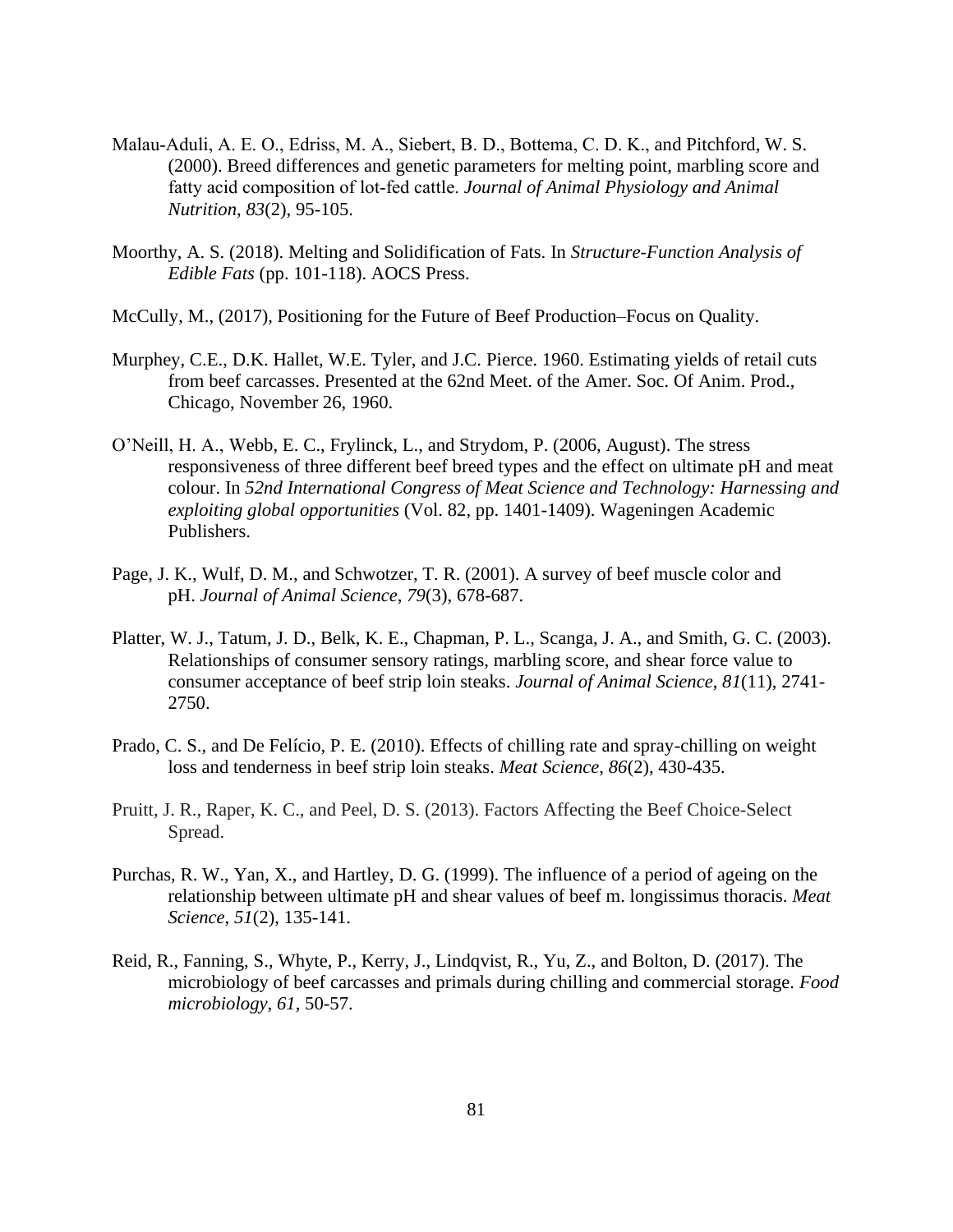- Reyes, A. A., Bullard, B. R., Geornaras, I., Delmore, R. J., Woerner, D. R., Martin, J. N., and Belk, K. E. (2018). Assesment of 1, 3-Dibromo-5, 5-Dimethylhydantoin as a Final Wash for Reducing Microbial Contamination on Beef Carcasses. *Meat and Muscle Biology*, *2*(2).
- Salueña, B. H., Gamasa, C. S., Rubial, J. M. D., and Odriozola, C. A. (2019). CIELAB color paths during meat shelf life. *Meat science*, *157*, 107889.
- Savell, J. W., Mueller, S. L., and Baird, B. E. (2005). The chilling of carcasses. *Meat Science*, *70*(3), 449-459.
- Savell, J. W. (2012). Beef carcass chilling: current understanding, future challenges. *White paper Product Enhancement Research, National Cattlemen's Beef Association. Acedido em*, *29*(09), 2014.
- Schönfeldt, H. C., and Strydom, P. E. (2011). Effect of age and cut on tenderness of South African beef. *Meat Science*, *87*(3), 206-218.
- Schroeder, T. C., Tonsor, G. T., & Mintert, J. (2013). Beef demand: Recent determinants and future drivers. Research project completed for the Cattlemen's Beef Board. Kansas State University. August 22, 2013.
- Schweihofer, J. P. (2011). Carcass dressing percentage and cooler shrink. *Michigan State University Extension*.
- Senneke, S. L. (2005). *Indexes in retrospect to determine situations in which no change in gestation length would be expected*. The University of Nebraska-Lincoln.
- Shackelford, S. D., Wheeler, T. L., and Koohmaraie, M. (1999). Evaluation of slice shear force as an objective method of assessing beef longissimus tenderness. *Journal of Animal Science*, *77*(10), 2693-2699.
- Smith, G.C., 1982. Relationship of USDA maturity groups to palatability of cooked beef. J.Food Sci. 47, 1100.
- Smith, G.C., 1984. Relationship of USDA marbling groups to palatability of cooked beef. J.Food Quality 7, 289.
- Smith, G. C., Carpenter, Z. L., Cross, H. R., Murphey, C. E., Abraham, H. C., Savell, J. W., and Parrish Jr, F. C. (1985). Relationship of USDA marbling groups to palatability of cooked beef. *Journal of Food Quality*, *7*(4), 289-308.
- Smith, G. C., Belk, K. E., Sofos, J. N., Tatum, J. D., and Williams, S. N. (2000). Economic implications of improved color stability in beef. *Antioxidants in muscle foods: Nutritional Strategies to Improve Quality. Wiley, New York, NY*, 397-426.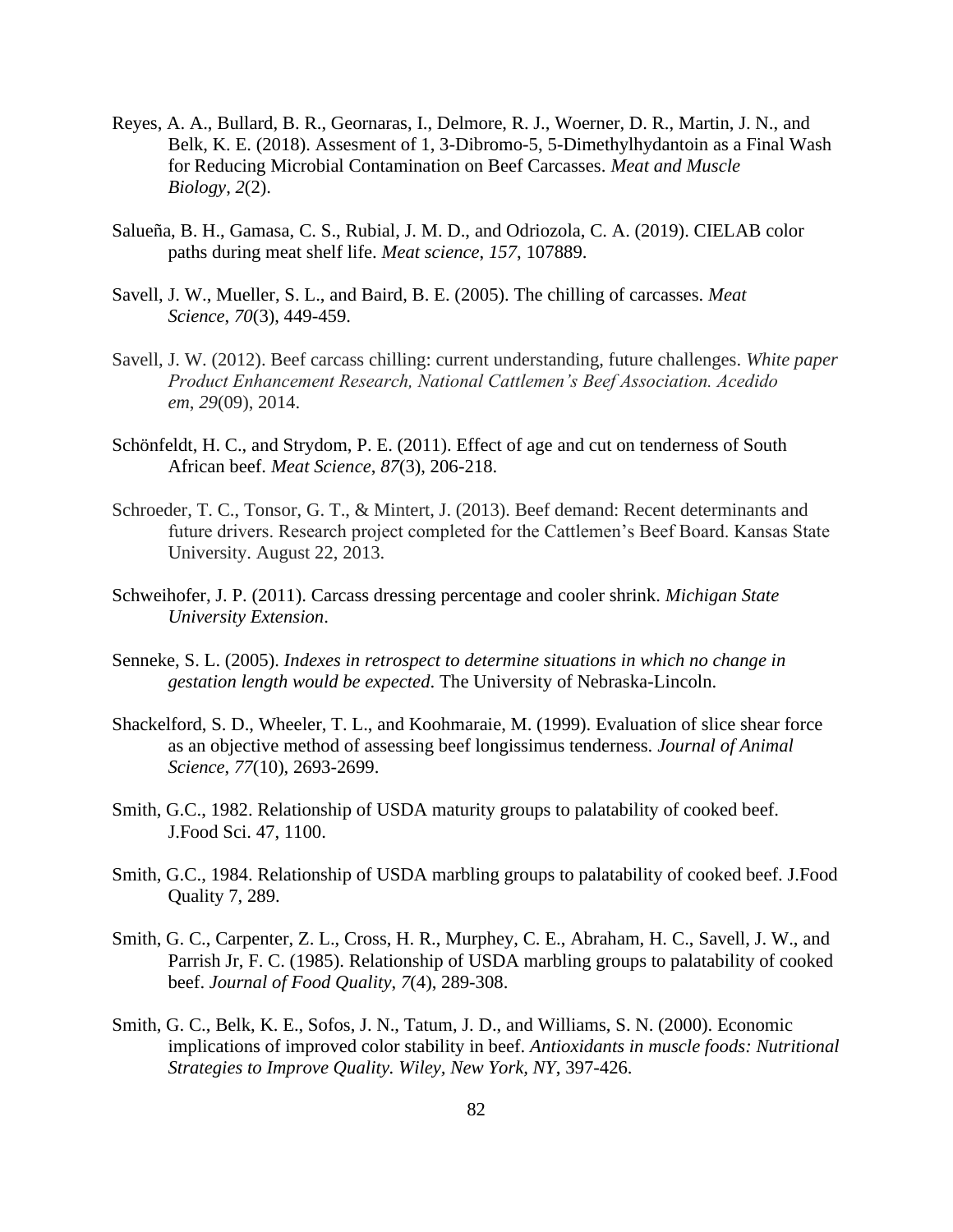- Steiner, J. G. (2014). *Estimating US consumer beef demand differentiated by USDA quality grades* (Doctoral dissertation, University of Missouri--Columbia).
- Strydom, P. E., and Buys, E. M. (1995). The effects of spray-chilling on carcass mass loss and surface associated bacteriology. *Meat science*, *39*(2), 265-276.
- Swatland, H. J. (2003). Fibre-optic spectrophotometry of beef relative to sarcomere length. *Archives Animal Breeding*, *46*(1), 31-34.
- Swatland, H. J. (2004). Progress in understanding the paleness of meat with a low pH: keynote address. *South African Journal of Animal Science*, *34*, 1-7.
- Tan, J. (2004). Meat quality evaluation by computer vision. Journal of Food Engineering, 61(1), 27-35.
- Tume, R. K. (2004). The effects of environmental factors on fatty acid composition and the assessment of marbling in beef cattle: a review. Australian Journal of Experimental Agriculture, 44(7), 663-668.
- U.S. Department of Agriculture, Agricultural Research Service. FoodData Central, 2019.
- Vahmani, P., Mapiye, C., Prieto, N., Rolland, D. C., McAllister, T. A., Aalhus, J. L., and Dugan, M. E. (2015). The scope for manipulating the polyunsaturated fatty acid content of beef: a review. Journal of Animal Science and Biotechnology, 6(1), 29.
- Van Moeseke, W., De Smet, S., Claeys, E., and Demeyer, D. (2001). Very fast chilling of beef: effects on meat quality. *Meat Science*, *59*(1), 31-37.
- Viljoen, H. F., De Kock, H. L., and Webb, E. C. (2002). Consumer acceptability of dark, firm and dry (DFD) and normal pH beef steaks. *Meat Science*, *61*(2), 181-185.
- Wood, J. D. (1984). Fat deposition and the quality of fat tissue in meat animals. *Fats in Animal Nutrition*, *41*, 407-435.
- Wood, J. D., Richardson, R. I., Nute, G. R., Fisher, A. V., Campo, M. M., Kasapidou, E., and Enser, M. (2004). Effects of fatty acids on meat quality: a review. *Meat science*, *66*(1), 21-32.
- Wood, J. D., Enser, M., Fisher, A. V., Nute, G. R., Sheard, P. R., Richardson, R. I., and Whittington, F. M. (2008). Fat deposition, fatty acid composition and meat quality: A review. *Meat science*, *78*(4), 343-358.
- Wulf, D. M., J. R. Romans, and W. J. Costello. 1994. Current merchandising practices and characteristics of beef wholesale rib usage in three U.S. cities. J. Anim. Sci. 72:87–93